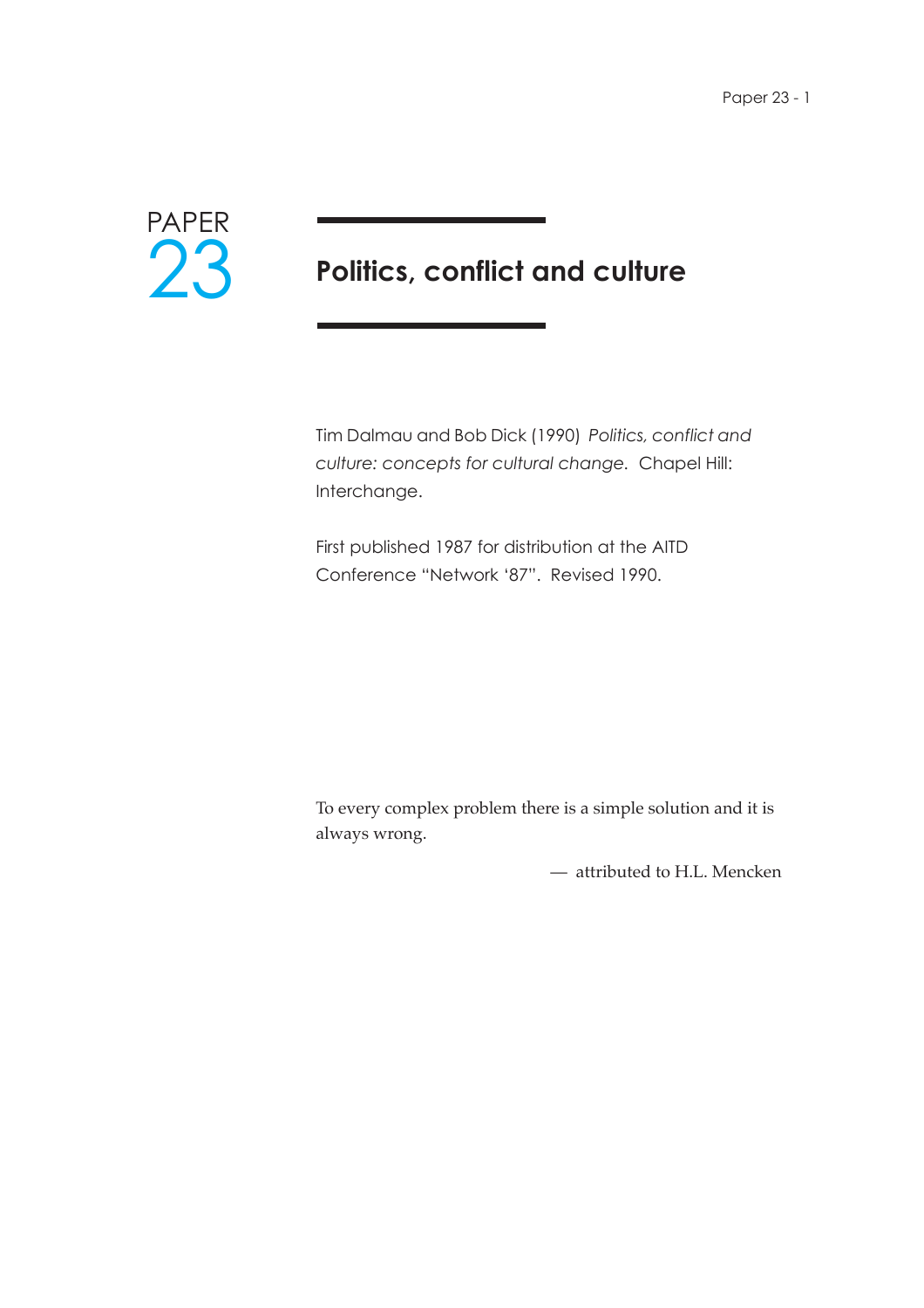A very old Chinese Taoist story describes a farmer in a poor country village. He was considered very well-to-do, because he owned a horse which he used for ploughing and for transportation. One day his horse ran away. All his neighbours exclaimed how terrible this was, but the farmer simply said "Maybe".

A few days later the horse returned and brought two wild horses with it. The neighbours all rejoiced at his good fortune, but the farmer just said "Maybe".

The next day the farmer's son tried to ride one of the wild horses; the horse threw him and broke his leg. The neighbours all offered their sympathy for his misfortune, but the farmer again said "Maybe".

The next week conscription officers came to the village to take young men for the army. They rejected the farmer's son because of his broken leg. When the neighbours told him how lucky he was, the farmer replied "Maybe". ...

— Bandler, R. and Grinder J.: *Reframing*.

(Real People Press, Moab, Utah, 1982)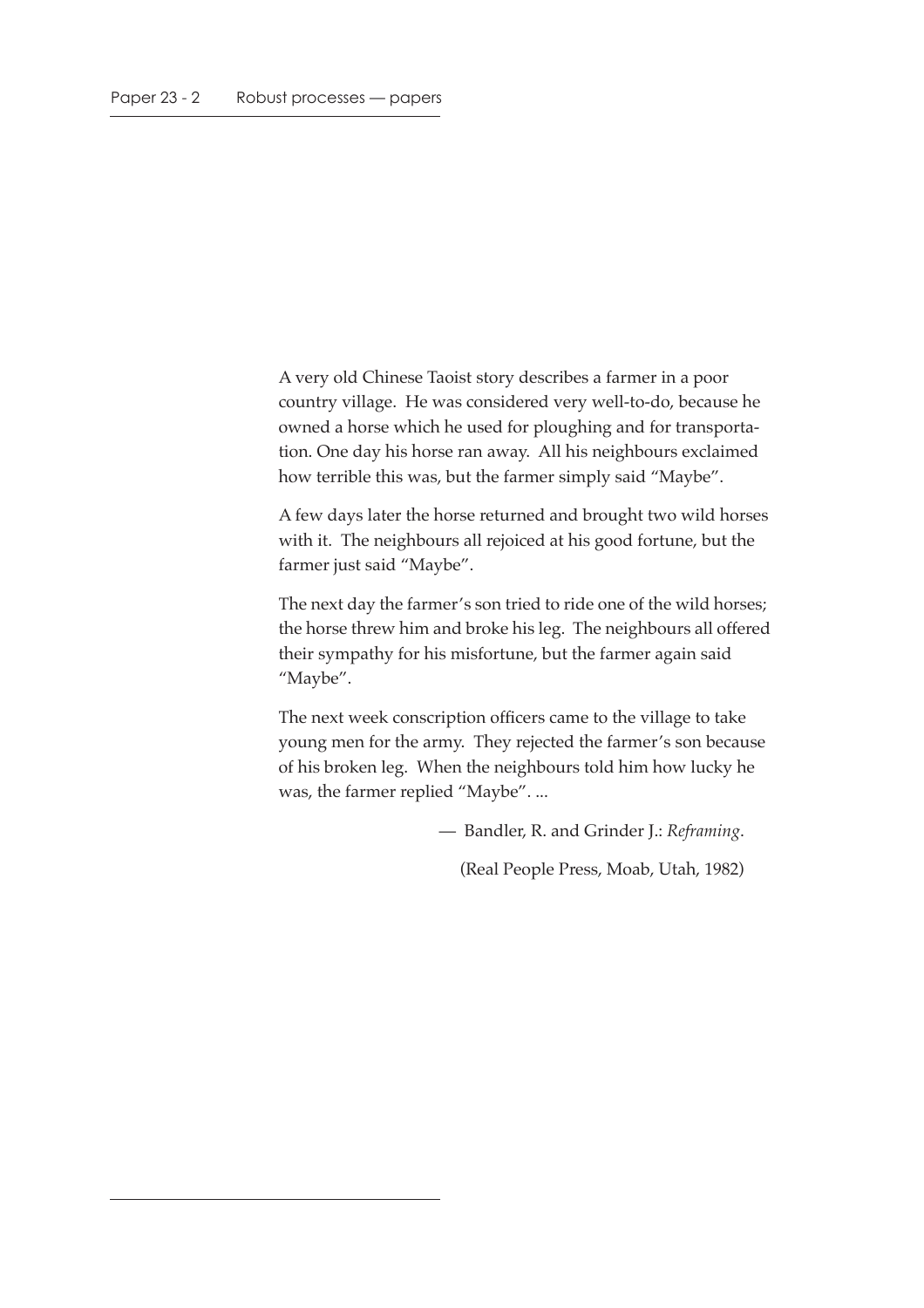#### **Preface**

This is one of a number of monographs which we have used to refine our ideas on the culture of social systems and how it can be changed. We presented an earlier version of it at the AITD Queensland Branch Conference known as Network '87. In sequence it fits between A diagnostic model, which we presented in Brisbane at Network '85, and *From the profane to the sacred*, presented at Network '89 in Adelaide. (Yes, we have plans for Network '91, if it takes place.) Fittingly enough, all of them build on a paper one of us (Tim) gave at Seminar '83, organised in Melbourne by the Melbourne OD Network, and a precursor of the Network series of conferences.

It has been of interest to us to note how the literature on culture has changed over that time. It is a more respectable topic now than it was then; and it acknowledges more readily the relationship between culture and social system effectiveness. Culture's time as a fad began about 1983, and is almost past; and to our mind that is cause for celebration. Our only fear is that it as it becomes an established discipline, it may go the way of many disciplines by slowly declining into triviality.

Over the same period our own ideas have developed too. If you were to trace the evolution of the life-cycle model and its applications over that time, it would be clear just how much, and how often, we have changed our mind. That is still true. We expect that our Network '91 paper, if there is a Network '91, will be different again. That said, we have chosen to stand by the broad details of much of what we said in the original version of this monograph. We have refined many of the details, and we don't think we expressed very well the relationships between the different models we described; but we still find the models useful. What has happened in the meantime has been mainly fine tuning.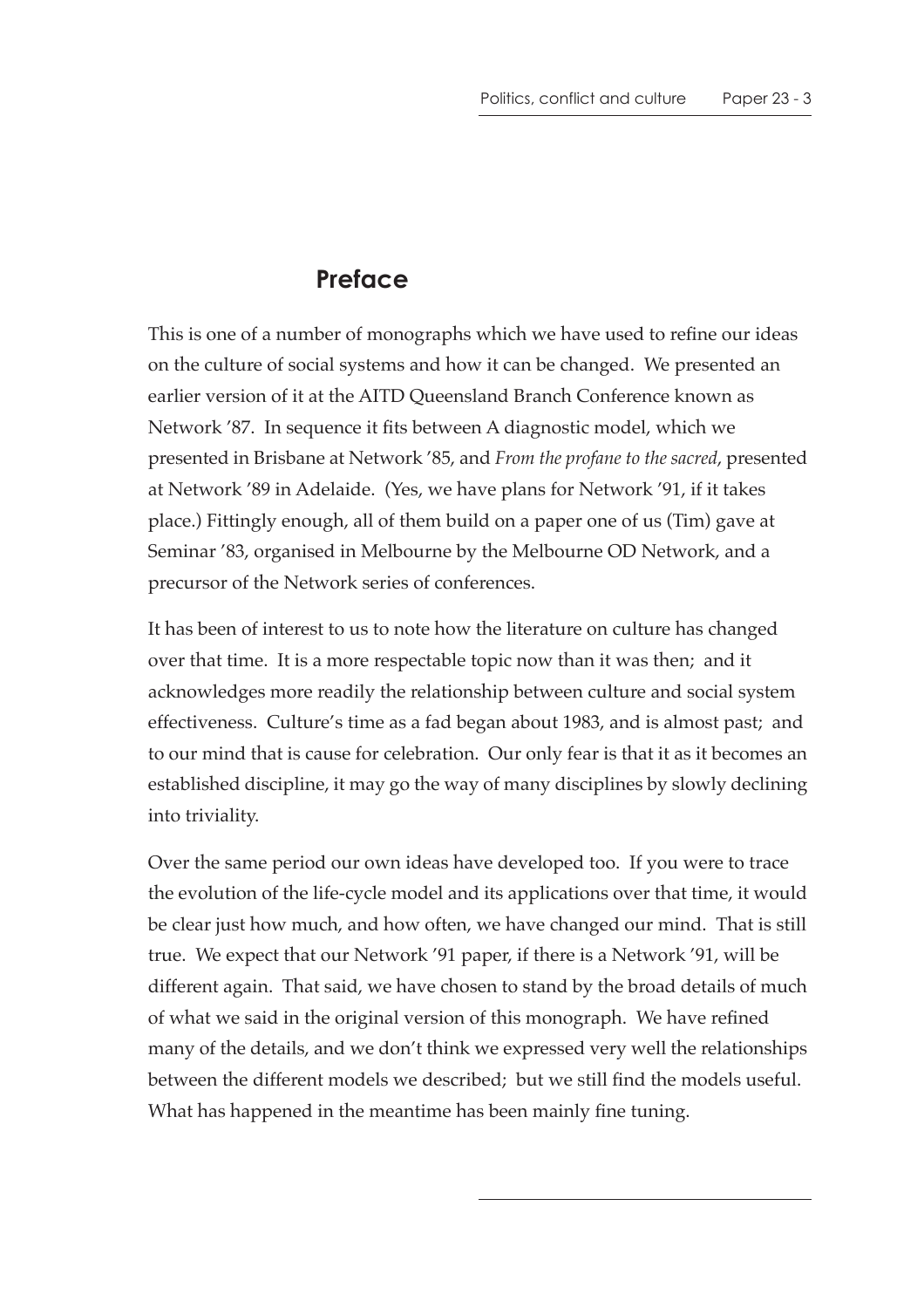The ideas, in fact, have been confirmed by our practical experience since the original paper. Cultural change is more often attempted; and we have had the chance to pursue our ideas and techniques more often in practice. This is not to say that we are now satisfied with them, but we do find them valuable in our consultancy work.

If the general form of our ideas is largely the same, the monograph itself has been revised throughout. We have discovered yet more typos (will they never be eradicated?), yet more awkward or ambiguous sentences, and particularly some awkward links between segments. We hope that these are now somewhat improved. In the course of revision, the monograph has been extended substantially.

We were at first uncertain how much of a revision to undertake. It has always been our intention to make the most of the advantages of desktop publishing, using low print runs and revising our views in the light of our ongoing experience. Our views about the material in the monograph have changed somewhat since the first edition, so a revision is certainly in order.

On the other hand, there are documents which we have written between the first and second editions of this monograph. To incorporate all of our ideas since then would turn this into a book. And, even if we had time for that, we are not sure that we are ready for it. What we have done, therefore, is to remain mostly true to the earlier structure. We address the same issues in this edition as we did in the previous one. We have incorporated within that structure our present thinking on culture. This has led to some expansion of the early material in the monograph.

We resisted a temptation to expand the material on cultural intervention. That has been addressed in *To tame a unicorn* (which exists only in an abridged edition because we have more to say about that, but haven't yet found the time to do so). The emphasis in this monograph therefore remains on conceptual material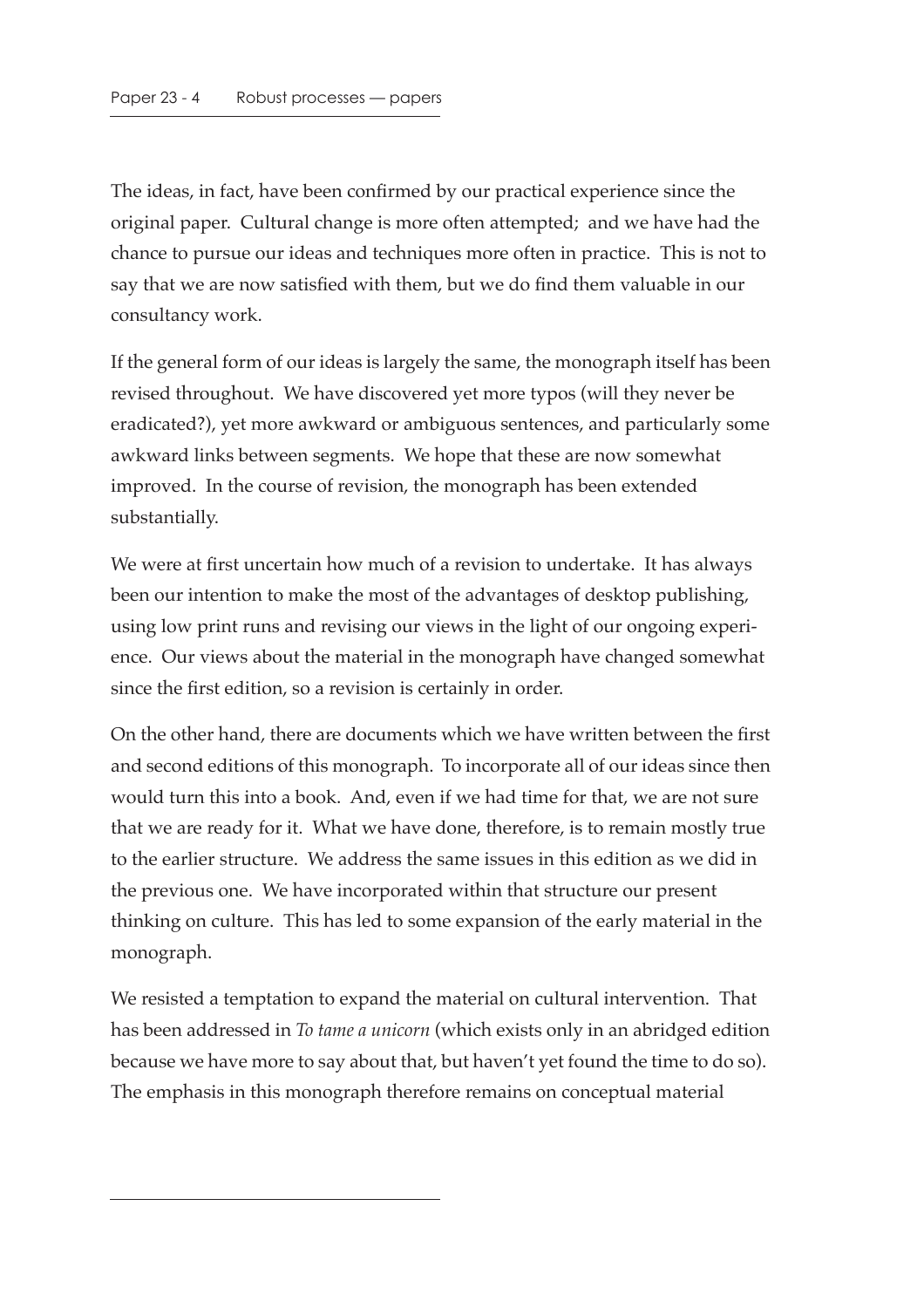which can be used for application. *Unicorn* is still the best source of information on the applications.

However, you will find that the models here will help you think about culture. If you are, or intend to be, a cultural diagnostician or change agent, we think you will find that they have immediate and practical applications which will make them valuable.

#### **Prelude**

We have been thinking for well over a decade now about such issues as social and organisational change, conflict and power. About ten years ago we both became interested in the study of the culture of organisations and other social systems.social change We found that ideas about culture aided our understanding of other social phenomena. (In what follows we will often talk for convenience about "organisational culture" or "corporate culture"; we intend this term to encompass the culture of social systems of many types.)

Peters' and Waterman's book *In search of excellence*, with its emphasis on a service orientation, helped to popularise cultural change. During the early years of our interest in culture, it had not yet arrived on the scene. We could count on the fingers of two hands the books and articles that we could easily find on the topic. When coming to research the first version of this monograph just the reverse was true — we were almost overwhelmed by the volume of written material available on organisational culture. Much of the literature appeared during the first half of the 1980s. There have been additions to it since then, though much of the seminal work still dates from the early 1980s.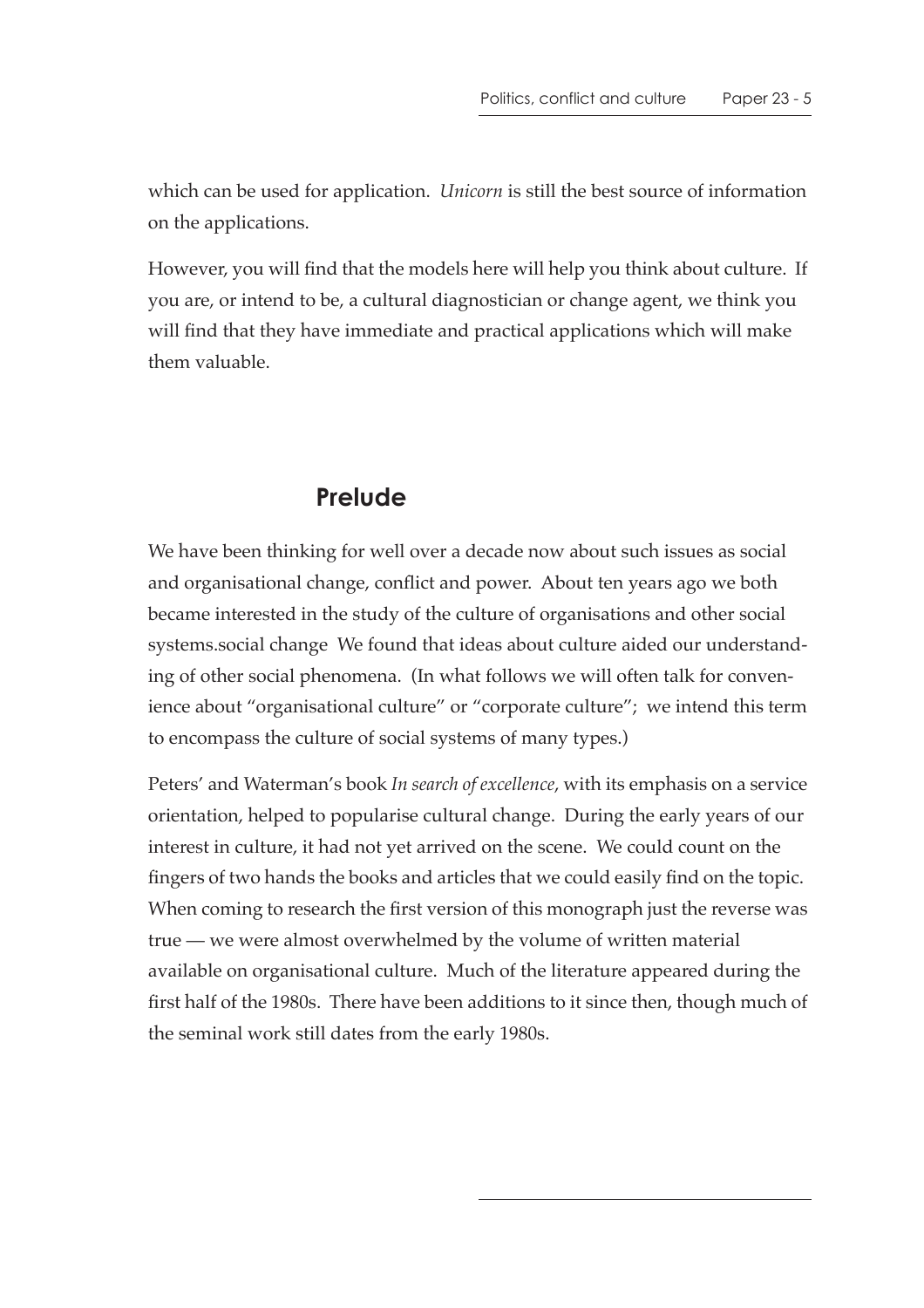In the course of interpreting this material and putting together our ideas we have come to understand better some of the models and practices we have been using for some time.

The increasing interest in organisational culture in the space of ten years has been quite dramatic. It perhaps reflects a number of wider trends in society at large.

At the very least it seems to represent the "high tech/high touch" paradox which John Naisbitt so clearly illustrates in *Megatrends* (Naisbitt, p39-54). Perhaps, as our organisations (of many types) become more and more places of high technology, their people seek a counterbalancing response: "to balance the material wonders of technology with the spiritual demands of our human nature" (ibid, p40).

Another parallel development is a proportional rise in what Barry Jones calls the quaternary sector of the economy. The common element of the quaternary sector is the "processing of symbols and/or symbolic objects" (Jones, 1983, p48). It includes teaching, research, office work, public service, communication companies and technologies. Important here are the media: the systems and organisations which process sounds, images, numbers ... symbolic information. We feel sure, that were he alive today, Carl Jung would see a parallel developing interest in matters to do with the cultural life of human systems: their symbolic life.

Perhaps, too, this trend represents a search for new responses to new problems. The old solutions do not seem to work as well as they once did: the rate of change has rendered many of them obsolete. The cultural developments taking place in the developed world may eventually have dramatic impact. We suspect they may represent a watershed in human affairs—the second watershed, we call it later.

Along with the growing interest in organisational culture, two major dilemmas have arisen. Firstly, there seems to be little agreement within the literature as to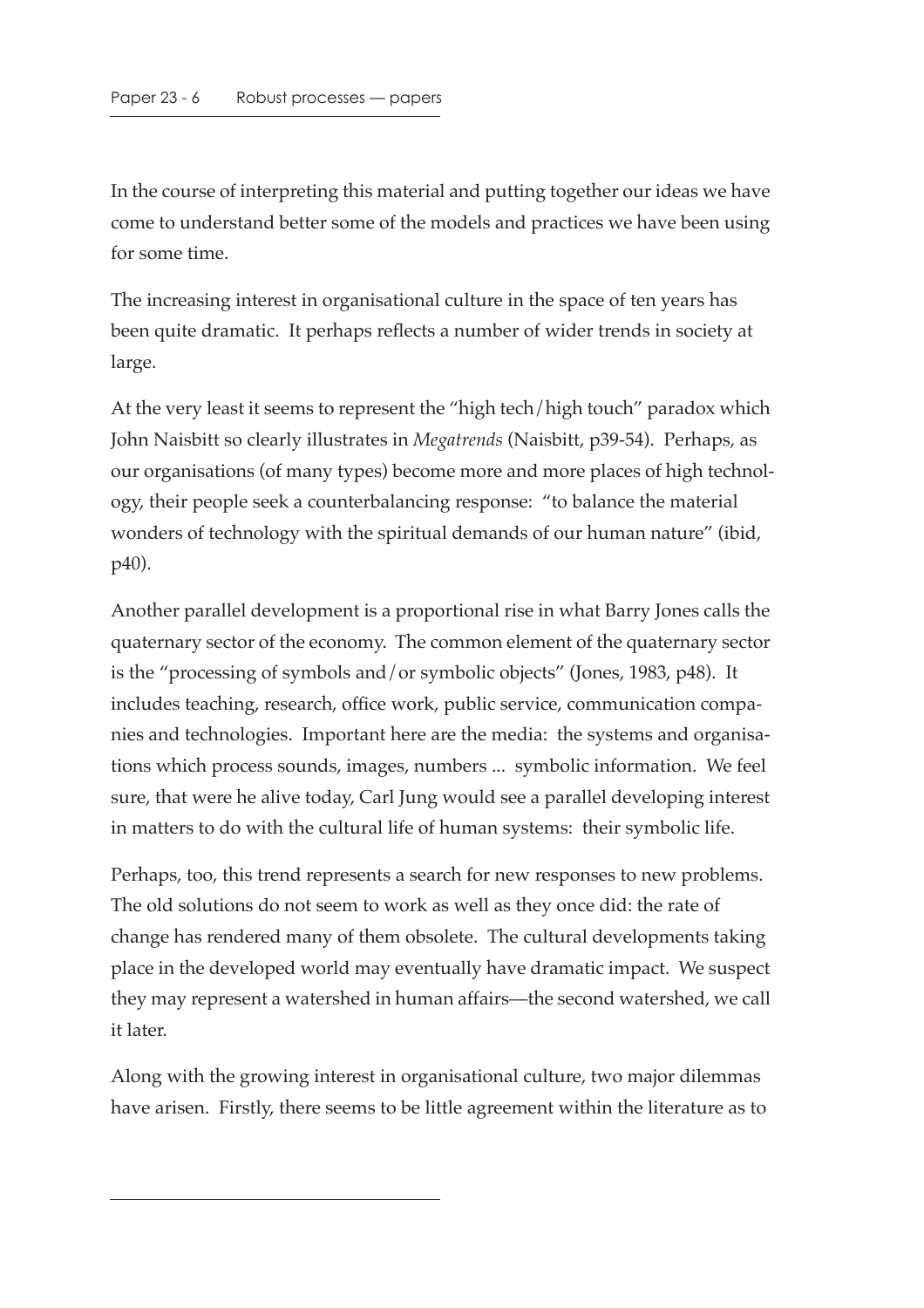what "culture" actually is when applied to social systems. There are many different definitions and perspectives on this topic.

They range from very narrow definitions to quite broad ones which leave the writer seemingly overwhelmed by "the burden of comprehensiveness" (Louis, p83). It is such a complex field of study, it seems, that it is difficult for any one paper or writer on the topic to do it justice.

Secondly, we are dealing with what may be called a "soft" area of behaviour, not easily amenable to rigorous quantification. Culture is a bit like an object in night vision: if you look directly at it, it disappears. Indirect methods of study are needed. In fact many of the methods for cultural diagnosis and intervention are so indirect that they strike some people as fanciful. As do Pennings and Gresov (p 318), we often find in the literature some confusion between the subject of organisational culture and the method for studying it.

To this we would add a confusion between culture and its behavioural expression. In this monograph we go some way towards reducing that confusion.

As far as the "burden of comprehensiveness" is concerned, we have some misgivings about parts of our earlier work. Any theory or model is a simplification. In essence that is what theories and models are. There is thus a trade-off to be faced between breadth and its consequent imprecision on the one hand, and precision and its accompanying narrowness on the other.

In hindsight we have misgivings about some of our earlier formulations (Dalmau, 1983; Dalmau and Dick, 1986a). We fell into the trap of sacrificing too much precision in the interests of too broad a boundary of application. We hope this document lessens some of the imprecision.

This is not to say that we offer this as a final product. In fact, our thoughts about the relationship between culture, politics and conflict are still very much "in journey". This, we think, is desirable.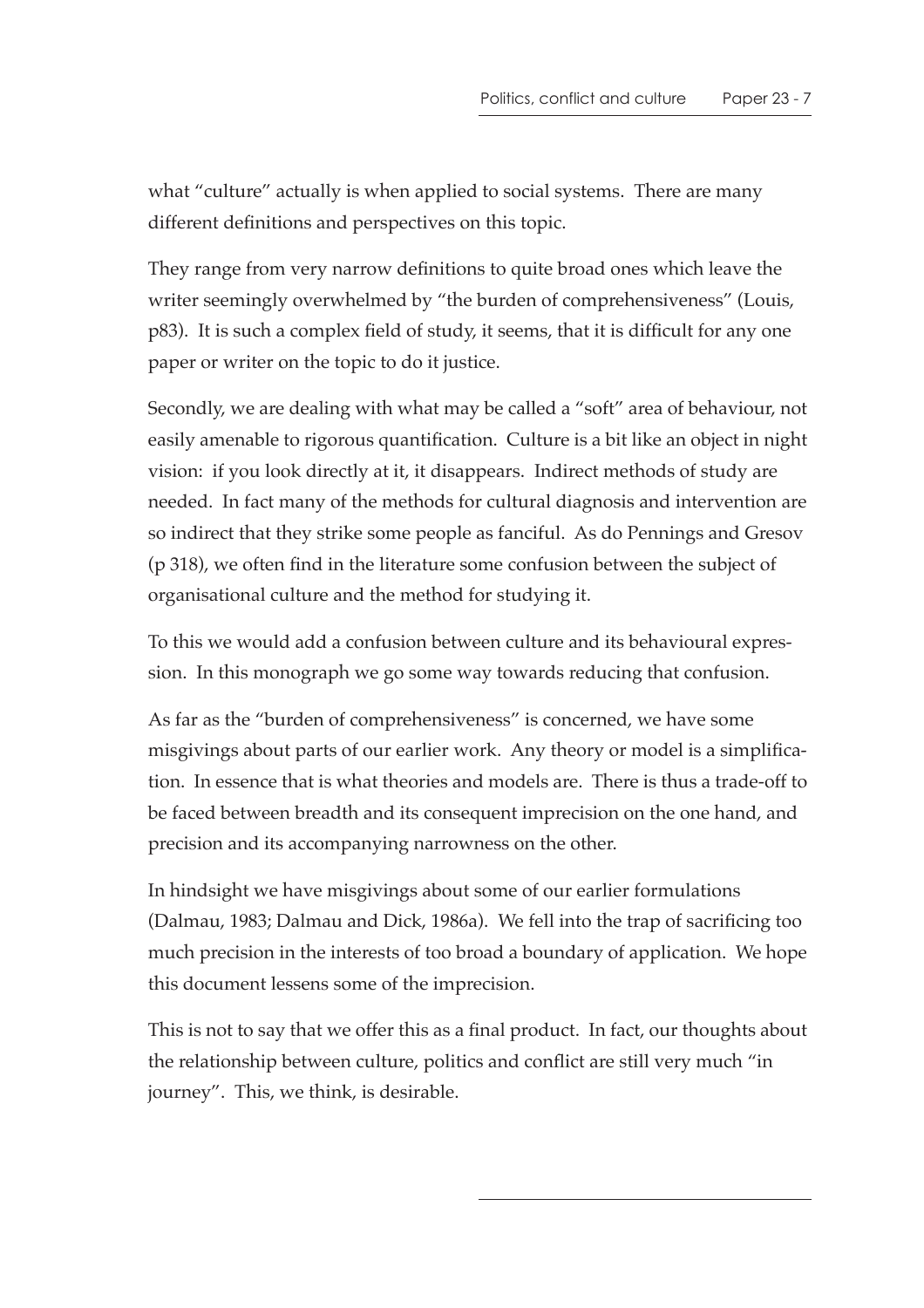Part of the difficulty lies in studying something which operates outside rationality. One of the results has been the resurgence of what Barry Turner calls the "pop culture magicians" (1986: p104). This still disturbs us as much as it did when we wrote the first edition. Perhaps as culture loses its status as a fad they will move on to greener pastures.

We are also disturbed by the number of large corporations (including some in the public sector) who have been seduced into expensive investment in such "magic". We would prefer to be examples of Turner's "honest grapplers".

To this end, we invite you to engage with us in grappling with these issues. We would be pleased if you regarded what follows as tentative, almost certainly subject to further revision. We welcome dialogue with you.

Our views about the nature of culture are, like much else, still undergoing change. This remains the initial focus of this monograph. Despite our caveats earlier about over-inclusiveness, we are reluctant to adopt too narrow a perspective. Reach behind almost any social phenomenon, no matter how apparently simple, and there you will find a tangle of connections linking most of the social world to most of the rest of the social world. In what follows it is our intention to unravel some of the tangle.

Our examination of the tangle begins with a consideration of the nature of culture. To do this we draw upon the burgeoning literature on organisational culture, and our earlier views. We also present here some of the basic assumptions underlying our own views.

In the second part of the monograph, we consider some specific models with implications for researcher and practitioner. Three models are considered in some detail, working from general to more specific. The evolution of social cultures is addressed using the second watershed as a theoretical vehicle. A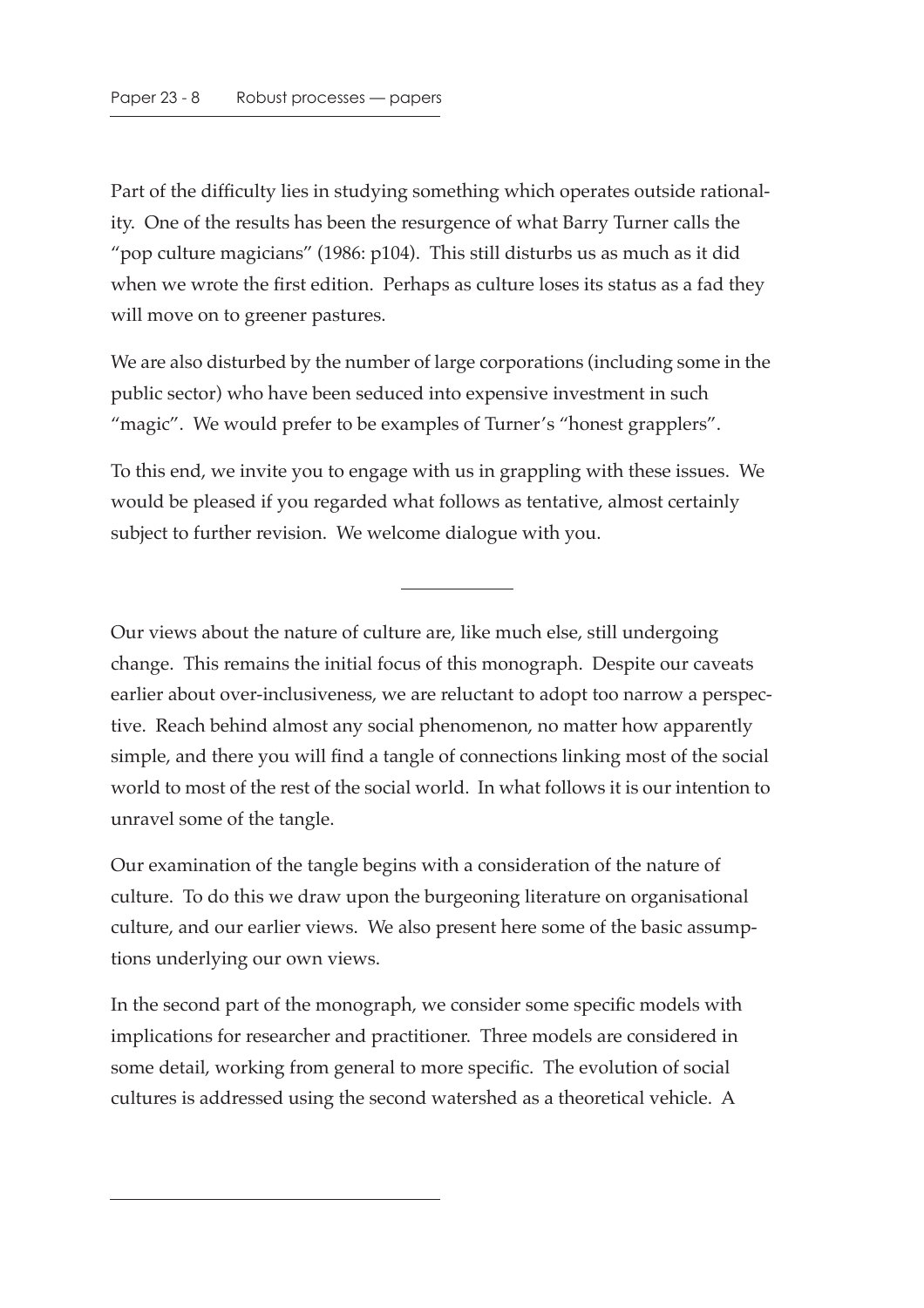model of cultural styles is offered. We describe and categorise various processes. An extension of the Thomas-Kilmann conflict grid is used to summarise some of the contingencies of cultural intervention.

Culture is a broad concept which includes politics at the level of an organisation or social system and conflict at interpersonal level. Both politics and conflict are cultural phenomena. They derive from deep-seated beliefs about what is right, or possible, or useful. Political change and intergroup conflict management can thus be approached as exercises in cultural change. All three, culture and politics and conflict, are closely related phenomena.

Politics is to do with the relationship between individuals and systems; conflict arises within relationships between individuals. Both can emerge, too, in relationships between groups. Politics, conflict and culture are therefore all concerned with the structure, the patterns of relationships, of social systems.

As we argue later, culture is multi-layered. It ranges from specific behaviours to very general patterns which arise in a variety of situations. What we see of it, however, is the most superficial layer — behaviour and objects. All we can do is observe behaviour and change behaviour, even when we are attempting to reach the deepest levels (technically the "mythological" levels) of cultural existence. Some behaviour arises from a culture's mythology. But mythology is also created or changed by first changing behaviour. The interaction between behaviour and the deeper levels of culture is two-way.

Faced with this complexity, we adopt an eclectic and multi-level approach. We offer a number of models as conceptual tools for understanding culture. The lifecycle model provides us with an entry into thinking about culture. It describes the multiple layers of culture and provides a terminology and a perspective. Our examination of it comprises the first major part of the monograph. The remaining models, operating at very different levels of explanation, round out the description of culture and cultural intervention.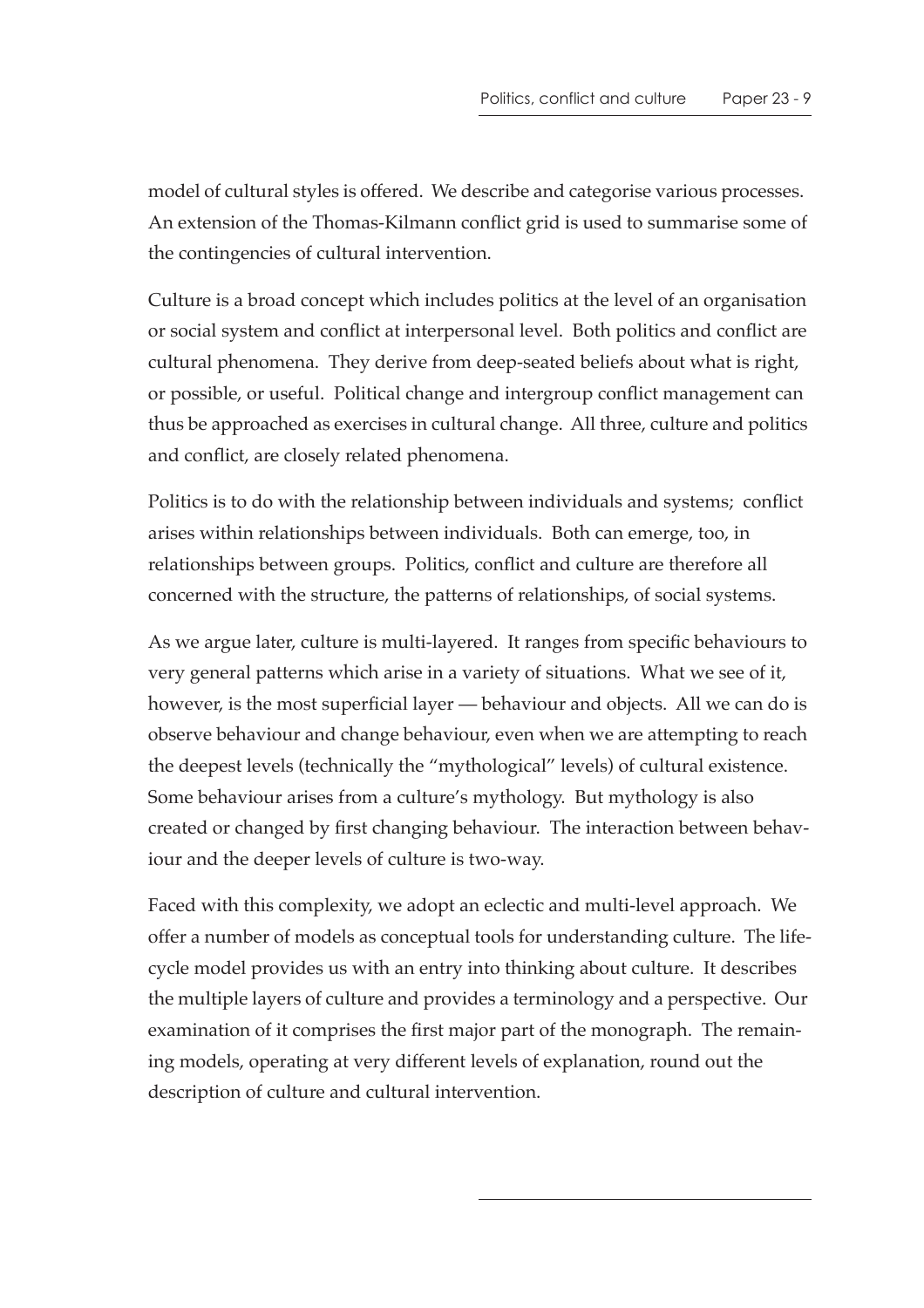At the broadest perspective the second watershed provides an evolutionary explanation for the current shifts (and therefore the current interest) in culture. It provides a historical context. The culture grid is slightly less global, and identifies two of the dimensions on which culture may vary: the relationships between individual and system, and between individual and individual. More fine-grain again in its focus, the conflict grid of Thomas and Kilmann provides criteria for deciding what style of conflict management is appropriate for resolving conflict between individuals or sub-cultures. Three varieties of process are distinguished: consensual, adversarial, and dialectical.

Finally, and most tentatively, we muse upon the difficulties of intervening in a system's culture. With some trepidation we offer some thoughts on how it might be done.

Since it is concepts of culture which have most influenced our own thoughts on the issues here, we begin by canvassing some of the literature for views on its nature. We also offer some opinions of our own.

## **The nature of organisational culture**

In the human eye there are both day and night receptors. The day receptors allow us to see in most levels of illumination, from moderately low to very high; the night receptors handle very low levels only. In most of the retina, the sensitive inside layer, both forms of receptor are to be found. In the centre of the retina, however, there are only daytime receptors. This allows us excellent detail of vision when we look directly at something during the day.

It has a very different effect at night; for there are no night receptors at the centre of the retina. At night, in very dim light, we see things more clearly when we don't focus on them. When we look directly at them, they disappear.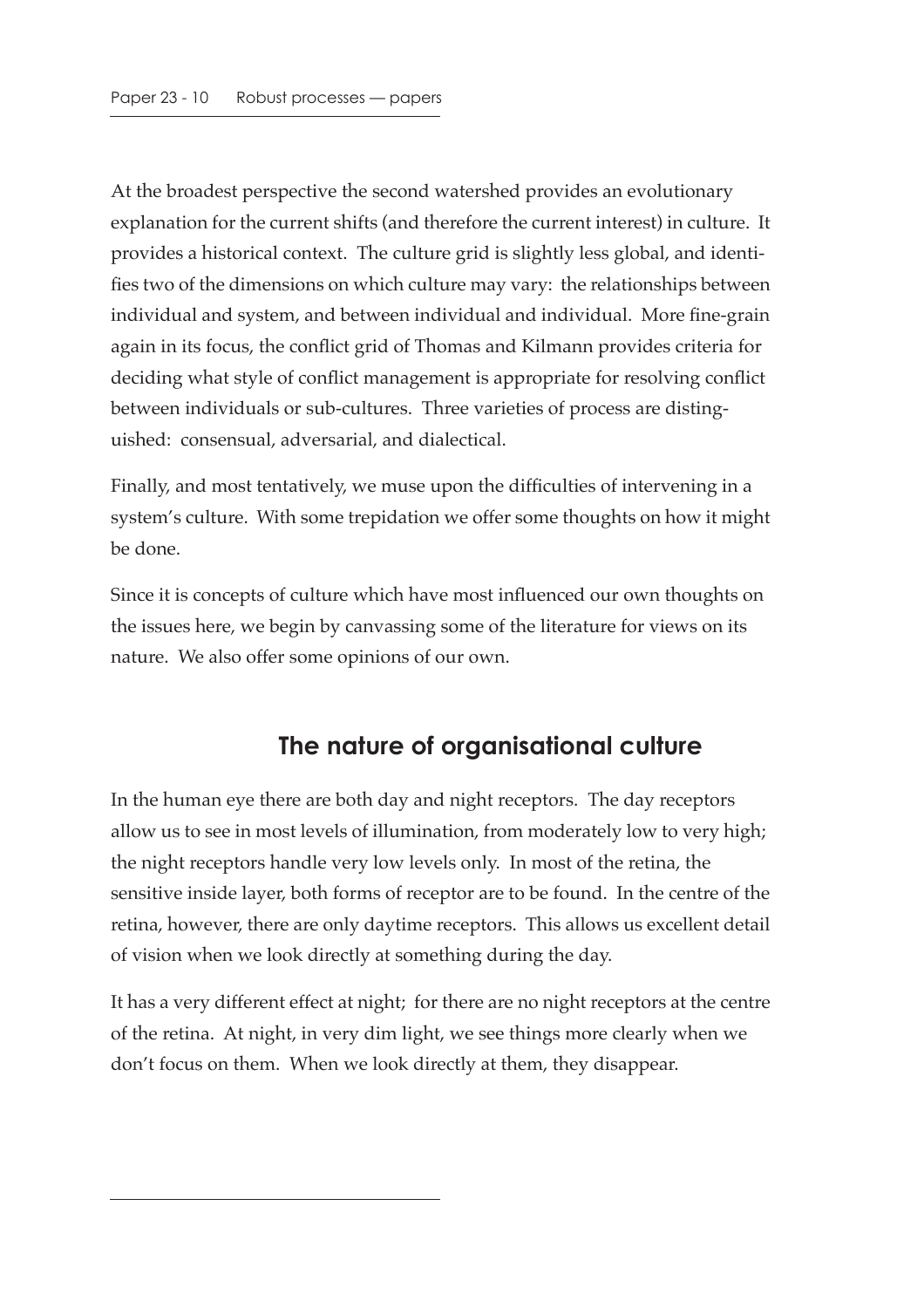Studying the culture of social systems, it seems to us, is rather like studying in very dim light. If you look at it indirectly, it is indistinct. There is a strong temptation, an overpowering itch, to focus on it more directly. But if you look at it directly it disappears altogether. Much of it can be studied only with the subconscious. The conscious mind does better with vague and indirect glimpses. The more directly you examine it, the greater the danger that you will decide it does not exist.

It is therefore with some hesitation that we provide a definition of sorts. We do so for convenience, to delimit in some way the phenomena we intend to address. The assertions we offer as definition find some support in the material that follows, and we have also provided more details elsewhere (for example Dalmau, 1983, and Dick and Dalmau, 1989). But the support will probably not be persuasive if you already disagree.

We suggest therefore that you treat our definition as a kind of manifesto: a statement of what we have decided "culture" will mean to us, in this monograph.

Organisations, by which we mean social systems of almost all kinds, depend for their operation on how well they carry out the tasks which allow them to survive. You might say that survival is their prime directive, or their ultimate imperative. They are enabled to carry out their survival tasks by other phenomena, some of which are cultural.

In particular, people attribute meaning to the events and situations they find themselves in. And it is to the meaning that they react, not to the reality itself. Something which is meaningless is ignored.

Somewhat arbitrarily, we have decided that culture is to do with those aspects of organisational life which relate both to meaning and to survival. To survive, organisations must manage their relationship with their environment. They must secure enough resources from it, and meet its demands.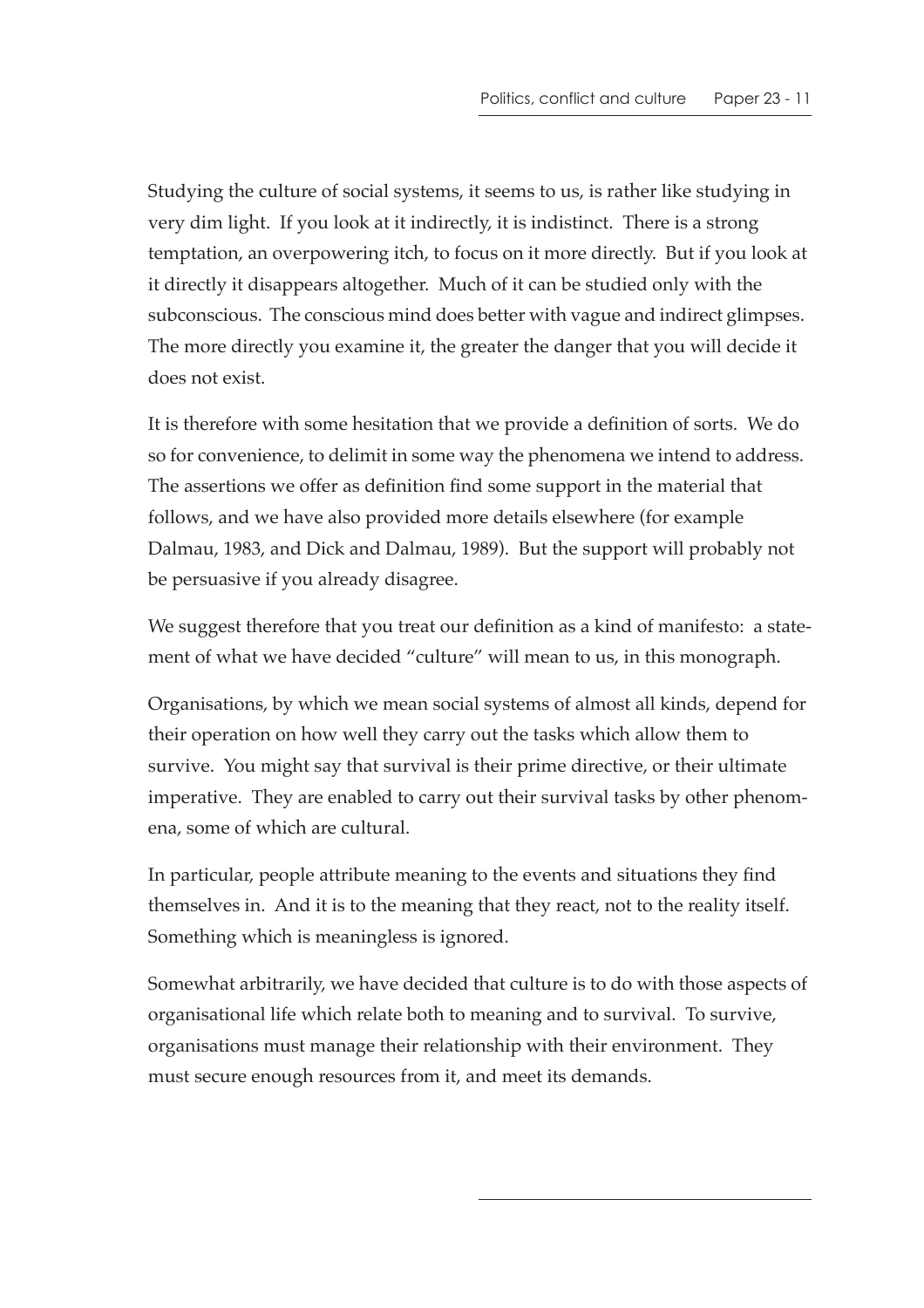And to do this, they must in turn manage the internal task of coordination. Organisations exist for many reasons; primary amongst them is to coordinate effort and expertise, so that organised people can accomplish the large or complex tasks which are beyond unorganised individuals.

The external relationships of an organisation are most effectively met, we assume, if the organisation has a sufficient sense of identity, and a sufficient sense of purpose. Both of these we regard as cultural, or partly so, and we will have more to say about them. The effectiveness of coordination depends upon the nature of the relationship between person and person, person and system, subsystem and sub-system, sub-system and system. These too we regard as partly cultural.

At its broadest, we think of culture as the coherent system of assumptions and basic values which find meaning in what occurs. These beliefs distinguish a group from others. They also orient its many choices: about what to do, and how to do it.

Somewhat more formally, by organisational culture we mean the patterns of basic and often unstated assumptions which underlie the behaviour of the people within the system. As we have already implied, these are the assumptions which in the past have enabled the system to survive, and have thus survived with it. (We will have something to say later of some of the assumptions we think will prepare a system for survival in the world we face.)

The culture of a system often persists despite a rapid changeover of the system's members. New members acquire a system's basic assumptions, often implicitly, when they enter the organisation. As they learn the system's tasks, they also internalise the "correct" way to perceive, think and feel when carrying out those tasks. That is, they learn the correct meaning to attribute to the situations they face as organisational members.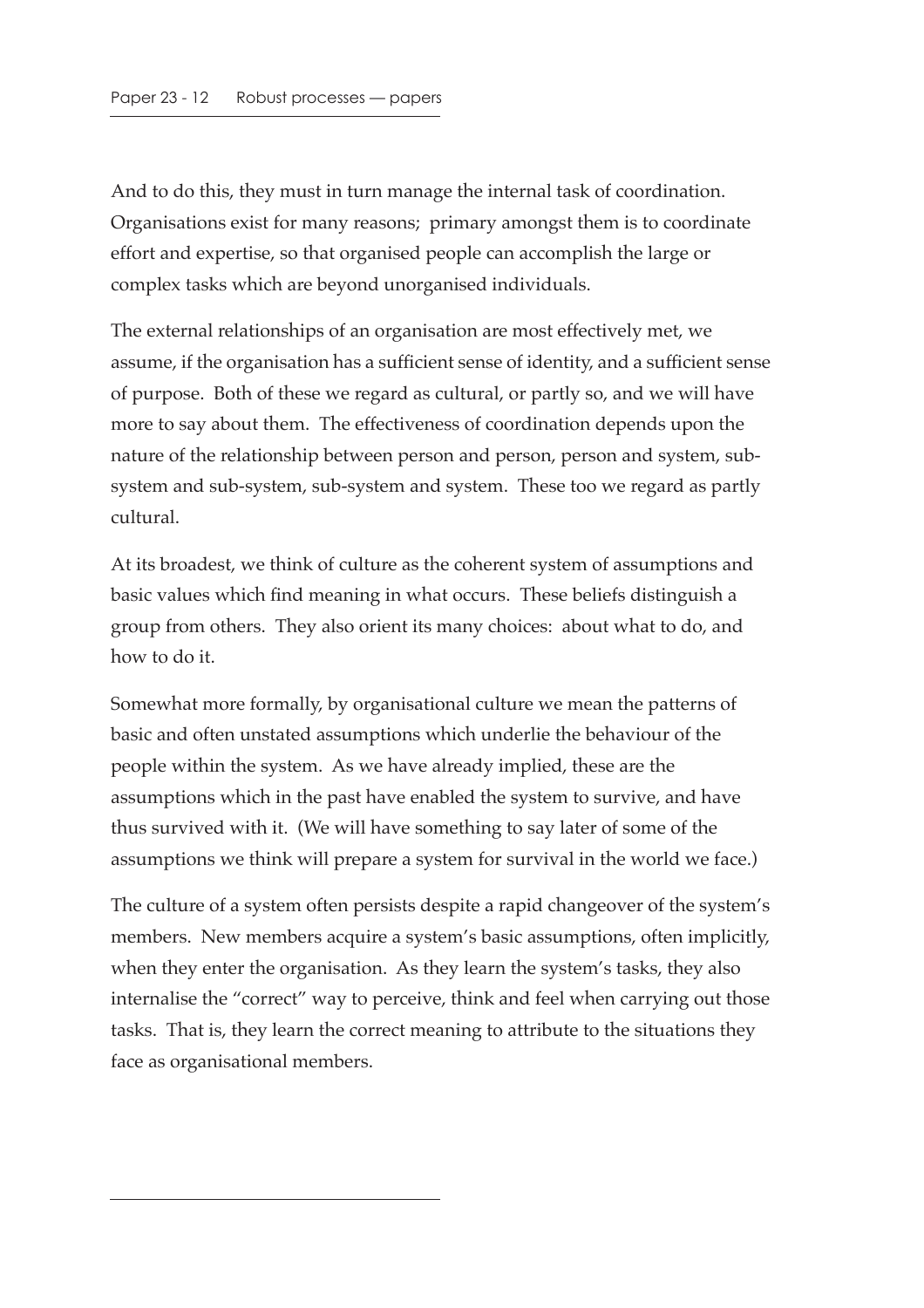Our definition is close to that of Edgar Schein (1985, p9). For him, the patterns of basic assumptions are those invented, discovered or developed by a group or organisation as it pursues its own survival. For the most part, survival consists of coping with two main types of problem, those of external adaptation and internal integration.

If the behaviours of the system are the threads of a fabric, then culture is to be found in the patterns those threads form. In following the behaviours of colleagues, a new member traces out old patterns.

Lundberg (1985: p171-172), too, offers a very similar definition. He also distinguishes four separate levels of meaning for an organisation's culture. In what follows we describe these and compare them to our own earlier formulations.

Before we do this, there are some other issues which deserve clarification. The first of these, and a matter of current debate, is about the existence or otherwise of organisations with a single and unitary culture.

## **The unity of culture**

In reviewing much of the literature on organisational culture, we are struck by the wide diversity of views on whether such a thing as a "unitary organisational culture" can exist. Some writers seem to talk as if it can, though few spell out the conditions under which one would find it.

More commonly, however, we find in some of the more recent literature some agreement that there is no such thing. If it does occur, the current view holds, it is extremely rare.

John Van Maanen and Stephen Barley (1985, p37) are one of the few teams of writers who do spell out the conditions under which one might find a uniform and unitary organisational culture ...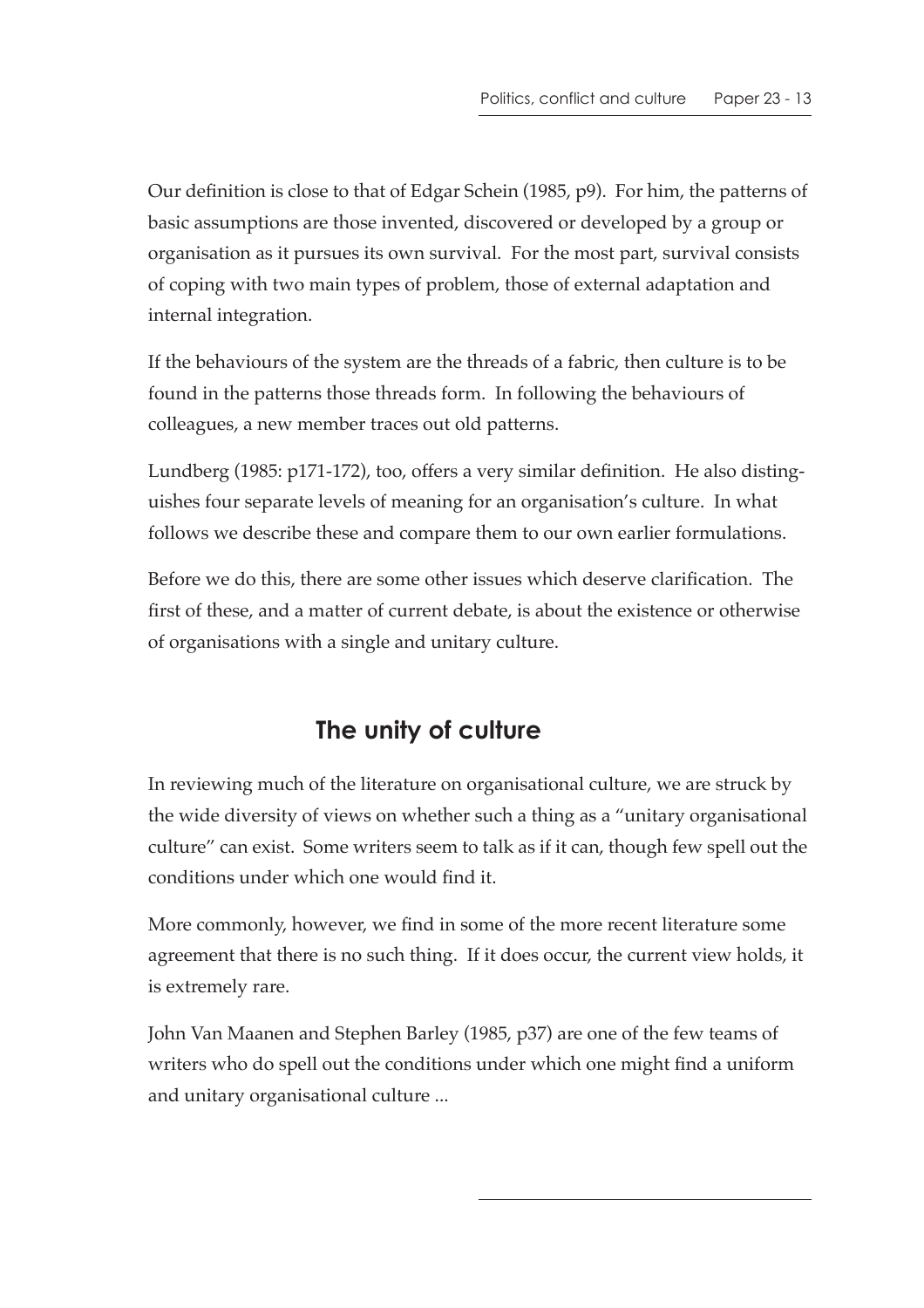*"Unitary cultures evolve when all members of an organisation face roughly the same problems, when everyone communicates with almost everyone else, and when each member adopts a common set of understandings for enacting proper and consensually approved behaviour."*

Meryl Louis (1985, p79) offers a similar perspective. She points out that organisations are more appropriately thought of as culture-bearing milieus — arenas in which one will find sites where sub-cultures may develop. She gives some conditions under which one would normally find such locations: they are regularly convening settings, they impose structural interdependencies among people performing tasks, they provide opportunities for affiliation, and they constitute constellations of interest or purposes.

These, we think, are appropriate. They are also very restrictive conditions. In fact, they correspond nearly to the preconditions we have on occasion identified for cohesive teams (for example Dick, 1977). We wouldn't claim that effective teams are all that common.

Our reasoning was that, among other things, an effective team can exist only when every member has some sense of identification with every other member. People then feel one another's pain, and are motivated to behave in mutuallysatisfying ways. In the present context it may be noted that it is under these conditions that a sense of collective identity is most likely to develop.

So, if these are the conditions which define a unitary culture, it is obvious that they apply in practice to very few organisations. Indeed, Van Maanen and Barley go on to point out that organisations intentionally differentiate their members by assigning them relatively isolated roles and niches in organisations. They point out that when people occupying similar niches face similar problems and they have both opportunities and ways of interacting together then organisational sub-cultures are born. Van Maanen and Barley give a very down-toearth and illustrative set of descriptions of how organisational sub-cultures emerge in most corporate settings.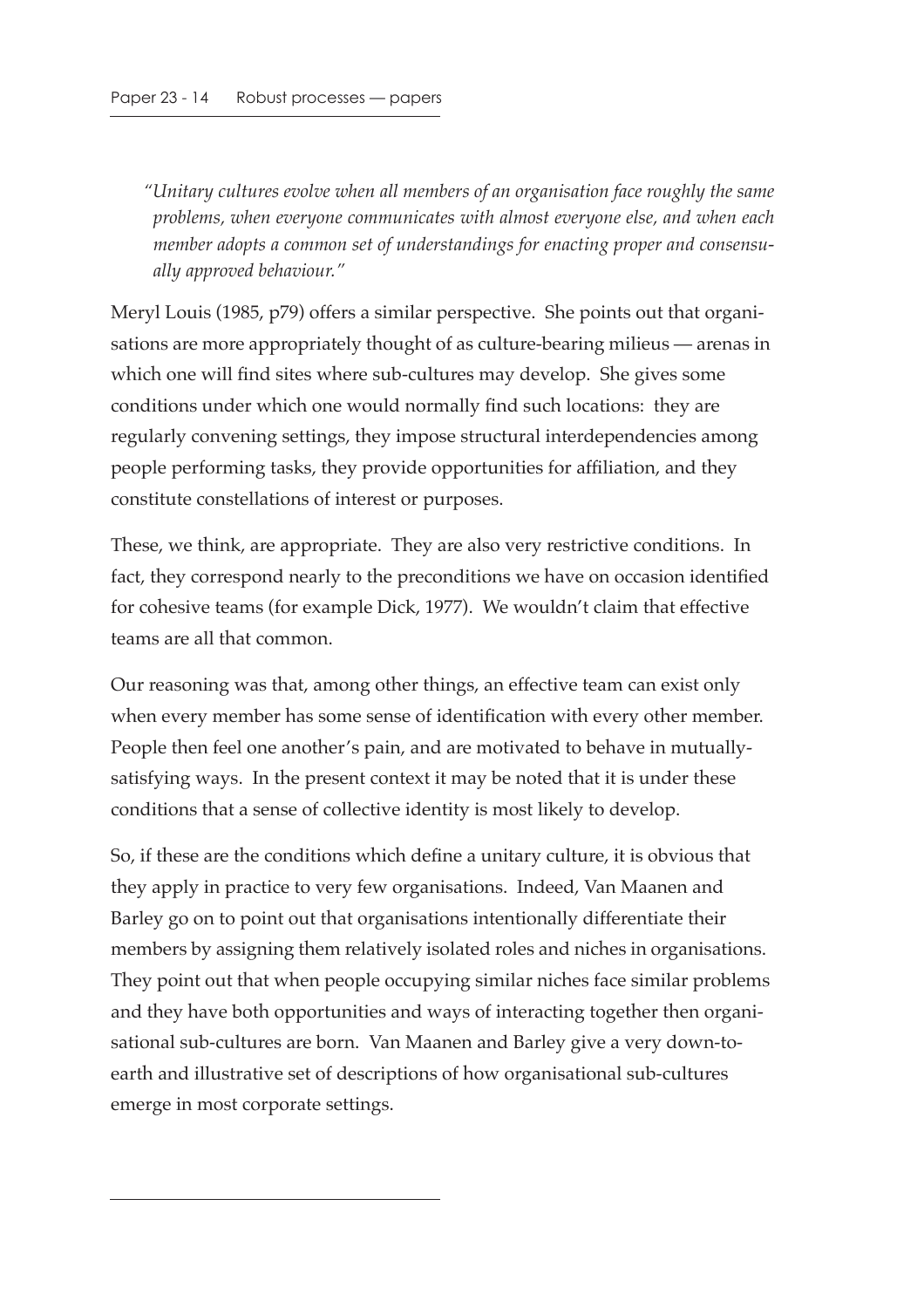Louis (p76-79) argues against assuming that an organisation has one unitary culture. To do so, she believes, is to commit one among four of the most common errors associated with the study of organisational culture.

*"It is clear that it is both erroneous and costly to assume that (1) an organisation has only one culture and/or (2) whatever culture is detected within an organisation is necessarily a determining force in the culture of that organisation". (p78)*

She also states that many students of organisational culture make other assumptions. One is that the culture of a sub-group equals that of the whole organisation. Another is that one trait, albeit a dominant one, of an organisation defines the essence of its culture.

Rather than come down firmly on one side or the other, we propose a more flexible account. It depends upon a wider consideration of the way in which culture is stored. To this we now turn.

## **Beliefs, relationships, structure**

As we have argued in other places, organisations exist only because people believe that they do. One might argue that organisation charts and buildings and other tangible records exist apart from the people in the organisation. But these comprise the "formal organisation". They are the official fiction, akin to Argyris' and Schön's "espoused theory" which people imagine they hold. The actual organisation is the informal organisation, or (in Argyris' and Schön's terms) analagous to the theory-in-use.

To say it differently, by informal we mean the organisation as it is, not as it purports to be. The formal system is what is shown, for example, on the organisation charts and in the mission statements. The informal system is the one which actually acts.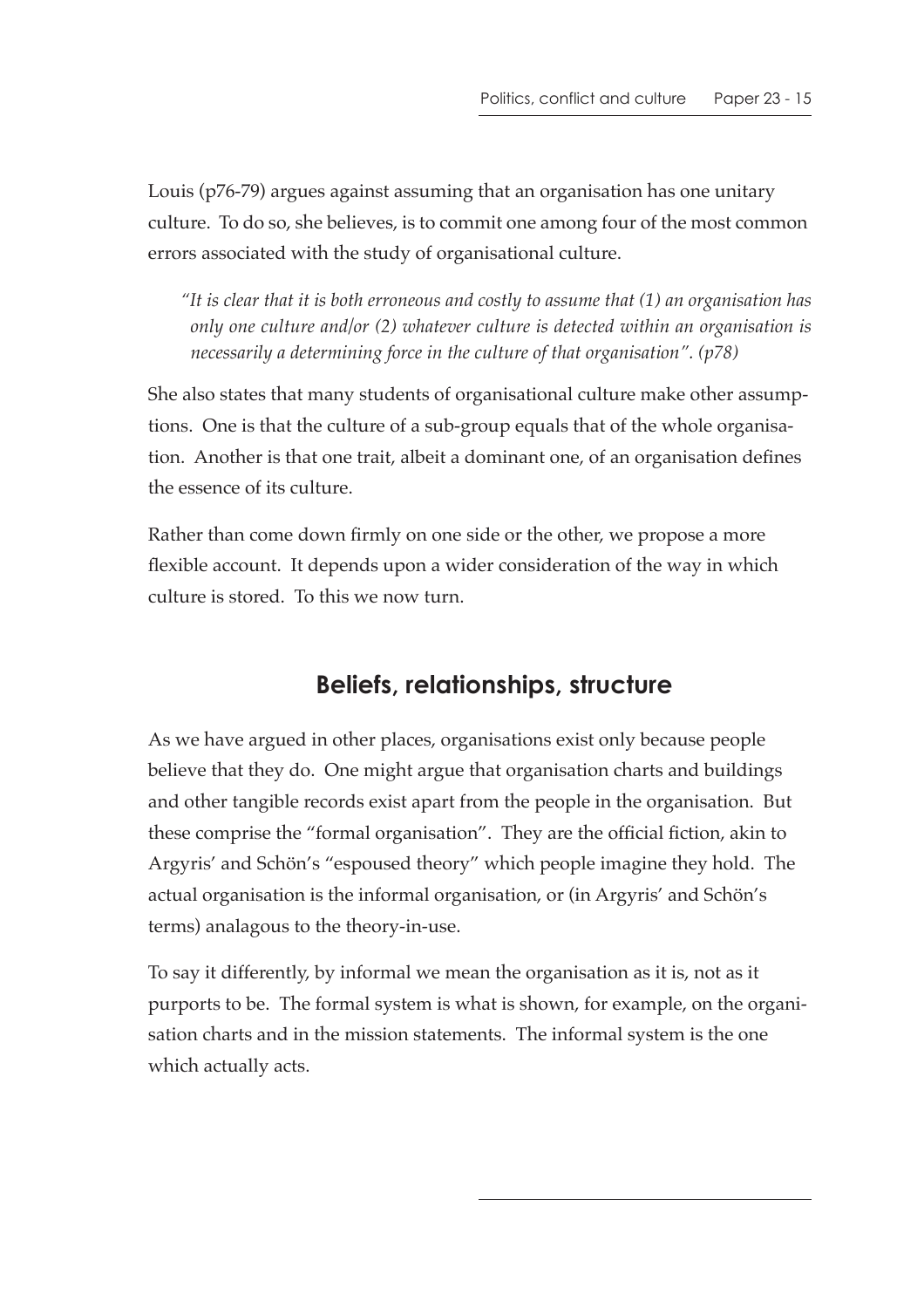The informal system can be viewed from a variety of perspectives. Here we deal particularly with three — structure, relationships and beliefs.

By structure we intend to describe such phenomena as who communicates with, or reports to, or influences whom. Ultimately, we assume, organisations exist to coordinate the effort and expertise of individuals. The organisational task is accomplished at the myriad interfaces between individual and individuals. Structure is the "big picture" perspective on these interfaces: the pattern of who communicates with whom.

By relationships we mean the interfaces themselves. The quality of a relationship is decided by the nature of communication between two people, and the distribution of influence.

The beliefs we deal with are primarily those about other people, and about the organisation. In terms of the taxonomy of levels of organisational existence (subject of the next chapter) they are the rules and values which direct behaviour.

Underlying much of what we say is an assumption: that these three — structure, relationships, beliefs — are three perspectives on the same phenomenon. To put it somewhat differently, our starting equation is ...

#### structure ≅ relationship ≅ belief

Structure is a characteristic of systems as a whole. It comprises the patterns of communication and other interaction within the system. And remember that we are referring to the actual structure, not the fiction known as an organisation chart.

Look at any part of the structure through a magnifying glass, and what do you see? You focus on one of the myriad interfaces at which the effort and expertise of individuals is welded into a team and organisational effort. Structure at organisational level consists of role relationships at interpersonal level.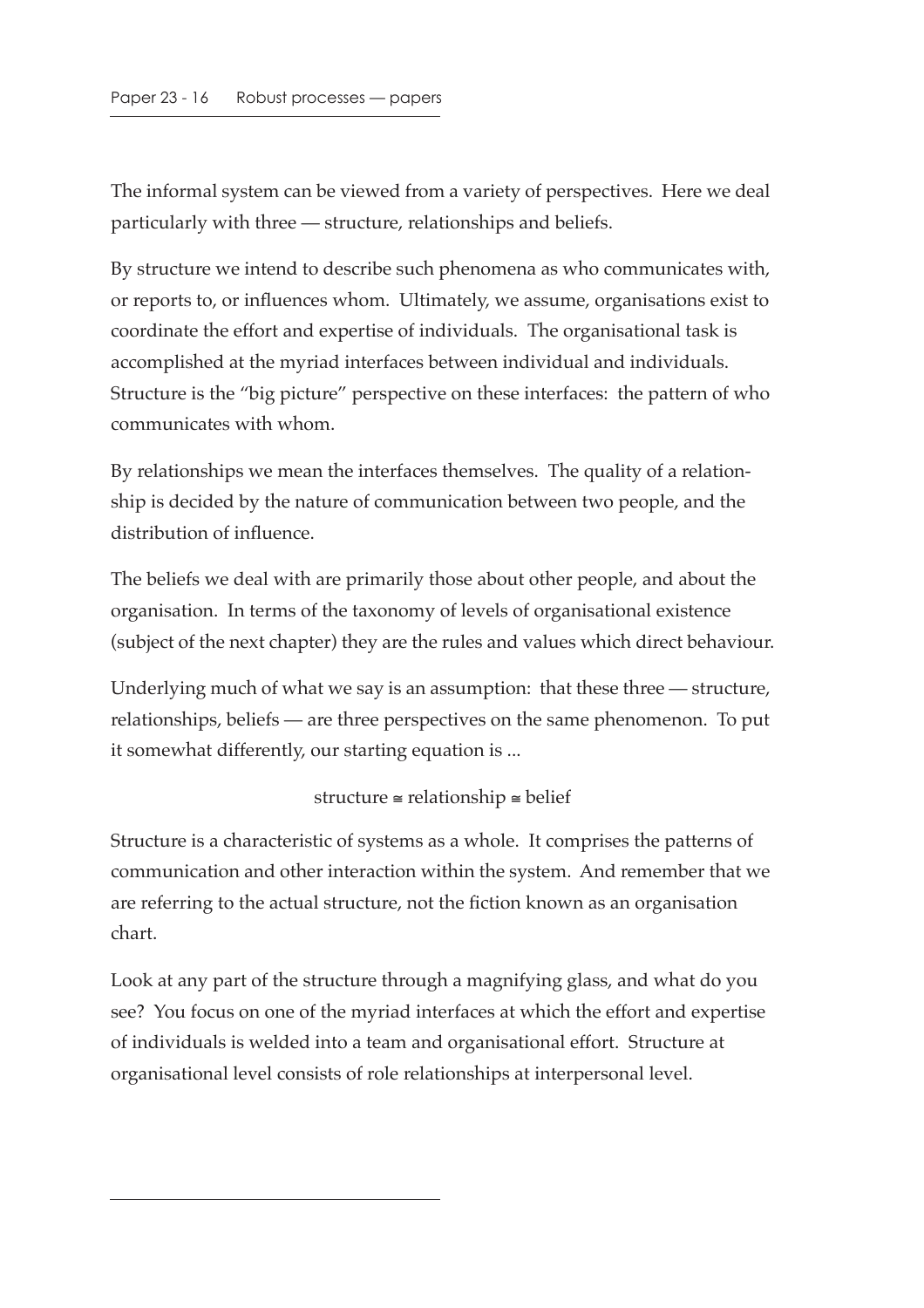Take a microscope to it and go into the person. It then becomes a set of beliefs about role relationships. People relate to each other depending on their beliefs about their own role, their expectation of the other person's role, and the rules about "right ways" of interacting.

We later refer to these as rules and values; and as we mention, they have emotional components too. They may or may not be conscious. Often the most influential of them are not.

Change enough of the beliefs and their associated feelings, and you change the relationships. Change enough of the relationships, and you change the structure. They have to be real changes, however: changes in the informal system. Decreeing that an organisation has a certain structure does not make it so.

## **The function of structure**

As we have already implied, structure and relationship and belief relate in a fundamental way to the central purpose of social systems. They exist to allow individuals to achieve collective outcomes which are beyond their capacity as individuals. On this view, structure can be regarded as a set of mechanisms for coordinating effort and expertise.

It is from the same equation (structure  $\approx$  relationship  $\approx$  belief) that we derive our assertion that all three are cultural phenomena.

We have already offered the thought that "culture" consists of those patterns of behaviour and belief which characterise "a culture". Many of those patterns relate to, and sustain, the social structures which characterise that culture.

What we are saying it this ... Culture is characterised amongst other things by the way in which person relates to person, and person to system, and system to system. In other words, structure is at least partly a cultural phenomenon.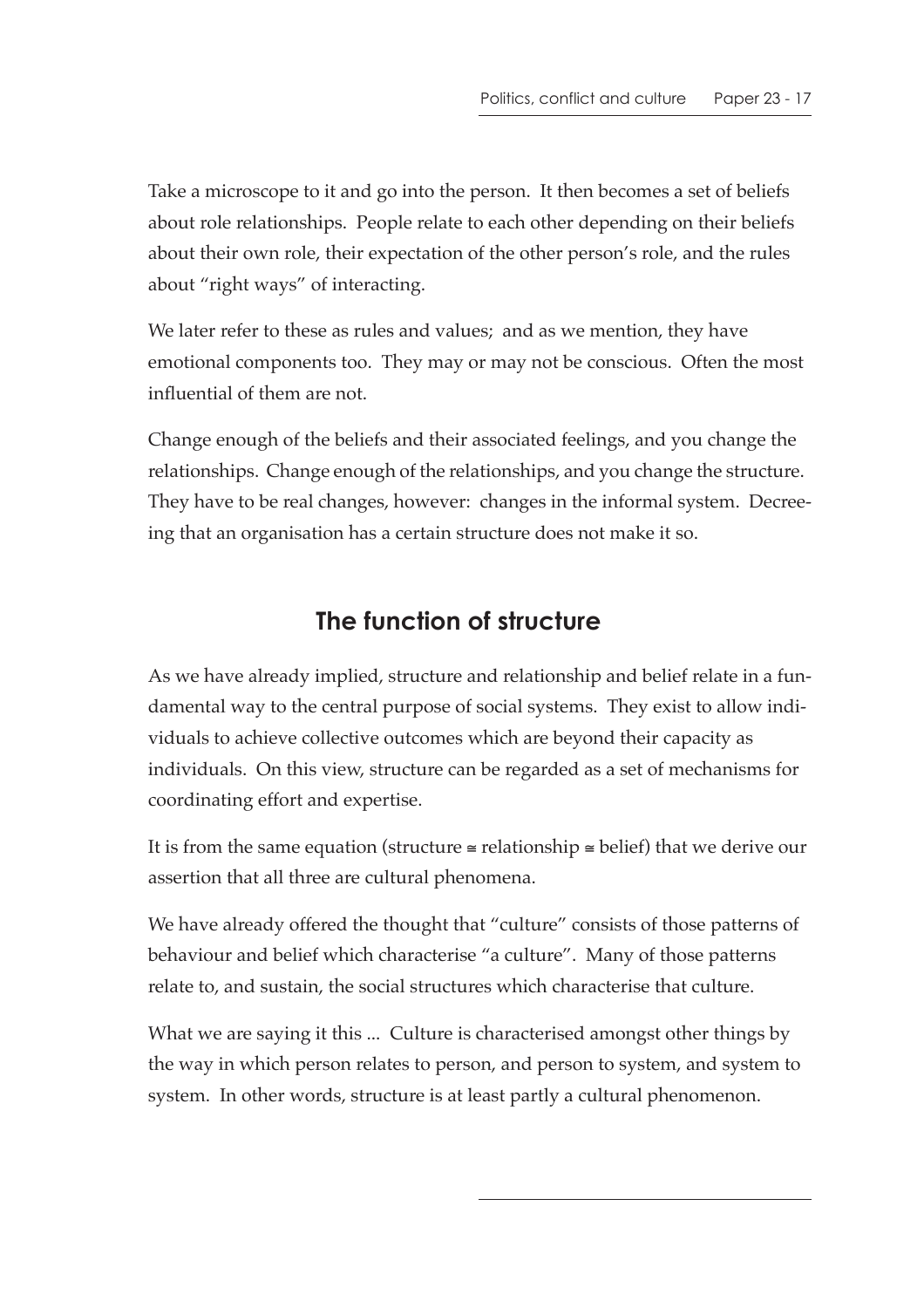At a more specific level culture consists partly of the style of relationship between people filling different roles within the structure. At the level of the individual these phenomena consist mostly of beliefs about what is correct behaviour between people of certain roles, and between people and the "organisation". They include feelings about those beliefs.

We do not presume that the beliefs are always consciously held or expressly stated. On the contrary, we have already argued that many of the most important beliefs reside below awareness. Part of their stability and resistance to alteration derives from this.

But consider a number of individuals within an organisation (you will recall by "organisation" we intend a variety of social systems). Each of these individuals has some set of beliefs about the organisation. Many of these beliefs, never articulated, are held below awareness. Many of them have cultural significance.

It is scarcely imaginable that any two people would have absolutely no overlap in their beliefs. In fact, there are clusters of beliefs, partly cultural, which characterise much of Western society. Many of the features of Western social systems are imported from the wider society in which the systems are located.

It is true that each set of beliefs is to some extent unique. But some overlap is all that is required. To the extent that there are beliefs which are out of awareness,subconscious and shared, we can view them as a "collective unconscious" (Figure 1). We do not intend the mystical overtones Jung accorded to a concept of the same name.

 Society consists of groups of people: families, friendship groups, work teams, sporting team ... For each group there is at least some minimal overlap in unconscious beliefs, and thus a collective unconscious. The more closely the people work or live or play together, and the greater the extent to which they share common goals and a common history, the greater the potential for overlap. It is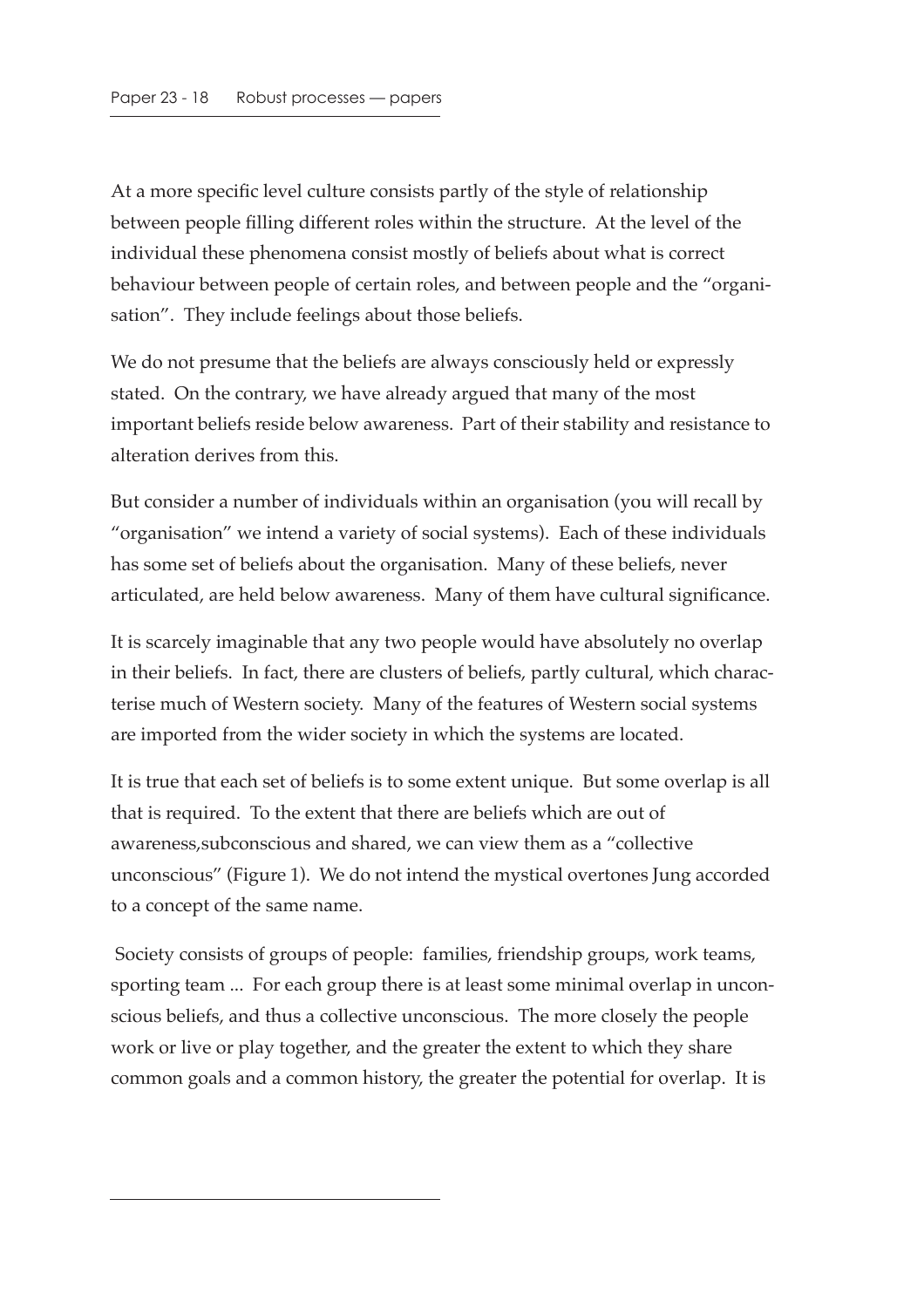

Fig. 1

The collective unconscious as the overlap between the unconscious beliefs held by two or more people about a social system.

in such terms that the conditions for unity proposed by Van Maanen and Barley, and by Louis, can be understood.

We therefore think of organisational culture as sets of overlapping belief (and feeling) systems. Each of these is a collective unconscious for the groups of people sharing the beliefs. The unity or otherwise of culture thus becomes a matter of degree, not an all-or-none matter.

## **Cultural unity revisited**

In the light of the above, we can return to Louis' arguments to draw the following conclusions ...

- 1. Organisational culture is a subtle and complex phenomenon in the collective life of all groups.
- 2. A closed-system approach to organisational culture which assumes uniform and unitary cultures is likely more often than not to miss the mark. It is more fruitful to assume that any social system consists of a multitude of overlapping sub-cultures of varying degrees of similarity.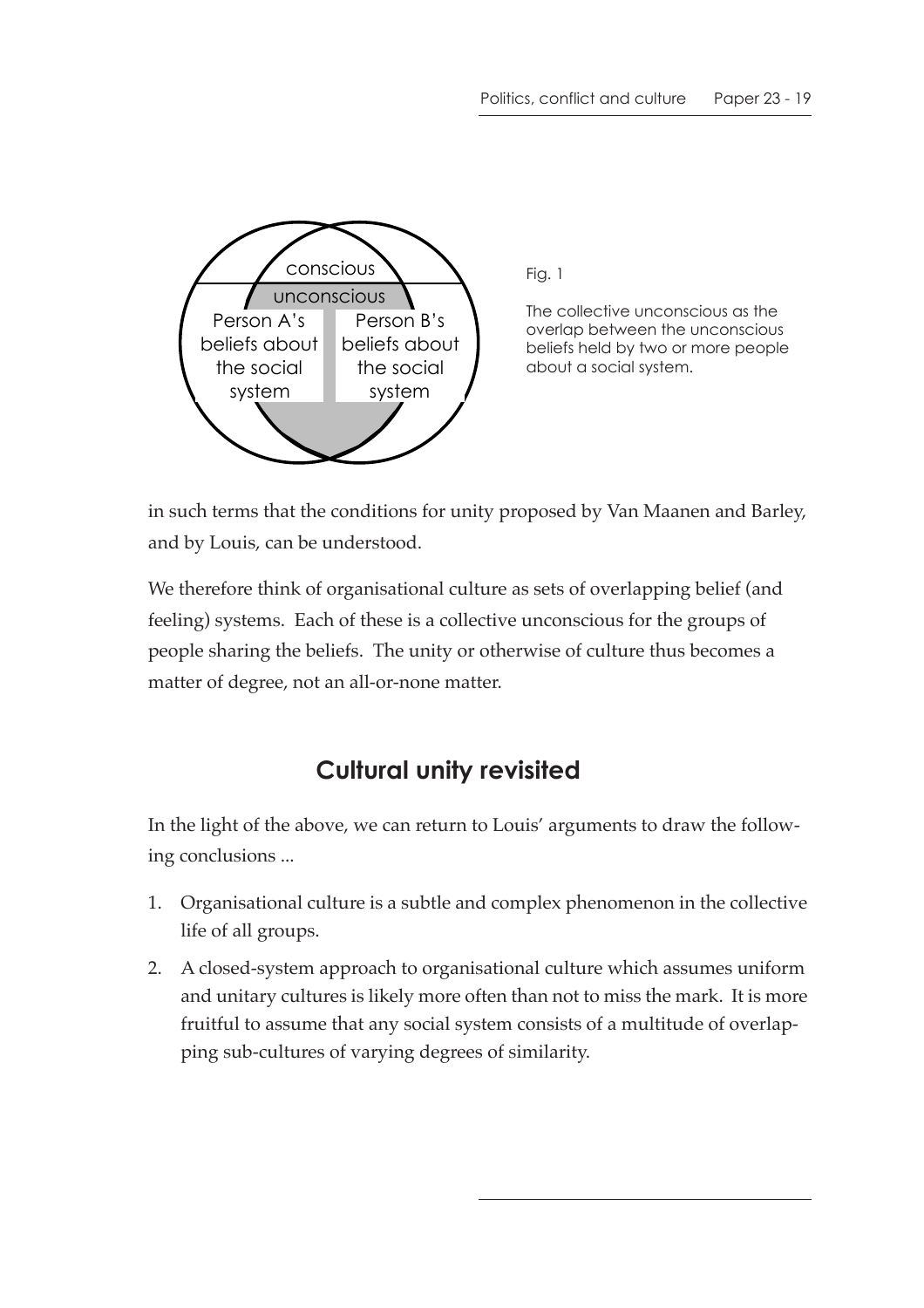- 3. When attempting to study or change organisational culture, it helps to be clear about the boundaries within which one is working. There is otherwise a risk that precision will be sacrificed in payment for a generality (the burden of comprehensiveness) of doubtful benefit.
- 4. However, there is good news too. Although cultural change agents may rightly be pessimistic about rapid change in the culture of a whole organisation, they may be reasonably confident about the prospects for change within subcultures. We later offer this as one of the most promising interventions, and have taken it up in more detail in *From the profane to the sacred: small groups as vehicles for cultural change* (Dalmau and Dick, 1989)

With these cautions in mind, we can now move to one of the aims of this document, to examine politics and conflict as partly cultural phenomena.

#### **Culture, politics and conflict**

The more that we study organisational culture, the more we are struck by the overlap between culture, politics and conflict. Organisational politics and the associated conflict, we believe, are almost inevitable by-products of any human endeavour where culture and sub-cultures begin to form.

Moreover, sub-cultural formation seems inevitable in all but the smallest and most cohesive of organisations.

Complete agreement on any issue of value within an organisation is a relatively rare occurrence. As Martin, Sitkin and Boehm (p101-102) state, dissensus and differentiation are the norm of organisational life rather than the undesired exception.

Hence, organisations are more properly seen as umbrellas for (or sometimes even somewhat arbitrary boundary lines around) collections of sub-cultures.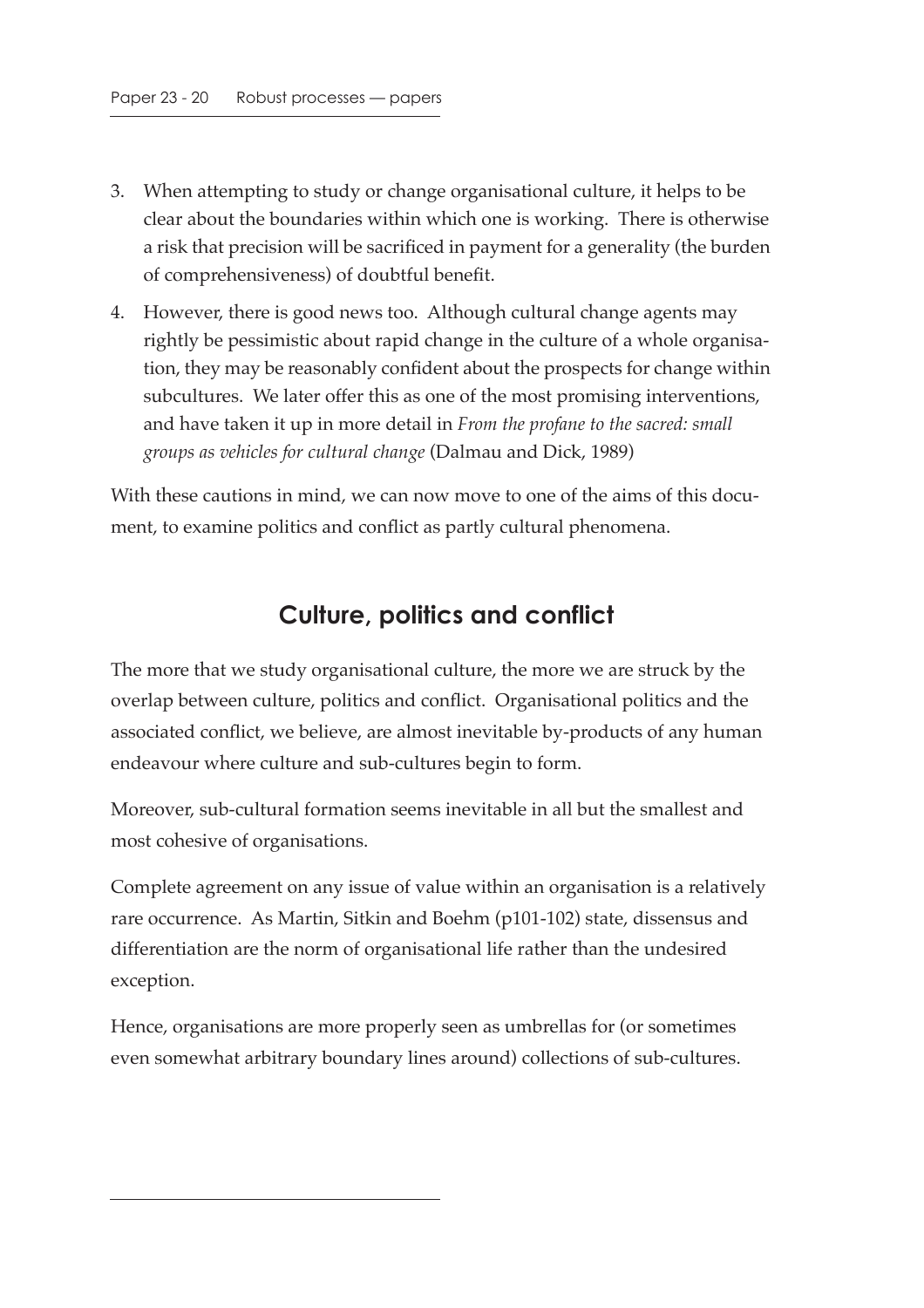We have suggested that the prime function of organisation as organisation is coordination. For reasons we will canvass later (see the later section on the second watershed) the almost universal strategy for structuring organisations it to subdivide on the basis of function, and then coordinate by controlling from the top.

Organisations typically differentiate into various functional groupings, each of which develops a local functional perspective. Over time these perspectives develop differentiated local values and sets of basic underlying unconscious assumptions. Organisations can thus be thought of as arenas for political action.

Put another way, structural inconsistencies and value clashes between the groups within an organisation are properly viewed as facts of life. These facts are "suspiciously tinged by telltale hues of cultural processes" (Van Maanen and Barley, p48) in almost every case.

Conflict and ambiguity inevitably attend any sense-making (that is, meaningmaking) process. Members of organisations need to make "sense" of their world in order to function together effectively as a group.

Part of the ubiquity of conflict can be explained by the existence of largelyunconscious basic assumptions which people hold. A person or group tends to regard certain behaviours as "right" for all people or groups. When others do not conform to this expectation, group members typically do not revise their expectations. They are more likely to assume that "They know very well what they are supposed to do", and invent some motive to explain the discrepancy (Figure 2).

Because the beliefs lie below awareness they are often incapable of being addressed in rational ways.subconscious Elliot Aronson (1976, p299-300; and compare the later quote from Dandridge) had something to say about this.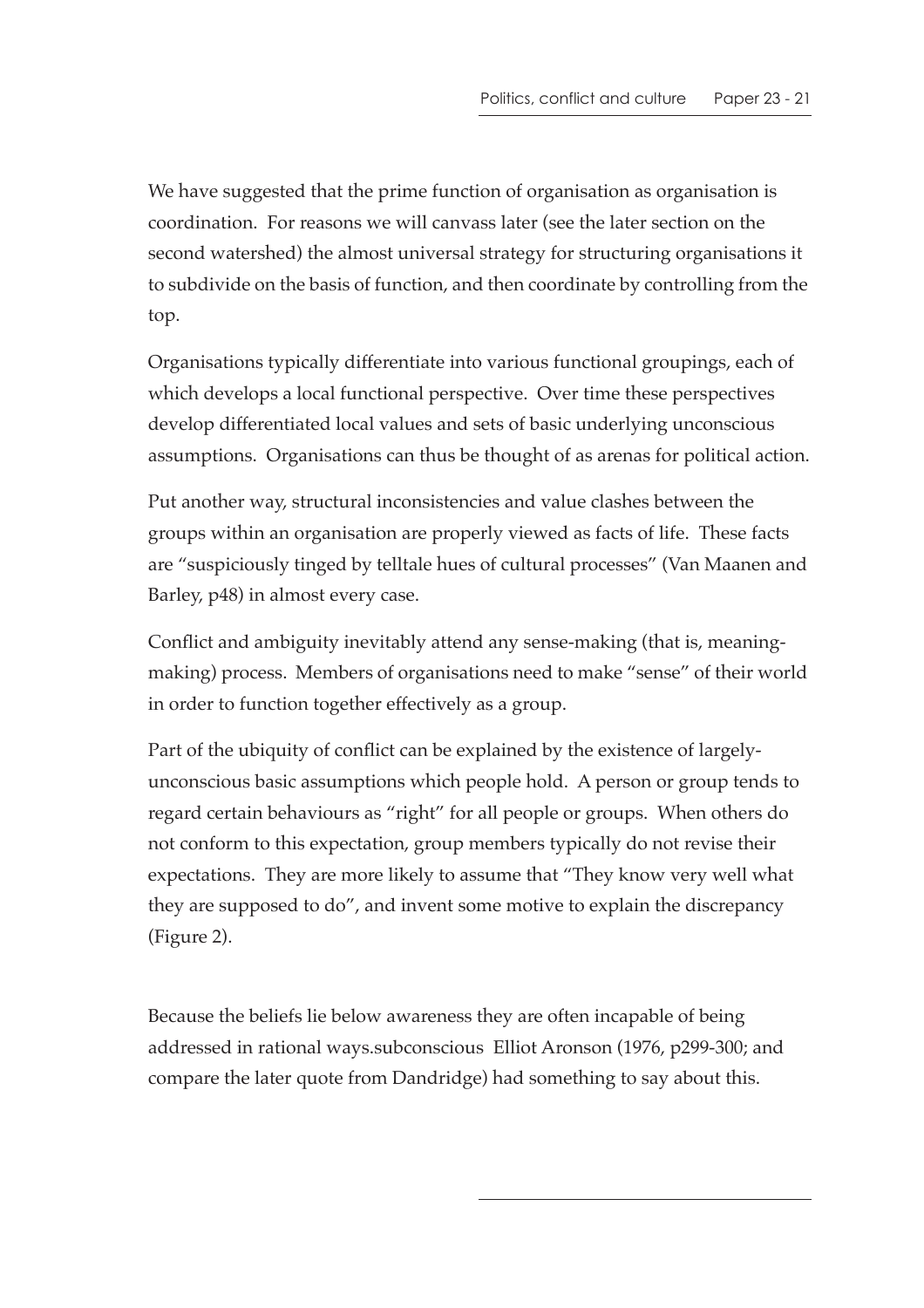

Fig. 2

When the behaviour we observe is different to what we expect, we explain the discrepancy by attributing motives

*"As long as I know why I believe x, I am relatively free to change my mind; but if all I know is that x is true — and that's all there is to it — I am far more likely to cling to that belief, even in the face of disconfirming evidence."*

In his view, it is beliefs which are held without reason that are most resistant to evidence. As we have already said, many of these beliefs are about structure.

At the broadest level, the Western World shares a collective unconscious. One of the beliefs that resides within this collective unconscious holds that benefits will be reaped from the rationalisation of work. "Rationalisation" eventually justifies a host of familiar organising strategies: functionalisation, specialisation, automation, professionalisation, standardisation, specification, and various "other -ations". These are common beliefs among most of the people who are responsible for designing and maintaining organisations.

By and large these strategies seek the benefits of efficiency and productivity by segmenting a workforce. In so doing, each strategy inherently promotes subcultural differentiation.

We are not saying that this is necessarily a bad thing. By and large, most organisational sub-cultures develop collective understandings that accept the total group's position. Overt and damaging conflict with the presumed corporate position is thus less than might otherwise arise. In any event, the segmentation probably came about in the first instance because it worked.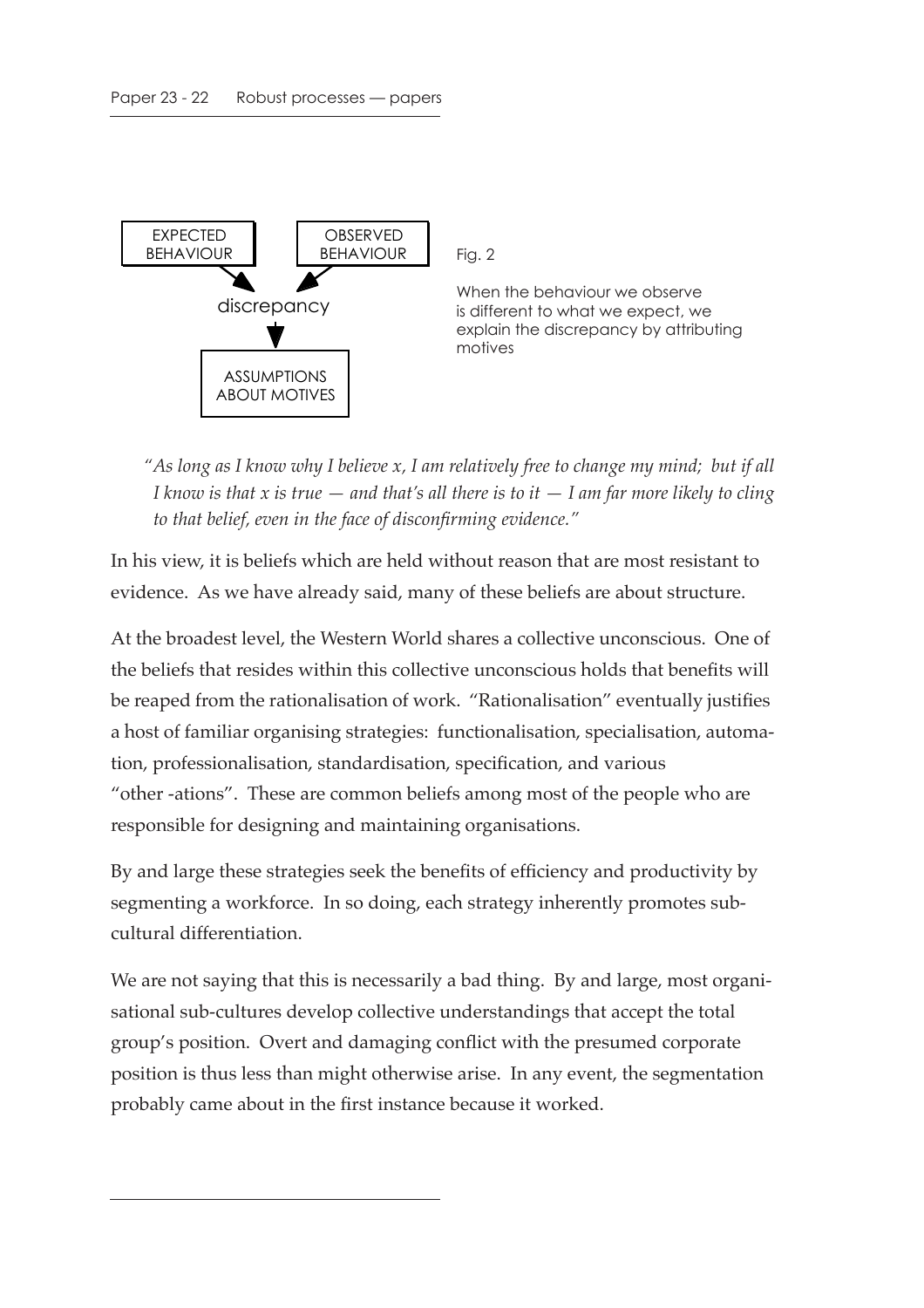Sub-cultures do necessarily imply an internal political economy as a necessary outcome. But sub-cultural disputes are usually played out over particular issues. Rarely is a single sub-culture overwhelmingly at odds with the remainder of the organisation. When it is, it probably soon secedes. Or the organisation reacts by excising it. More often, we suspect, the differences are kept covert rather than risk the consequences of bringing them into the open.

The facts of organisational life nevertheless include the structures and strategies we mentioned earlier. They are just as likely, if not more likely, to act as centrifugal forces that encourage the disintegration of a unitary culture, or at least limit its formation.

In other words, to study or change organisational culture is to deal with conflict and political systems. To enquire about cultural organisation is to enquire about the processes that transform organisations into veiled political economies and conflict-laden milieus (Van Maanen and Barley, p48).

Sub-cultures within an organisation plant the seeds of potential conflict. These usually remain dormant until activated by a specific course of events. At such times, conflict is usually played out around current issues and role definitions.

Once these latent tensions between groups are activated, the character and outcome of the ensuing conflict depends upon a host of variables. The political influence that any group can muster is one such variable. Other are the opportunities to exercise political power, and the conditions that shape each group's existence in relation to other sub-groups within the organisation. A lot depends on the conflict management skills and styles of those people who exercise formal authority or leadership within the total system.

The diversity of sub-cultural elements within a total system is also an important variable. As we have said, politics and conflict attend any organisation. In attempting to manage the conflict, organisational members often encounter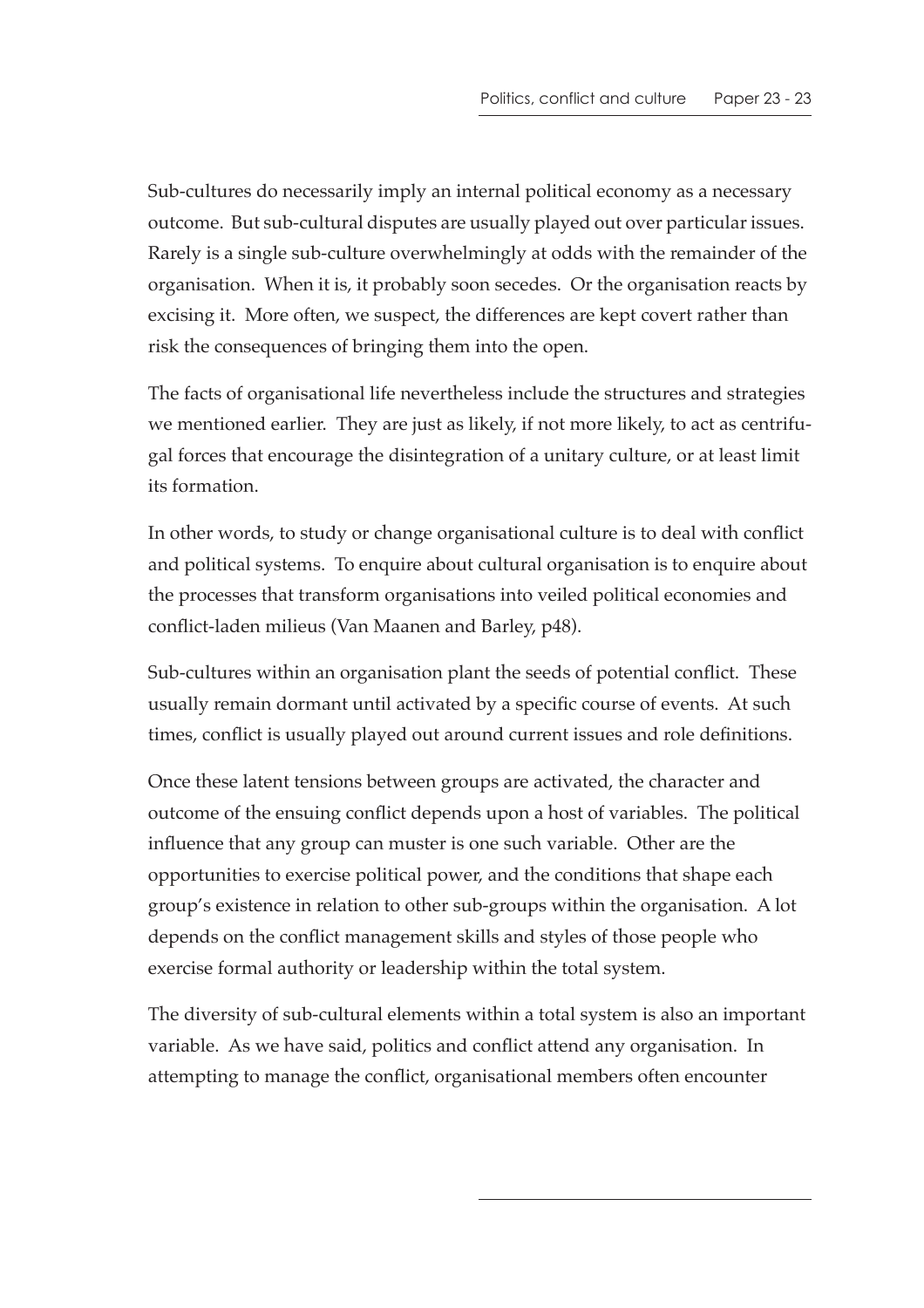difficulties, surprises, and challenges. By and large, the greater the variation in cultural beliefs, and the less consciously these are held, the greater the difficulty.

Diverse sub-cultures generate a wider range of self-interests. The greater the diversity, the more likely that any given change will challenge someone's selfinterest or violate someone's beliefs. In other words, in diverse cultures there are more opportunities for change to trigger resistance. Further, the existence of many or diverse sub-cultures hinders communication, based as it is on shared meanings.

As if this were not enough, the shared meanings are deeply held, and at the same time mostly subconscious. Cultural beliefs are very often beliefs without reason. We agree with Krefting and Frost (1985, p157) that the opportunities for dealing with such differences in the short term are almost negligible.

There are in fact aspects of organisational life which encourage sub-cultures to form. Groups develop within organisations on the basis of many different factors; but essentially the main underlying variable is segmentation of one form or another.

We have said that culture consists of shared meanings which group members attribute to events and situations. The shared meanings are developed through experience, and shaped by it. Shared experience, then, is the most powerful source in the creation of a shared culture. Acquire a history, and you acquire a culture too. When groups (i.e. sub-cultures) get into conflict with each other, that conflict is very difficult to reduce.

Groups have a strong need to maintain their identity. It is their psychological survival, almost as high a priority as their physical survival. One of the best ways groups know for asserting their distinctive identity is to compare and contrast themselves with other groups. In other words, intergroup comparison, competition, or conflict may help to maintain and build intra-group cultures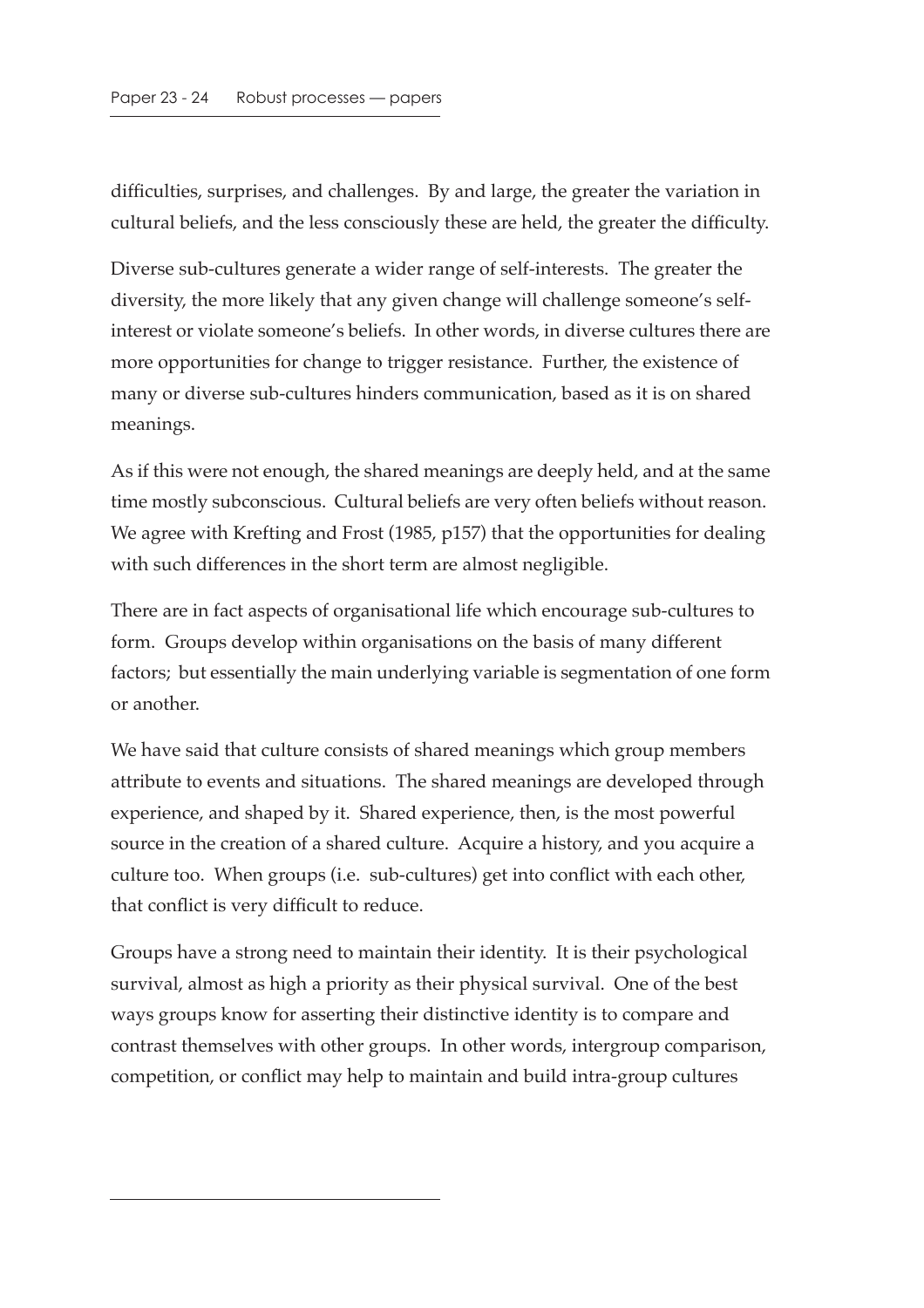(Schein, p39). You may have noticed, in activities using subgroups, that as subgroup cohesion develops, often so does intergroup competition.

Where then does this leave us? Organisational culture is complex. It exists not as a unitary "thing" within an organisation but more as a collection of subcultures which drive the life of various groups within the system. These groups over time develop their own identity. In order to preserve this identity, they vie for power and status. They fight to establish their own preferred ways of dealing with the world. They try to bring about the dominance of various beliefs and values in order to maintain their own identity. This situation inevitably results in conflict between sub-groups within an organisation; the total pattern of such conflict can be seen as a political system.

Any cultural intervention is likely at some point to impinge upon organisational structure, and relationships, and beliefs. The relationships are characterised by power differentials, and often competition for resources and rewards. To engage with an organisation's culture is inevitably to engage in politics and conflict management. We later provide some concepts which help in doing this.

At the very least, cultural interventions disturb patterns of influence and power. In other words, they are political interventions by definition. As such they arouse a strong and often unreasoned defence of the status quo by those who have most to lose. And since power is invisible downwards, those who exercise it are often blind to just how much of it they have. The defence can thus be offered by people secure in the knowledge that God, or at least "right", is on the side of the powerful.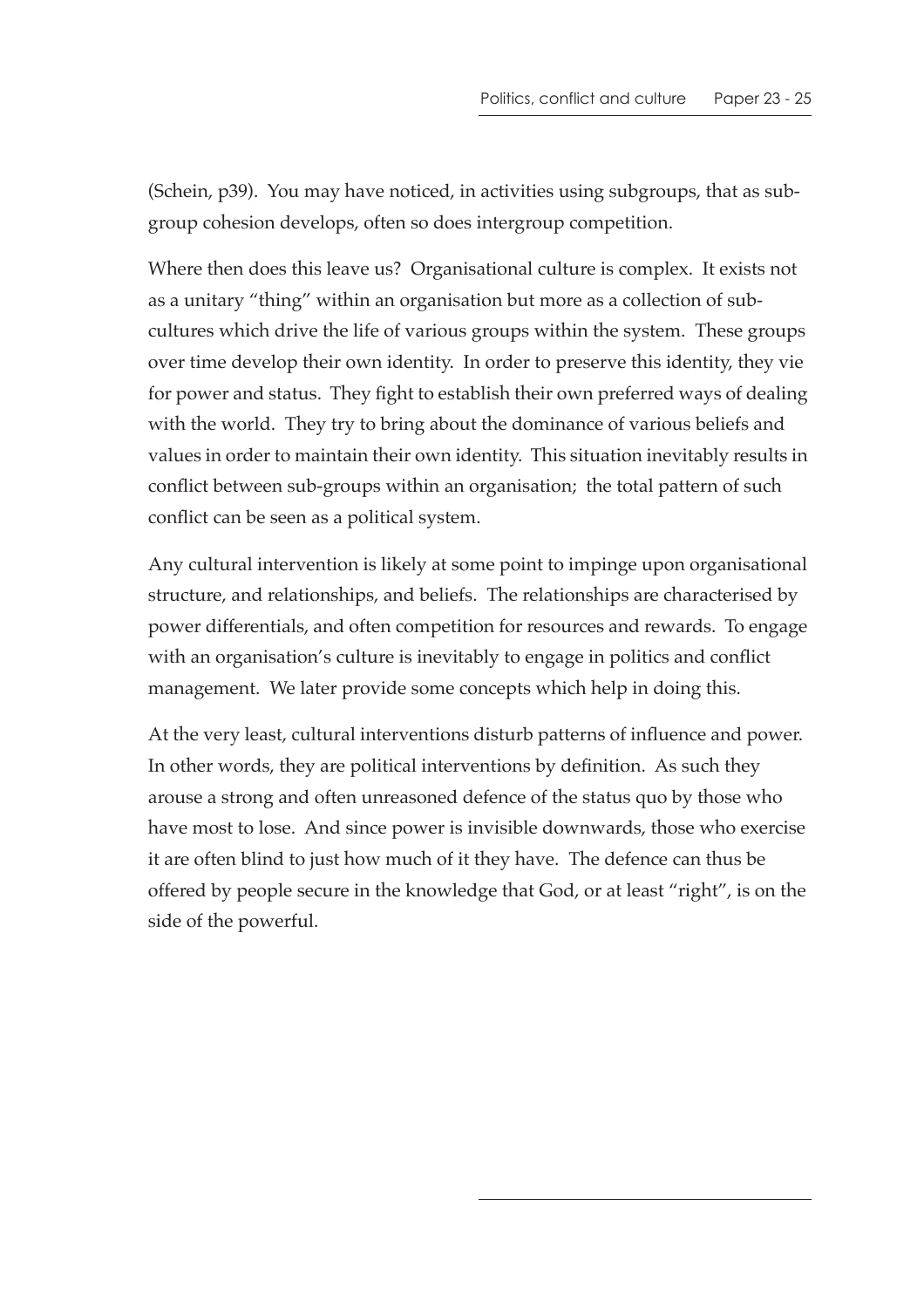# **Levels of culture**

We have so far had something to say about the nature of culture, and the lack of a unitary culture in most organisations. We have also provided an overview of the links between culture and politics and conflict. We have still to distinguish between cultural and non-cultural behaviour, and between superficial and deeper levels. In doing this, we develop a terminology which we can use to talk about these issues when we come to consider approaches to cultural diagnosis and change.

The catalyst for our thinking in this chapter was Lundberg (1985). To set the scene for this examination, we draw first upon the work of Argyris and Schön (1974, 1978).

#### **Four levels: from the specific to the general**

If you were not well informed about Western culture, and were trying to describe Western behaviour, how would you go about it? Suppose you know absolutely nothing: perhaps you are a Venusian anthropologist newly arrived on earth to study the natives. Knowing only what you can observe for yourself, how can you compile records to inform your Venusian colleagues about human behaviour?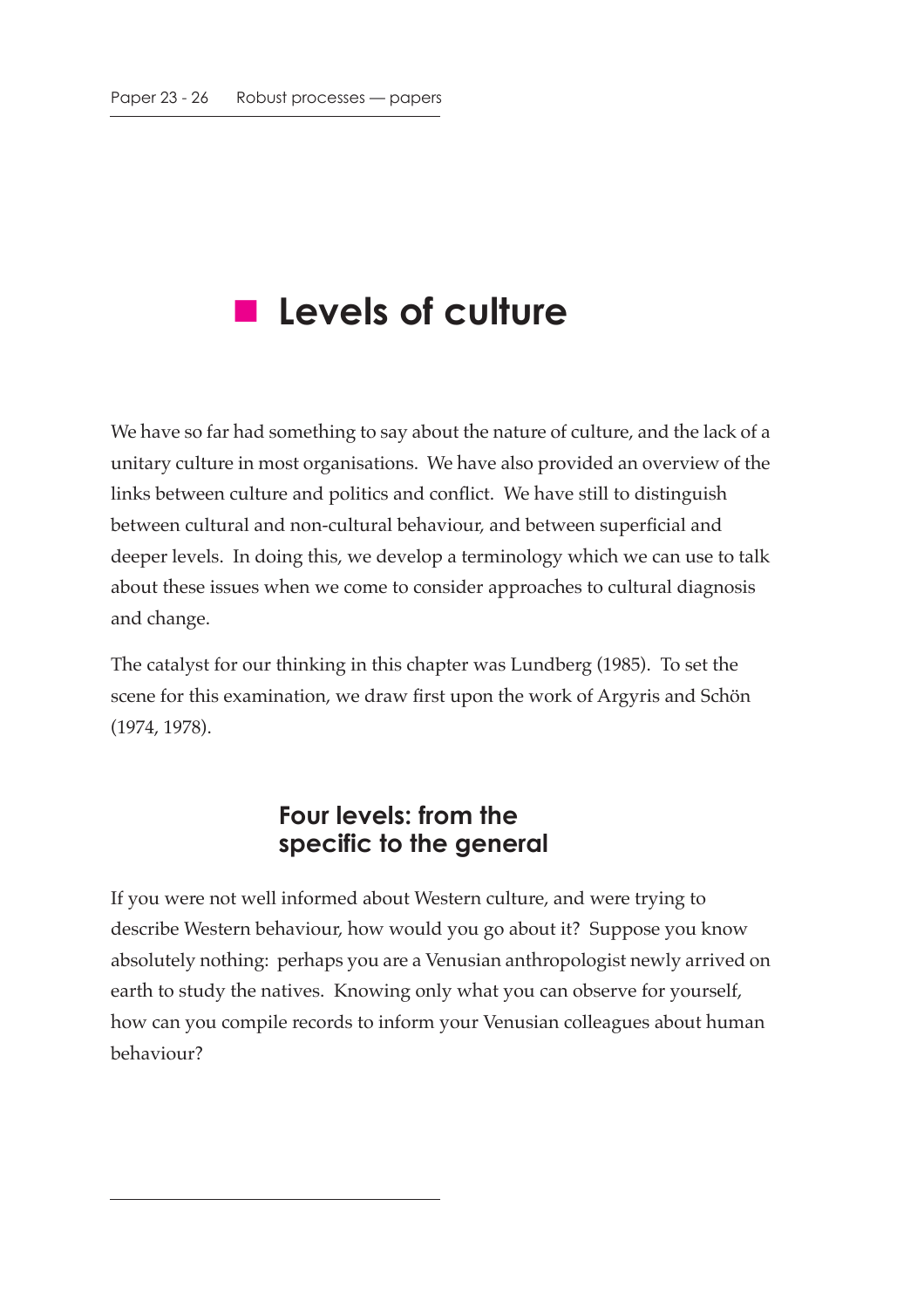#### **Actions**

Scrupulously accurate observations would seem to be a good start. You could watch closely, and note down in detail the actions of the people you observed. If you observed enough people in enough situations you could build up a representative description of human behaviour.

(In fact, you couldn't. Perception is selective; and the selections we make are partly decided by our language and by our theories about what is going on. But for simplicity ignore that.)

On its own, detailed description of actions wouldn't be enough. People behave too differently in different situations for many descriptions to be generally true. I would guess, for instance, that people of your acquaintance don't behave entirely the same on a crowded railway station as they do in the privacy of their own home. For accuracy, a Venusian anthropologist would have to accompany each description of behaviour with a description of the situation.

Nor would that be sufficient. People may behave differently depending on their intentions. Imagine someone at the crowded railway station waiting to catch a regular train. And now imagine the same person at the same railway station, running a little late for a meeting at the station with someone not known by sight.

As a Venusian anthropologist you would presumably decide to include some information about intentions. At the very least the records might usefully include a description of the situation, a description of a person's intentions, and a behavioural description ...

"In situation **a**, a person [described in some detail] did **b**. intending to accomplish **c**."

This would apply for each observation made. And you might well decide that further information would be useful, too — age, sex, and occupation of the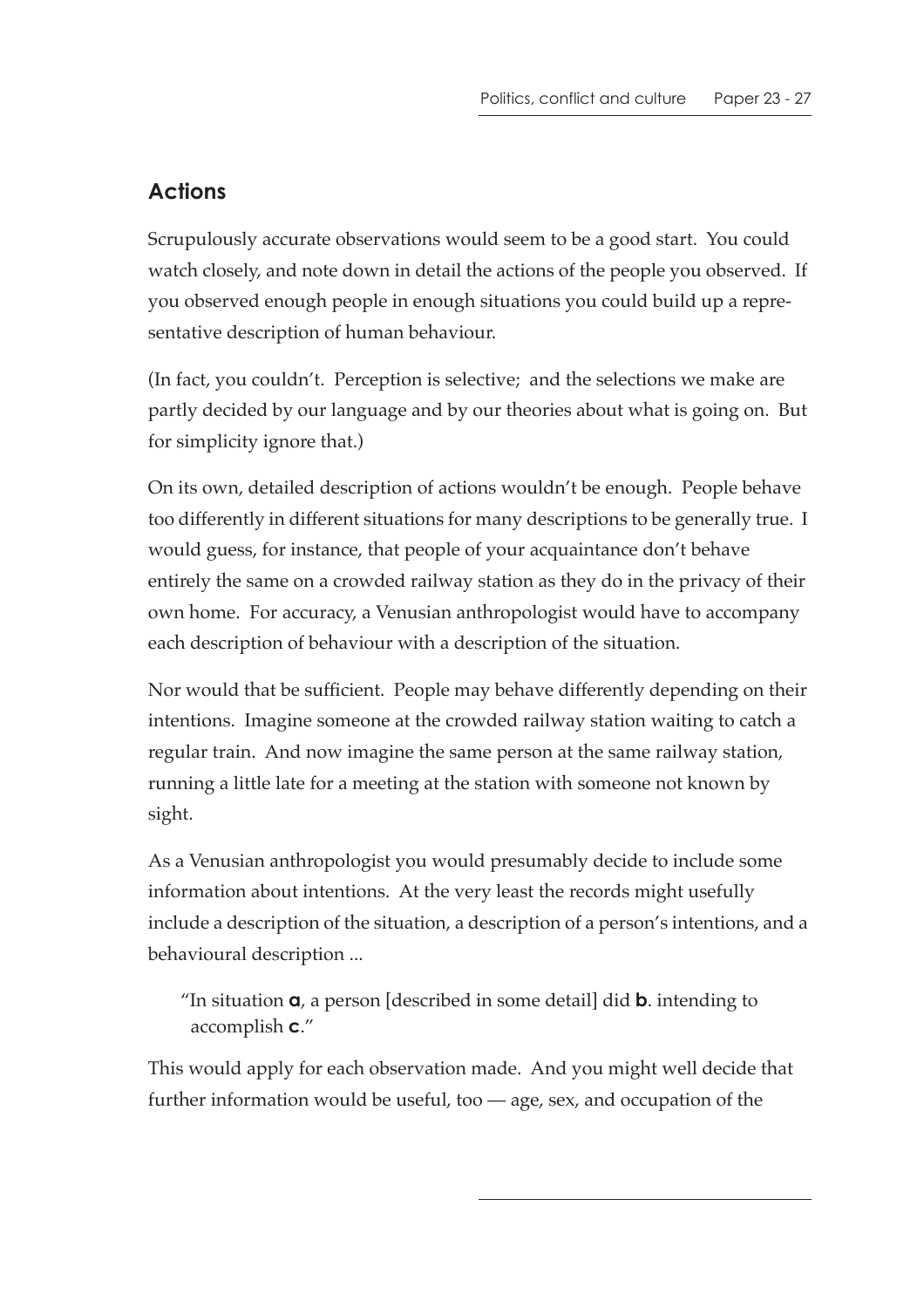person, for example: in short, the role the person is occupying. Of course, being a Venusian, you might know nothing about roles; you might have to deduce them from the evidence.

Not that the information you have compiled is very useful. Assuming that Venusians have some limits to their information processing capacities, the sheer mass of data would be overwhelming. Some way has to be found to condense the data into something which identifies the most important patterns.

#### **Rules**

In fact, people do so many different things that you would find it hard to describe in detail more than a sample of what you observed. What you would most probably do is report those behaviours which you observed most often. You would probably attempt a summary of them.

In other words, you would look for patterns in your observations, and report the patterns. In doing so you might lose some of the detail, but make your data more easily usable.

So, behaviour is situational, and depends on intentions. The patterns of behaviour, too, usually differ from situation to situation, and depend on intentions. People in general behave differently on a crowded railway station and in their own home; people in general behave differently when they are waiting to catch a train and when they are running late to meet an unknown traveller.

Our Venusian might therefore report the patterns of behaviour by adopting a formula similar to that for the raw observations ...

"In situation **a**, people are likely to do **b**, when it is their intention to accomplish **c**."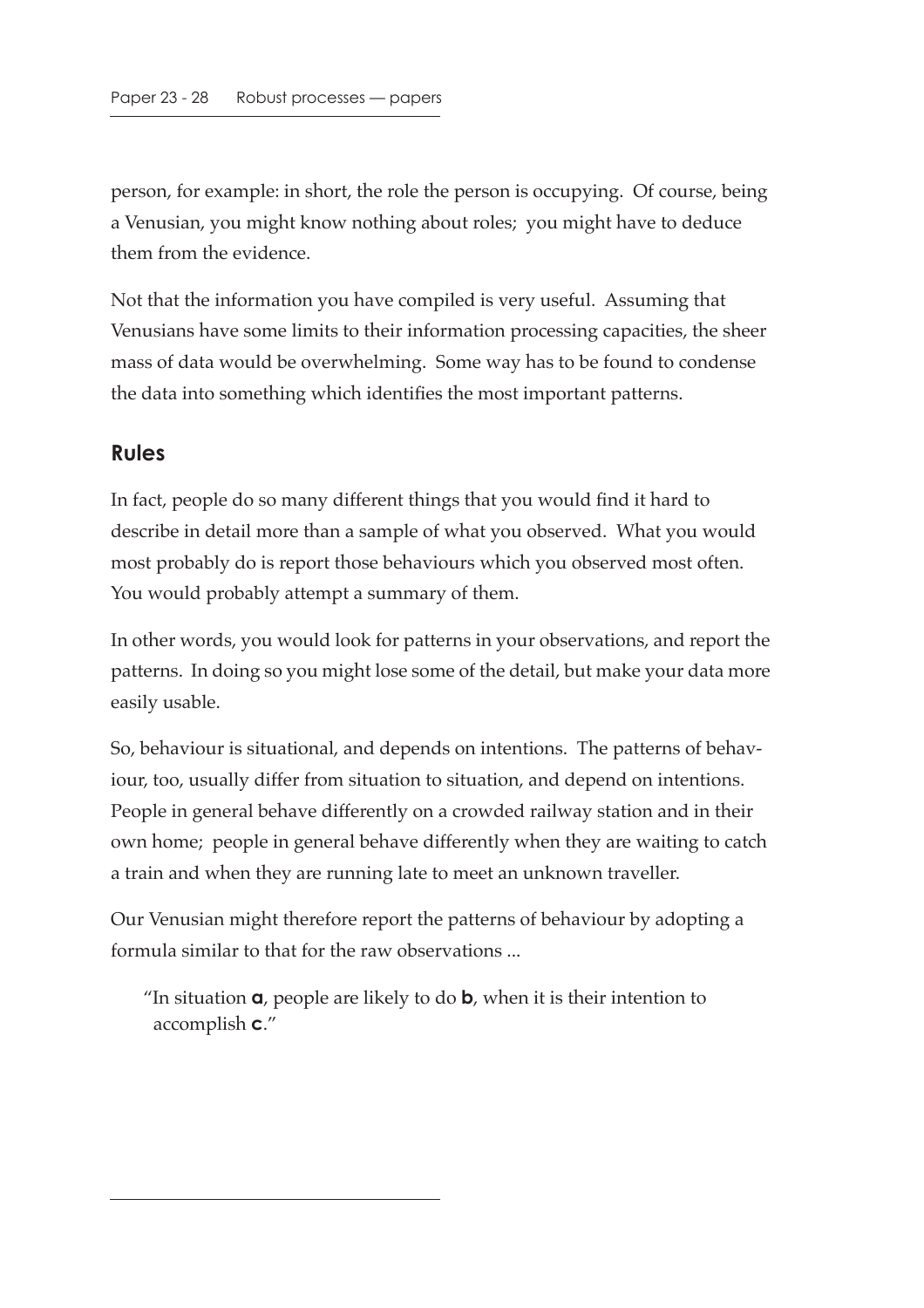You can regard such statements as rules. People seem to behave as if there are unwritten rules to follow: "On a railway station, waiting for a train, stand facing the tracks and read a newspaper or book or talk to the person next to you."

Although the rules are not 100 per cent accurate, many of them predict behaviour quite well. Most commuters do behave in a roughly similar fashion. If the behaviour and situation and intention are frequent enough, you may be able to make rough predictions from them.

These rules, then, are to some extent specific to the situation but common enough to be often observed. Chris Argyris and his colleagues (for example 1978, 1982) call them action strategies. In the following paragraphs we intend to relate other levels of description to Argyris' ideas. We will later show that they bear some similarity, for behaviour in general, to what Lundberg has proposed for cultural behaviour.

In short, action strategies are implicit rules about action. You might deduce them from observing a wide enough range of human behaviour. They are the general ways in which people manage their environment, including their social environment.

Still in your role of Venusian, you now find that the data base is substantially more useful. But it still contains enormous amounts of information. Asked to address a congress of Venusian anthropologists, you are unlikely to have enough time to report more than a few of these generalisations or actions.

Even though your description of patterns of behaviour is now much briefer, it can be further summarised. On examination you might find that there are similarities between one action strategy and others. There are patterns in the patterns. In identifying and describing these higher-order patterns you are now working with yet more general rules of behaviour which act across classes of situations or intentions. Argyris calls them governing variables or occasionally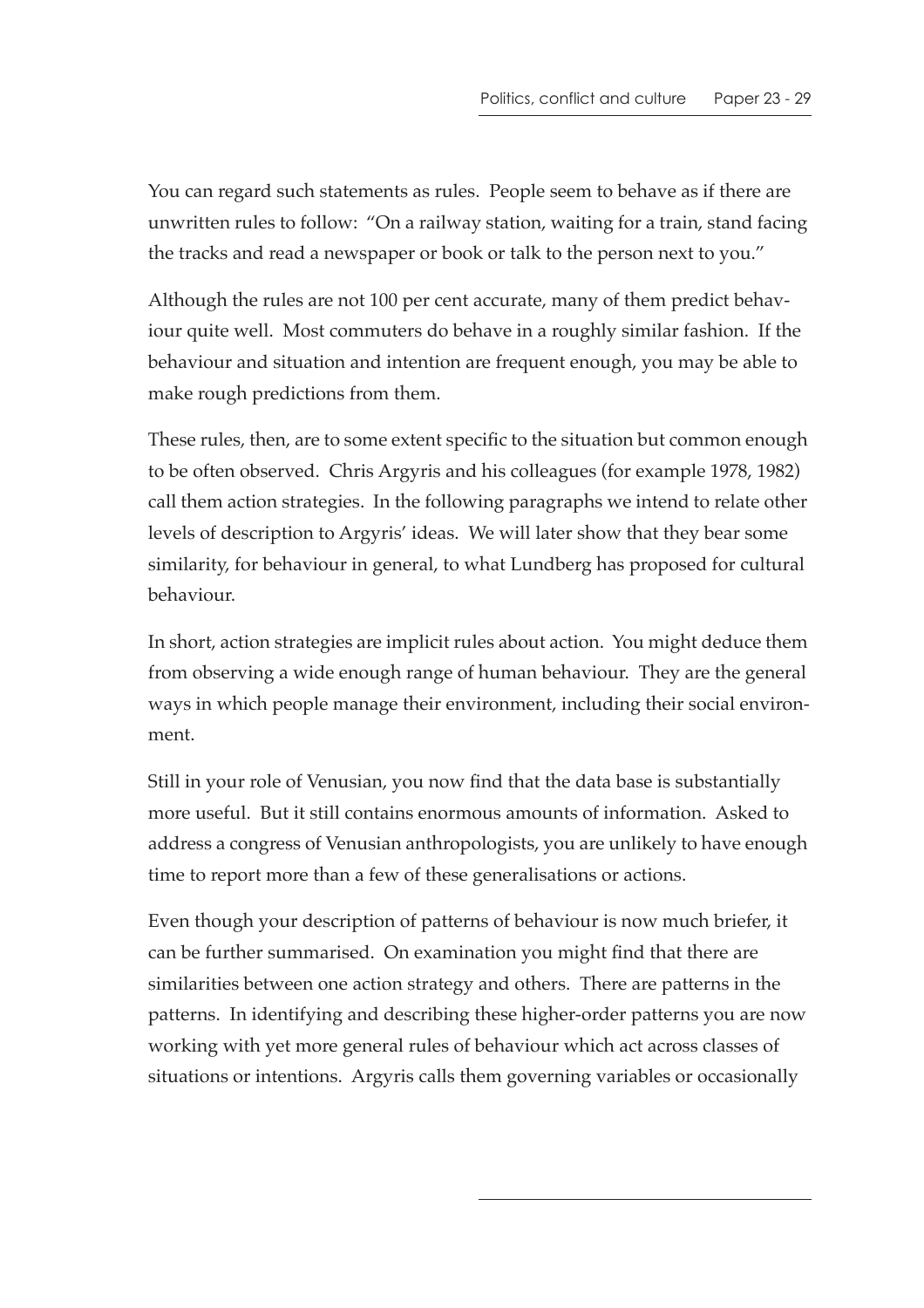governing values. Of the two terms we prefer the second as more nearly selfexplanatory. In this monograph we sometimes use the shorter term values.

#### **Values**

Governing values, then, are the more general behavioural intentions which people display across a range of situations. For example, there are behaviours which are common in public settings, and rare in private settings. There are actions which are common for unmarried people pursuing a sexual partner, which married people less commonly exhibit. And there are some which are more general than that — in most settings, most people value some level of tact.

As an example of governing values, Argyris identifies these (among others) ...

- Achieve the purposes as the actor perceives them
- Maximise winning and minimise losing
- Minimise eliciting negative feelings
- Be rational and minimise emotionality
- Valid information
- Free and informed choice
- Internal commitment to the choice and constant monitoring of the implementation

In your address to the Annual Congress of Extravenusian Studies, you can report human behaviour in similar terms.

Not that these are the only values which govern behaviour. They just happen to be some of those which together define one or the other of two clusters of values which emerge in Argyris' work. For, on further analysis you would then find that values tend to cluster together. For example, the first four above together define a style of interpersonal behaviour and social structure which form a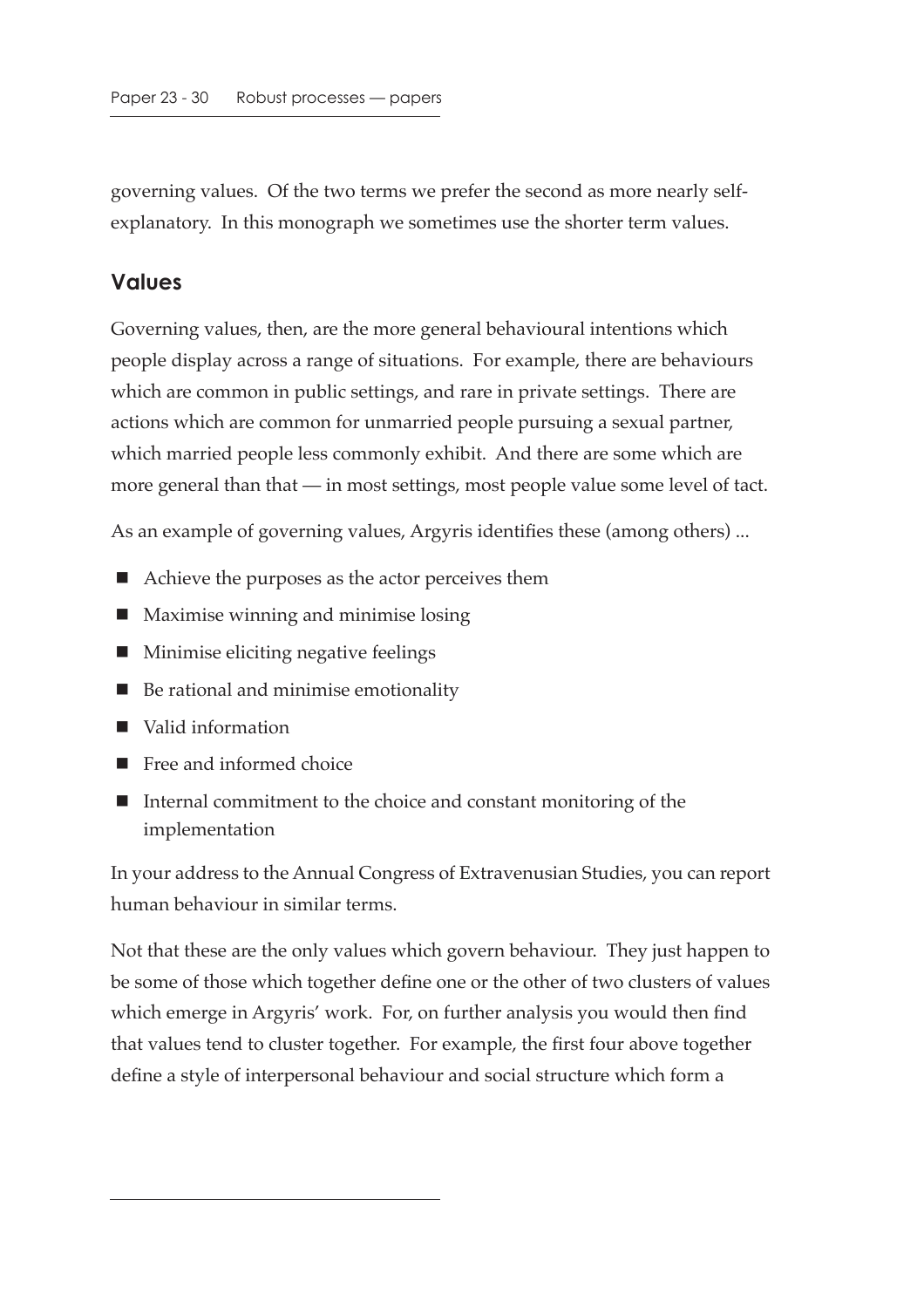distinct paradigm. Argyris calls it Model I. The other three define an alternative paradigm which Argyris labels Model II.

Values are combinations of beliefs and feelings. They specify desired classes of behaviour. The beliefs, conscious or unconscious, specify which behaviour is appropriate and which is inappropriate. The feeling component of a value is what provides the motivation to act. (Those friends of yours who believe in physical fitness but do little about it demonstrate how beliefs without feelings have little actual effect.)

Many of the values are held as irrational beliefs, in the sense that people do not know why they hold them. This can make them difficult to change.

#### **Paradigms**

We mention above that values cluster to form paradigms. A paradigm is a pervasive orientation to the world and to people: a world-view, you might say.

Figure 3 summarises the relationship between actions, rules, values, and paradigms.



Fig. 3

A hierarchy of rules can be constructed by abstracting the patterns from observed behaviour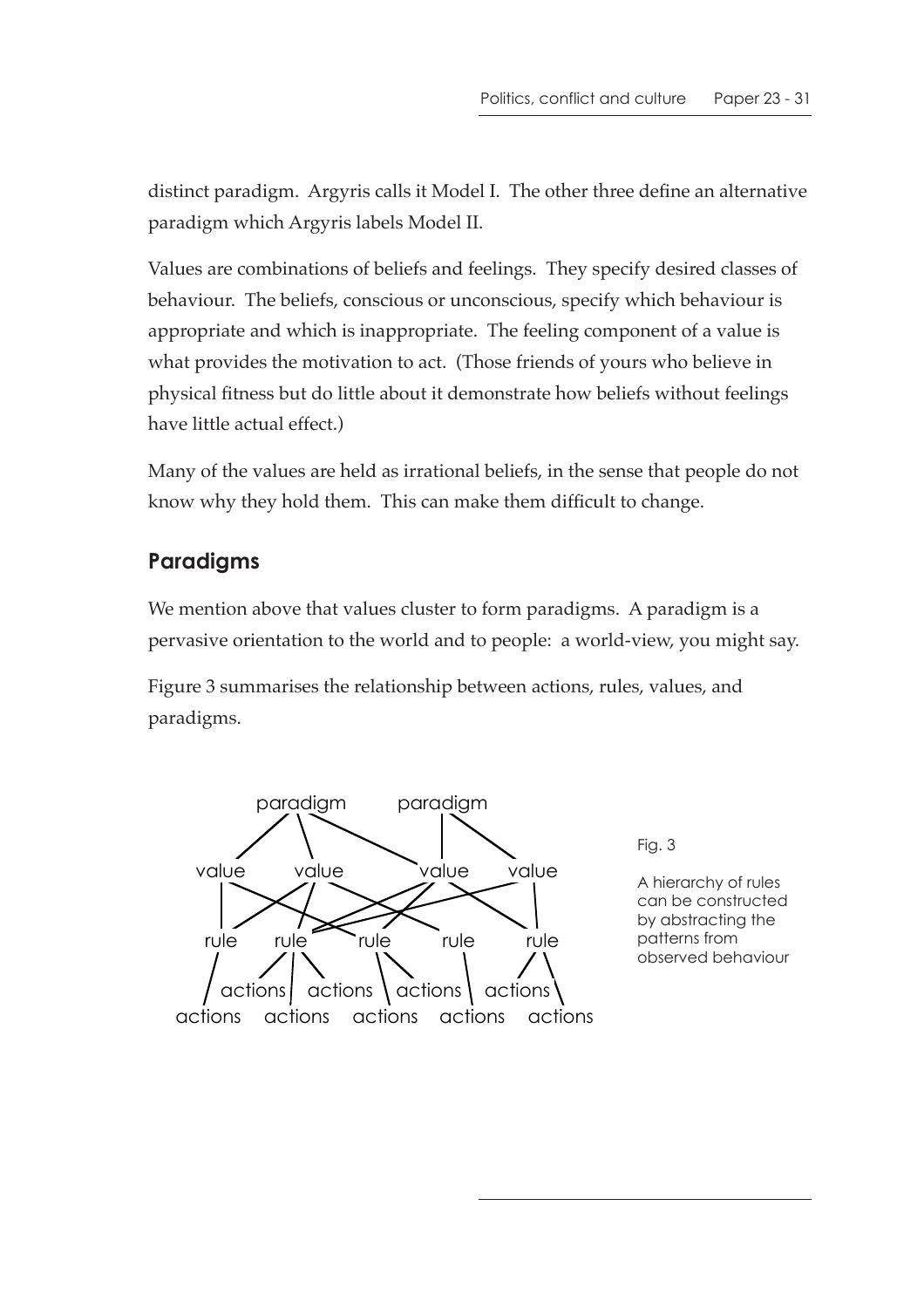The relationship between actual behaviour and Models I and II can be regarded as a hierarchy. From actions, rules are deduced; some of these rules show similarities which Argyris has named governing values (which we will often abbreviate to values); these in turn cluster into the paradigms which Argyris calls Models I and II.

We are not saying that these rules are always consciously known. Some are. But in other instances what we preach (our espoused theory, Argyris would say) differs from the rules which an objective observer would deduce from our actions. Some of the rules are unconscious. Not only that, but some of the rules are not accessible to consciousness, because they conflict with the espoused rules.

In partial summary, it can be said that in their actions people seem to observe rules which are hierarchically arranged. Some of these rules are not readily accessible to awareness. Overall, they comprise four levels, which we have labelled actions, rules, values and paradigms.

It will be found that some of the actions, and some of the rules at each level, have cultural significance.

## **Culture and non-culture**

In the earlier edition of this monograph, we retained the original three levels of cultural phenomena of the life-cycle model. We assumed that they included both cultural and non-cultural phenomena, and overlapped the four levels of culture. Figure 4 captures our thinking at the time. We also observed that the stages of decline we had earlier described (Dalmau, 1983) fitted better with Lundberg's ideas than did the stages of growth.

Our attention was attracted to Lundberg's work by these apparent inconsistencies between his work and ours. The reconciliation of the inconsistencies came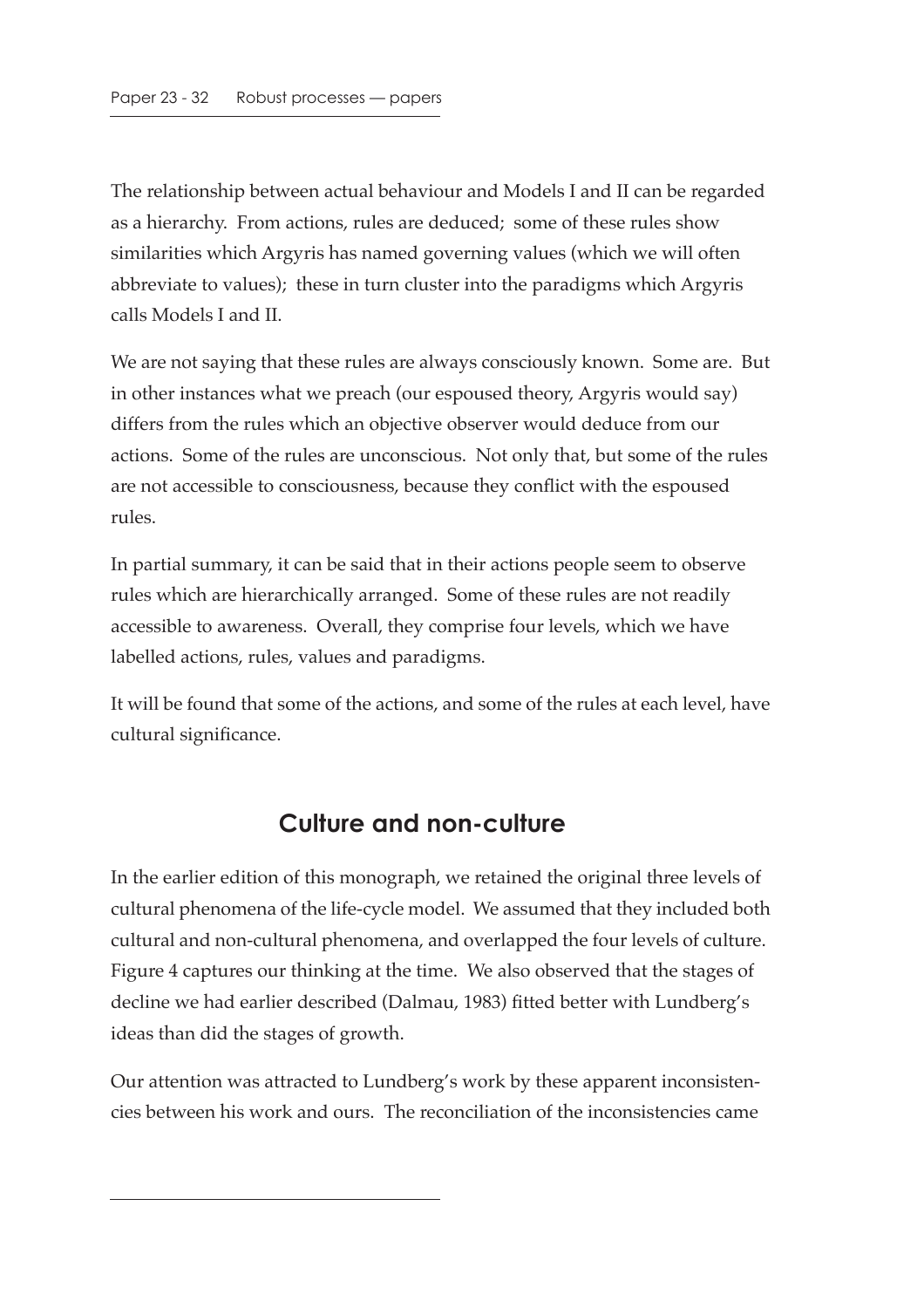

Fig. 4

A comparison of our earlier categories (on the right) with those of Lundberg. Our categories were assumed to include more than culture

when we realised that actions express both cultural and non-cultural phenomena. The non-cultural phenomena are those which occur for reasons other than expressing the culture of a system. They may, for example, arise from ...

- expressions of external cultures; brought into the organisation, for instance by members of professional groups, they may co-exist with the organisation's culture;
- higher order values or perspectives (including those that arose by chance, or those that once were required for a task which no longer exists), and which bear no immediate relation to the group's unconscious assumptions; or
- $\blacksquare$  responses to external pressures, perhaps imposed on the organisations by other agencies.

In short, there are task demands which may or may not be cultural. Some of the actions we carry out would have to be done within any cultural setting. There are other things which occur by chance, and have no significance culturally.

And there are actions which express the important unconscious assumptions people make about their collective existence, and which are cultural. Some of the cultural actions may consist of cultural embellishments upon non-cultural behaviour: we eat to survive; but the way we eat expresses our assumptions about ourselves.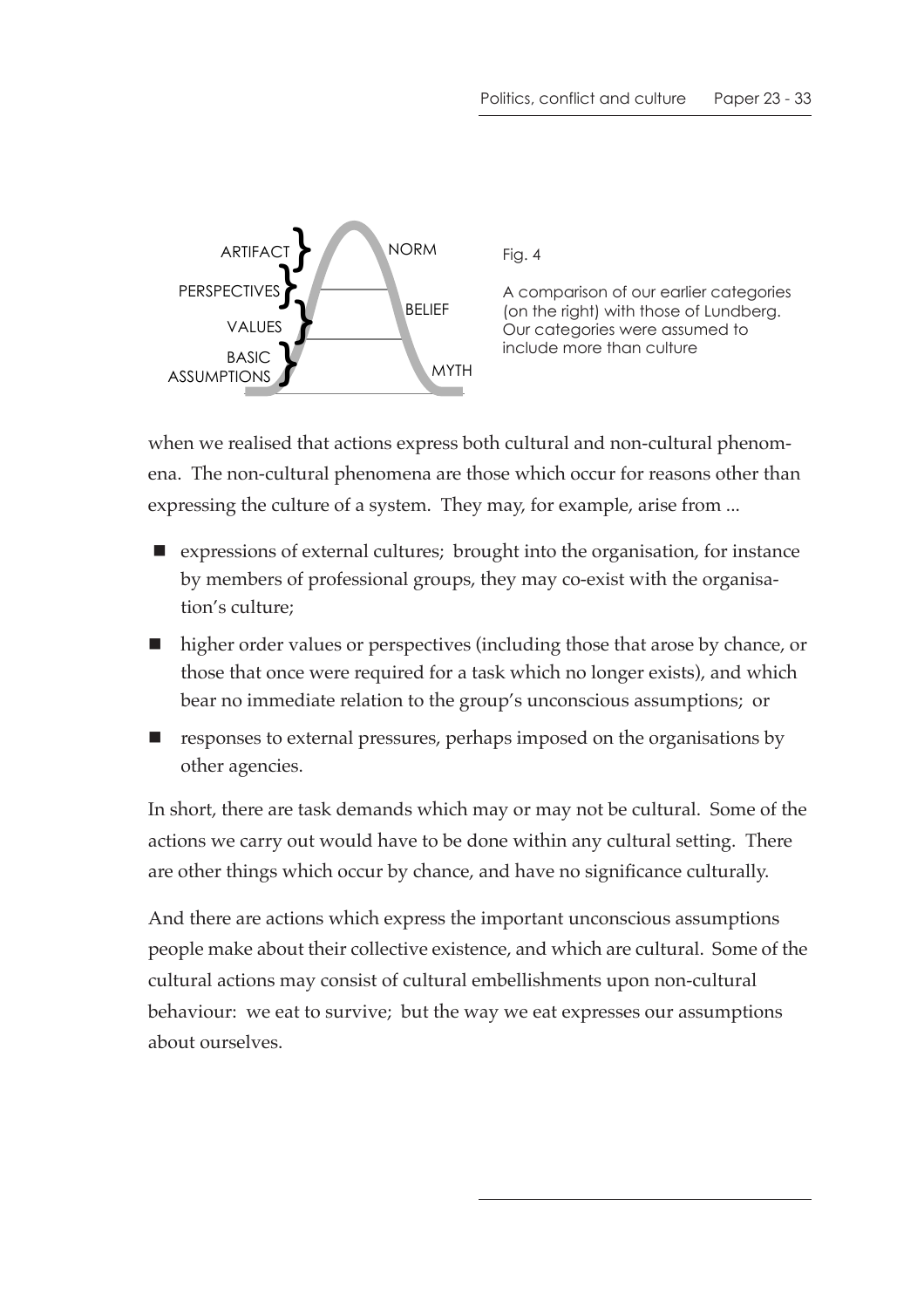As we suggested in our 1989 document *To tame a unicorn*, it is useful to regard an organisation or other social system as a sphere, with layers and layers of existence. You can think of it as being like an onion. All you can see or experience directly is the outer layer of behaviour and things and events. If you could peel away the outer layers, however, you would uncover deeper and deeper layers of existence. None of the deeper layers can be accessed directly.

This notion can be combined with the ideas we drew from comparing our ideas with those of Lundberg. The whole onion consists of the organisation or social system in its entirely. One cone of this sphere, stretching from periphery to core, is cultural. Figure 5, also based on a diagram from *Unicorn*, is a graphic representation.

We also suggested in *To tame a unicorn* a different categorisation. To achieve this, we distinguished as we do here between phenomena in general, and those that are cultural. We also distinguished between given instances of behaviour or things or events, and the classes from which they were drawn. There are thus now eight terms we use.



Fig. 5

Culture can be regarded as part of a system, existing (like other aspects of organisation) at several levels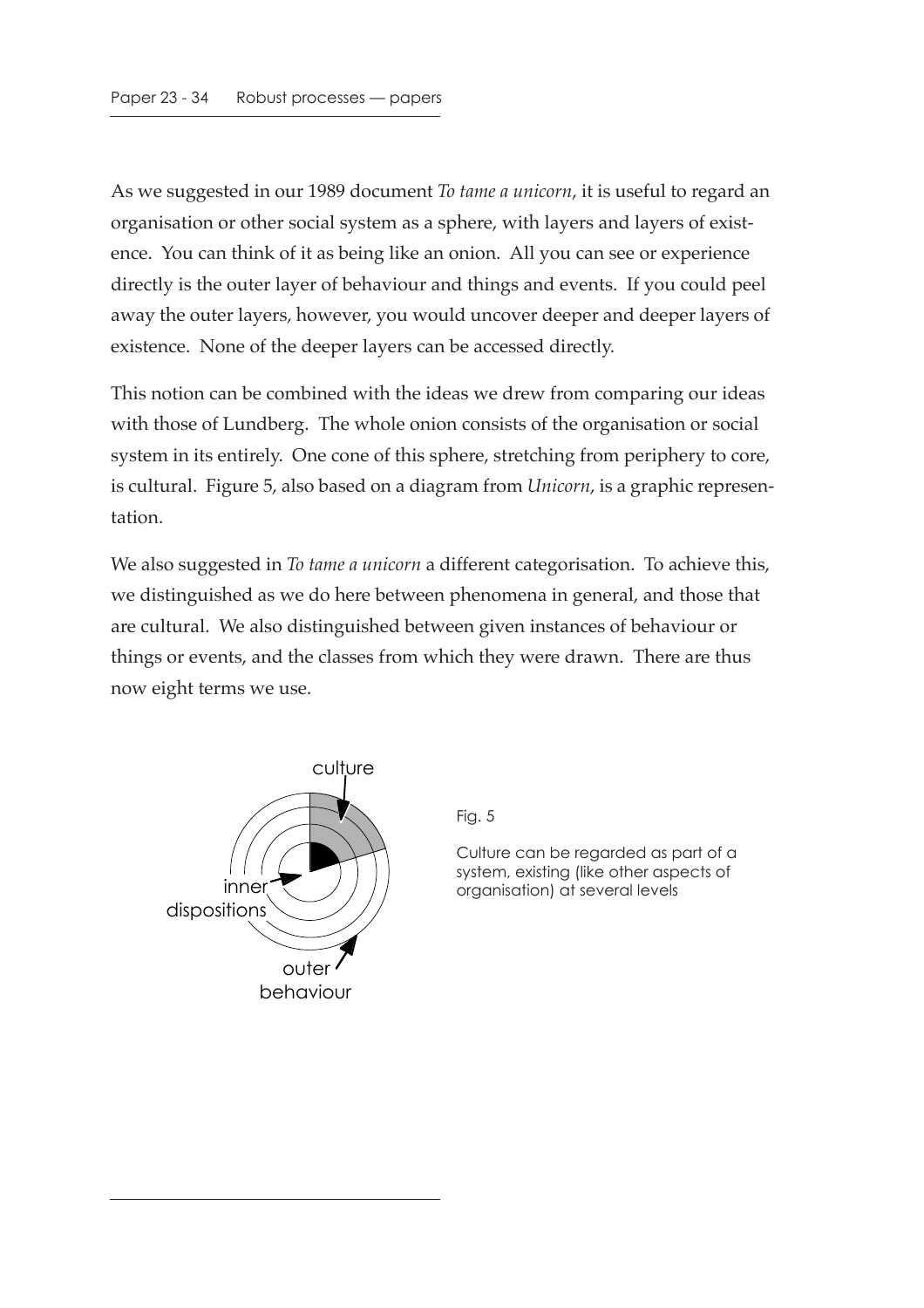#### **Terminology**

We originally hoped we could continue to use our previous terms. Eventually, however, we decided that this might be confusing, as they did not distinguish cultural and non-cultural phenomena. The levels which include both cultural and non-cultural events will be found to be similar to those of Argyris. The cultural terms are now equivalent in general to those of Lundberg.

The revised terms, as modified since, are as follows ...

- Actions (or events or objects) occur on the outer layer of the organisation. They are particular instances, and may be cultural or not. For example, if someone walks in the front door of the main building of an organisation, that is an action. It may or may not have cultural significance (if only some members of the organisation use the front door, it probably does).
- Rituals are actions which have cultural significance. For objects we can use Lundberg's term artifacts. A ritual or artifact is one instance of a recurring cultural event or object, expressive of culture, and with a specified form. Most social systems, for example, have specific modes of greeting, and many of these signal important features of the system culture. A specific instance when one person greets another is thus a ritual, as we use the term.
- Rules are prescriptions or formulas describing the form an event or object should take. In many organisations, for example, procedure manuals state how a task is to be done. On any one occasion, performing the task constitutes an action or event. The description in the procedure manual is a rule.

A rule is often explicit, as with a procedure manual, but it need not be. There are many unwritten rules which specify how people "should" behave. Much of our social behaviour is governed by such rules.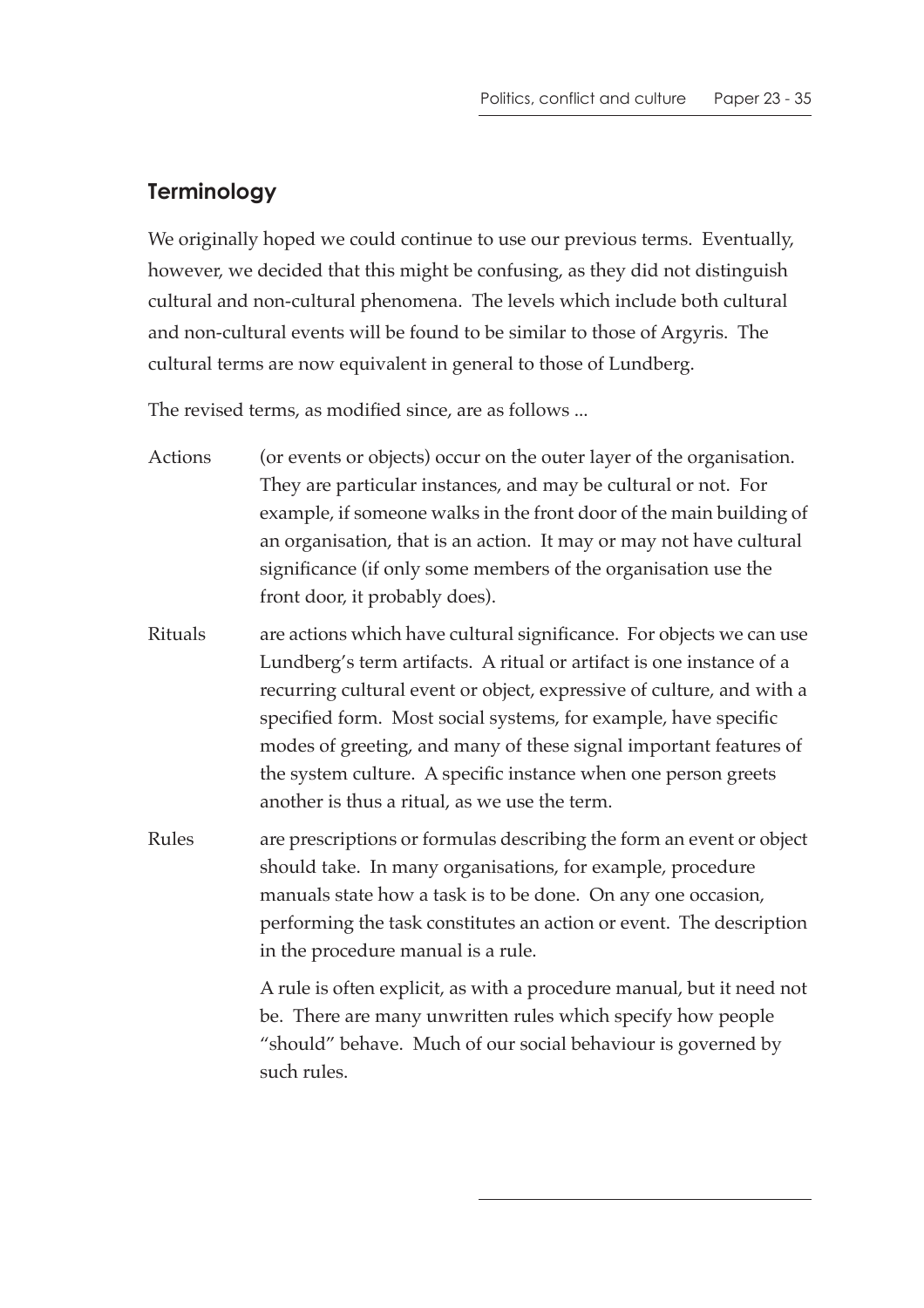Procedure manuals are not always followed slavishly; there may be implicit rules about which procedures you have to follow closely, and which ones allow you some poetic licence. Sometimes the written and unwritten rules differ substantially (for example in Western cultures the rules about telling lies).

The distinction between action and rule is useful. If a task is not done successfully, it may be because the person did not follow the procedure manual; or it may be because the procedure manual does not describe a successful way of performing the task. These constitute different problems.

Mores (pronounced more-rays; the singular, strictly speaking, is mos). Mores are rules with cultural significance. Just as an action or event is a single expression of a rule, so a rituals in our usage are single expressions of mores.

> There are many unwritten rules about how people should relate to one another depending on their particular role and the particular occasion. For example, there are many things which parents can say to children, but children do not say to parents. Many of these exemplify the type of authority relationship which characterises our culture. In other words they are cultural rules, and thus mores in our terminology.

Values comprise beliefs or sets of beliefs which underlie or justify a rule or collection of rules.

> When beliefs and rules are explicit the distinction between them is apparent. To provide an instance, many organisations now hold a value about equity. It may be expressed in very general terms: perhaps something like "No action of any officer of this organisation shall disadvantage any person on grounds of sex, age, ethnic origin or religion". A variety of rules then apply the value to different organisational arenas: personnel areas like recruitment, selection and promotion; customer service; choice of suppliers; and so on.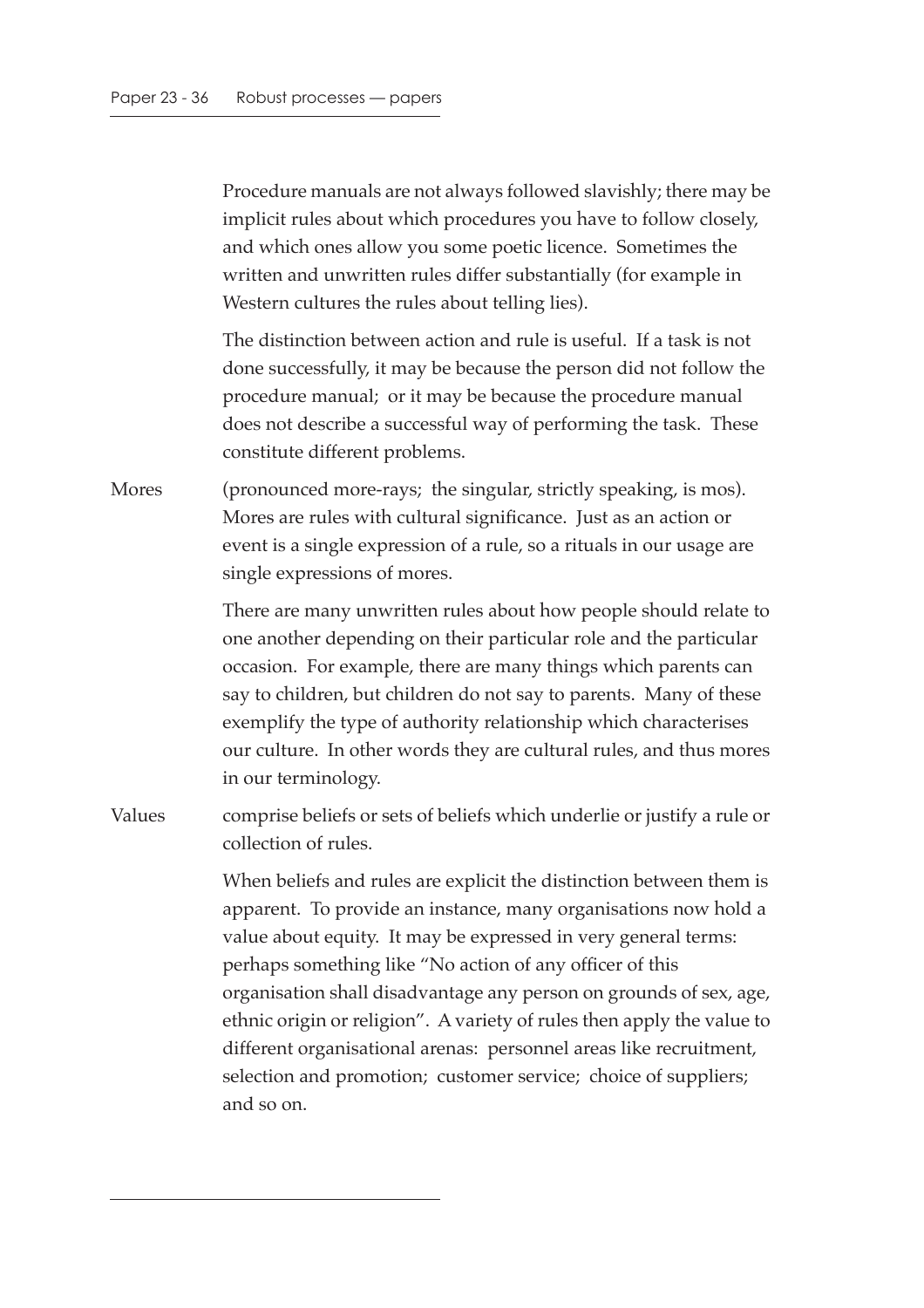| As in the earlier discussion, values consists of the higher-order<br>patterns which you might deduce from the formulas and events.<br>Values find their expression in such things as goal and mission<br>statements, and the ideological rationale which people often use to<br>support their actions.                                                                      |
|-----------------------------------------------------------------------------------------------------------------------------------------------------------------------------------------------------------------------------------------------------------------------------------------------------------------------------------------------------------------------------|
| (or ideology) is a philosophy which underlies cultural mores and<br>rituals. To the extent that mission statements address cultural<br>issues, they may be an expression (probably partial) of an<br>organisational ethos. Equity is a value with cultural significance,<br>and thus partly a component of ethos.                                                           |
| consists of the most global characteristics of an organisation. It<br>operates unconsciously to provide the foundations for the other<br>levels of organisational being.                                                                                                                                                                                                    |
| We agree with Argyris that there are two major prevailing<br>paradigms, to some extent in conflict with each other. One is the<br>paradigm of control and competition and adversarial relationships.<br>This corresponds roughly with Argyris' Model I. The other, similar<br>to Argyris' Model II, is the paradigm of empowerment and<br>collaboration and mutual concern. |
| is the cultural counterpart of paradigm. It consists of the most<br>basic assumptions about the nature of people and their world. As<br>with the paradigm (of which it is part) it lies outside awareness.                                                                                                                                                                  |
| A caution: we are here using myth as a technical term. We do not<br>intend it to have any connotations about truth or otherwise.                                                                                                                                                                                                                                            |
| By the way, it may be that all paradigm is also myth — that all of<br>our unconscious and basic assumptions about our organisations<br>and social systems are cultural. We are undecided about this, and<br>undecided how we might determine the reality. Residing out of<br>awareness as it does, it is not easily amenable to study.                                      |
|                                                                                                                                                                                                                                                                                                                                                                             |

The relationship of the eight labels, and their place in the layers of organisational existence, are shown in Figure 6.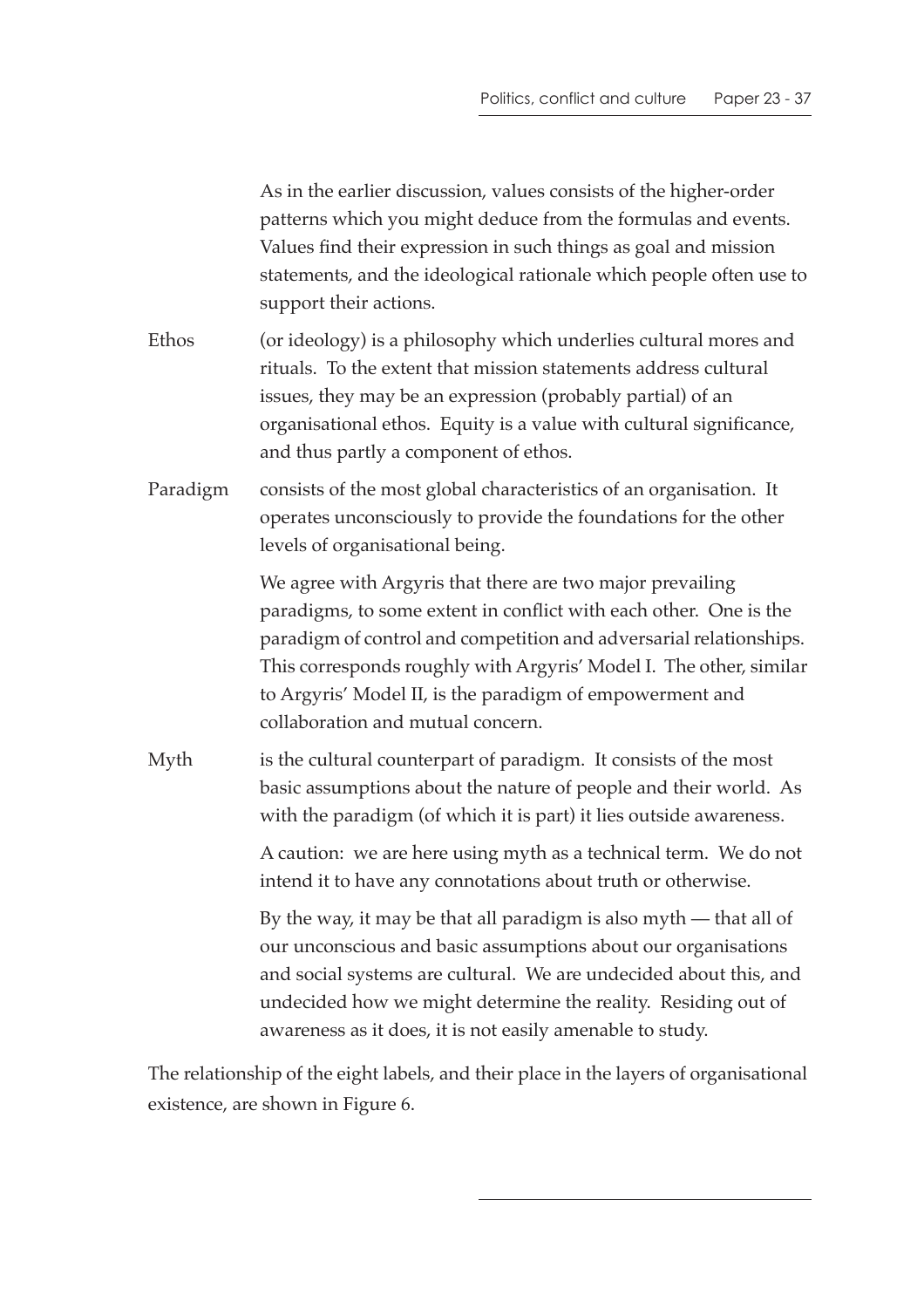

It is evident from our description so far that culture is part of every layer, but only part of each (except perhaps the deepest). As with many other system phenomena its real essence is to be found at the core (as Figure 5 previously illustrated) which you cannot directly access.

# **Accessing the deeper levels**

If you wish to engage in any way with the system's culture, you have no choice about the level at which you do so. It can only be at the outer layer of events and rituals. Whatever your purpose, perhaps diagnosis or intervention, that is all you can do. And this is so even though you may well be interested in the deepest layers. Diagnosis or change is directed at the deeper layers, but must work from the outside.

We can illustrate this using an example from Unicorn. Consider the difficulty of talking about culture. Words as words are surface phenomena. It is words, or other behaviours, that have to communicate information about culture. Culture, as we said in *Unicorn*, is ...

"not so much the words but their meaning. It is not organisational behaviour as such which lies close to the core, but rather the meaning of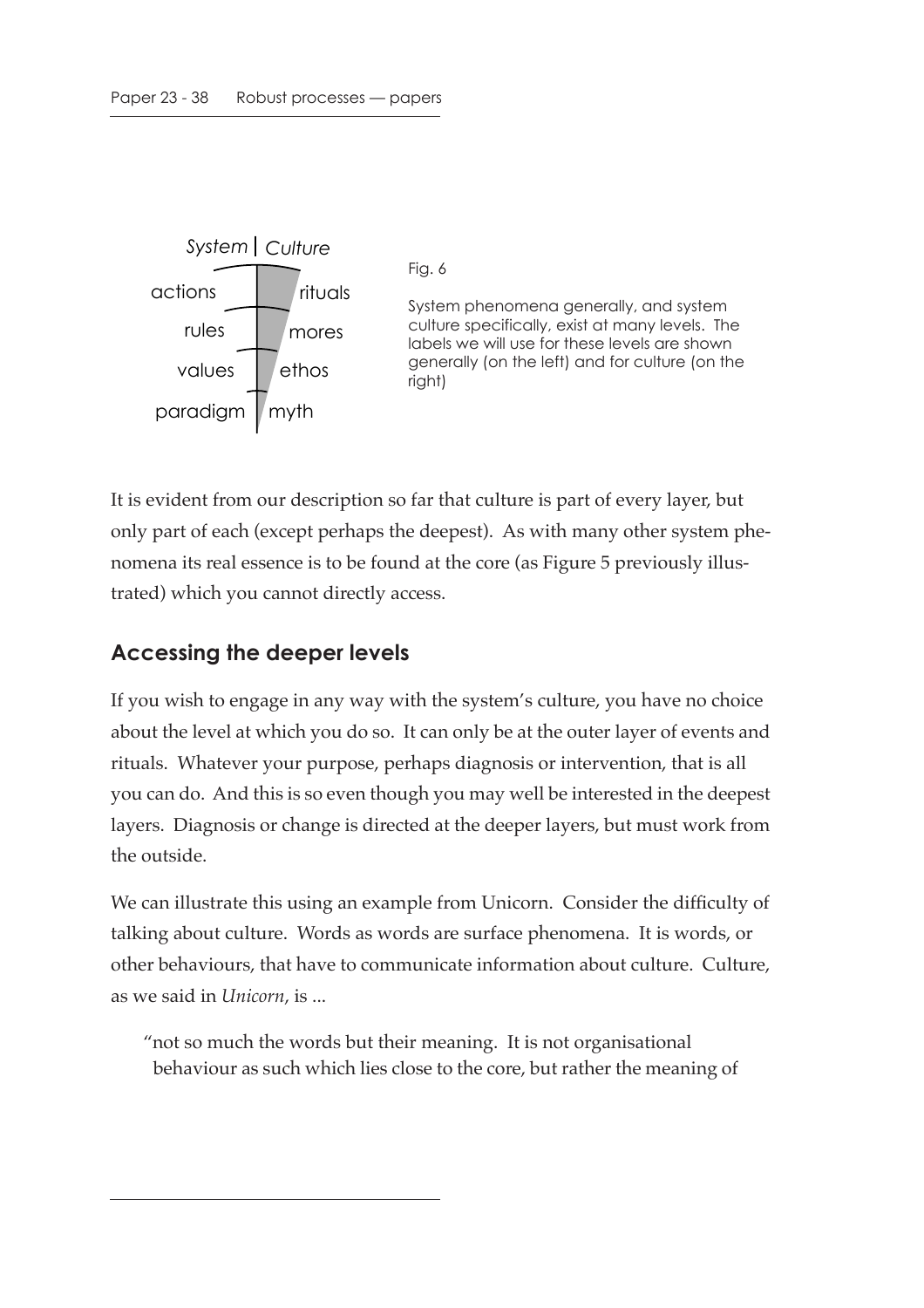that behaviour. People attribute meaning to words and other behaviour, and in doing so they infer culture."

We spoke elsewhere in *Unicorn* about "the patterns within the patterns within the patterns" from which cultural meanings are inferred. For reasons we won't go into here (they are addressed to some extent in Jung for sceptics) the conscious mind does not easily handle the complexity and ambiguity of these deeper patterns. Diagnosis or intervention which intends to reach the deeper levels therefore addresses the unconscious in ways which may not be accessible entirely to conscious understanding.

It is hardly surprising, then, that a given behaviour may imply both cultural and non-cultural depths. Interpreting the deeper levels is complicated by this variability in the meaning (or underlying source) of actions or events or objects.

#### **Dimensions of system life**

The variability in the source of surface phenomena is perhaps best illustrated by Pennings and Gresov. They explore the various interrelationships among the six sub-systems of technology, structure and culture both internal and external to an organisation (p324). Any one of these, or several in interaction, may determine or partly determine actions or events or objects.

Bert Cunnington and David Limerick from Griffith University (1986, 1987) have made similar comments in their paper on what they call "the fourth blueprint". They had earlier reported (Limerick, Cunnington, and Trevor-Roberts, 1984) on a replication of the Peters and Waterman study of organisational excellence. An analysis of the trends predicted by chief executives showed that there was a belief that the organisational world was changing. In our terminology (and that of the Griffith University team) they think we are at the threshold of a different paradigm.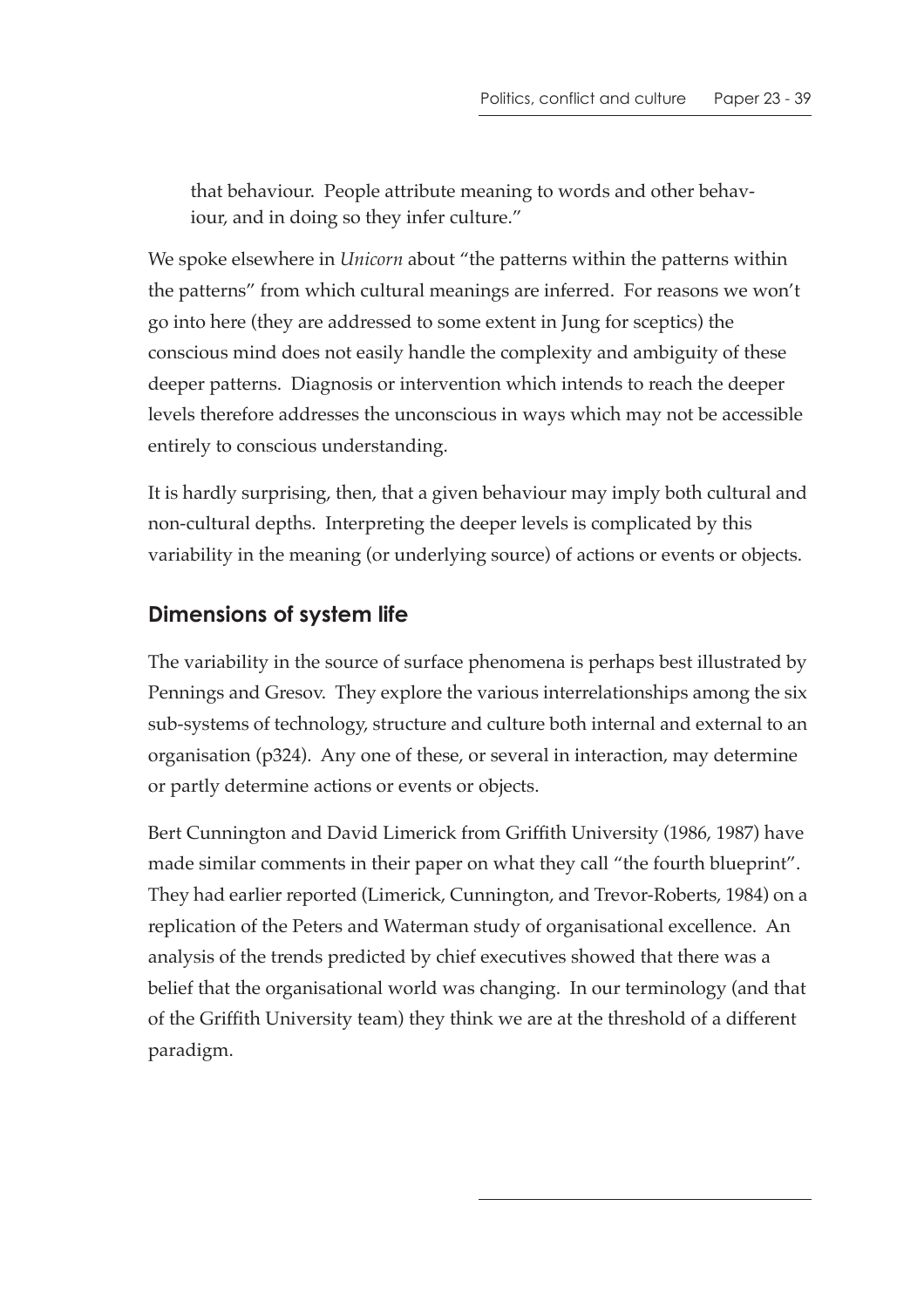One of the changes is of present relevance. It comprises a belief that it is no longer possible to manage strategy, structure and culture as if they are different phenomena. You might say that they are now all part of the same package.

To illustrate this, we will use the model which forms part of the basis for the intervention taxonomy we have described previously (Dalmau, Dick and Boas, 1989). One dimension of the taxonomy consists of the levels of culture we have already defined. The other two levels, which interact with it, we describe as scope of intervention and level of intervention. Figure 7, modified from Dick (1977), summarises the three dimensions.

The figure shows only the leading interactions. We could as easily have inserted two-way arrows between every term and every other term, and between every term and culture. As presented, however, we intend the diagram to state that individual behaviour (the terms in the left-most column) can be for reasons of the job to be done (the task), the interdependencies to be managed (the role), or reasons (cultural or not) beyond this. The influence is mainly, though not exclusively, from the wider society and the wider organisation.



Fig. 7

Dimensions of a taxonomic model of interventions

*individual ...* system ... environment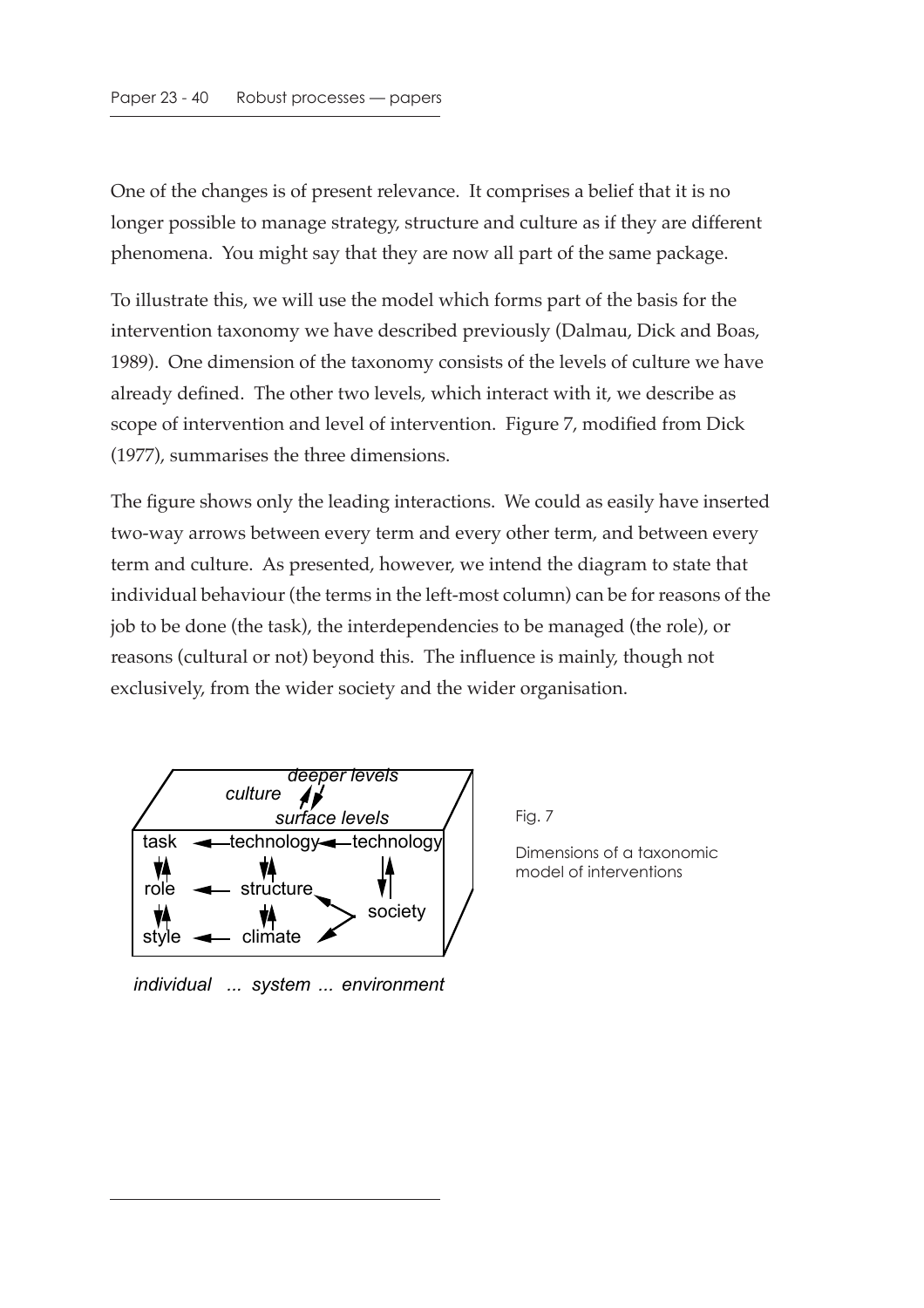With such multiple determinants of behaviour, it is optimistic to think that culture could be clearly interpreted from behaviour. This would be true, we think, even if culture were a less complex and more conscious phenomenon than it is.

Pennings and Gresov go on to question whether congruence between technology, structure and culture is easily obtained, or even desirable.

#### **Relationships between concepts**

They suggest that congruence is a variable of interest. But they believe it will vary depending upon situational context. Congruence between any two dimensions, they believe, may involve trade-offs, particularly when the sub-systems are internal to the organisation. They suggest that the "marginal utility of congruence" (p325-326) might sometimes be open to question.

When we first encountered their views, we were led to examine our own assumptions.

The original life-cycle model (Sherwood et al, 1977), and our descriptions of it (for example Dalmau, 1983) viewed congruence simply. We took it for granted that it was highly desirable that the different levels of culture were congruent. Our descriptions of the growth and decline of culture presumed that many system problems are poorly dealt with. And we stated or implied that this was precisely because remedy or improvement focussed on the surface levels but neglected the deeper levels.

There are, we now suspect, two issues bound up in this. The first is that confusion between levels occurs readily enough. The second is to do with the desirability or otherwise of congruence.

To take up the first of these ... Some of the confusion between levels may well arise from a more fundamental confusion: between deep-seated phenomena and the behaviour and other tangibles through which they are expressed.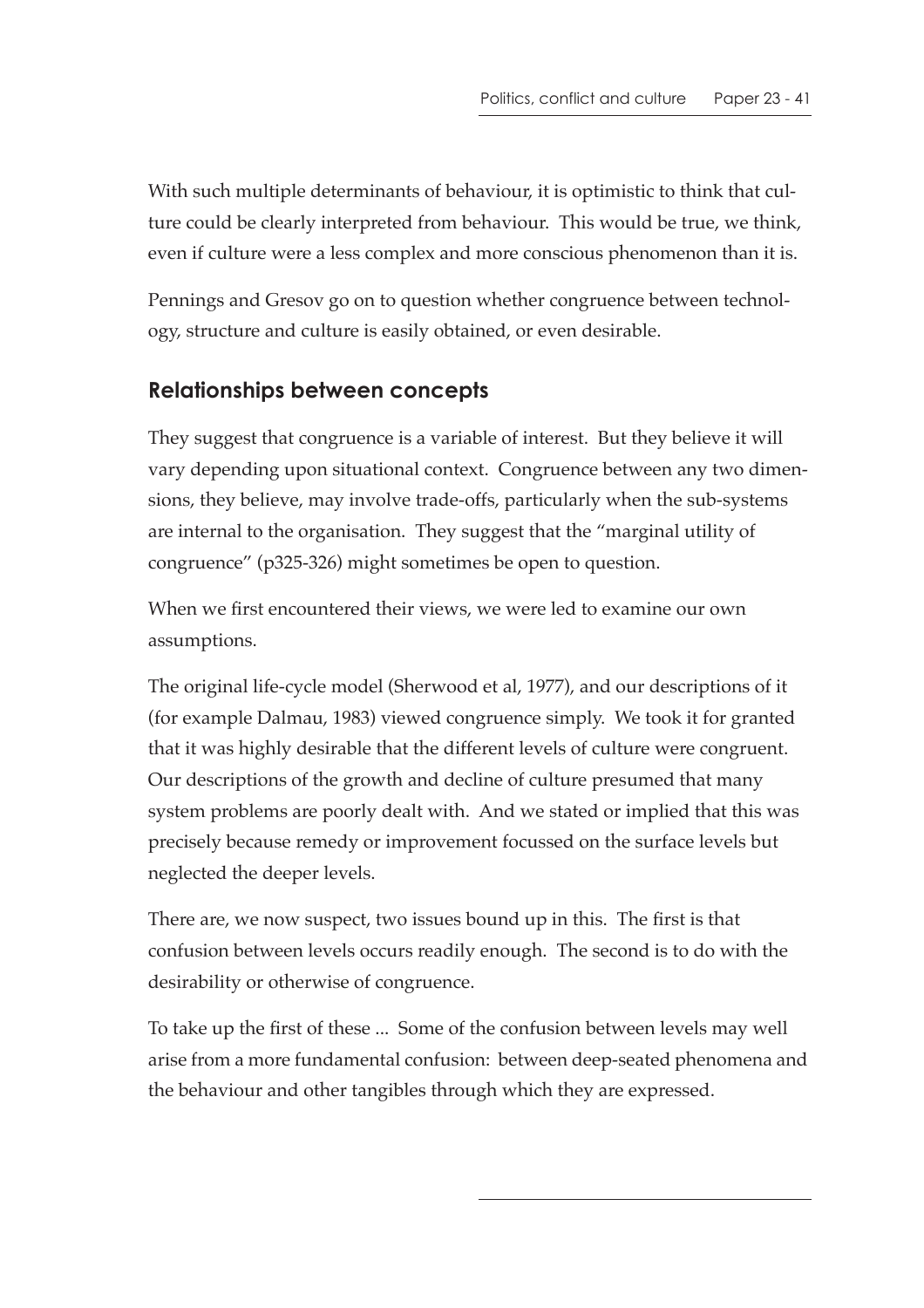#### **Confusion between levels**

Whether we observe a person or a group or an organisation, we see tangible materials and tangible behaviour. All else is deduced from this level. In observing these tangibles it is as well that we bear in mind their multiple potential sources. Not all of the tangibles necessarily express culture.

In fact, it is presumably possible to change the deeper levels over time by first changing the surface levels. In our Network '85 paper we talked as if practices and procedures which constitute the surface level emerge from and express the levels of belief and myth. This is often so. But it is probably as true that current beliefs and myths to some extent grow out of the practices and procedures.

In other words, we have talked as if the causal arrow ran from underlying assumptions to behaviour. We should have realised from decades of social psychological research that the arrow frequently runs in the other direction. It is easier to change attitudes by first changing behaviour, than it is to change behaviour by first changing attitudes. As Peter Wilenski points out, the agent of change must therefore look for ways to change behaviour. "This may be achieved by changing attitudes but this course is slow, painful and uncertain" (p 179).

Argyris' ideas are relevant here too. When we try to change attitudes directly, we most easily engage with those attitudes people think they hold. Their espoused theory, Argyris would call it. But their behaviour is determined more by their theory-in-use, which they do not consciously access. Figure 8, substantially modified from Dick and Dalmau (1990), says this diagrammatically.

| $\vert$ espoused values $\rightarrow$ intentions $\vert$ |         |
|----------------------------------------------------------|---------|
| values-in-use $\rightarrow$                              | actions |

Fig. 8

The links between (governing) values, intentions and actions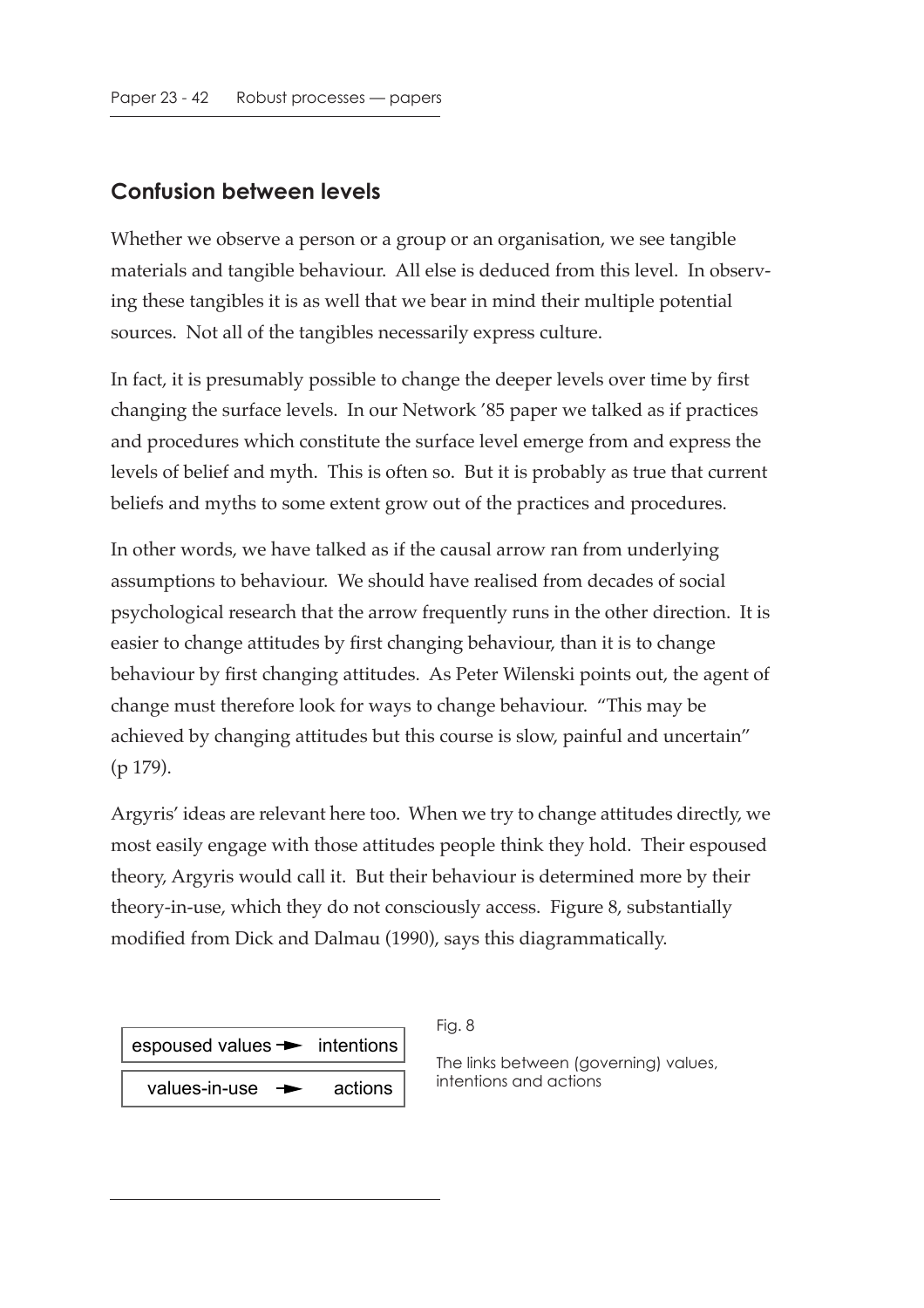Our conscious and unconscious value systems are often kept well compartmentalised. It is as well to keep this in mind.

Some of the differences between culture and behaviour may arise because behaviour is determined by more than just culture. Other sources, mentioned earlier, may contaminate the behaviour through which the culture expresses itself.

On the desirability of congruence, therefore, we might well take the traditional position of "it depends".

#### **Congruence**

On the one hand, there are some clear reasons to favour congruence. In the extreme, one can hardly imagine a situation where there is no congruence. We do not believe it is meaningful to talk about culture in the absence of any behavioural expression of it. Culture is reinforced each time it is expressed, for we assume that people deduce the culture unconsciously from observed behaviour.

Any reformulation, too, will do well to take into account the literature on "excellent organisations" in the terminology of Tom Peters (Peters and Waterman, 1982; Peters and Austin, 1985) and others. Our own experience supports some of their assertions. Such organisations do have a shared vision, and do act out that vision in their behaviour. All else being equal, we think there are some advantages in having congruence between different cultural levels.

Peter Vaill (1984), for example, has made a study of high-performing systems. After listing seven different characteristics of such organisations, many implying congruence, he says (p88) ...

"Above all, HPSs [high performing systems] are systems which have 'jelled', even though the phenomenon is very difficult to talk about. Neither mechanical nor organic metaphors are usually adequate for describing the 'fit' of the various elements and practices of the system."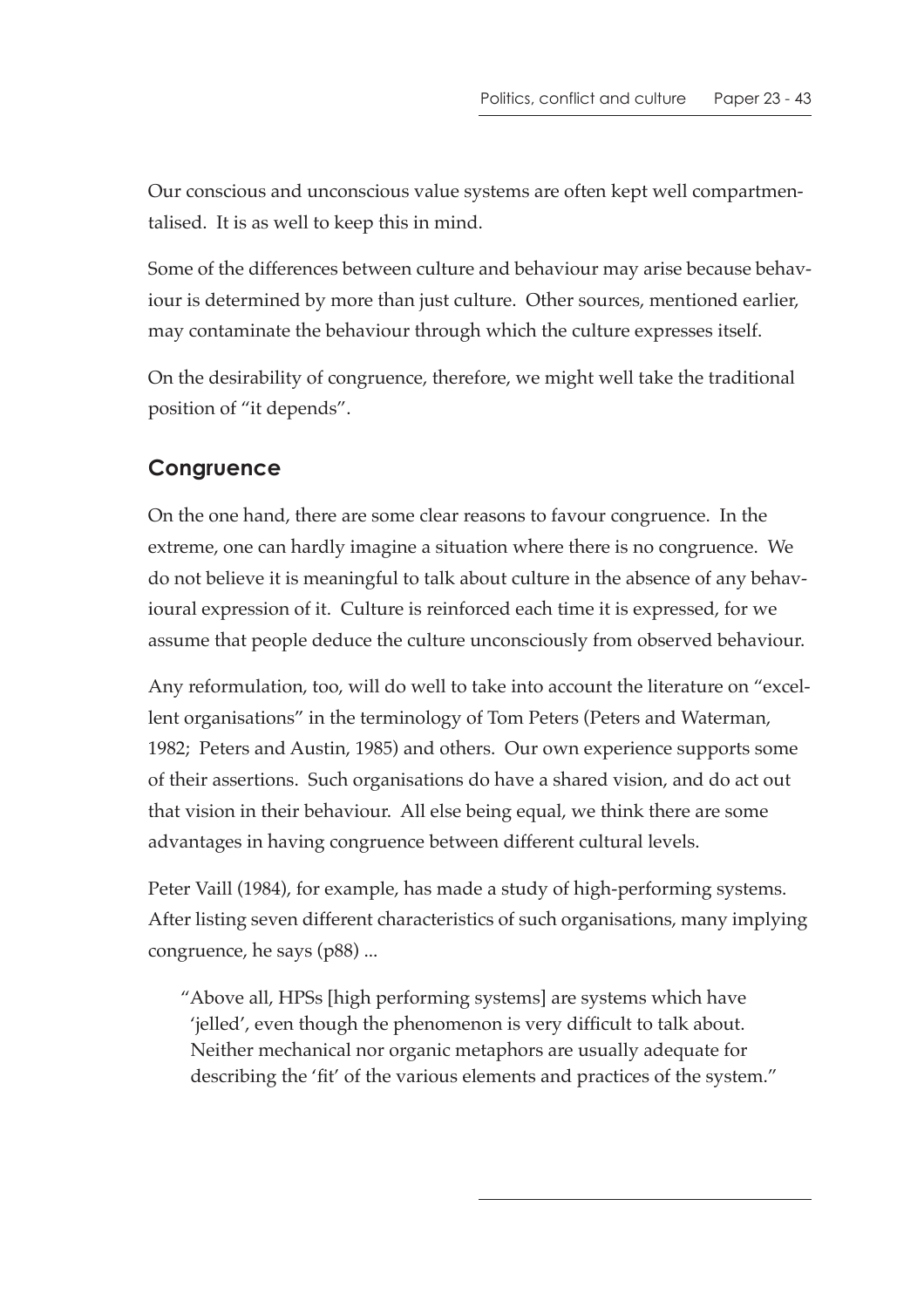Elsewhere in the same paper, Vaill's emphasis on a strong sense of purpose suggests that this may be the mechanism by which congruence is achieved. We have heard David Limerick say much the same.

In any event, if incongruence were no problem, it would hardly be useful to try to change cultures. All you have to do is change the behaviour. Clearly, much of the literature presumes that changes of behaviour without a corresponding change in the culture is difficult.

Think of it this way. Behaviour arises from a number of sources, including culture (Figure 9). In the absence of other influences, we presume culture would express itself more or less faithfully. When other influences overcome the effects of culture, then we expect that people are going to feel at least uncomfortable at the violation of their mores.



Fig. 9 Actions express both cultural and other sources

You might say, in fact, that an incongruence between culture and behaviour implies an incongruence between culture and the other determinants. If they were the same, they would reinforce the effects of each other on behaviour.

Let us be more specific. Suppose that changed circumstances require a new approach to performing organisational tasks. For example, the banks (among many other organisations) now realise that centralised decision-making slows down their response to clients. When times and attitudes change as rapidly as they do at the moment, a centralised bank will be unable to perform as well as more responsive competitors. If the culture is out of kilter with the demands of the situation, the culture will fight against the behaviour, slowing down the desired change.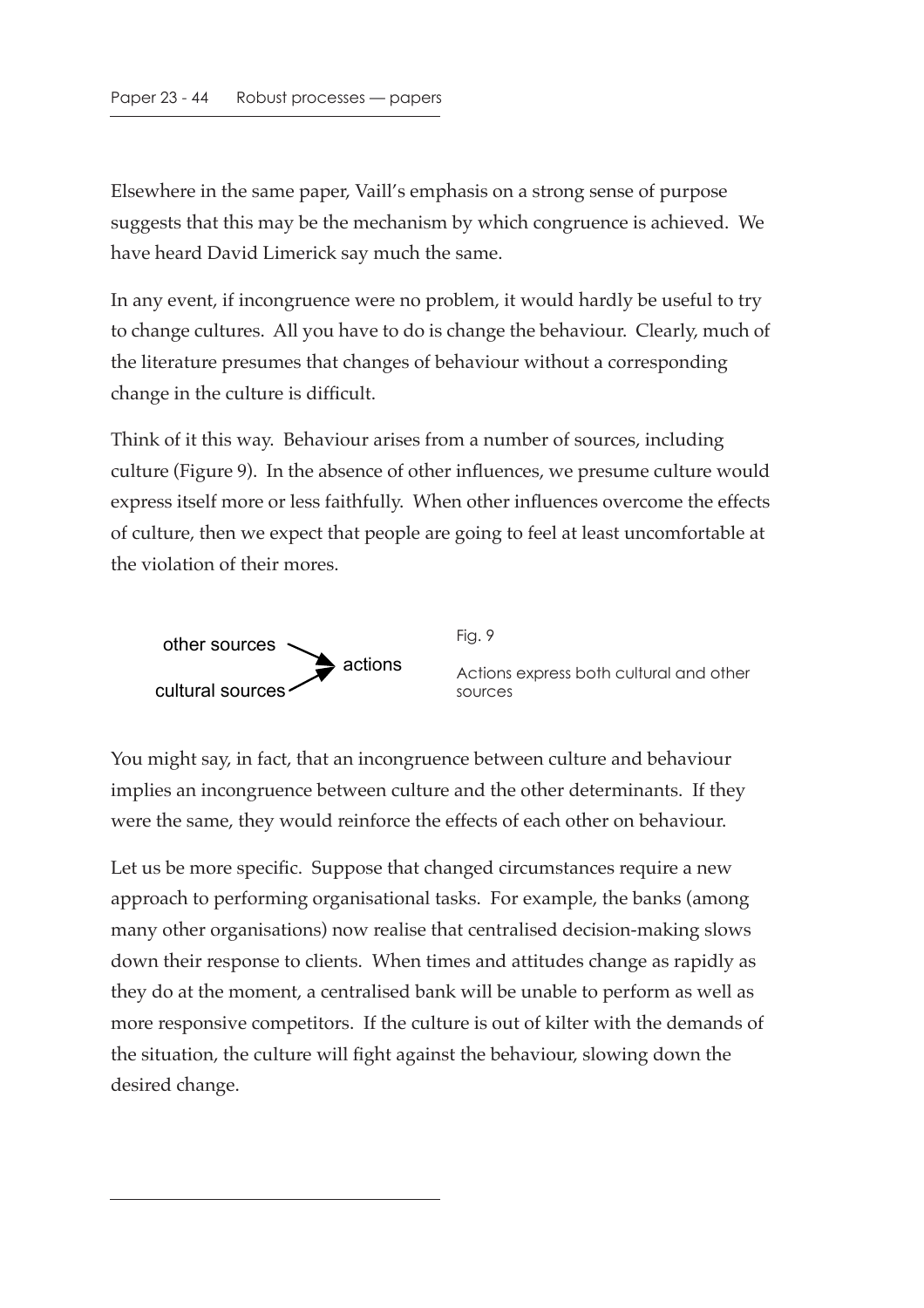It is for reasons such as these that a growing literature urges organisations to adopt more of a service orientation. Karl Albrecht (1988) provides a recent example.

There is, however, another side to this. In times of rapid change, a congruence between levels may mean that neither culture nor its behavioural expression are appropriate. They may well serve the purpose of maintaining the system in its present form. And they may well satisfy the deeper instincts of the members of the system. But they may not earn a profit or (in the public sector) please the minister. The result in both instances will be organisational death. And when the organisation dies, so does its culture with it.

Incongruence, it seems, does indicate that all is not well. But under some circumstances congruence may be even worse. Incongruence may indicate that the organisation has recognised a problem, and is moving to deal with it. As behaviour is more amenable to change in the short term, an organisation in transition may well display behaviour that is sometimes more appropriate than its culture is.

In fact, to produce cultural change, one introduces changes in behaviour. The presumption is that the changed behaviour will in time induce a change in the underlying culture. Almost all of our suggestions about cultural interventions, here and elsewhere, are consistent with this. Incongruence is something a change agent may cultivate to create the leverage for cultural change.

The immediately-foregoing discussion leads us then to three conclusions.

- The surface phenomena in an organisation do include the expressions of basic assumptions which Lundberg calls artifacts. But they also express other phenomena which may bear no relation to an organisation's underlying myth.
- All else being equal, congruence between surface and deeper levels of culture is a sign of health. This is only true, however, if the culture is also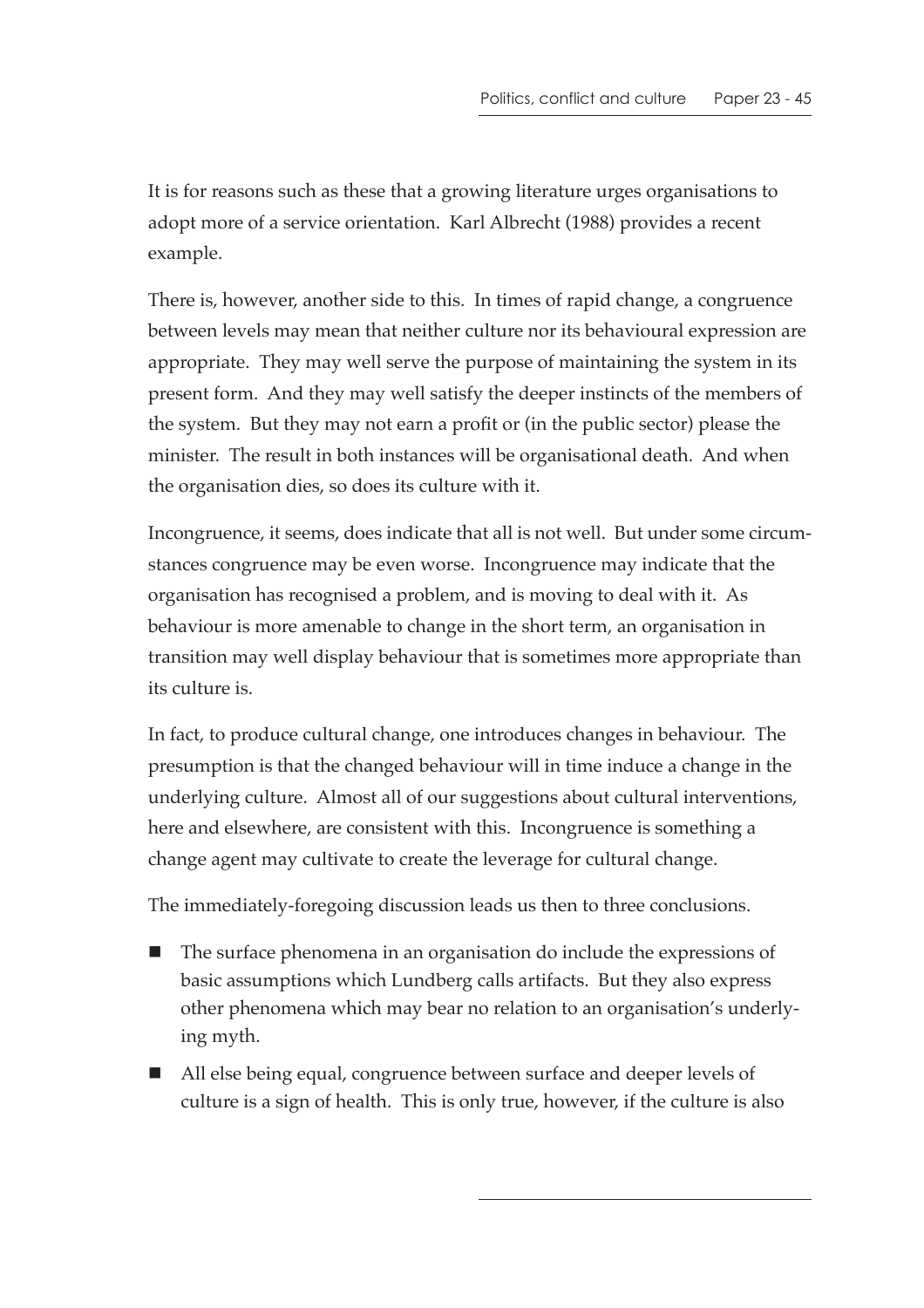congruent with the imperatives of organisational survival. When this condition does not hold, congruence between culture and behaviour may be a sign that the organisation is moribund.

■ The greater the need for change, the more optimistically one can look upon incongruence. It may be a sign of less-than-perfect health, but at least the patient has begun to seek treatment.

### **Systems in decline**

The previous discussion began with a comparison of the three levels of the lifecycle model and Lundberg's four components of culture. As we mentioned earlier, we noted that Lundberg's ideas seemed to fit well with the organisational decline levels of doubt which manifest themselves at different stages of decline: suspended, operational, ideological, ethical and absolute doubt (Dalmau and Dick, 1986a).

We equate the latter four levels with those of Lundberg. By adding a level, have we jeopardised the agreement?

In the event, this caused us less trouble than we had imagined, though we had to recast them somewhat. The stages of decline are now as follows ...

| Suspended doubt | Though there may be occasional problems arising out of<br>behaviour which does not accord with the culture, they are<br>not noticed. The organisation believes that all is as well as it<br>might be.                   |
|-----------------|-------------------------------------------------------------------------------------------------------------------------------------------------------------------------------------------------------------------------|
|                 | Operational doubt Problems are now acknowledged. They are perceived,<br>however, as being entirely people problems. "The system is<br>fine; if only the people would do as they are supposed to, all<br>would be well." |
|                 | In many organisations of our experience, management<br>seldom progresses beyond this level of doubt. As the                                                                                                             |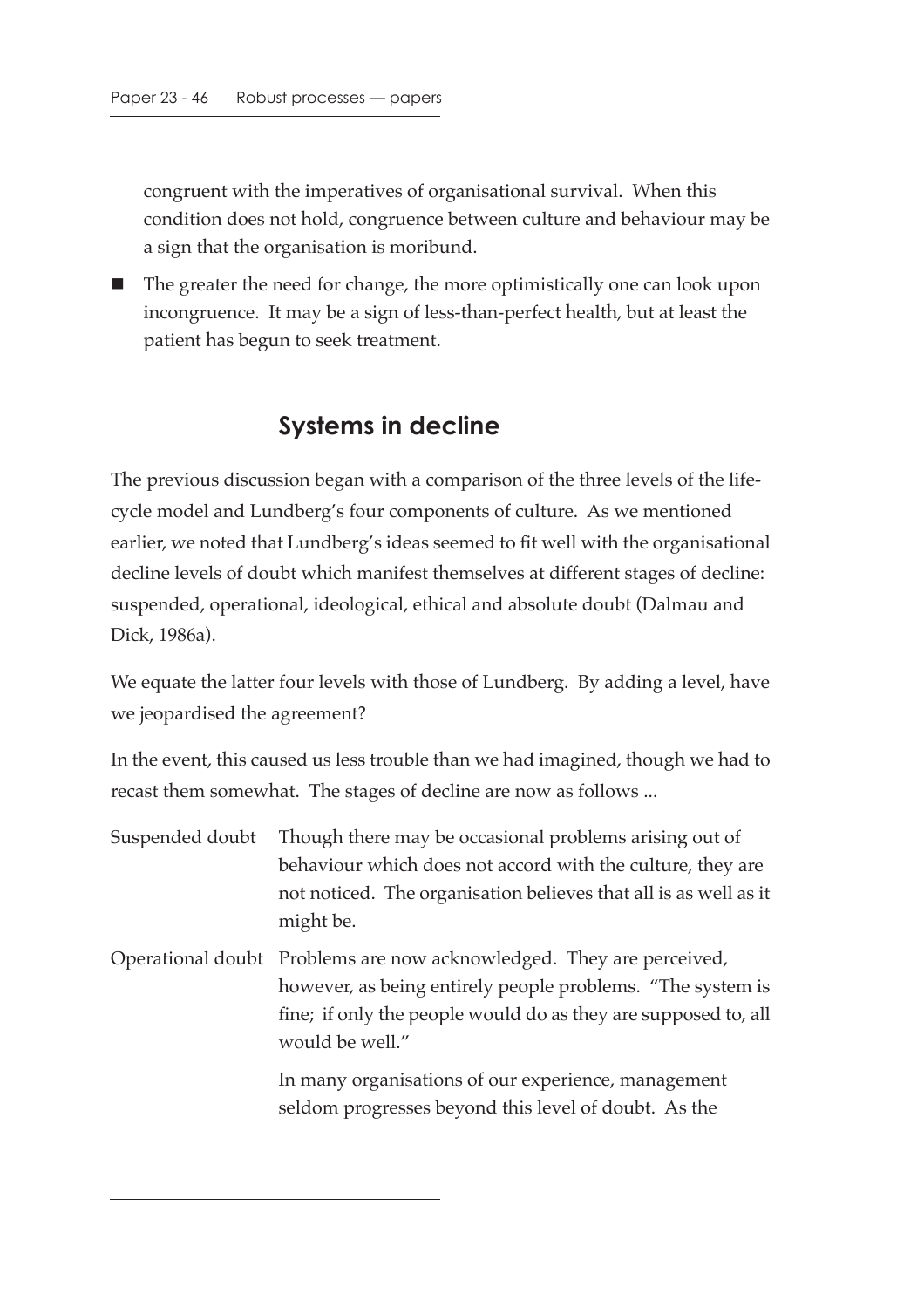|                  | quality management literature attests (for example Scholtes,<br>1988), there is a tendency to treat most problems as people<br>problems long after they have become system problems.                                                                                                          |
|------------------|-----------------------------------------------------------------------------------------------------------------------------------------------------------------------------------------------------------------------------------------------------------------------------------------------|
| Procedural doubt | Problems are now, for the first time, acknowledged to be<br>system problems. The assumption, however, is that they are<br>superficial. "If only we rewrite the procedure manuals and<br>tighten up the selection procedures, the problems will go<br>away."                                   |
|                  | The presumption is that the problems are still minor. The<br>overall purpose of the organisation, and the tasks it pursues,<br>are believed to be appropriate. The detailed methods are<br>due for revision.                                                                                  |
| Ethical doubt    | The goals and purposes of the organisation now begin to be<br>questioned. The organisation is satisfactory at its core; it<br>needs to review its goals. "We are a good organisation; the<br>goals we are pursuing are no longer appropriate. It's time<br>we rewrote the mission statement." |
| Absolute doubt   | The very existence of the organisation is now questioned.<br>There is a dissolution of meaning and plausibility. The need<br>for dramatic and far-reaching changes is acknowledged: the<br>fundamental nature of the organisation is in doubt.                                                |
|                  | You might say that it retains its physical existence, but little<br>else.                                                                                                                                                                                                                     |
| Dissolution      | Having already surrendered its spiritual existence, it<br>sacrifices its physical existence too.                                                                                                                                                                                              |
|                  | Or, if it does manage to cling to a precarious existence, its<br>members are accidental passengers waiting for something<br>better to come along, or somewhere better to go to.                                                                                                               |

Figure 10 provides a summary in diagrammatic form.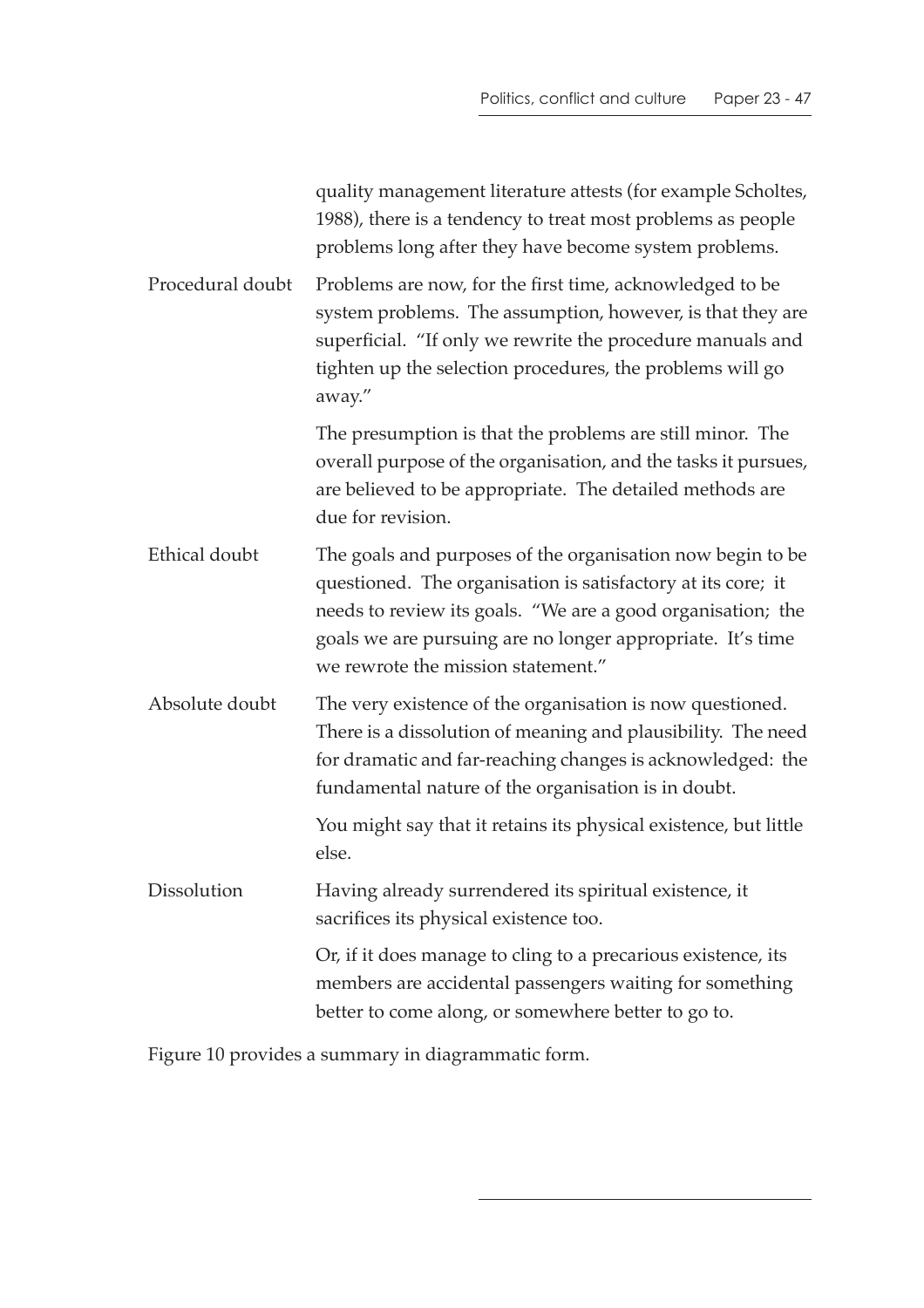

Fig. 10

The stages of decline in the life cycle model (new version)

#### **Change and the visibility of culture**

There are reasons for believing that the underlying dynamics of culture become more visible in times of change. Stability means that yesterday's behaviours still work well; one-right-answer approaches can flourish. Is there only one way of doing something that is culturally approved? And are there no task requirements which lead to that way being questioned? Then that one way becomes nearly universal. As the options sink out of awareness, so do the cultural underpinnings. In the absence of any need for conscious attention, behaviour can be performed automatically.

It is only when options exist that conscious choice is needed. When new problems or opportunities reward new behaviours, the underpinnings once more become noticeable.

In other words, a system at the stage of suspended doubt or operational doubt does not allow doubt of the system. Either nothing is wrong, or the people are wrong. The system is fine. But this requires stability. Change leads eventually to the system being challenged.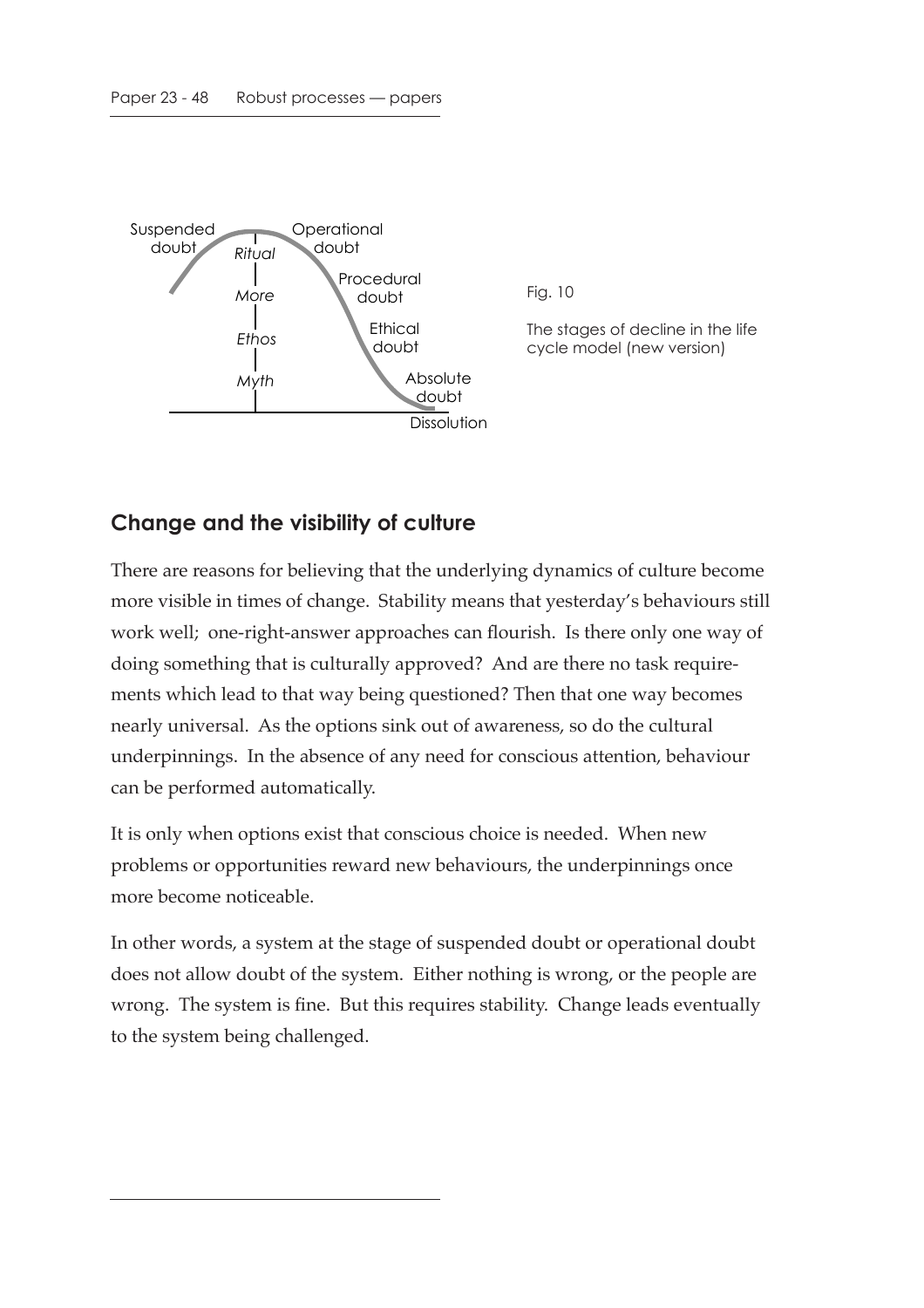In times of change, aspects which have previously dropped out of awareness may well be lifted once more into consciousness. This is one of the functions that an "unfreezing" stage may serve in a change program.

If you think of culture like an iceberg, with its conscious expression the proportion which is visible, then change has the effect of lifting more of the iceberg into visibility.

A ready example exists in the form of the implicit rules of communication. There were times when roles were clearly defined and people's place in society relatively unchangeable. The style of communication was then also clearly defined. In a given situation, in a given role, there was often no choice but to talk to a given person in a specific way. With more changeable roles, and a more mobile society, new rules are being devised; one set of them is known as "assertion".

But before you can devise new rules, you have to recognise that there are rules. Unconscious rules are often not recognised.

It was a common enough aim of the early unstructured sensitivity training movement to bring the unaware processes of interaction back into awareness by producing change (Bennis, 1964). And someone (Kurt Lewin?) once said something to the effect that you often don't notice the dynamics of a system until you try to change it. Whoever said it, we agree.

# **Decline of a symbol**

To clarify further the stages of decline, we can compare them to those proposed by Thomas Dandridge (1985). Although he is describing the life stages of a symbol, the comparison is instructive. He distinguishes four separate phases ...

Stage 1 People have a complete, unquestioning and unself-conscious belief which may be thought of as primitive.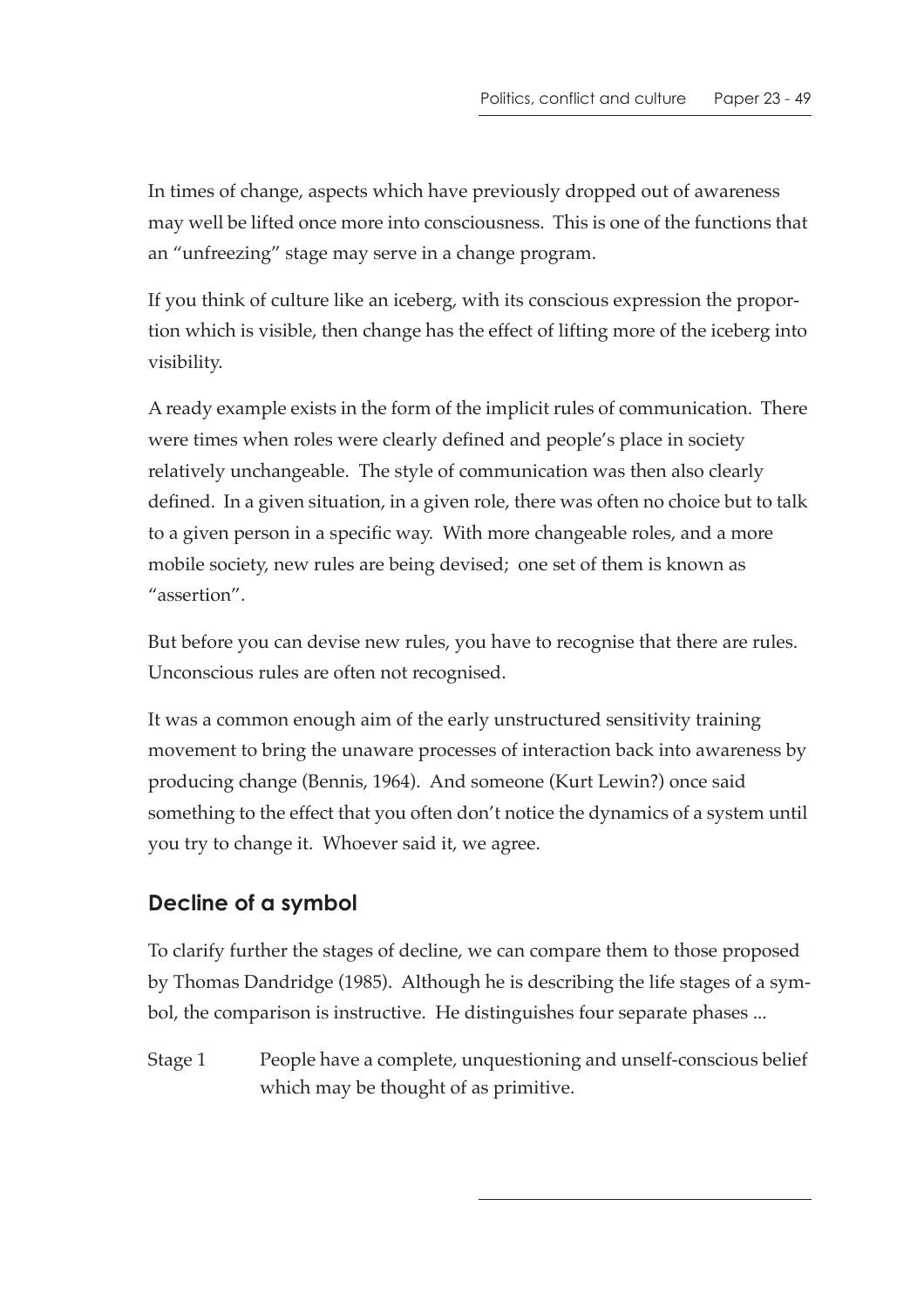At this stage there is only one possible conclusion people can draw about a given symbol. No evidence is allowed which refutes the belief; people are not even aware of any conflicting beliefs. All data provided are facts, and unquestioned.

This stage seems to be equivalent to suspended doubt (where nothing is seen to be wrong) or operational doubt (where any misgivings are about the people, not the system). It probably indicates a state in which all the ritual elements are taken for granted, and provide expression to a coherent culture.

Stage 2 At this stage the person allows for the possibility of having some other belief. She may see others who appear to be successful in a comparable endeavour, or happy in their lives, and who are acknowledged to hold other beliefs. Yet she depends heavily upon authority to justify her own existing beliefs, including beliefs as to whom to believe. As Dandridge points out ...

> "If my history book tells me that the story of King Arthur is true, and I accept this book as an authority, then I will retain my belief in the face of opposition." (p143)

> It seems to us that this correlates approximately with the stage of procedural doubt in organisations. There is acceptance that alternative explanations and actions are possible. This is consistent, we think, with the appearance of the beginnings of a breakdown in plausibility (Berger and Luckmann, 1966), though it may also indicate a more relativistic attitude to morals (see later). Thus is a symbol led to the third stage.

Stage 3 Rationality or provability becomes the basis for accepting a symbolic belief at Stage 3. Unproven myths or non-rational rituals are discarded for having no basis in fact.

> This would seem to follow naturally once a person stops believing the myth or valuing the ritual. This stage is associated organisationally with the early stages of the disintegration of subcultural groups. It represents their start on the path from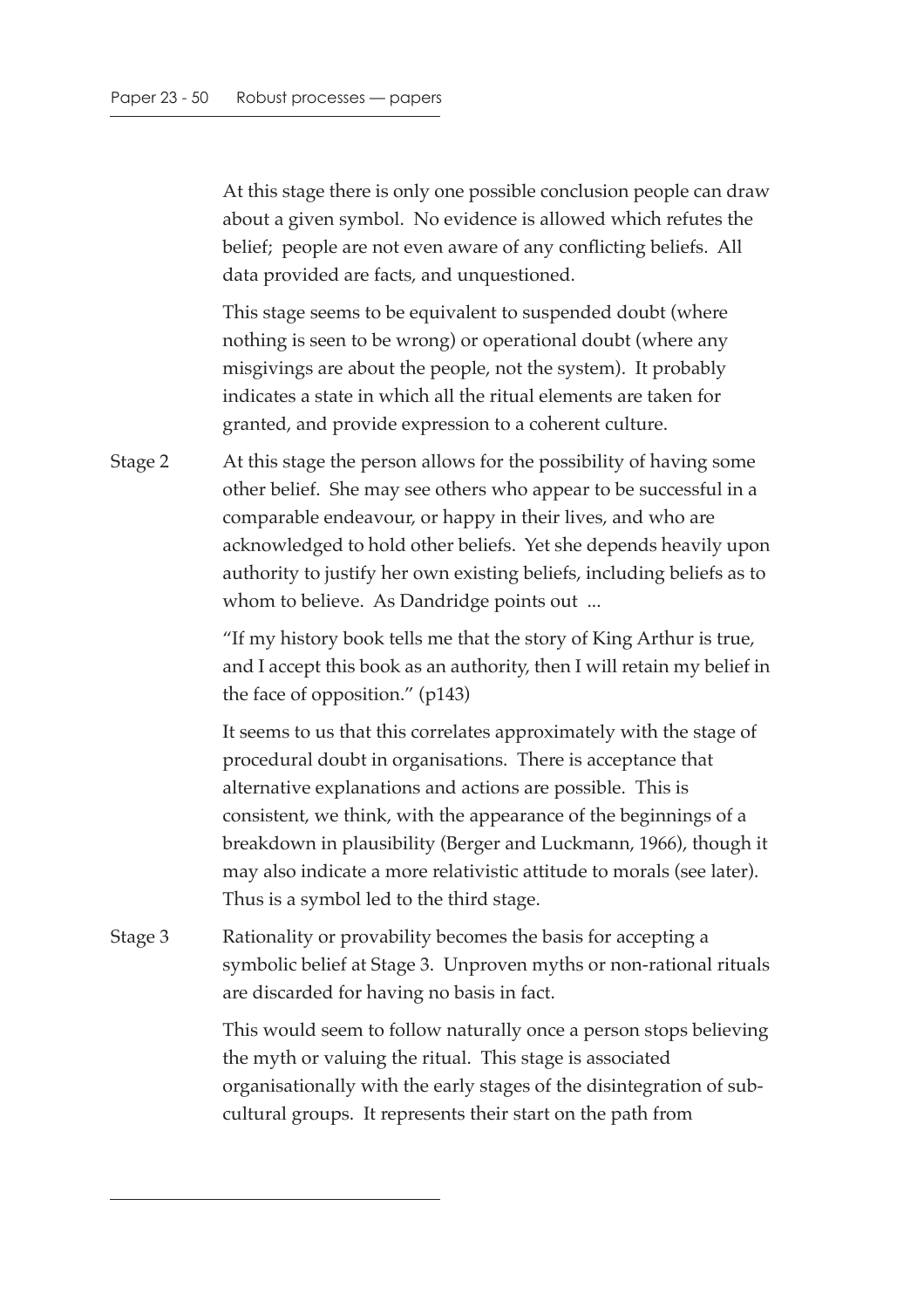unquestioned acceptance to scepticism, and finally to rejection or disinterest.

This stage seems to be associated with both ideological and ethical doubt. It is indicative of a search for new perspectives and new values. In Dandridge's description the new values are those of rationalism; but the process might well be the same for other values.

Stage 4 This fourth stage involves some form of suspended disbelief. A form of belief survives despite disproof. Dandridge (p144) states "the spirit of Christmas, in the form of continuing tales of the founder or company president, or the survival of company emblems or rituals" seems to suggest that people need something they can project towards, an image that inspires hope.

> The person now acts only as if she believed. In doing so it is possible for her to experience closer identification with the organisation and thereby express connections to a particular value. Through imagination she unites with the image associated with the value, empowering it as a symbol.

To our mind this description of the decline of a symbol is for the most part also a beautifully clear description of the decline of organisational culture.

Some reconciliation seems to be called for in relation to stage 4 (Dalmau and Dick, 1986a, p6). The stage of absolute doubt in the life cycle model presumes that in effect the organisation no longer exists. People are just waiting around until they leave physically; but they have already left spiritually, so to speak.

It may be, of course, that the declines of symbol and overall culture may not be entirely parallel. We would prefer, however, to integrate our views and those of Dandridge. Two possibilities occur to us.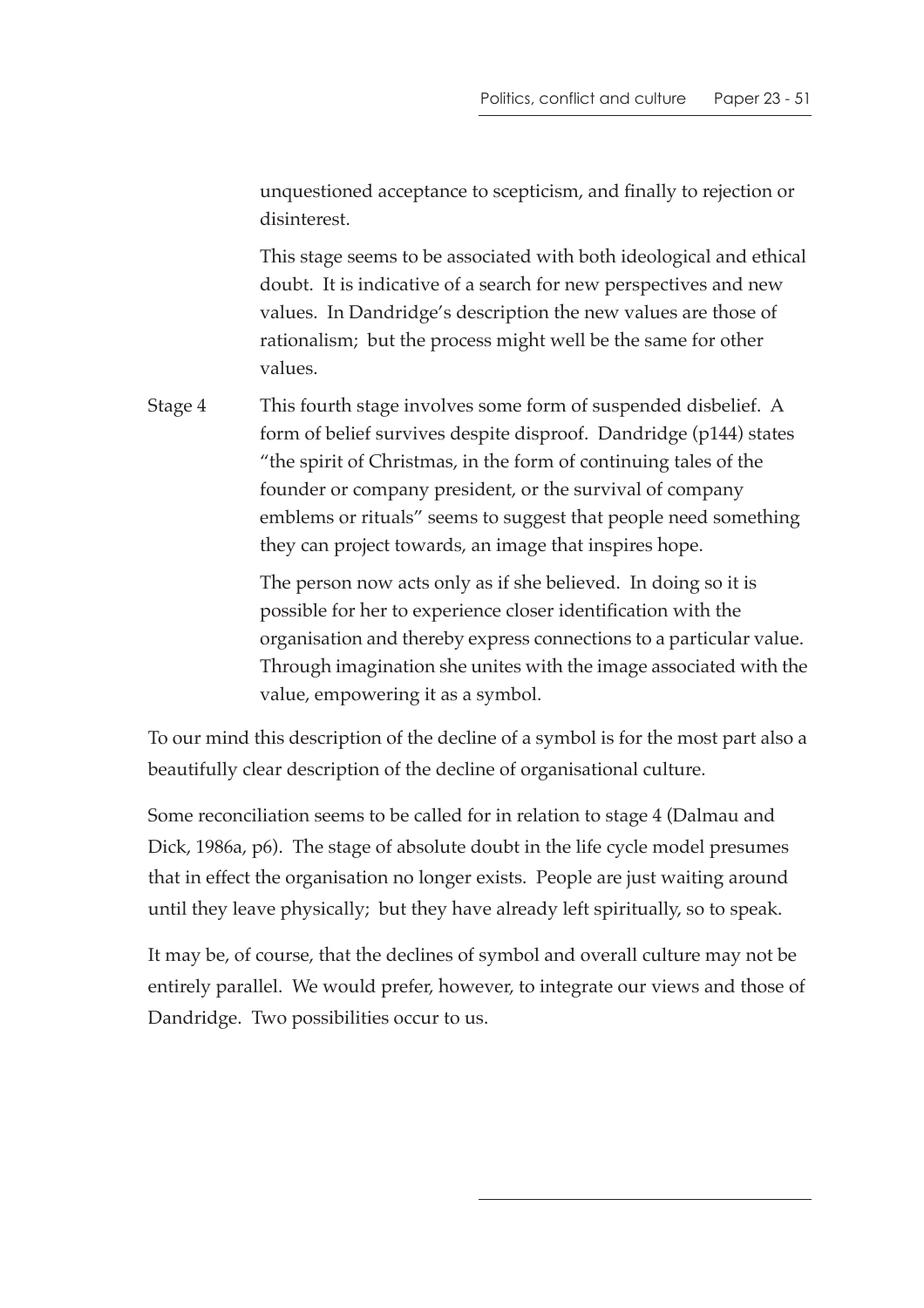One possibility is that some parts of behaviour which once had cultural significance persist after their supporting culture has died. We have experience enough of habitual behaviour persisting long after its rational source has vanished.

We have reported elsewhere that in earlier years gun-crews continued to contain a person to hold the reins of a horse long after trucks were used for traction. And a former colleague John Damm used to tell of the office where each morning a junior marked on a map the position of each person. Enquiry reportedly revealed that the original reason was so that their bodies could be identified if the enemy shelled the building. Some Japanese submarines had shelled Sydney during the war, and the practice began then. It continued after the war, long after members of the office had forgotten its significance.

There is no reason why behaviours that were originally significant culturally should not also outlive their culture.

An alternative explanation is that when people are locked into a culture and unable to leave, they may find it less trouble to observe the outward forms of the previous culture than to do anything else. People often talk, not because they have anything to say, but to affirm their relationships. Similarly, observing previously-cultural behaviour may be a way of recognising their colleagues as colleagues, even though the supposed purposes of the organisation no longer hold meaning for them.

In other instances we would expect cultural development to depart from Dandridge's description. As one culture declines, a meaning vacuum is created. In this vacuum we would expect cultural renewal in the form of new ethos, mores and rituals to take place. Our estimate is that this might often occur without changing the deepest levels of culture. Myth and paradigm, we think, are not easily changed. Under some circumstances they may be, but only in crisis or with considerable effort. We return to this issue later.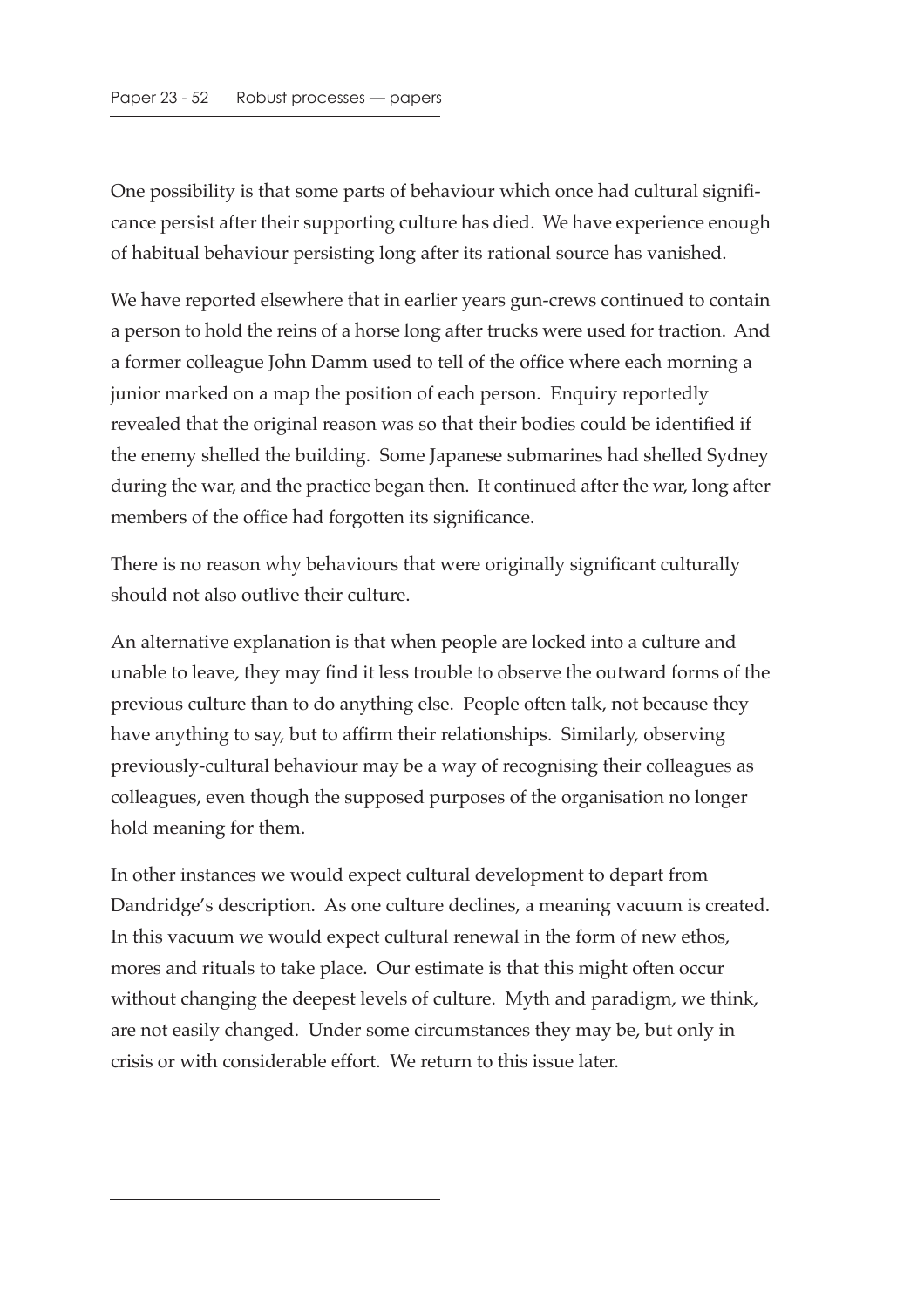#### **In partial summary ...**

These ideas, then, will define the bounds within which we will think and talk about organisational culture in the rest of this paper. If we take them as our starting point, then a number of implications follow.

The first is that organisational culture is multi-layered. Its expressions range from the behavioural (rituals and artifacts) to the deep unconscious (mythology or basic assumptions). Therefore, one cannot talk simply of an organisational "culture": clarity requires specifying the level of expression. There may often be doubt about whether it is culture being expressed, or something else, particularly at the shallower levels.

Secondly, as Schein (1985) suggests, organisational culture changes over time in that it becomes more embedded into the "out-of-awareness" functioning of an organisation. It becomes more and more unconscious or automatic. Now the unconscious is not necessarily an orderly thing. Those parts of an organisation's culture which arise from its collective unconscious will not emerge or unfold in orderly ways (Krefting and Frost, p156).

Or at least not always. As we have said, it seems to us that in times of stability the deeper levels drop more and more out of consciousness. If you have been doing something for very long it may never occur to you to do it differently. By the time you eventually cease to notice there are any alternatives, then the whole business has become invisible.

In any event, proponents of orderly cultural change cannot easily claim that their efforts at change can be precisely predicted or tightly controlled. The process of working with organisational culture always involves unpredictability and risk.

Thirdly, the major components of an organisation's culture (its basic myths and assumptions), act as long-term memories. As with individual memory, they are the means by which the past and the future are taken into account in the present.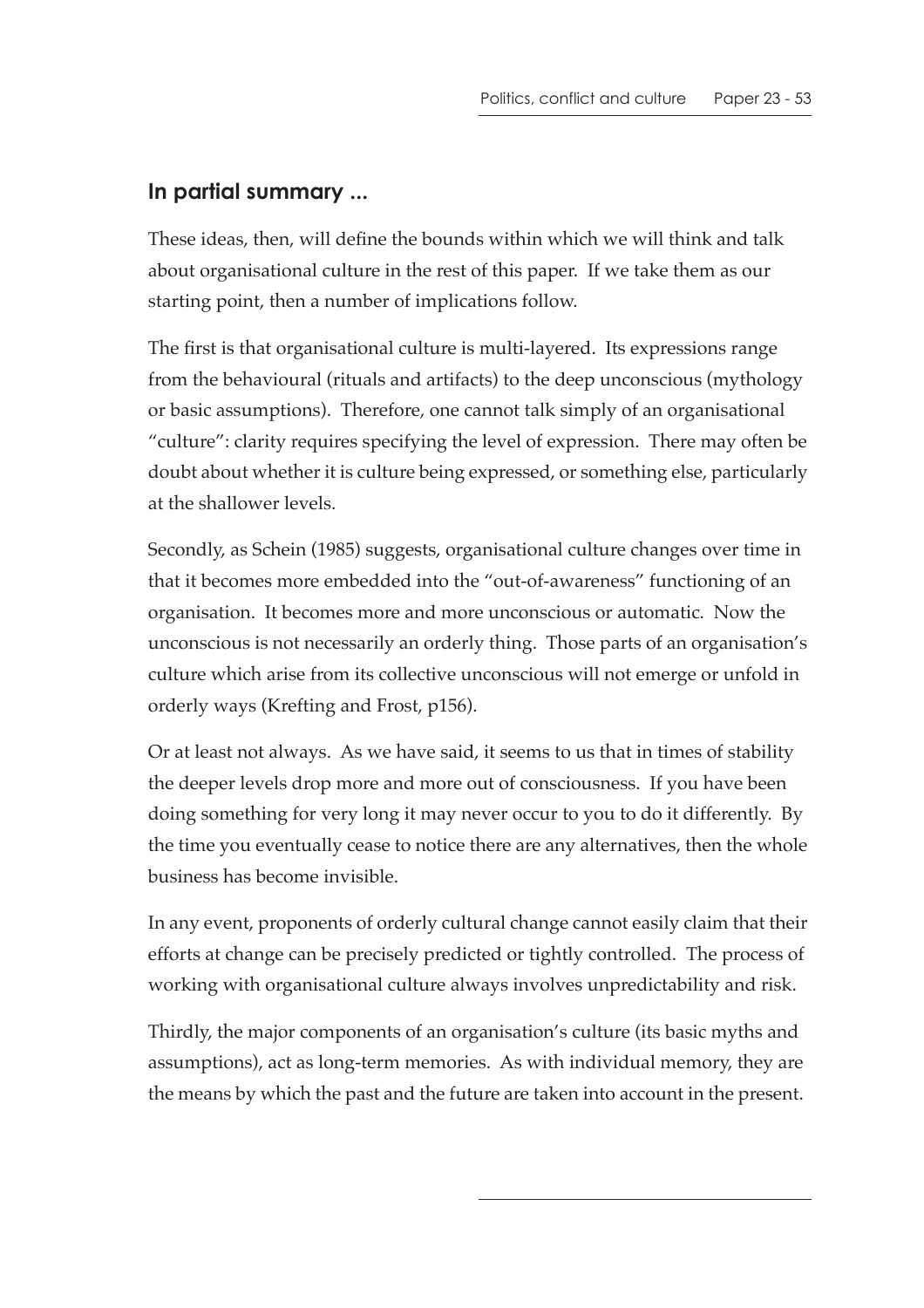They are the means by which the present is interpreted. They find their expression in an organisation's behaviour, and its theories of action (Argyris and Schön, 1978) — its assumptions about which actions produce which consequences. The deeper components are in fact the source of an organisation's theories-in-use.

Argyris and Schön suggest that their approach can bring about a cognitive redefinition which can lead in turn to behaviour change. And indeed it does, for we have used modifications of it (Dick and Dalmau, 1990). However, in dealing with organisational culture, we are dealing with almost "mythical" knowledge within an organisation — its collective unconscious, if you like. It is very difficult to separate this clearly from the higher order abstractions which most members of organisations believe they act from. It is this comparison, between preaching and practice as you might say, which forms the content focus of much of Argyris and Schön's work. But behaviour change doesn't necessarily mean cultural change.

The nearer any manager or change agent comes to dealing with the underlying basic values and assumptions of an organisation, the more she is dealing with knowledge which emanates from mythical and pre-scientific sources. This narrows the range of options for managing and changing a culture quite dramatically (Gagliardi, p120).

Fourthly, there now arises an inherent paradox that any cultural change agent must face: organisational cultures usually change only in order to remain what they have always been (Gagliardi, p127). No social system will cooperate readily in its own spiritual annihilation. This paradox exists because those deeply unconscious elements of a culture (its basic assumptions and underlying values) tend to be enduring over long periods of time. They are very difficult to change in any orderly way.

In our view, some of what is called "cultural change" might more descriptively be called "change in mores" or "change in ethos". The confusion again seems to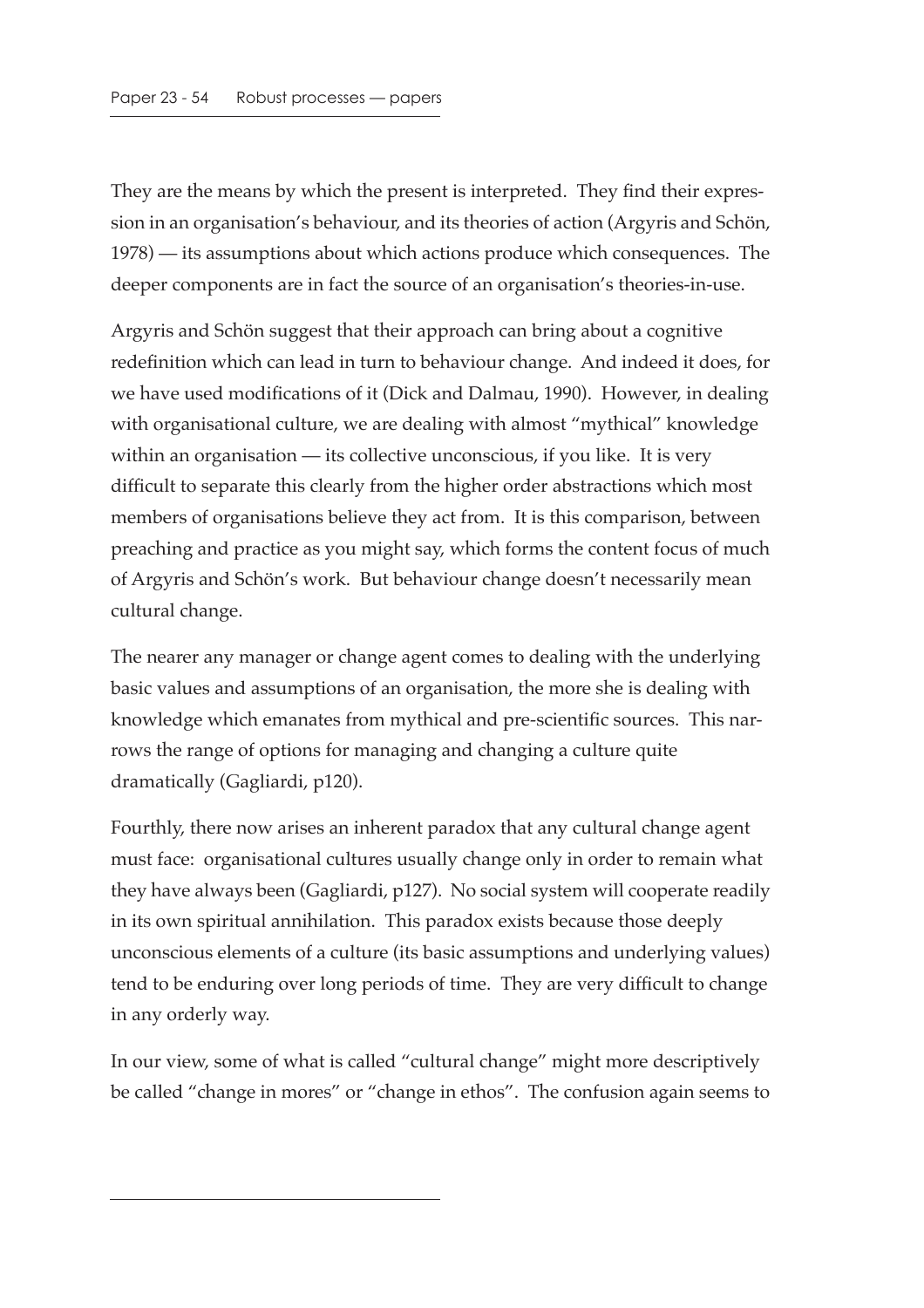arise because the term "culture" is used to refer to phenomena at all levels from behaviour to collective unconscious. Perhaps this is fair enough: they may all be levels of culture. But it does cause some ambiguity.

In fact, as organisations encounter new problems to which old solutions are no longer applicable, they do change. The change takes the form of developing new responses (behaviours, languages, stories, legends — rituals and artifacts in the terminology we developed earlier) and mores (more or less explicit governing rules and norms to interpret the world). Rarely need they undergo major shifts in the underlying values and basic assumptions which lie at the core of their culture.

As the later section on the second watershed will argue, some pervasive aspects of western culture have been around for a very long time indeed. If we had to estimate how long, we would suggest something of the order of 10 000 years, since the beginnings of agriculture. If true, that constitutes some sort of evidence for the relative permanence of culture.

Finally, to contemplate the engineering of cultural change in organisations is, in a sense, to violate the very function which culture in organisations serves.

Culture is patterned, and very potent. It becomes over time deeply embedded in the minds of an organisation's members at deeply unconscious levels. It provides an integrative perspective and meaning to all situations which an organisation encounters. It gives members a historical perspective and view of their emerging identity.

To find and attribute meaning in situations, as Victor Frankl (1964) pointed out, is one of the deepest human drives. It seems to us that organisational culture both serves this human need in a collective, and is an expression of it. In so being, it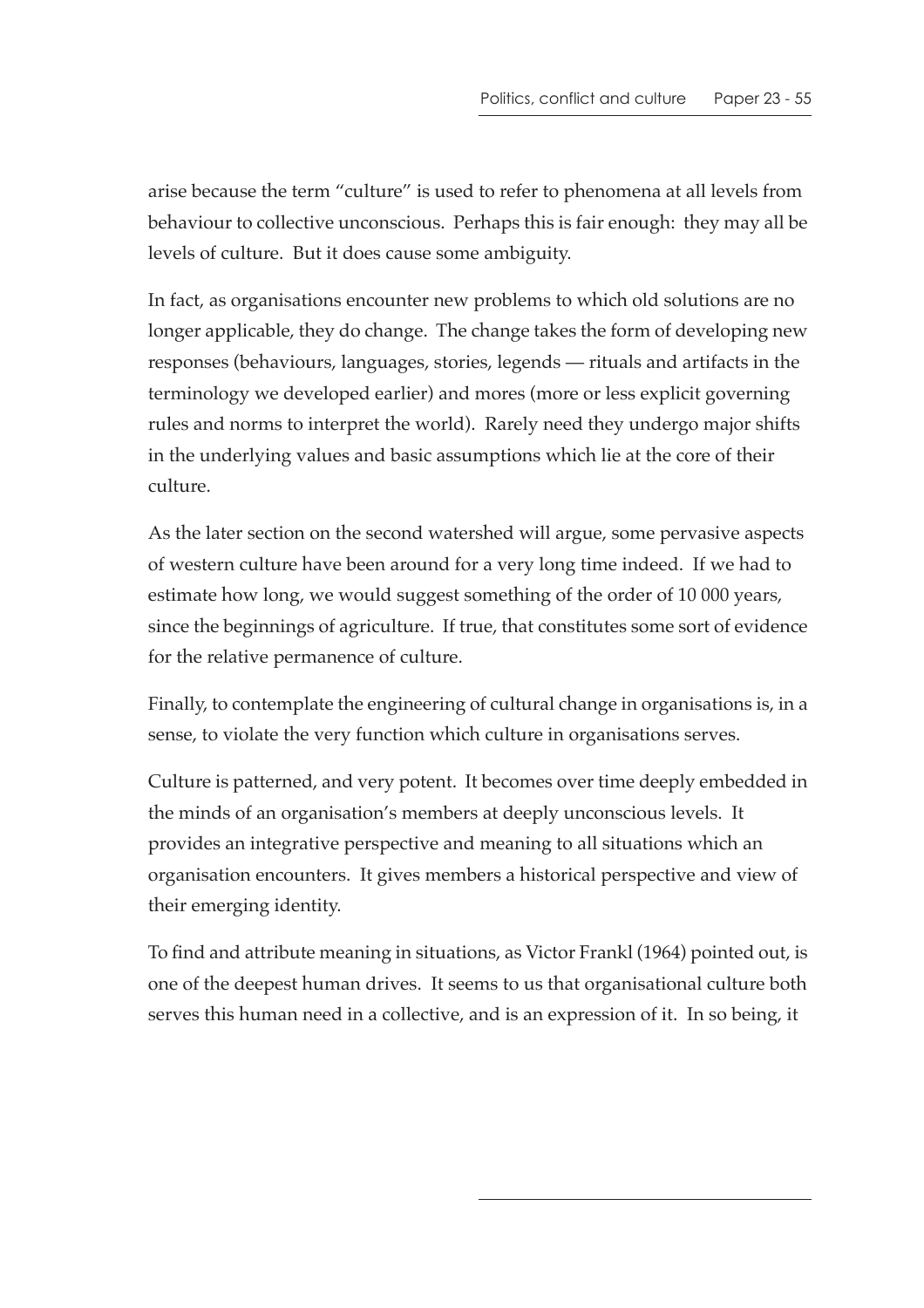also has a stabilising effect; for it tends to reduce both uncertainty and its associated anxiety. It provides predictability (Schein, p44).

We have taken some pains to spell out the current form of the life cycle model, and to relate it to some of the literature. This is because it provides a set of assumptions we use in our theoretical and practical work with culture. It has taken a somewhat different form in each of our documents to date, and we thought the time had come to present it as it now is. No doubt it will change further; but as we write this it is almost up to date.

So this, in our present view, is culture. Can it be changed?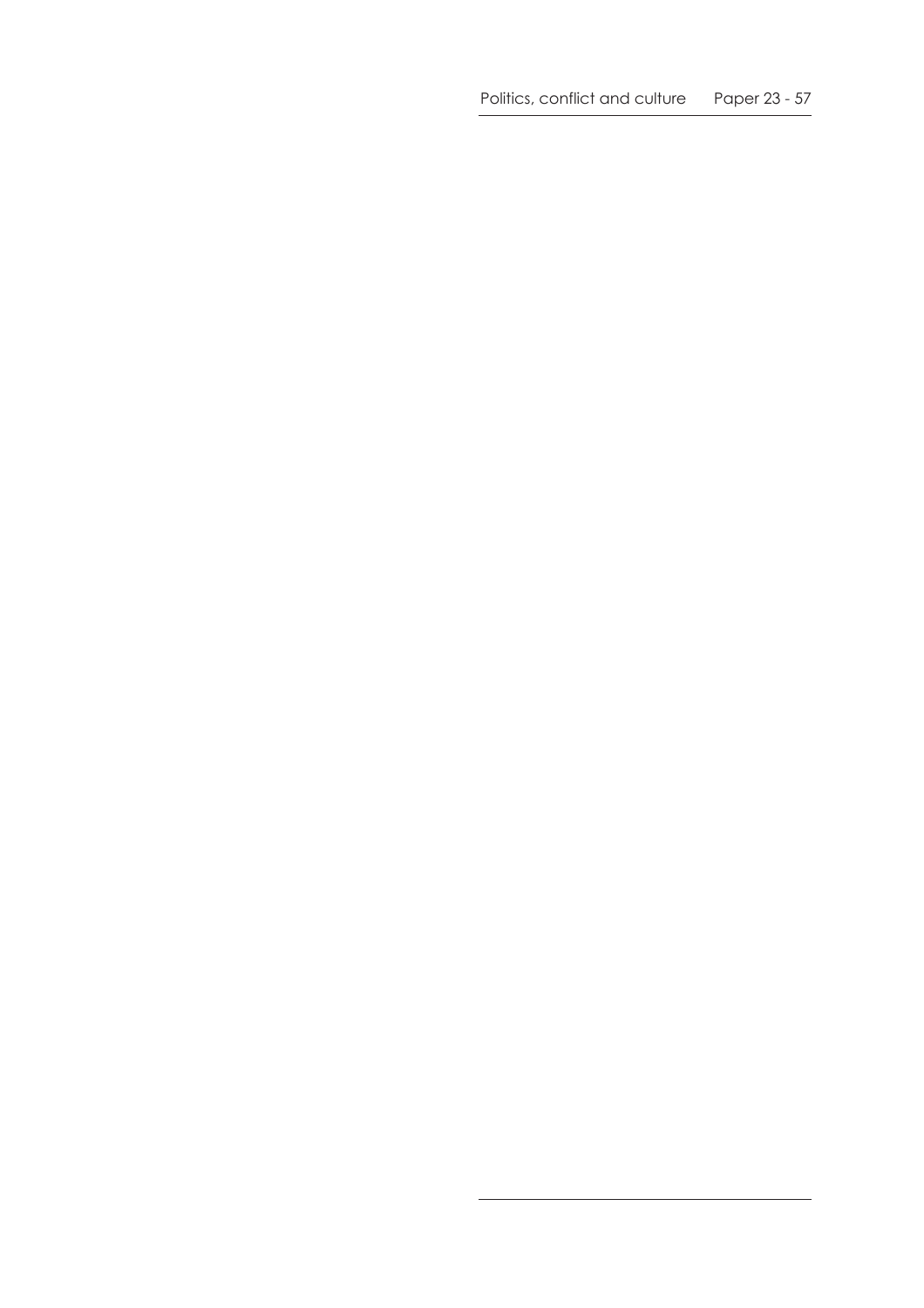# **Interlude: can culture be changed?**

The answer to this question is simply ... "Maybe". As Martin (p95) points out, the very question provides a host of different responses from people and many find it very annoying for different reasons.

She draws a distinction, for the sake of argument, between two ends of a continuum of view on this question: the cultural pragmatists and the cultural purists.

#### **Pragmatists and purists**

In Martin's opinion, the pragmatists view culture as the key in any organisation to commitment, productivity and profitability. They argue that culture can be heightened. Indeed, they believe it has been and should be. They point to success stories to justify their case.

Their tools of cultural change range enormously in their scope and approach. Some are highly-active staged interventions extending over a long period of time; they delve into most aspects of organisational life. Others are relatively passive interventions. They assume that culture is relatively unmalleable — a potential obstacle to the desired change which must be worked around.

At their worst the cultural pragmatists are what Turner calls the "pop culture magicians" (Turner, p104).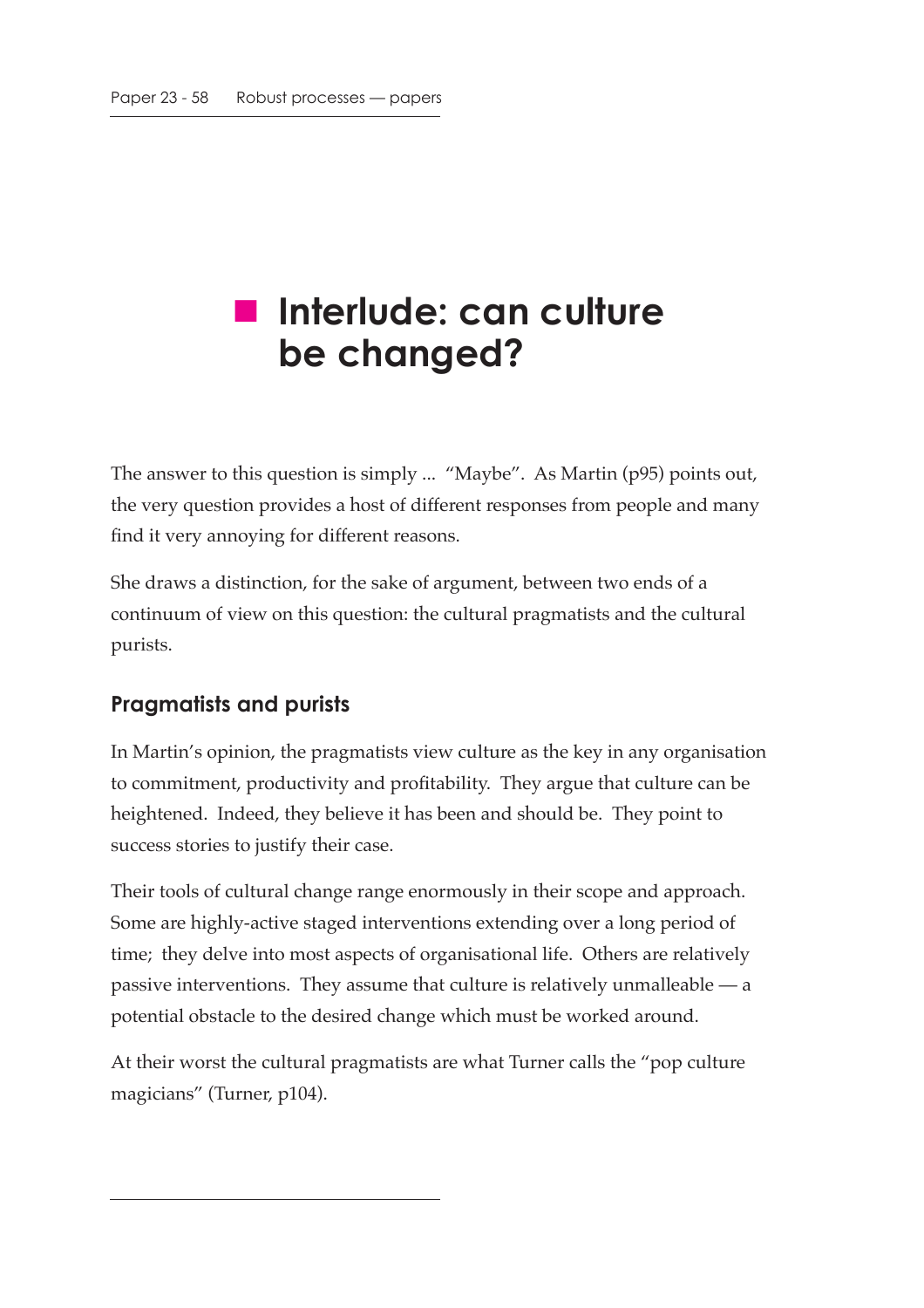The purists on the other hand find it ridiculous to talk of changing culture. In their view it emerges over time; it is not created by any specific behaviour by leaders or other members of the organisation. It is an expression of the collective's deepest needs, a means of endowing its experience with meaning.

Within this strand, people like Turner would suggest that planned, conscious attempts to manipulate culture are successful usually only to a very limited degree. They would explain that culture involves deep layers of human experience, an experience which arises whenever two or more people have a shared history which leads them to develop a culture at very deep and unconscious levels. They would say that we do not have the knowledge or the technologies to deal with such phenomena.

As our earlier discussion indicated, we probably lie somewhere between these two extremes.

On the one hand we accept that cultural phenomena are deep seated, and more often than not below awareness. Over the years we have become acutely aware of how difficult it is to bring about lasting, long-term change in the culture of organisations. On occasions we have sometimes been seduced into believing that such change has occurred at very deep levels, only to find out later that it was more at the level of ritual or mores than underlying myth or even ethos.

It seems to us, too, that many attempts at so-called cultural change focus on issues which can be addressed objectively. We would regard these more as producing changes in what is sometimes called organisational climate. It is less to do with meaning, and more with perceptions. For those who are interested, Denise Rousseau (1988) provides a summary of some useful distinctions between climate and culture.

We are also aware of those situations which are properly described as examples of the "as if" phenomenon. This concept was given to us by our friend and a senior manager Ann Kern in a recent discussion. It refers to the phenomenon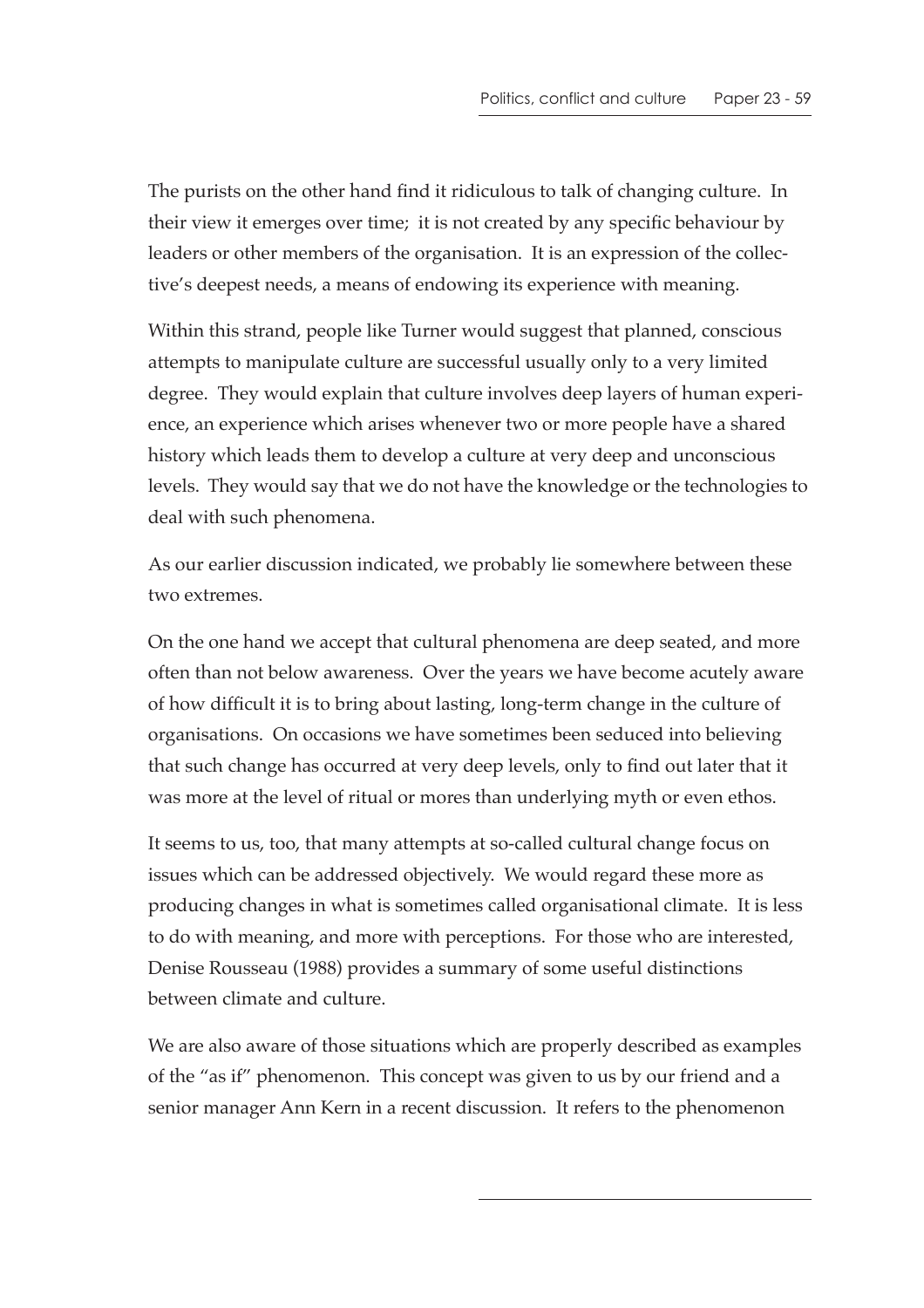whereby managers, consultants, change agents and authors write and talk "as if" they have achieved or been part of major deep and underlying cultural change. They do this in the hope that if they talk, write, and behave in this way, it will become a self-fulfilling prophecy which in fact will engender such change.

We tend to think that this form of behaviour, at best, leads only to change at the shallower levels. At worst it may be little more than a seductive ploy for meeting personal needs, often of consultants.

#### **Conditions of cultural change**

On the other hand, we are aware of, have observed, and been part of situations which seem to have led to deep and lasting cultural change over the long term in organisations. Such situations, tend to fall into one of four groups ...

- 1 Some involve not a total organisation, but rather sub-cultures which fit the conditions for a unitary culture described above.
- 2 Some, which have occurred on a larger organisational scale, have followed more or less the pattern described in the literature on change using agricultural extension models. The change begins with (or at least involves in the early stages) a small group of opinion leaders and early adopters. The changes then spread to the middle-order adopters and then finally the later order adopters (Dalmau and Dick, 1986b). This category is a longer-term extension of "1" above.
- 3 Many involve whole but relatively small organisations, which also fit the conditions for a unitary culture, and also are led by circumstance to involve everyone in the change.
- 4 There are occasional examples of cultural change brought about in larger organisations by high-profile, charismatic and energetic leadership, often under conditions of crisis which demand a dramatic response to some challenge. Warren Bennis (for example 1989) has described some of the conditions under which this becomes possible. In the present context, the ability of leaders to "build meaning" is relevant (Bennis, 1984: p70).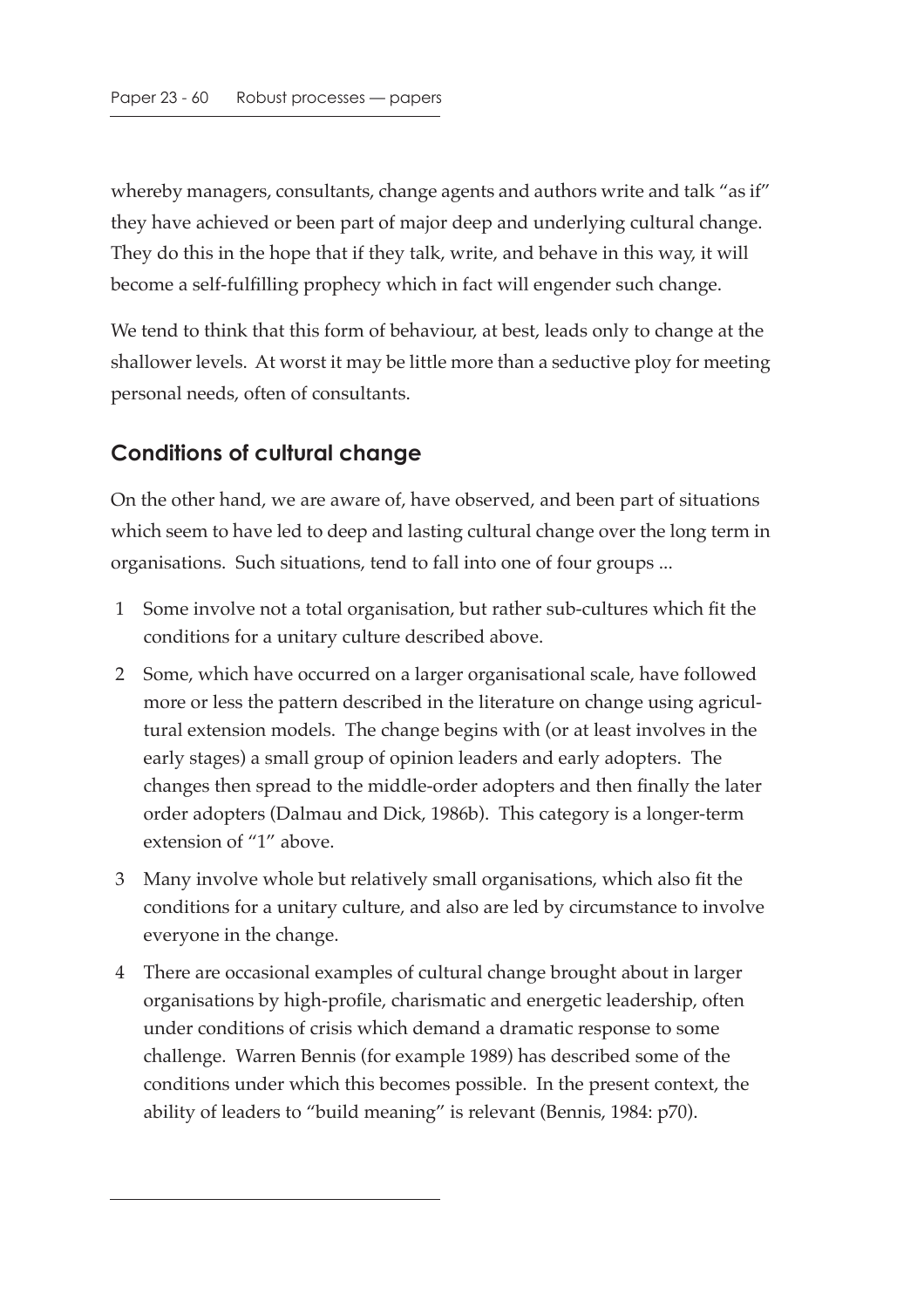Nor have such "success" stories arisen purely from interventions internal to the group or organisation. In some cases, they have been brought about by changes in technology or structure imposed by factors external to the organisation (Pennings and Gresov, p324).

Schein (1985: p5) has sounded a relevant warning. He cautions that the assumption that culture can and should be changed to suit our own purposes ("our" presumably being management) is fallacious. The desire to change culture, he points out, may become tantamount to destroying a group and creating a new one which will build or evolve a new culture. Such action may, at times, be appropriate. But when it is an unintended side effect of what would been an attempt to change culture, then the consequences are usually painful and unnecessary.

It seems to us, in fact, that it is hard to introduce cultural change without also changing some of the people. In our experience, very few people actually change their deepest presumptions about how social systems do or should operate. When organisations change it is often because the actual people making up the organisation have changed. For example, within the education system it is not unusual for an innovative principal to be followed to a new appointment by innovative teachers, while those less enamoured of innovation gradually transfer elsewhere. Where this is voluntary, it can be constructively encouraged.

In another context — that of changes in scientific paradigms — Thomas Kuhn (1970) holds that change does not occur only because it is needed. Until there is a clearly better alternative to adopt, people put up with what they have. We think this is true of change generally, not just of scientific paradigms. It is one of the conditions of change we have listed in a number of documents (including Dalmau, Dick and Boas, 1989).

In fact we would go further. Very few scientists, or probably anyone else, change the paradigm which they use. Instead, what happens is that a new paradigm is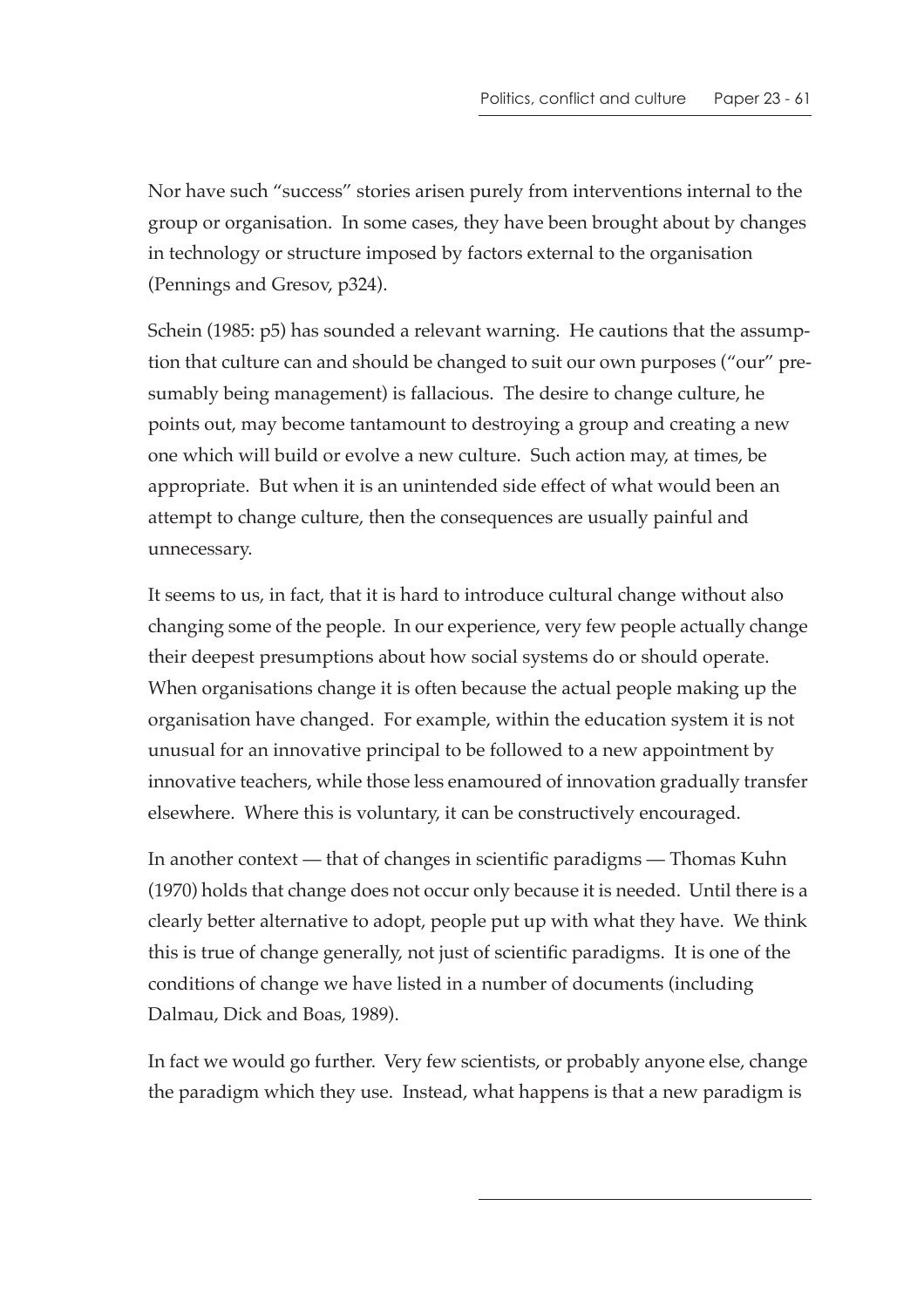adopted by a small group of scientists, from whom it may eventually spread. Similarly within most social systems: there is a counter-culture which, under the right conditions, may grow to displace the dominant culture. The agricultural extension model applied to cultural change may be thought of as advocating change by counter-culture.

In this connection, Noel Tichy (1983, p93) has noted that "emergent networks", spontaneous changes in structure, are a means by which organisations cope flexibly with changed circumstances. It occurs to us that, existing as they do outside the official structure, such structures are sometimes counter-cultural. When such structures become influential, they may well seed a new dominant culture in time. This can be pursued as a deliberate strategy.

But, quite apart from the issue of whether one wishes to change the culture, there is another issue. Does culture deserve attention?

#### **Does culture deserve attention?**

To this we would respond with an almost unqualified ... "Yes". In our experience a social system which understands its cultural underpinnings is better able to achieve joy and excellence than one which does not. The "excellence" literature (such as Peters and Waterman) supports this contention.

In short, we are neither as pessimistic as some recent writers nor as optimistic as some of the (particularly earlier) literature on cultural interventions. The pessimism which some exhibit may well stem from the deep-seated nature of cultural beliefs, and the emotion aroused by any challenge to them. But this is the characteristic of all emotionally-held "beliefs without reason".

We accept the intangibility and inexpressibility of the basic assumption level (or "myth" in the life-cycle model). All this means is that it is most likely to be approachable sideways, as it were, through those features of social life which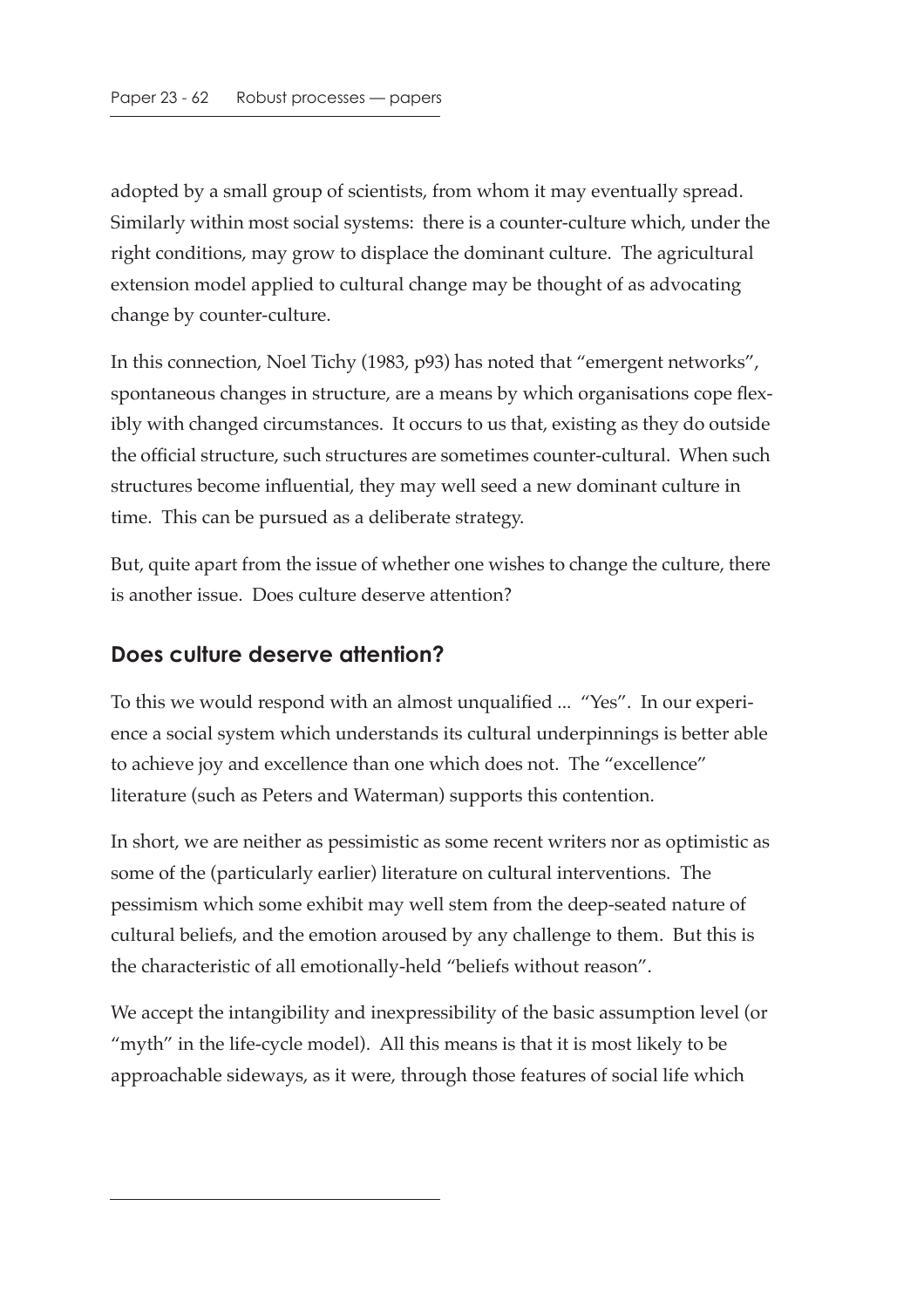Lundberg calls artifact. It does not mean that an intervention addressed to the artifact level leaves deeper levels untouched.

Inevitably, what one sees is the world of behaviour and of objects. What one impinges upon is the world of senses. But it is through precisely such levels that the myth is first established, and (therefore) changed. We see no need to abandon the tools already developed merely because they operate with components of the artifact level. We have explored this in other documents (Dalmau and Dick, 1989; Dick and Dalmau, 1989).

From the foregoing it may appear that although we think cultural intervention and change is possible, we are pessimistic about it. It is true that we regard it as usually slow, and fraught with uncertainty and risk. But this merely indicates that those who intervene will fare better if they do so with understanding. In fact we later offer some tentative suggestions for intervening in the cultural life of a social system. There is first some more background to be provided.

Preparing this document brought home to us clearly something we know but sometimes overlook. Culture is an unusually complex phenomenon, and in addition is particularly difficult to study. It pervades all levels of social existence. Yet we have suggested that it is often like studying something in night vision: when you look directly at it, it disappears. Studying it, and especially changing it, often demands indirect methods.

We have already reached a number of conclusions. All of these have implications for those who would diagnose or change culture.

Models can help provided one remembers that they are simplifications. A model is a snapshot of reality at a particular time and from one specific vantage point. If you can't approach a complex object directly you can often understand it better if you can study it from many different directions.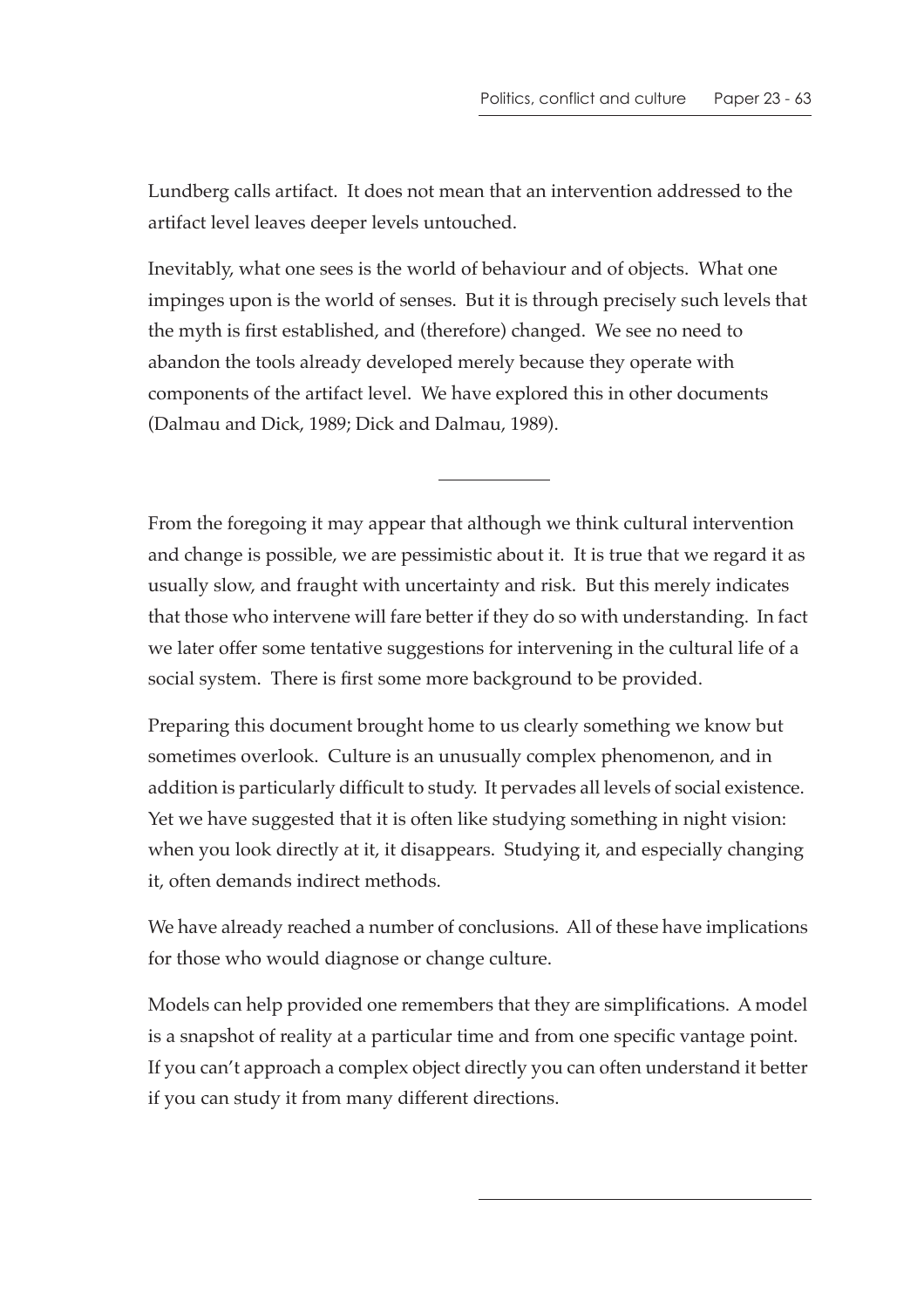We therefore present a number of models which we have found helpful in thinking about these matters. Each of them has something to say about the nature of culture, and of politics and conflict. We begin by providing some of the wider context in the form of a model of social change. Then follows a presentation of two models which can illuminate some aspects of organisational culture. One (the culture grid) applies some ideas about national culture to organisations. The other takes some insights about interpersonal conflict and applies them at the level of the organisation.

We begin by standing well back, as it were, from the topic. At any time, culture may appear to be a somewhat accidental or random collection of customs. Take a wide enough perspective, however, and many cultural features may turn out to be relics of earlier times.

The following model is therefore one of evolutionary social change. It provides a historical perspective to the later more static models.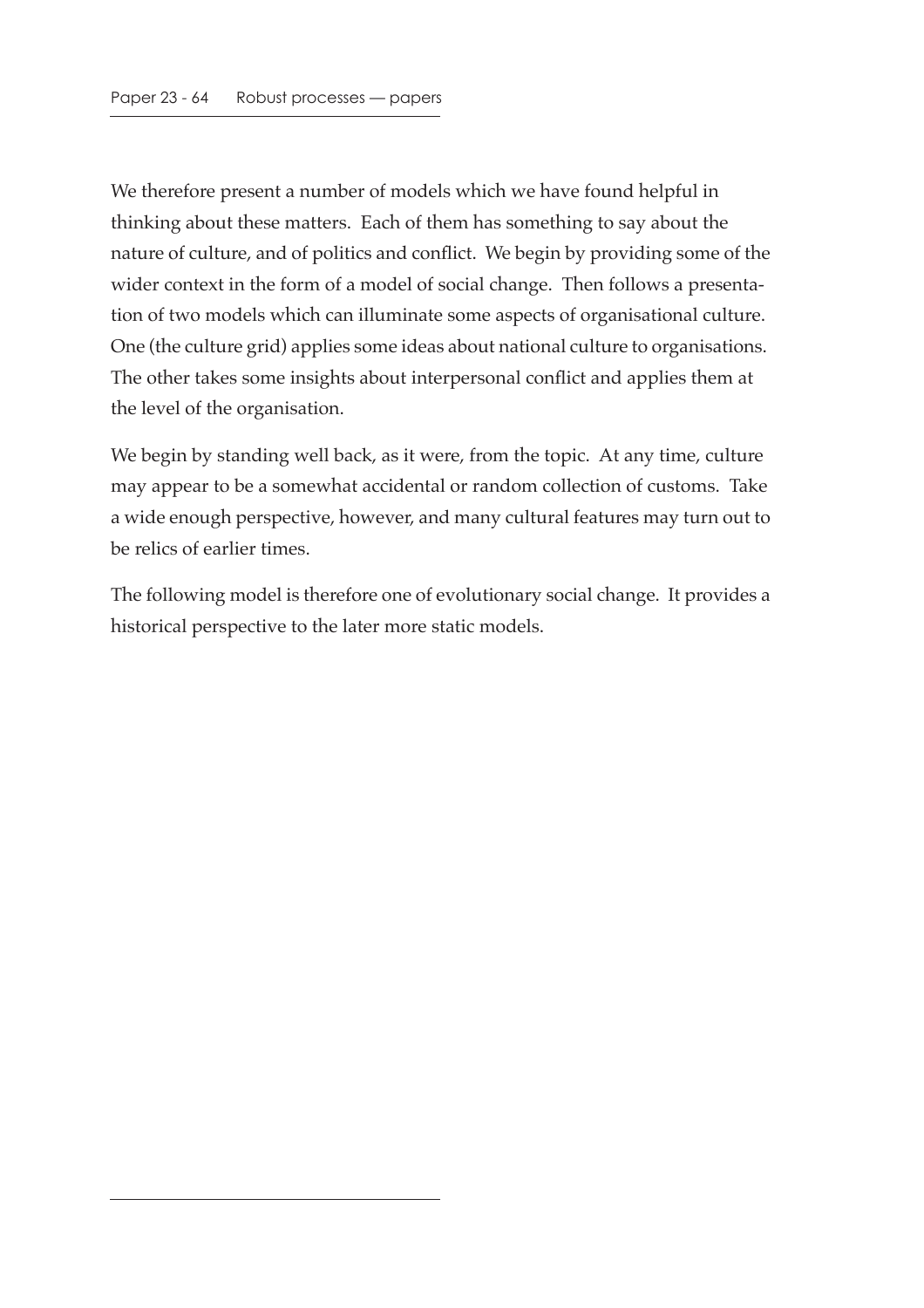# **The second watershed**

What follows is offered in the first instance as a taxonomic model of evolutionary mechanisms. We later apply the model to current social change. As the model has been described elsewhere (Dick, 1984, 1987), and may in due course be described in some detail, the account below is rather cursory. Our intention in presenting it is to allow us to draw some conclusions about the cultures which seem best able to cope with the likely future.

Before we do so, a caveat ... The model as presented here assumes that physical evolution is true. In fact we acknowledge it as a theory with substantial gaps still to be plugged. Its details are certainly unclear, and in many respects probably incorrect. It is nevertheless to our mind the most persuasive explanation of the evidence. However, we recognise that it is currently fashionable in some circles to challenge it. To those who disbelieve the existence of physical evolution, we would point out that our argument does not depend upon it. We invite such readers to judge the arguments for social evolution on their merits, and not automatically reject them.

#### **The model**

It is possible to consider people (and other living organisms) as problem solving mechanisms. Much of what they do is directed towards improving the match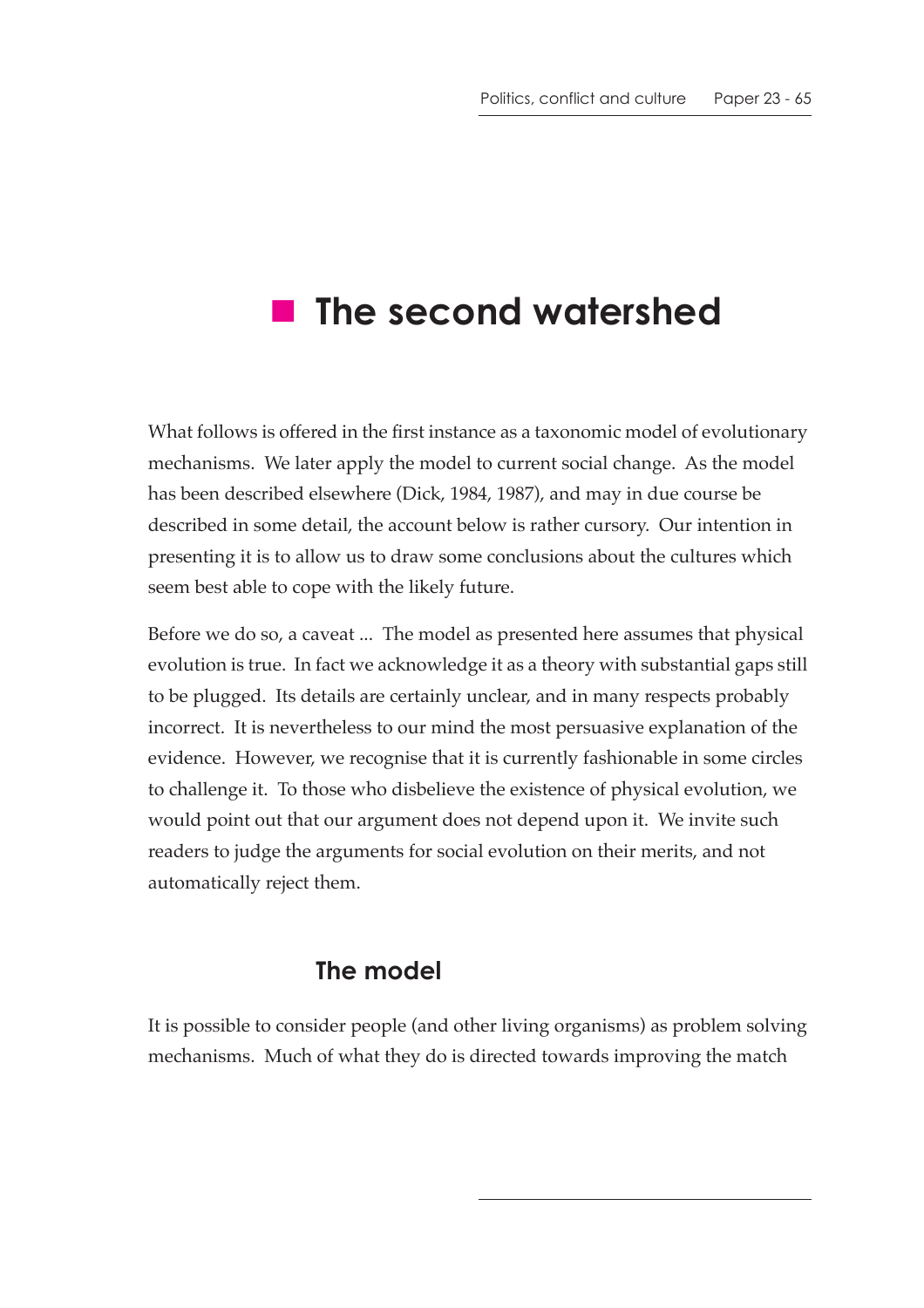between their needs (or their social system's needs) and the immediate or future environment — in other words, towards remedying a mismatch.

The solutions that people use in their problem solving have a number of distinct sources ...

- Some are "hard-wired". They are built into the person through the normal processes of genetic inheritance.
- Some are learned from others. Under this category we will make particular use of those which are acquired as part of the process of socialisation, whether primary (into a national culture) or secondary (into a profession or organisation or other social system).
- Some are ad hoc. They are developed by the person, usually to deal with some problem for which neither genetics nor socialisation offers a solution.

In developing the model we will take these one at a time. Each will be considered as a component of a mechanism of evolution.

#### **Physical evolution**

It is arguably true that most organisms except the very simple draw upon all three sources of solutions. Species differ, however, in the importance different sources of solution hold in an organism's repertoire.

In a sense, the importance to our species of physical evolution is that it enables social evolution to emerge and to attain importance. These two mechanisms, physical and social evolution, are represented diagrammatically in Figure 11.

For social evolution to become an important reality, physical evolution must presumably provide certain preconditions. We would expect social evolution to be most likely to emerge only when physical evolution determines ...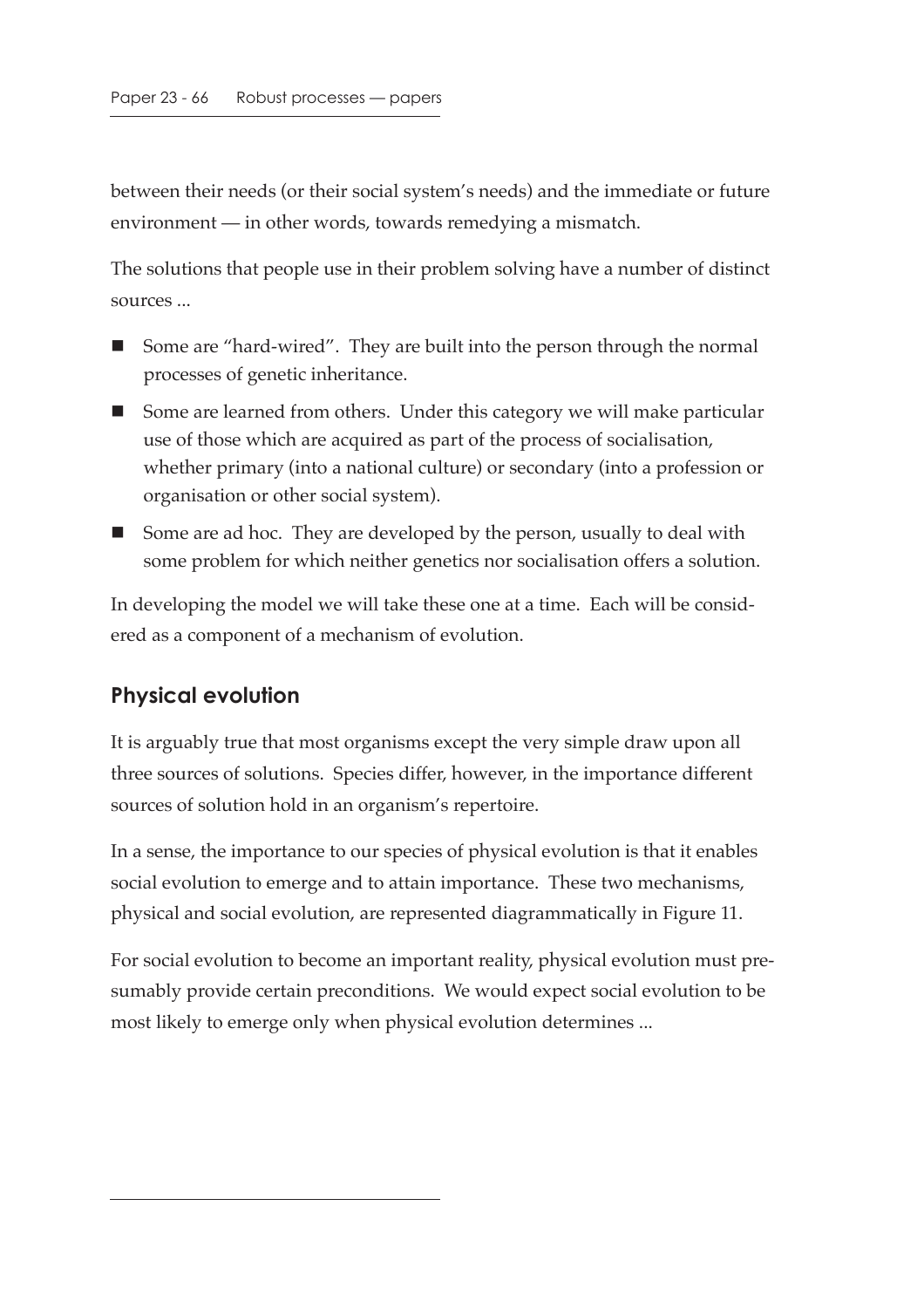

Fig. 11

Two evolutionary mechanisms. Social evolution depends upon there being an physical physical physical appropriate base of physical evolution

- $\blacksquare$  that the organisms are social organisms; that is, that social life is an important part of their existence;
- that young organisms are dependent on their elders for some time; and
- that there is some suitable vehicle by which the solutions may be transmitted; we presume that this means some minimum level of abstract symbolic skills.

You may notice in passing that these are conditions which may predispose a species towards the development of culture. And indeed, it may be for the transmission of cultural values that social evolution is most important.

# **Social evolution**

One might ask why a species would shift from a system of physical evolution; it is, after all, simpler and therefore less fragile. The reason, we presume, is that social evolution is a faster mechanism of adjustment. One doesn't have to wait for the genetic make-up of a species to change; one can merely change their socialised beliefs. (You will recognise from the first part of the monograph that it may be still a considerable change.)

The socialised beliefs which are the vehicle for social evolution are those which support the structures and relationships of the social system. It is on these grounds that we believe that social evolution is to a large extent cultural evolution. It changes substantially the conditions which determine survival. You will recall that, in our earlier definition of culture, we offered it as the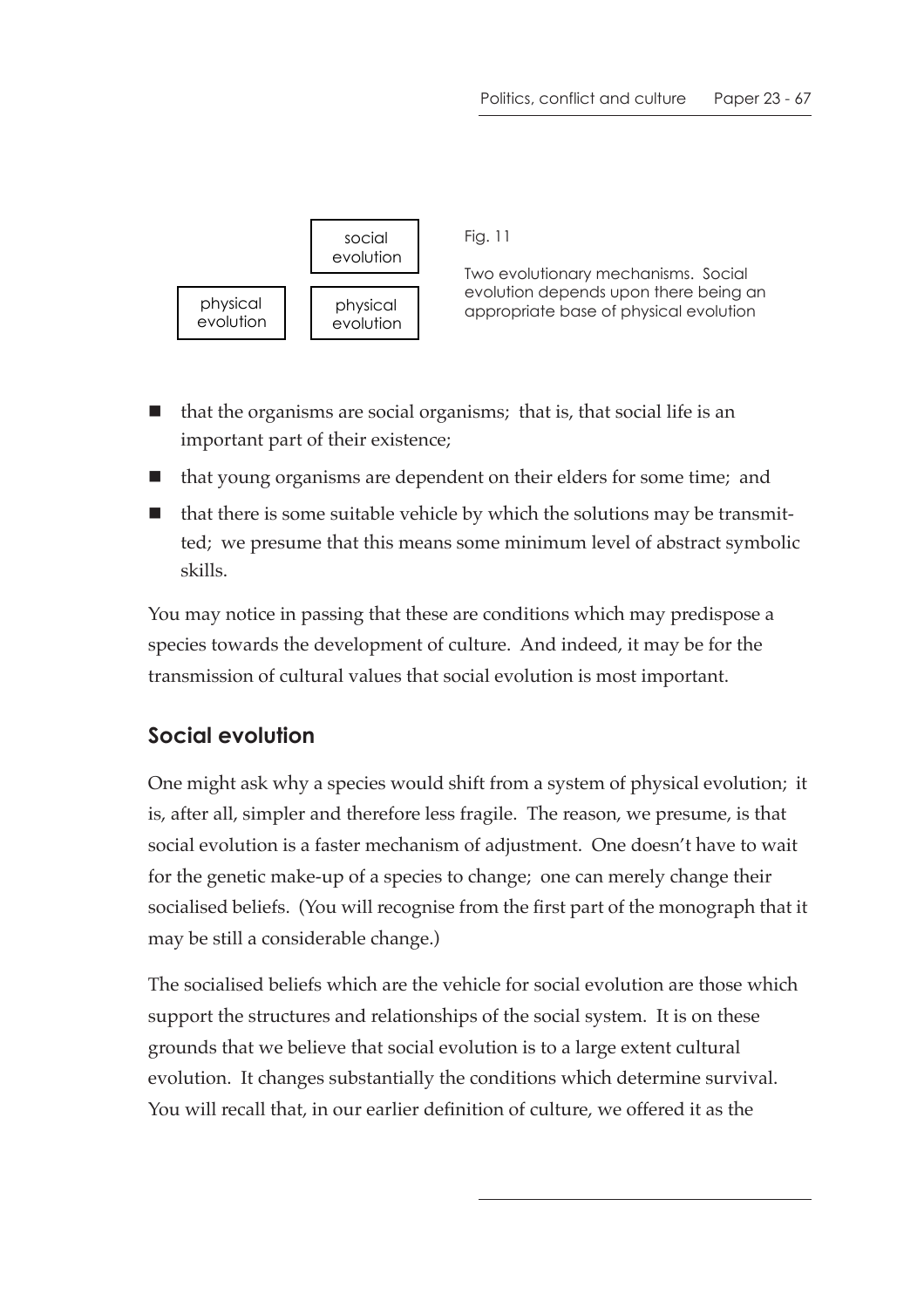memory by which a social system, a collective, strives to secure its spiritual and physical existence.

We will later argue that the shift from physical to social evolution is a watershed which separates us from other species on Earth.

There is potentially a further mechanism of evolution: that which encourages the development of ad hoc solutions.

#### **Ad hoc solutions**

A system of social evolution depends upon the prior existence of a supporting physical evolution; so does the development of ad hoc solutions rest upon a particular type of social inheritance. It is a characteristic of this third type that socialisation does not prepare the individual with solutions, but with the capacity to develop solutions. Individual growth (or individual evolution) is therefore an important component.

The potential of this further mechanism may be as great as that of the shift from physical to social evolution. We therefore call the transition the second watershed. Figure 12 summarises the model.

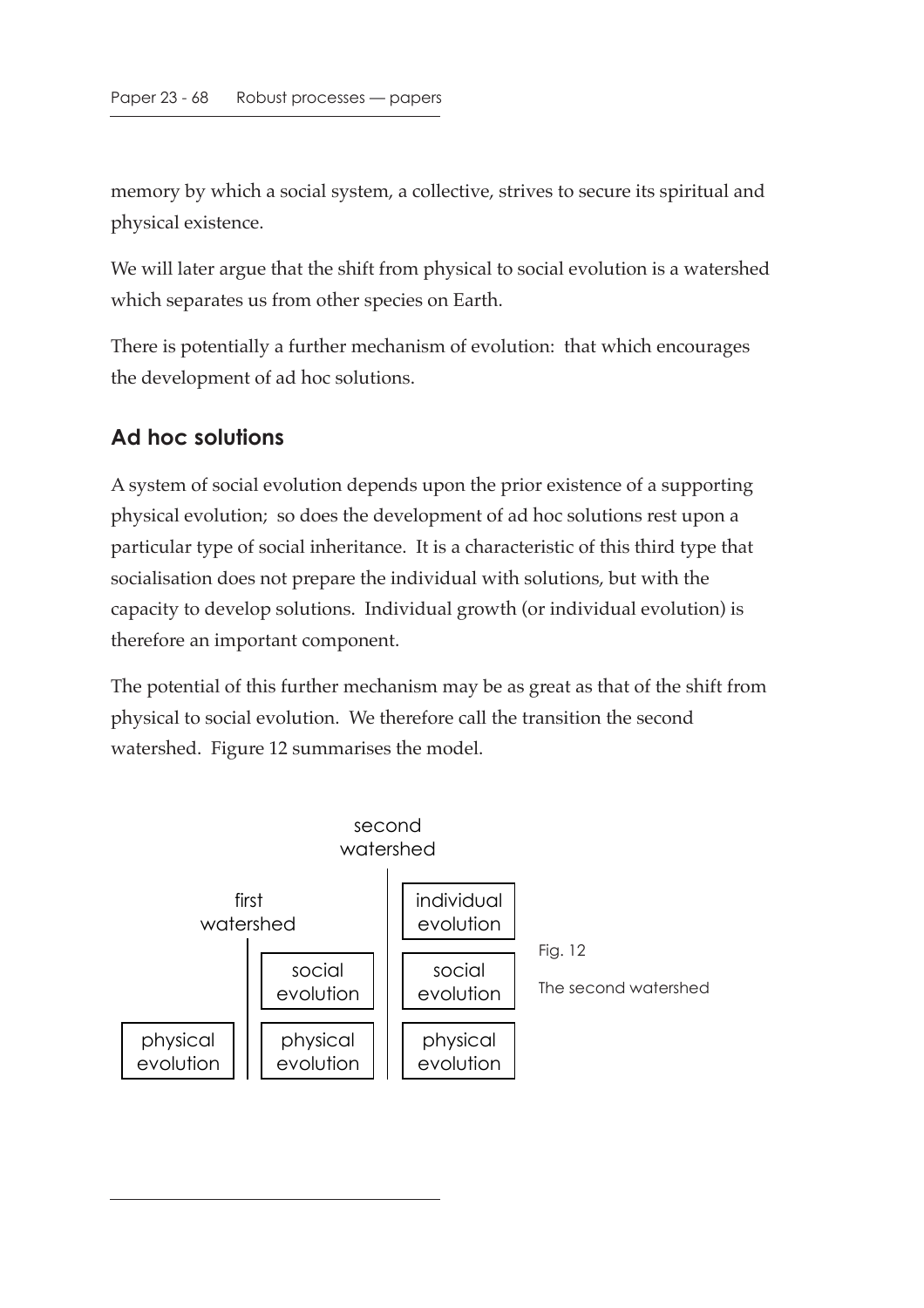As so far presented, the second watershed model has been more of a logical taxonomy than a theory of social change. The empirical question is: does the model have anything to say about the present human condition? And if so, what are the implications for cultural change, including within organisational cultures?

To apply the model requires that we develop a description of the transitions from physical evolution to social evolution, and from social evolution to whatever lies beyond it.

# **Cultural transitions**

We developed the model in terms of "solutions". A solution is a way of reacting to potentially problematic environmental conditions. The transitions might therefore be expected to be accompanied by environmental change.

The first point to be made is that, although many of the vertebrates show a capacity for social learning, in none of them does it so strongly displace the effects of genetics as in our species. We therefore assume that the first watershed is, truly, a watershed: it is what separates us from other species. It is what makes "civilisation", as we know it, possible.

In fact it can be argued that physical evolution has ceased to be an important vehicle for human change. It is far too slow to adjust to the changes we have wrought in the environment. The survival of the individual is now determined more by events at levels beyond the individual: the quality of medical care, the standards of hygiene, the wealth and influence of the immediate social systems of which a person is part, and so on.

There is a common tendency to think of our social evolution in terms of technological advancement, where "technology" is taken to mean material and scientific technology. It is easy to underestimate or even overlook the part which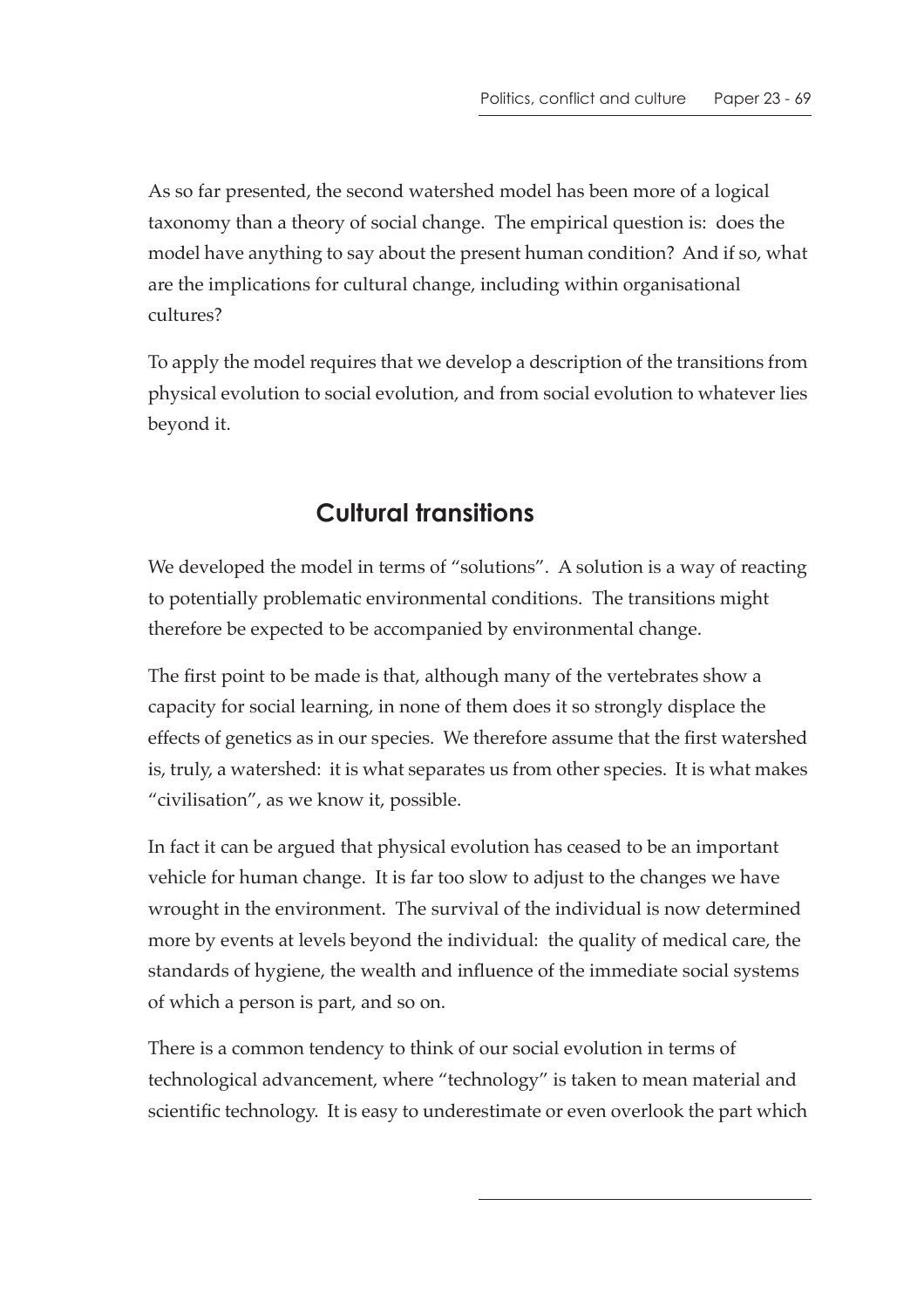social inventions play in all of this. Our methods for structuring organisations, for teaching our children, for organising our social systems ... these all play an important part in determine the nature of our existence. As we understand them, the changes which the second watershed represents consist largely of changes in the nature of social inventions.

One way of coming to an understanding of the second watershed, the transition beyond taught solutions, is to compare and contrast it to the first watershed. To this we proceed.

# **Physical and social evolution compared**

Consider this equation. Physical evolution depends upon the mechanism of natural selection. The theory holds that there is variation in the gene pool, and that environmental conditions "select" those individuals best equipped genetically. People who survive to child-bearing age pass on their genetic endowment. Those genetic characteristics which better equip people for survival therefore increase within the gene pool.

In physical evolution, the individual survives or not because of the genetic endowment. Genes are the code by which the solutions are transmitted from generation to generation.

In short, we possess our genetically-inherited solutions because we are the offspring of others who carried those solutions in their genes, and survived.

We have already implied that after the first watershed it is no longer the individual who is the unit of survival. Social systems as a whole survive or fail. Those who survive perpetuate what enables their survival; that is, their social solutions, the way they manage relationship and structure — their culture.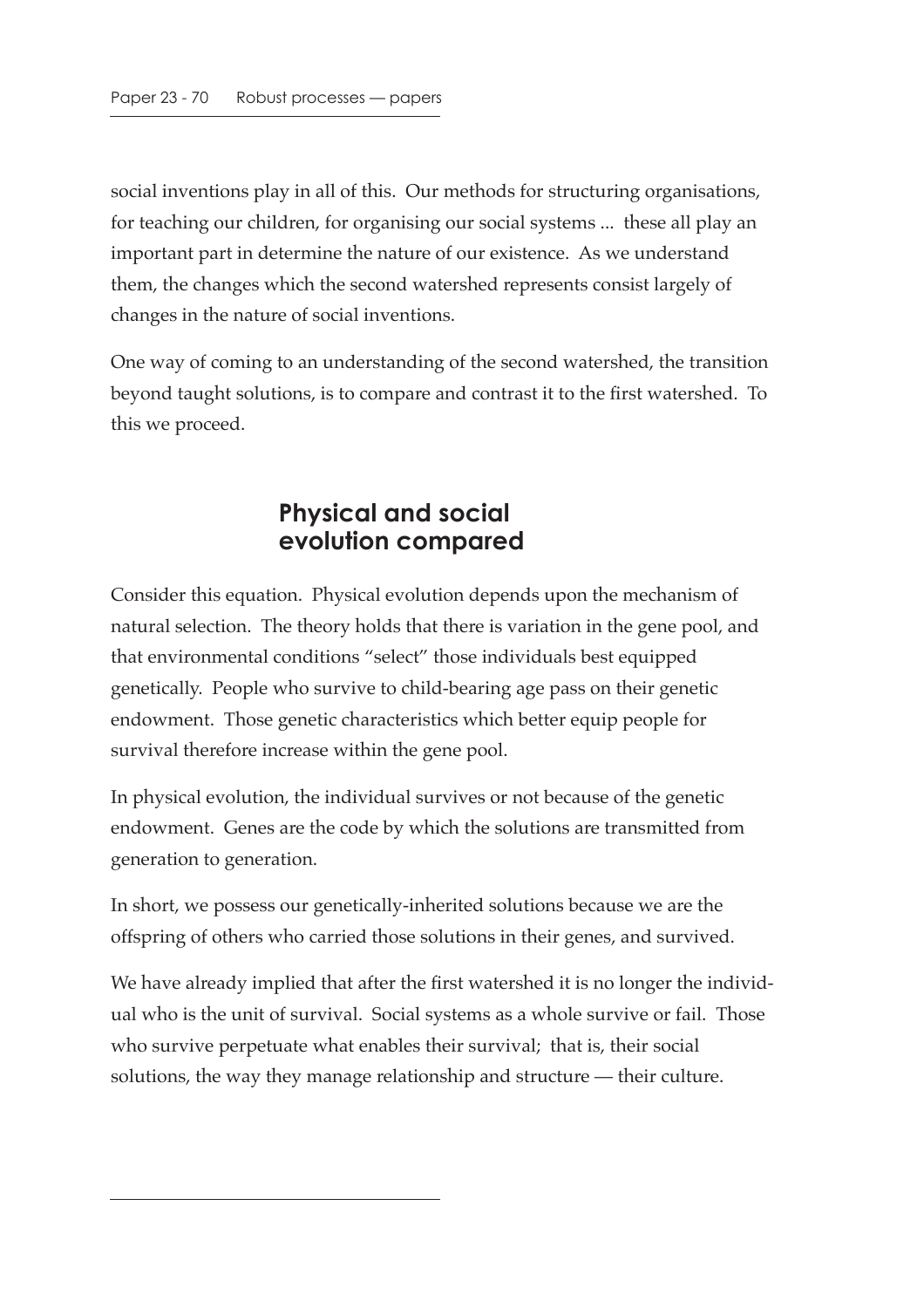Within recorded human history, those social systems which have become large and technically complex have passed on their social structures to others.

The criterion for selection is still survival. The unit is now the system. And the code consists of the beliefs which maintain the social structures (see Table 1). To repeat the equation we gave earlier, structure  $\approx$  relationship  $\approx$  belief, with beliefs as the code for relationship and structure.

|                               | <b>Physical evolution</b> | Social evolution |
|-------------------------------|---------------------------|------------------|
| Unit selected                 | Individual                | System           |
| Code of selection             | Genetic                   | Conceptual       |
| <b>Criterion of selection</b> | Survival                  | Survival         |

Table 1: A comparison of physical and social evolution

## **Social rules and cultural evolution**

In a very real sense, then, the "genetic code" of social evolution consists of the basic assumptions about social phenomena. These are assumptions which are so widely shared that they constitute a collective unconscious. They are in large part equivalent to the basic assumptions which form the deepest level of Lundberg's deepest level of culture: in our terminology, the myth.

And yet, beliefs of themselves have little effect on behaviour. People believe many things, often with a strong intellectual commitment, and yet manage not to act on it. Clearly, beliefs of themselves are not enough. There must be more to it.

To become aware of what else is needed, notice what happens when important cultural beliefs are challenged. The people thus threatened become highly emotional. They have somehow learned to react to threat with anger or distress.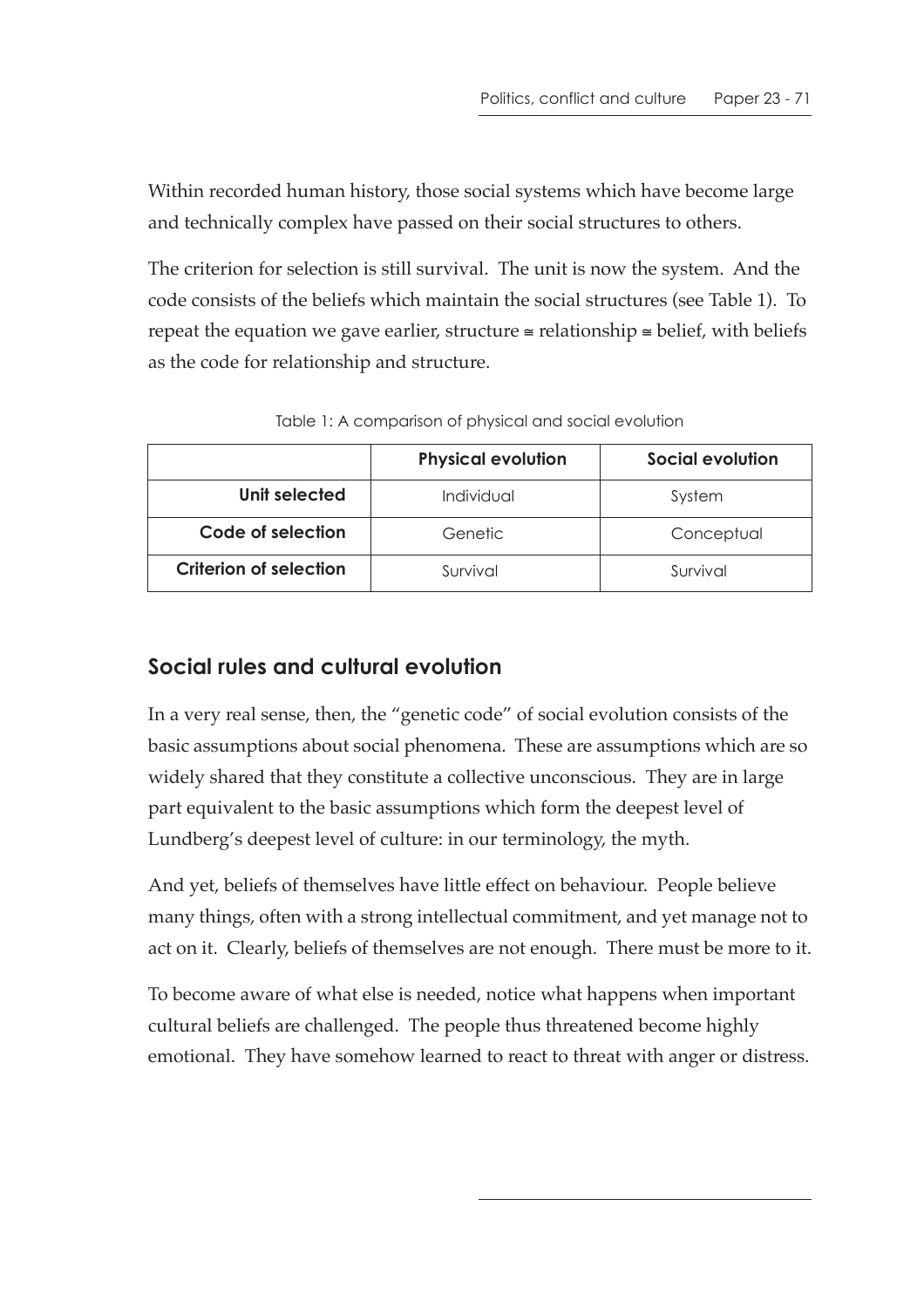We suggest that the major vehicle of socialisation does not consist of the espoused beliefs which are conveyed by deliberate teaching. Rather, they consist of the beliefs and feelings which are soaked up through observation and modelling, are reinforced in subtle ways without reason being involved, and are unconscious. In the formation of culture, the causative arrow runs mostly from behaviour to the deeper levels.

Think of this now as an evolutionary process. Solutions are transmitted from generation to generation. The code in which they are transmitted comprises ideas about structure and relationship and social existence — Dawkins (1976), in *The selfish gene*, called them memes. Because the process often operates outside awareness it is barely noticed.

In short, we have been taught in ways which leave the learning invisible and below awareness. We are explicitly taught not to address the learning consider the vehemence of the reaction against some of the social studies programs which try to encourage people to think about the nature of culture. And to inoculate us against evidence, the teaching provides no reason, or spurious reasons, for much of what we have been taught. Rather, we have been taught to feel bad when we behave in certain ways, or even think of doing so.

The "genetic code" of culture consists of tightly associated compounds of beliefs and feelings, often without reason and below awareness. They address, primarily, the nature of correct social behaviour; that is, how from a given role we should relate to a person in another given role. As beliefs (and feelings) equate with relationship and structure, they code mostly for social structures.

#### **Coding for social structures**

Stand back, if you can, from the social systems of which you are part. What are their most important characteristics? The almost universal answer is ...

hierarchy; and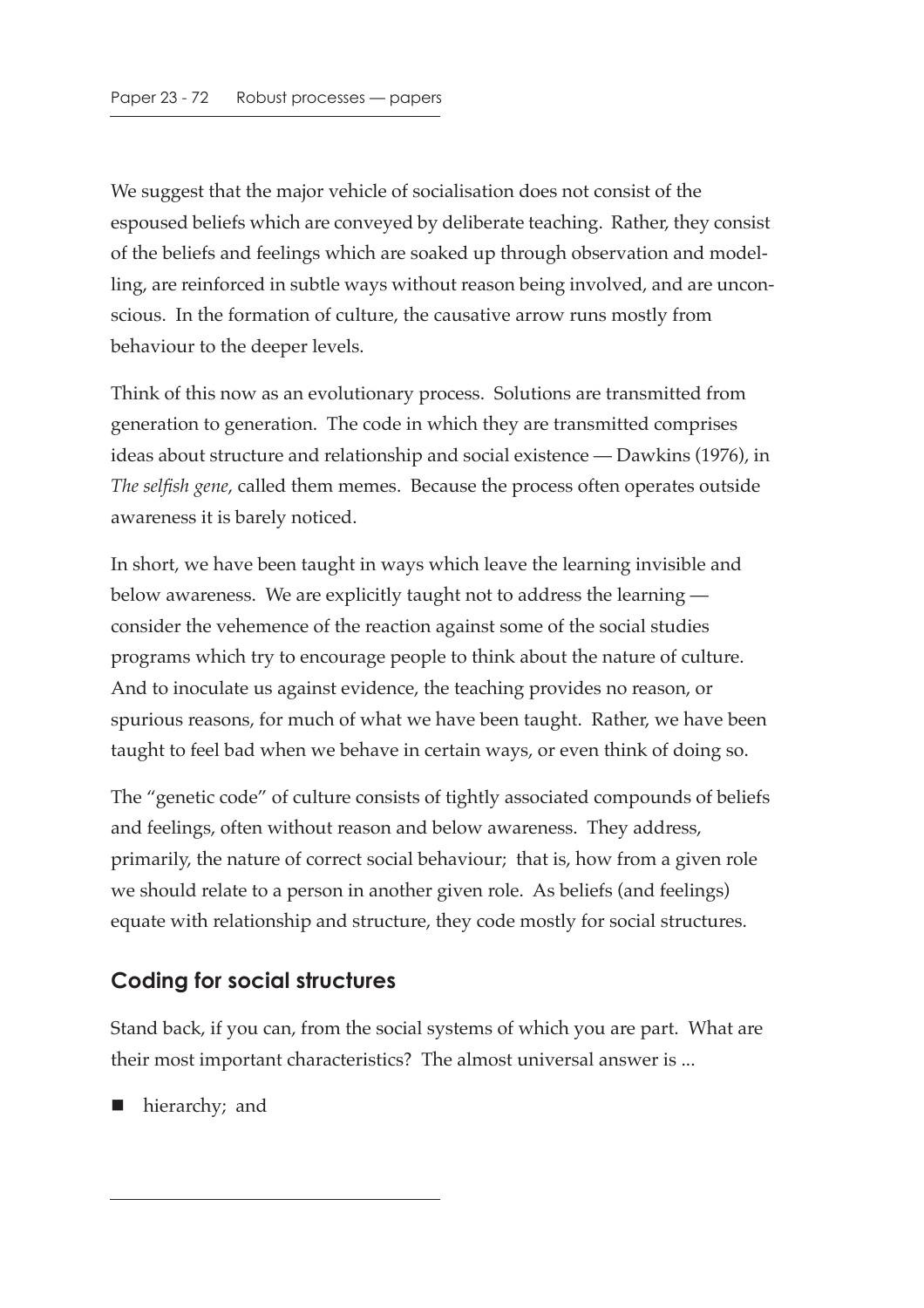**specialisation.** 

As we have said, organisations function to coordinate effort and expertise in the pursuit of organisational goals. They do so by splitting into sub-systems and into levels. The structure which results is like the popular view of an organisation chart, or a triangular shape such as that of Figure 13.



Fig. 13

The structures of our social systems are part of our social inheritance; the common form of such organisations depends on hierarchy and specialisation

The structures which characterised the armies of Caesar, 2000 years ago, were not all that different. These structures have been so successful that they have become almost universal. Families, and even sometimes social groups, are not all that different in their informal structures.

Now examine the types of behaviour which this produces. Superiors take responsibility for subordinates' behaviour. Subordinates, as a consequence, do not. Behaviour is heavily dependent on roles: who can say what to whom is determined by the place of both speaker and listener within the structure.

#### **Beyond the second watershed**

Beyond the second watershed different conditions apply. We can begin to understand their nature if we investigate what is taught.

We first presented the model in terms of sources of solutions, which we here review in the form of a diagram (Figure 14). Physical evolution transmits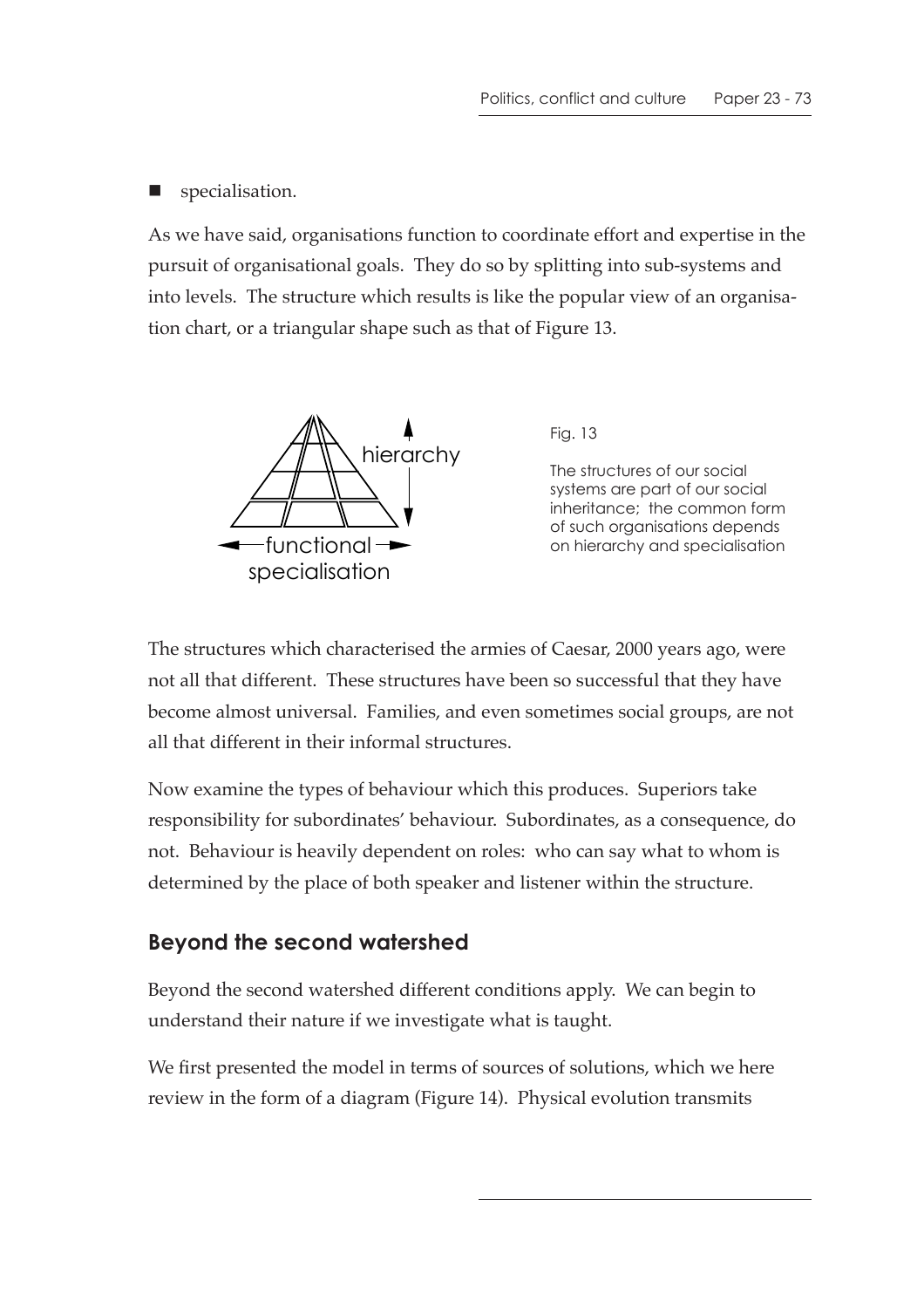hard-wired solutions from generation to generation: reflexes and instincts. Social evolution transmits ideas, in the form of beliefs with emotion but often without reason: for example attitudes to authority, parenthood, "morals" and the like.

Beyond the second watershed the solutions are developed ad hoc, to suit the circumstances. The ideas which are transmitted, then, must somehow encourage people to devise their own solutions when they are faced with novel situations.



It is more instructive, therefore, to focus on what is taught. If people are not taught solutions directly, then they must be taught whatever it is they need to develop solutions: that is, strategies which enable solutions to be devised (Figure 15).

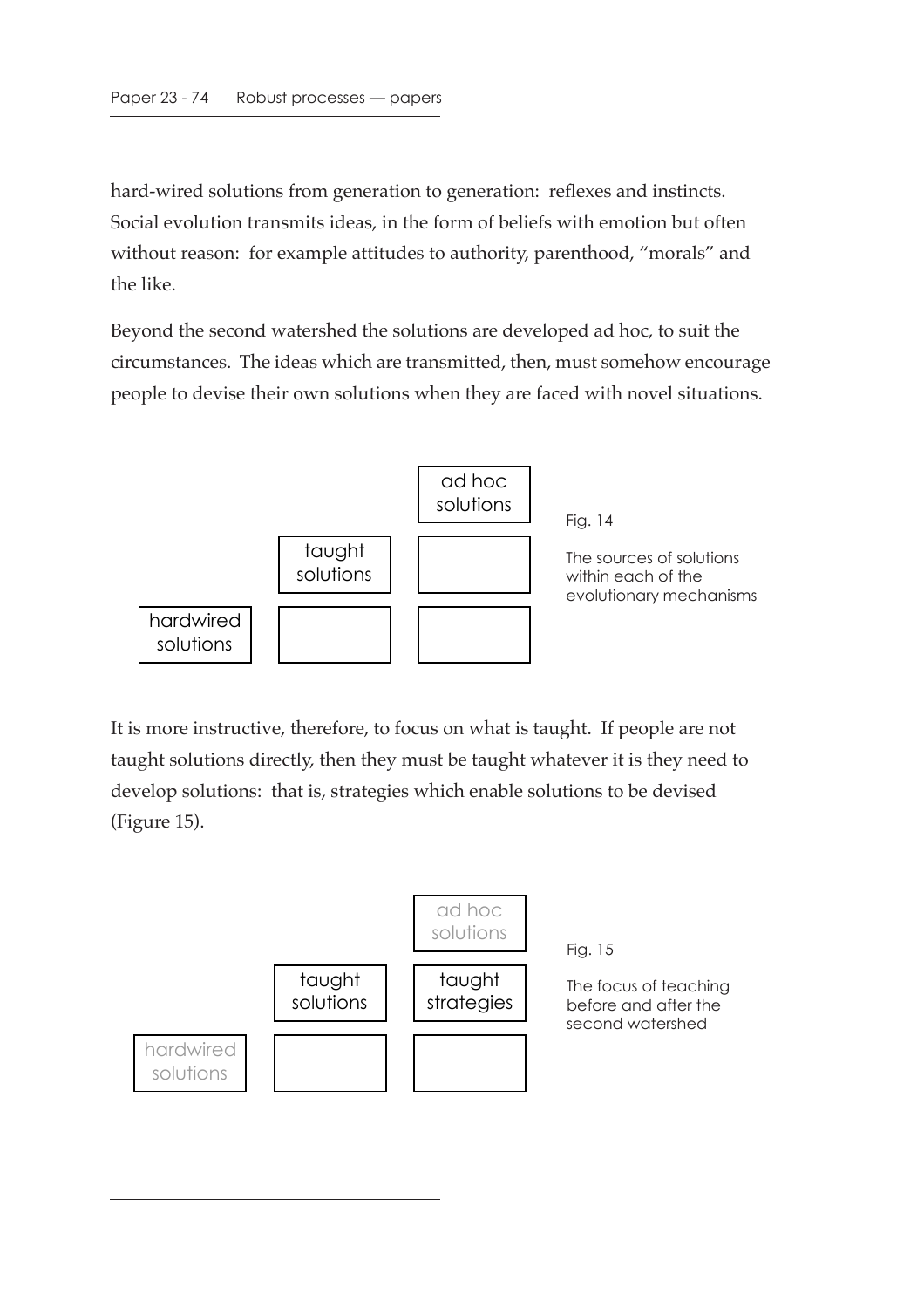Compare the nature of teaching before and after the transition. Pre-secondwatershed teaching says "This is what you must do, and this is how you must do it, and the issue is not debatable". Socialisation prepares people to take their place in a wider culture, and to question neither the culture nor their place in it, at least not in ways which risk disturbance to the status quo.

After the transition the pattern changes to "Here is how to define the situation, identify the options, and decide which is best under the circumstances". And note, it is social behaviour and beliefs about social structure which we are talking about here. The move is one from absolute moral teaching to relativistic moral teaching.

This is, truly, a watershed; it is a virtual revolution in cultural values which have previously remained relatively unchanged for a very long time. As social systems like organisations import the new values of the wider culture, they too unavoidably undergo cultural change.

Note, too, that to question pre-transition values is likely to be taboo. Cultural change has to proceed under the rules which prevailed under the old culture. The efforts of those who seek change is judged against the criteria and behaviours of the current culture. It is indeed a matter of lifting ourselves up by our own bootstraps.

The changes are those, in Chris Argyris' terms, from Model I to Model II (Table 2). He has documented in a number of places the difficulties of bringing the basic assumptions of Model I to the surface so that they can be challenged (e.g. Argyris, 1982).

There are many current changes which we would interpret as evidence for the transition across the second watershed. To identify just a few ...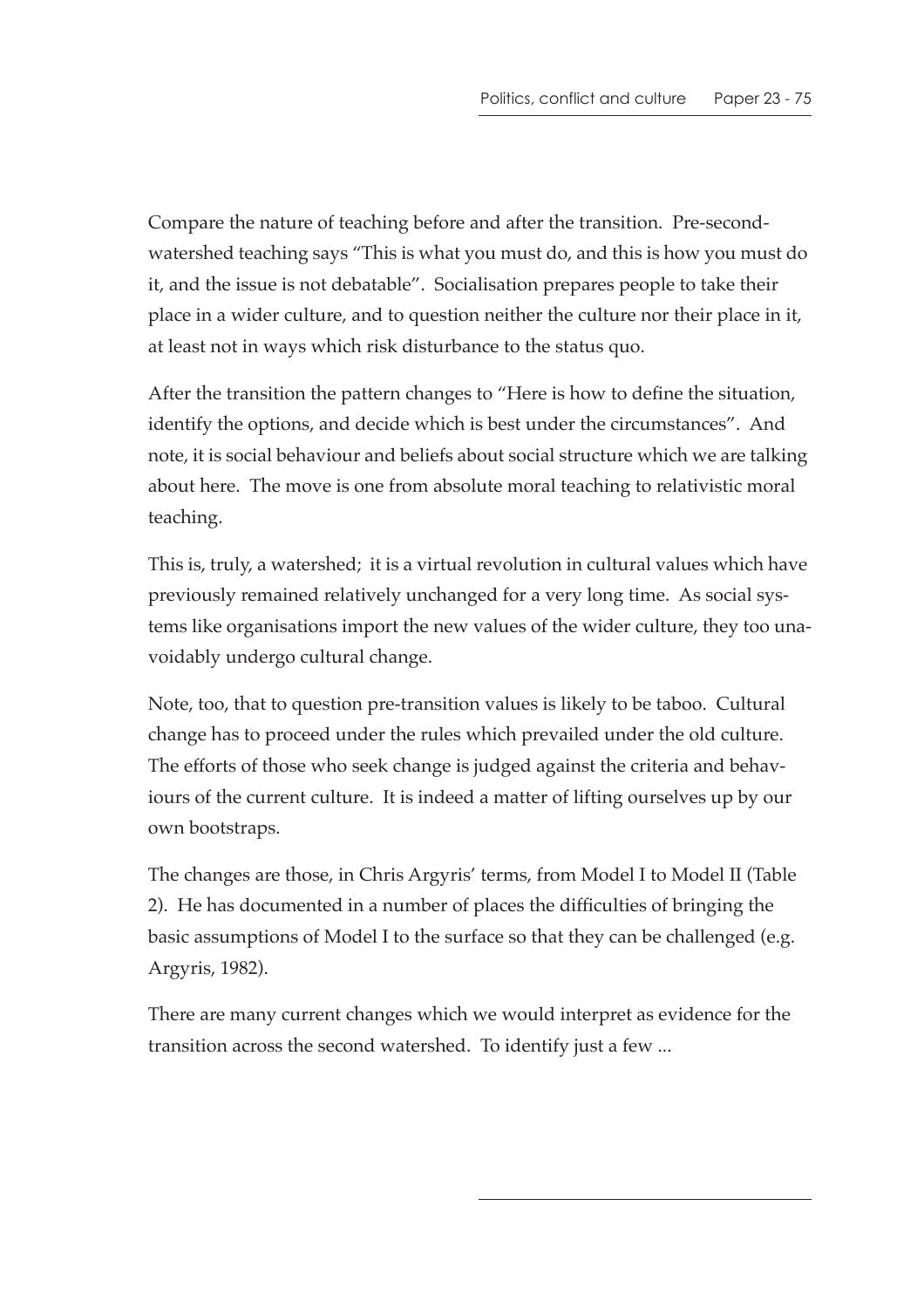Table 2: A comparison of Argyris' Model I and Model II action strategies (after Argyris, 1982)

| <b>Model I action strategies</b>           | <b>Model II action strategies</b>     |  |
|--------------------------------------------|---------------------------------------|--|
| Control environmental factors unilaterally | Design for high personal causation    |  |
| Own and control the task                   | Task is controlled jointly            |  |
| Unilaterally protect self                  | Self protection a joint enterprise    |  |
| Unilaterally protect others from hurt      | <b>Bilateral protection of others</b> |  |

- the adoption as an espoused value of "learning to learn" in many different educational settings;
- a move to a pluralistic society; in Australia the current Labor government encourages "multiculturalism" in place of the earlier assimilation of immigrants;
- $\blacksquare$  a growth in a belief in relativistic rather than absolute systems of ethics;
- a growth in participation and equity in a variety of settings;
- a greater emphasis on skills as opposed to facts (or opinions offered as facts) in education;
- $\blacksquare$  the decriminalisation of victimless "crimes".

These and other similar changes (and some of the patterns which underlie them) are documented by Marilyn Ferguson (1980) and Alvin Toffler (1980, 1984).

Within social systems there is a corresponding shift towards ...

- equal opportunity;
- **participation and equity;**
- matrix organisations, and even more fluid forms of organisational structure;
- more individual responsibility;

and the like. Where previously a superior was responsible for the behaviour of subordinates, now they are themselves responsible. Their superior concerns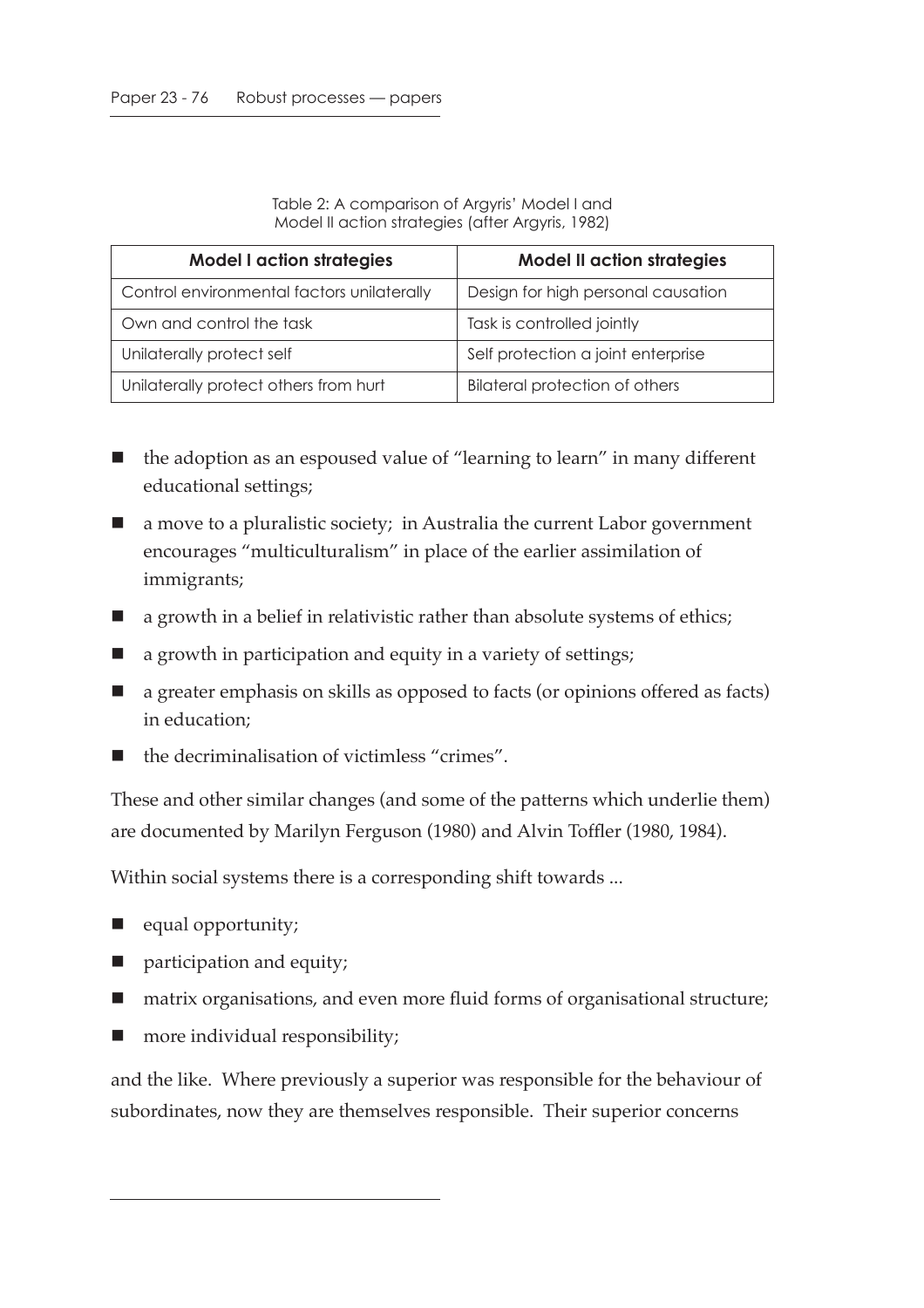herself only about the goals they attain. Where previously a superior was responsible for coordinating the effort and expertise of subordinates, now often they are responsible for their own teamwork and coordination.

As evidence for the second watershed, this is still rather fragile. In any event, the model was initially developed to explain the patterns within just such changes as we have just listed. This alone, some would think, is a challenge to its validity.

There is, however, a line of subsidiary evidence on which we can draw. It follows.

Logically, up to certain rates of change, a pre-second-watershed system of evolution is to be preferred. Being less complex it is more robust. If the behaviour which worked well for the previous generation still fits the current situation, a system which maintains that behaviour within the next generation is appropriate.

As an evolutionary mechanism, its disadvantage is that it may be unable to cope with certain rates of change. Think of it this way. When a large number of the solutions we have been taught no longer fit a changing world, we are much more likely to be tempted to question the solutions. When the half life of a solution is less than a generation, a move to taught strategies becomes advantageous. Only then can we use those strategies to work out appropriate behaviour.

#### *In short*, ...

- We can do something because our genetic make-up leaves us no choice. As with much of the social behaviour of the insects, if a certain solution is prewired we can do nothing except persist in behaviours which have become inappropriate or even suicidal.
- We can do it because our socialisation leaves us no choice. As with much human social behaviour, situations short of suicidal may be dealt with as tradition prescribes.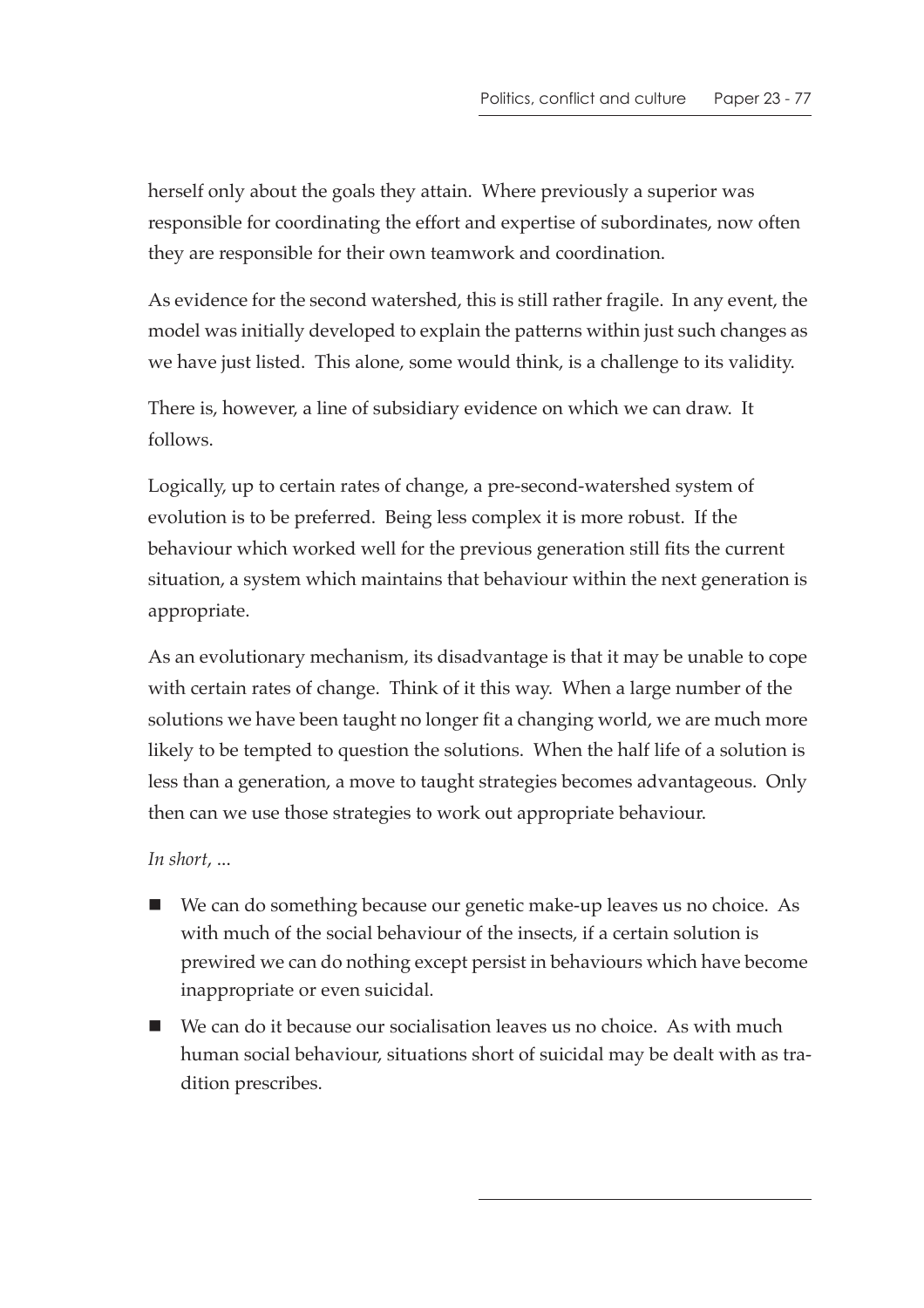We can analyse and choose because we have learned to analyse and choose, thereby suiting our behaviour to the requirements of the situation.

These three alternatives are the three evolutionary stages of the second watershed model. The transition from genetic evolution to social evolution we have called the first watershed. The second watershed is the transition from taught behaviours ("This is the only right thing to do") to taught strategies ("Here is how to analyse the situation and work out what to do").

The resulting behaviours determine the types of conflict which emerge and the way in which those conflicts are resolved (compare the behaviour described in Table 2, Argyris' Model I and Model II behaviour.) The strategies which people use to prepare for conflict constitute the politics of the social system of which they are part. As we have said, conflict and politics are cultural phenomena; conflict management and political behaviours are strategies we use to manage our social environment.

There are present changes taking place in approaches to politics and conflict management. We see these as closely related to the structural changes which are also occurring.

### **Structural change**

An important part of culture, we have argued, is to do with structures (and thus relationships and beliefs about relationships). It is therefore appropriate that structure features so prominently in the changes taking place around us. This is true both of cultures as a whole, and within organisations of many types.

At some time before the dawn of history two important social inventions were developed: hierarchy and regimentation. Our guess is that it coincided with the shift from hunter-gatherer societies to agricultural societies, which made survival dependent on size and specialisation. This may have taken place 10 000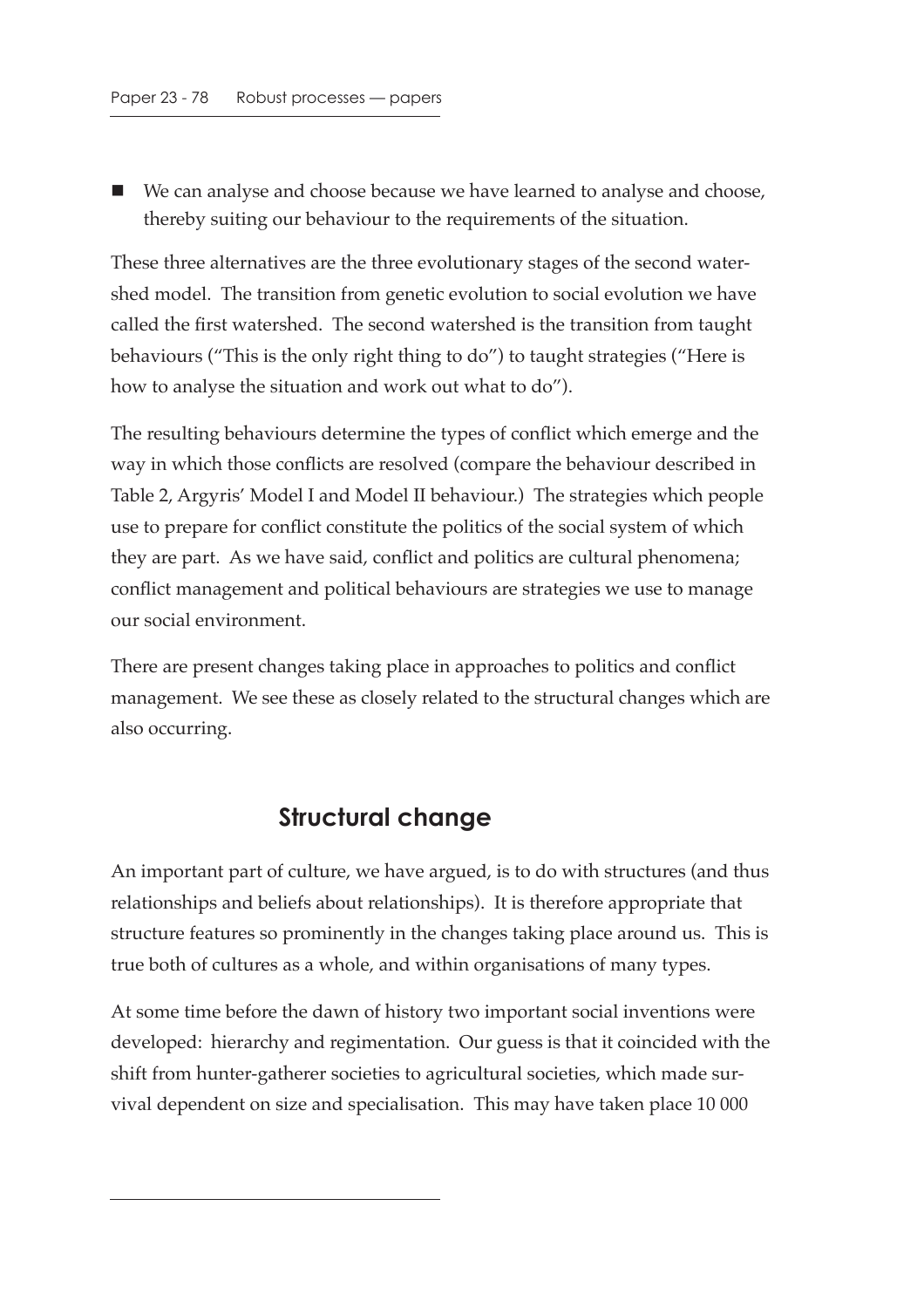years or so ago, perhaps even more. Hierarchy and regimentation are almost universally used strategies for achieving coordination through control, and have been for a very long time.

Now, and we presume it is as part of the second watershed, hierarchy and regimentation are being replaced by other strategies for coordination.

The reason for the change is similar to that for the second watershed transition. Environmental change for many organisations is so great that control from the centre is no longer possible. Formerly, people serving similar functions and roles were grouped together so that those above them in the hierarchy could better control them. Now some organisations deliberately group unlike people so that they can together address whole tasks without requiring coordination from above.

In short, the shift in structure is from that shown previously in Figure 13 to that of Figure 16. Project teams, and even more temporary structures, characterise the structures at the workface. Elsewhere, regular meetings and permanent and temporary committees and working parties are needed to keep the organisation functioning as a unit.



Fig. 16

In many organisations, the functionally specialised units at the workface are being replaced by multidisciplinary project teams, and the use of committees is growing

Since the first edition we have also had the benefit of some important research by David Limerick and his colleagues at Griffith University (Limerick and others, 1984; Cunnington and Limerick, 1986, 1987). They report that chief executives in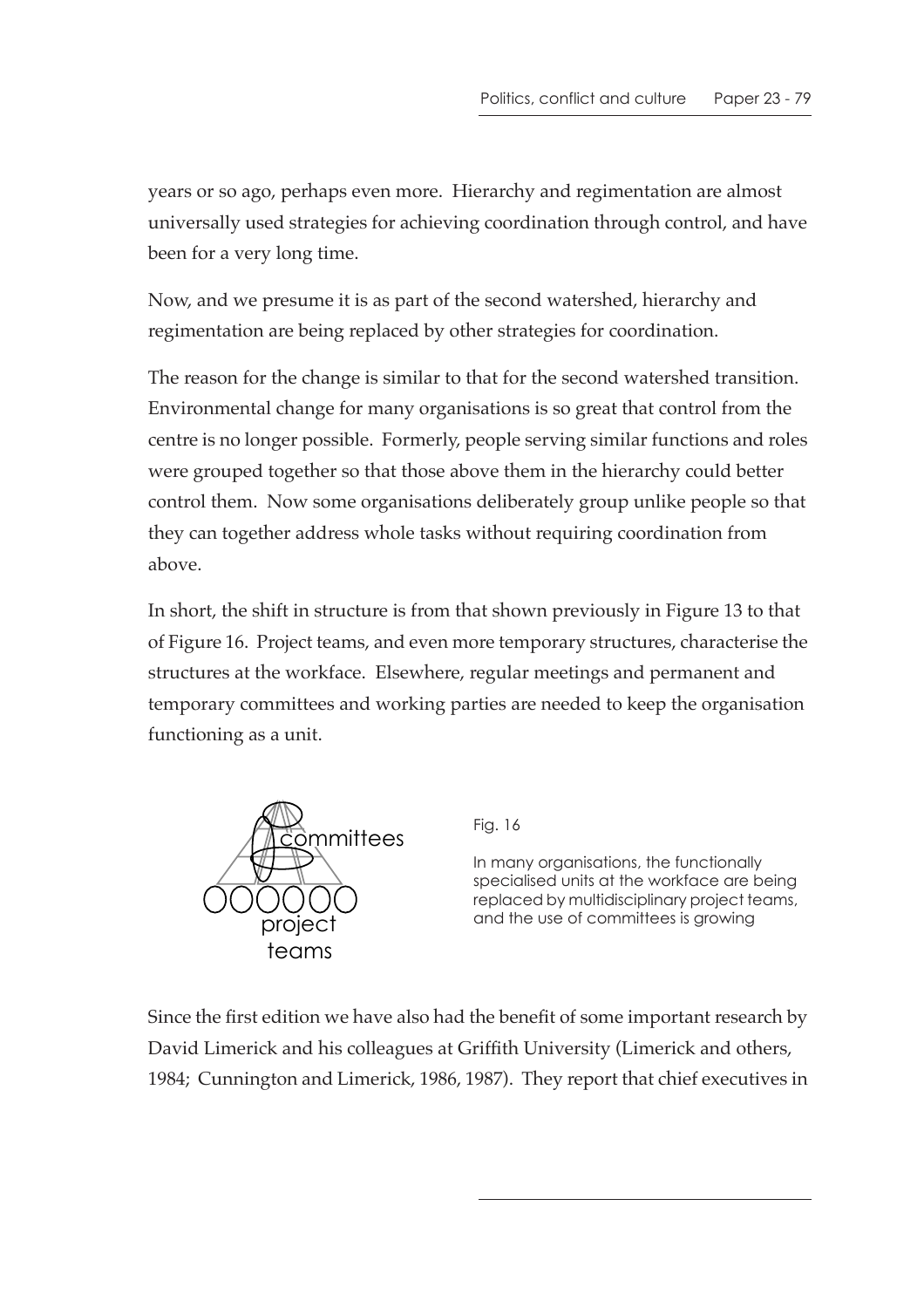leading organisations, for practical reasons, are now espousing ideas which are very similar to those we offered on theoretical grounds.

For example, compare the scenario we have presented to the material which chief executives talk about. The four themes which Cunnington and Limerick (1986, 1987) identify in what chief executive officers say they are required to be ...

- a manager of networks, through maintaining relationships with other key players in the system;
- a manager of self, able to cope with seeming paradox, ambiguity, novel problems; and sufficiently mature to lead in ways which empower others rather than subjugate them;
- a manager of meaning, developing the sense of shared identity and purpose which is derived from the organisation's culture; and
- a manager of paradox, willing at one time to stand up for one's own values while recognising and working with the different values of others; willing, too, to accept the apparent paradoxes and seek out their reconciliation. Presumably this does not mean, as it did for Dandridge (see earlier), that decline of symbols necessarily follows.

To us, that sound like the type of manager required on the far side of the second watershed.

In particular, there is a strong trend in some organisations towards a form of relationship which the Griffith team label "collaborative individualism". By a happy accident, in our first edition of this paper we used the phrase "cooperative individualism", as we still do in the next chapter. What is interesting is that our proposal was offered on theoretical grounds, derived from the second watershed model. The Griffith team reports what chief executives and senior managers in our leading organisations are now saying.

More recently, Limerick (1990) reports that organisations are moving towards even more fluid and temporary structures. The organisations of the future may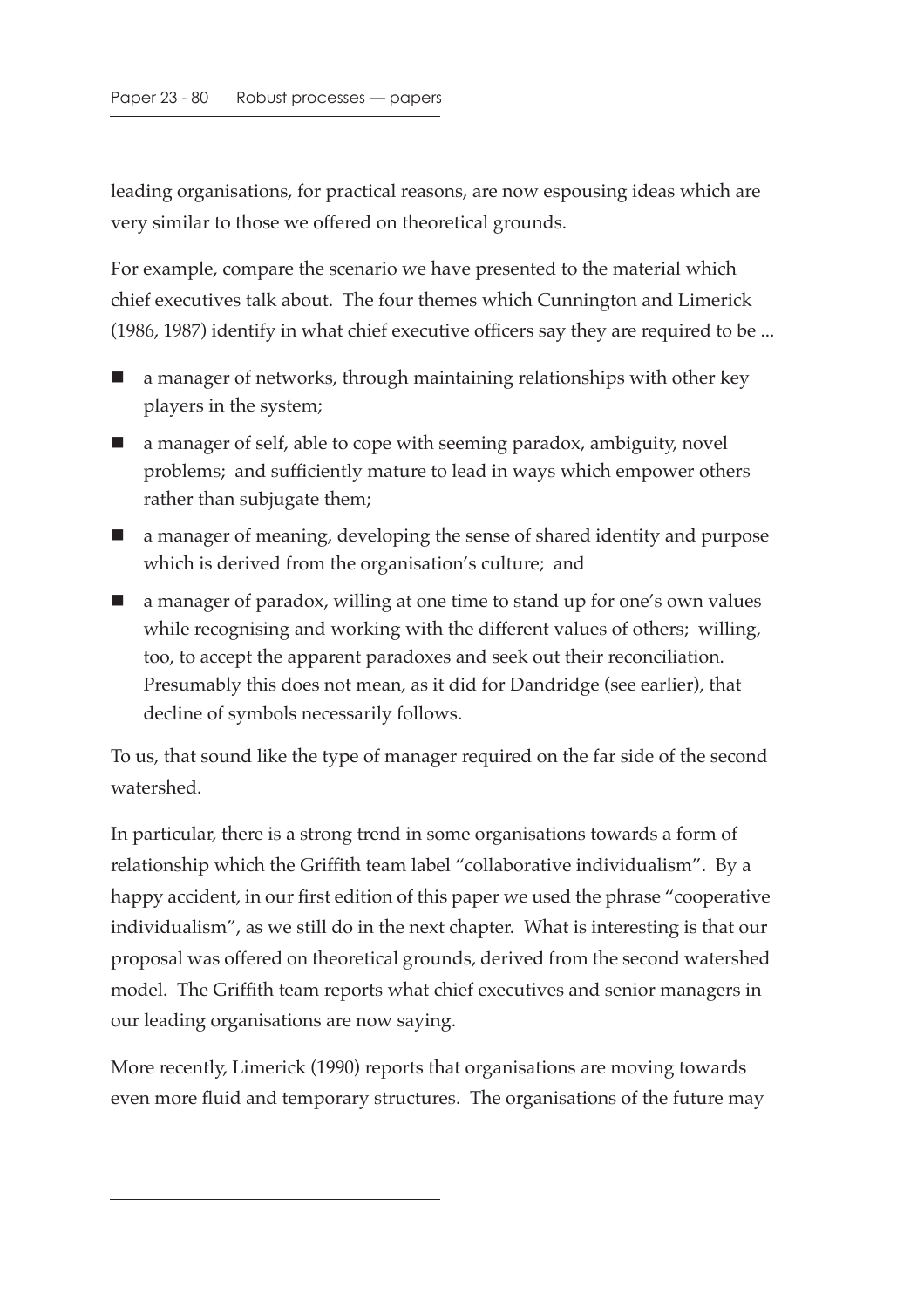therefore change their shape regularly, and appear more like the diagram of Figure 17.



Fig. 17

In many of tomorrow's organisations, the structures may directly reflect the current and temporary interdependencies in the organisation

In engaging with this, let us not forget that structure has its correlates at group level (that is, role relationships) and individual level (that is, beliefs). An important part of what is changing, comprises beliefs about people and beliefs about self. In particular, if we are to be more responsible for our own problemsolving, we will have a need for a greater self-esteem than often characterises people in developed cultures (Figure 18).

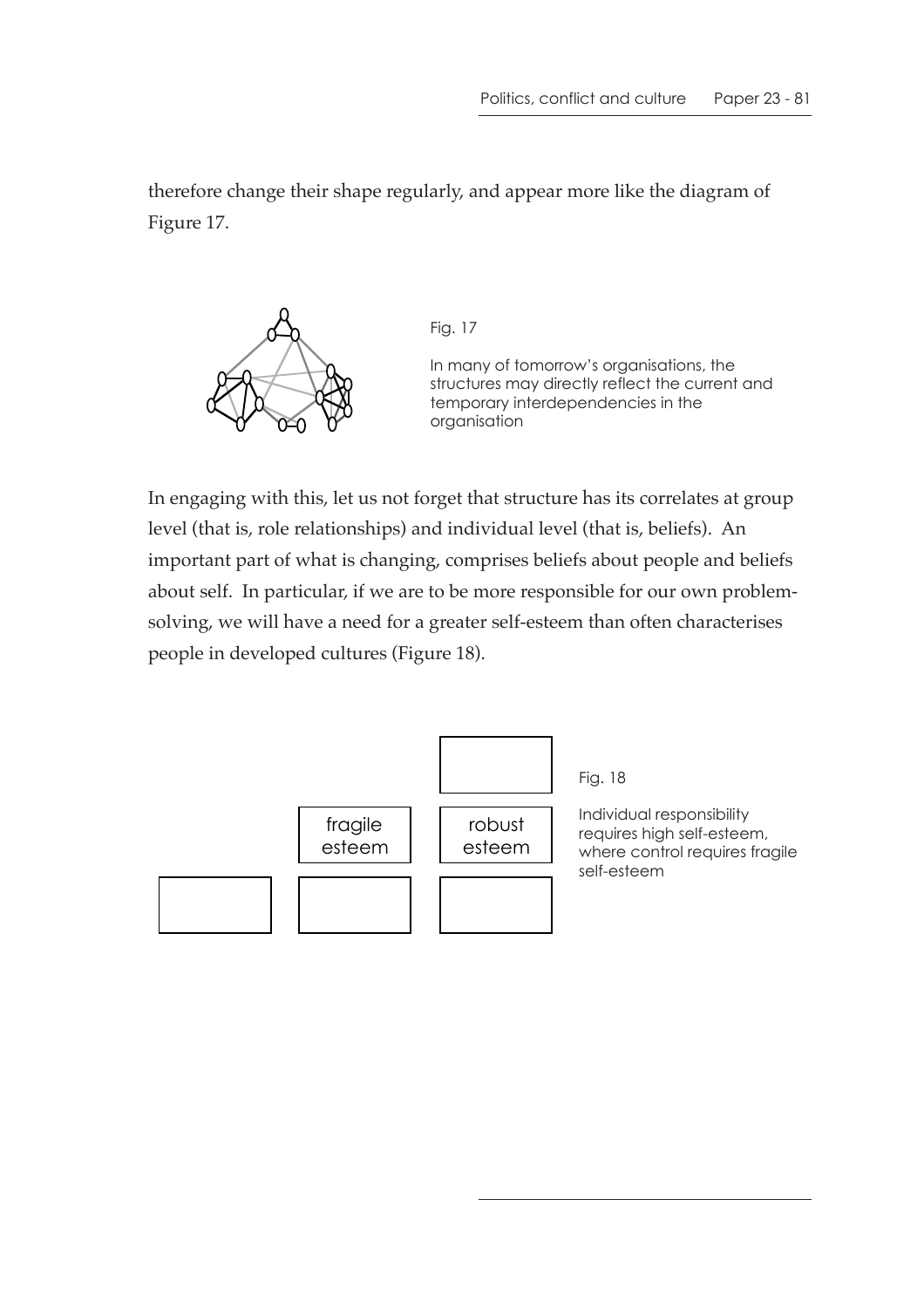### **In partial summary ...**

As we interpret the evidence, the developed world is undergoing the transition we have called the second watershed. While it might be possible to arrest the transition by slowing down the rate of change, we see little evidence that this is so. On present indications the transition will continue.

The transition may not always be visible, being gradual and drawn out over long periods of time. Imposed on the long term trend are the more apparent short term pendulum-swings as a counter-culture first gains dominance, and is overwhelmed by the backlash, and is built up again by the backlash against the backlash ... On balance, though, we think it can now be said that western society is crossing the watershed.

The implications are many, though we would like to single out three for special mention.

Firstly, organisations and other social systems may have no choice in whether or not to engage in cultural change, for it may be upon them. So much of their culture is imported from the wider community that the repercussions within the system may be unavoidable. The present interest in culture, we suspect, reflects this.

Secondly, if we are correct about the transition, we are collectively engaged in a bootstrap operation. We are faced with the difficulties of managing cultural change while immersed in a culture which opposes the changes. To assume that we can predict the correct answers ahead of time therefore seems perilous. In consequence, we expect the field of cultural change to undergo considerable change itself for some time yet.

Thirdly, an important part of the changes has to do directly with structure and relationship. They involve beliefs, emotionally held but not accessible to reason, about the right way to build a social system or to relate to another person.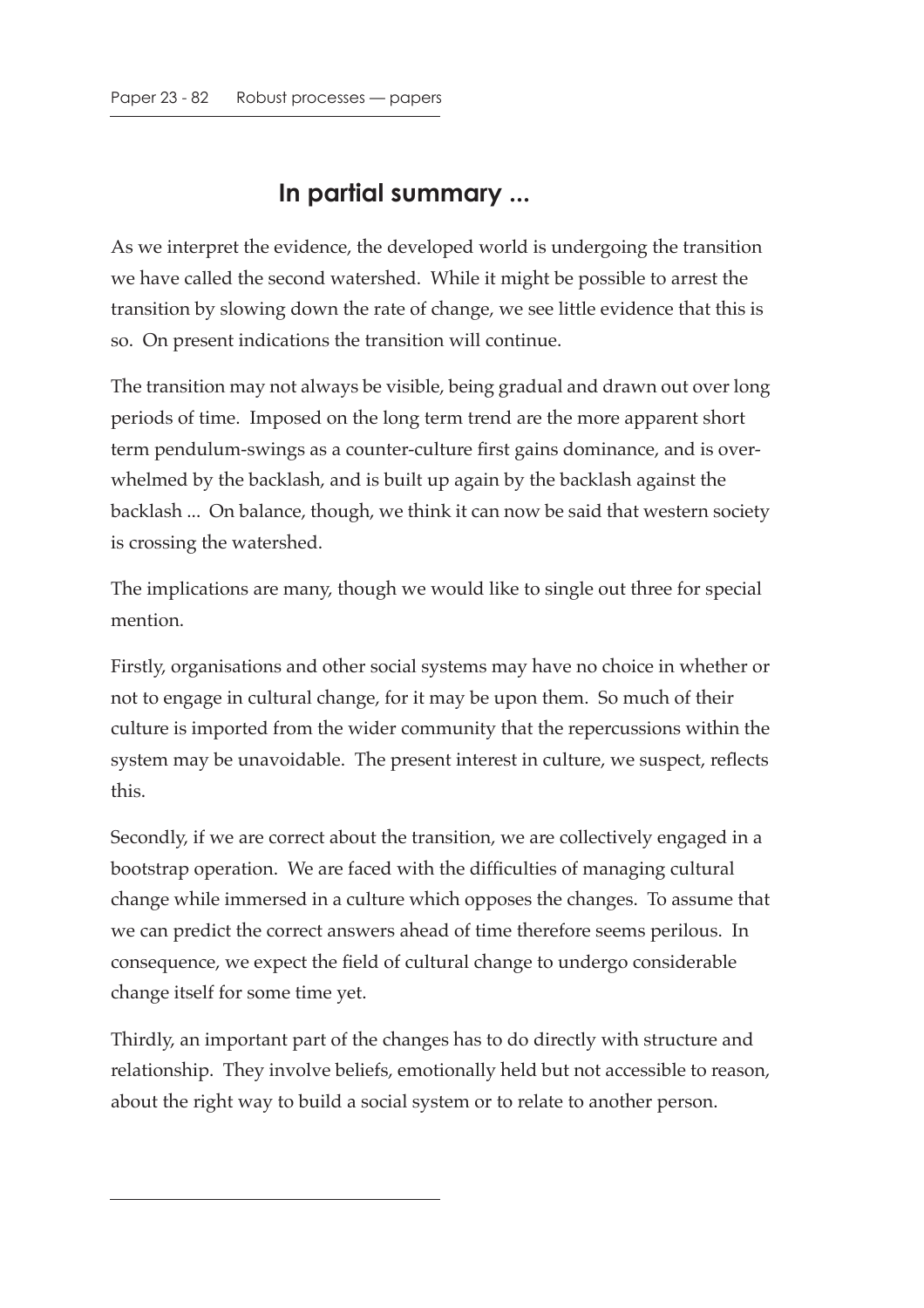Structural change which ignores the culture and the people faces extreme difficulties. We notice evidence (for instance from the Griffith University team, above) that the links between culture and structure will increasingly be acknowledged.

We began by discussing culture generally, and identifying some of the issues pertinent to its study. We then stood back from this and used the second watershed model to provide one glimpse of the shape of culture and its historical context. We now step down an order of magnitude, so to speak, to discuss those patterns of organisational culture which are imported from the wider culture in which an organisation is located.

The following section therefore examines the espoused beliefs and the actual behaviours that characterise commonly-experienced cultures.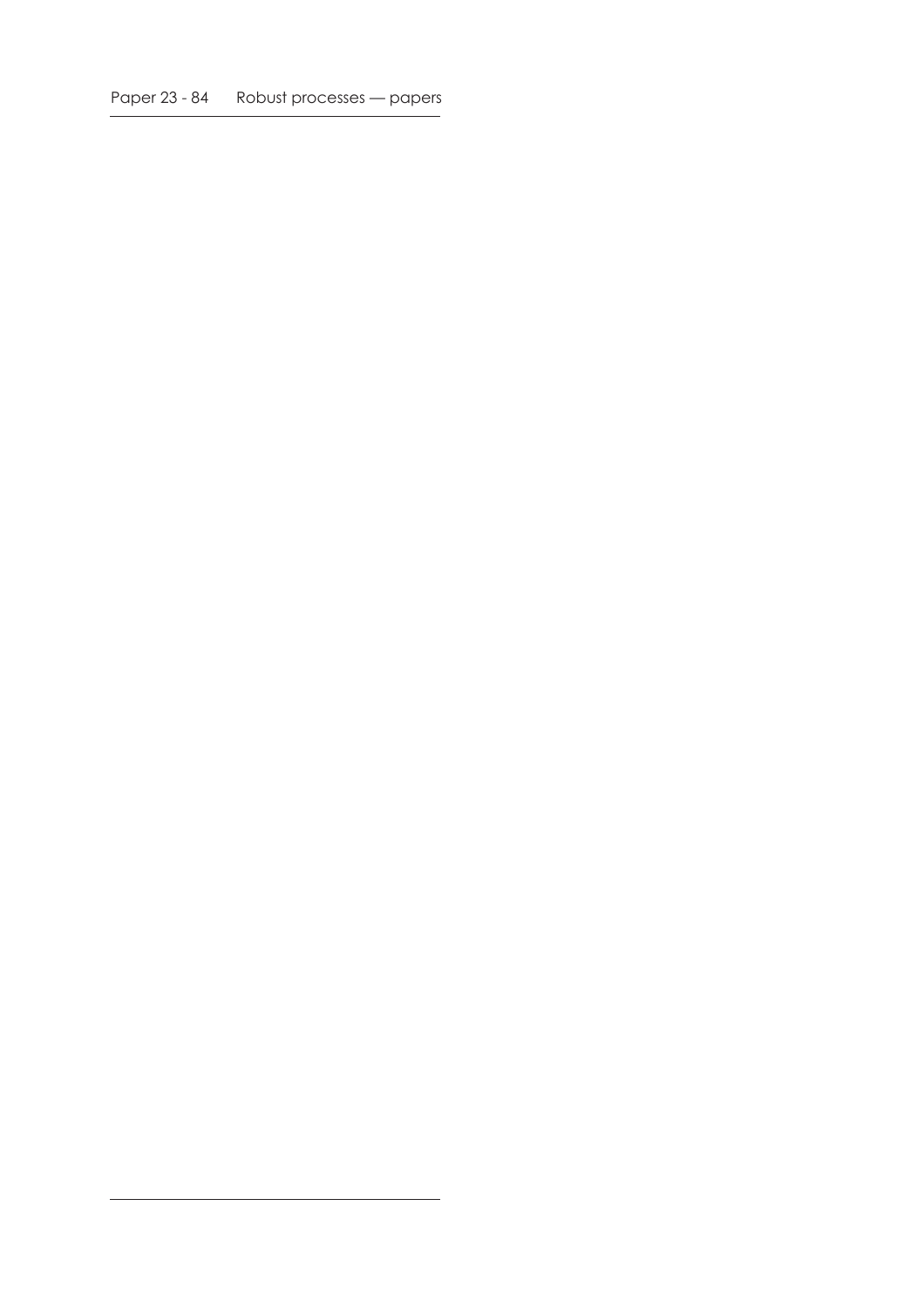# **R** Cultural style

Some of the same dimensions of cultural style which occur within pair relationships, also occur at social system level and within nation states. Here we focus on two.

Both dimensions describe how relationships are managed. The first dimension is to do with the relationship between individual and state or between individual and social system. The second dimension refers to the relationship between individual and individual. (To this we could have added the relationships between sub-system and sub-system, sub-system and system, system and system, system and environment.)

It is by managing the two types of relationships that social systems themselves are structured and managed. These types of relationship comprise a large part of what is termed "culture"; the changes implied by the second watershed include changes in these relationships.

# **Dimensions of national culture**

The dimensions may be portrayed as a grid, as in Figure 19. The dimension of individual-system relationships is defined by its end points: individualist and collectivist. That of individual-individual relationships has as its poles, competitive and cooperative.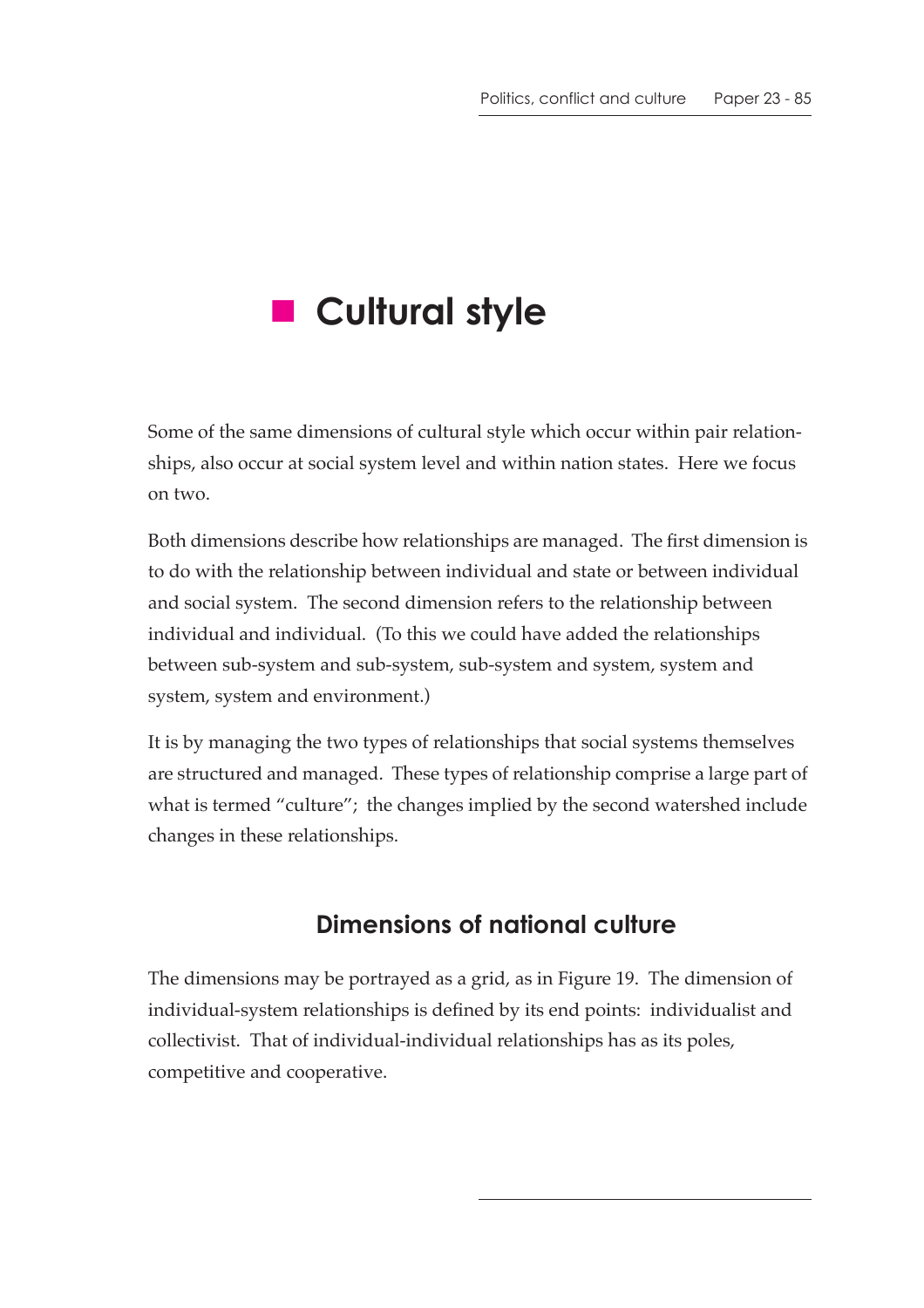

Perhaps these dimensions require further definition ...

- By competitive we mean a culture where it is generally assumed that one person's gain is another person's loss, or where people's behaviour usually produces this outcome.
- $\blacksquare$  By cooperative we mean a culture where it is generally assumed that one person's gain also benefits others, or where people's behaviour is usually directed towards joint decision making which seeks to meet the needs of all.
- By individualist we mean a culture where it is generally assumed that in a conflict between collective and individual, the rights of the individual are held supreme short of the point where others are adversely affected, or where people's behaviour demonstrates this respect for individual rights.
- $\blacksquare$  By collectivist we mean a culture where it is generally assumed that it is appropriate for individual rights to be sacrificed to collective goals, or where people's behaviour usually demonstrates this willingness to place the collectivity ahead of the individual.

If we compare the espoused cultures of the two major blocs of nation states in the world, it is not difficult to assign them positions on this grid. The United States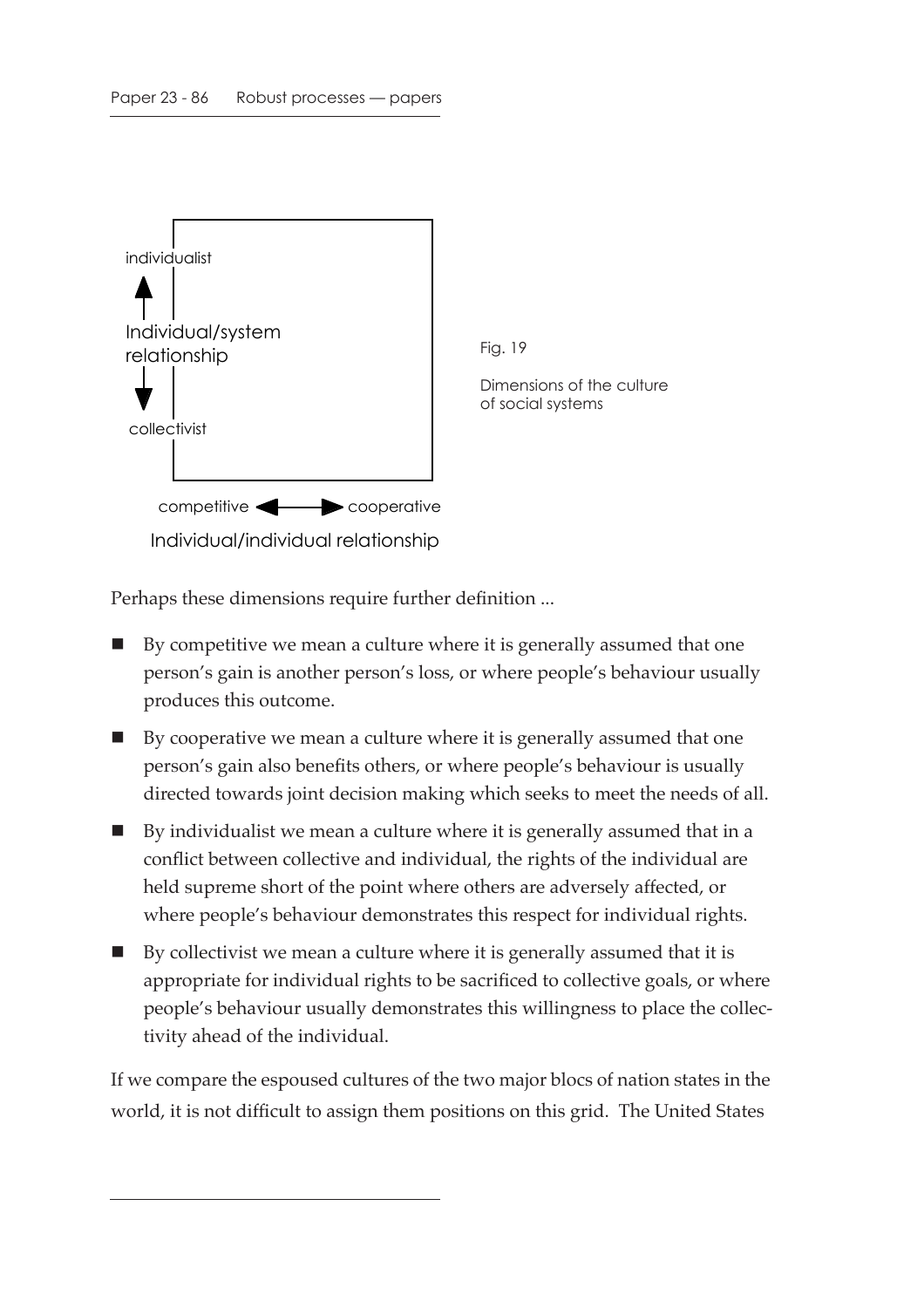(and other western espoused democracies) acknowledge their allegiance to competition while claiming that the individual is paramount. One might therefore locate them somewhere towards the top left hand corner of the grid. The USSR and its satellites admit to being collectivist, but also claim to be cooperative. On the grid they are therefore diametrically opposite the western bloc. Figure 20 displays this.



These are espoused positions. It seems to us, however, that the reality is somewhat different. In both blocs it is usual for the individual to be sacrificed to collective goals. In both it is typical that one person's gain is more often than not another person's loss. As the figure shows, we locate both blocs in the lower left quadrant.

The reason is to be found in the nature of large social systems. We have already discussed some of the issues. The way in which large social systems are constructed tends to group like with like through functional specialisation and hierarchical specialisation. The resulting sub-cultures then give priority to their own local goals, and compete with one another.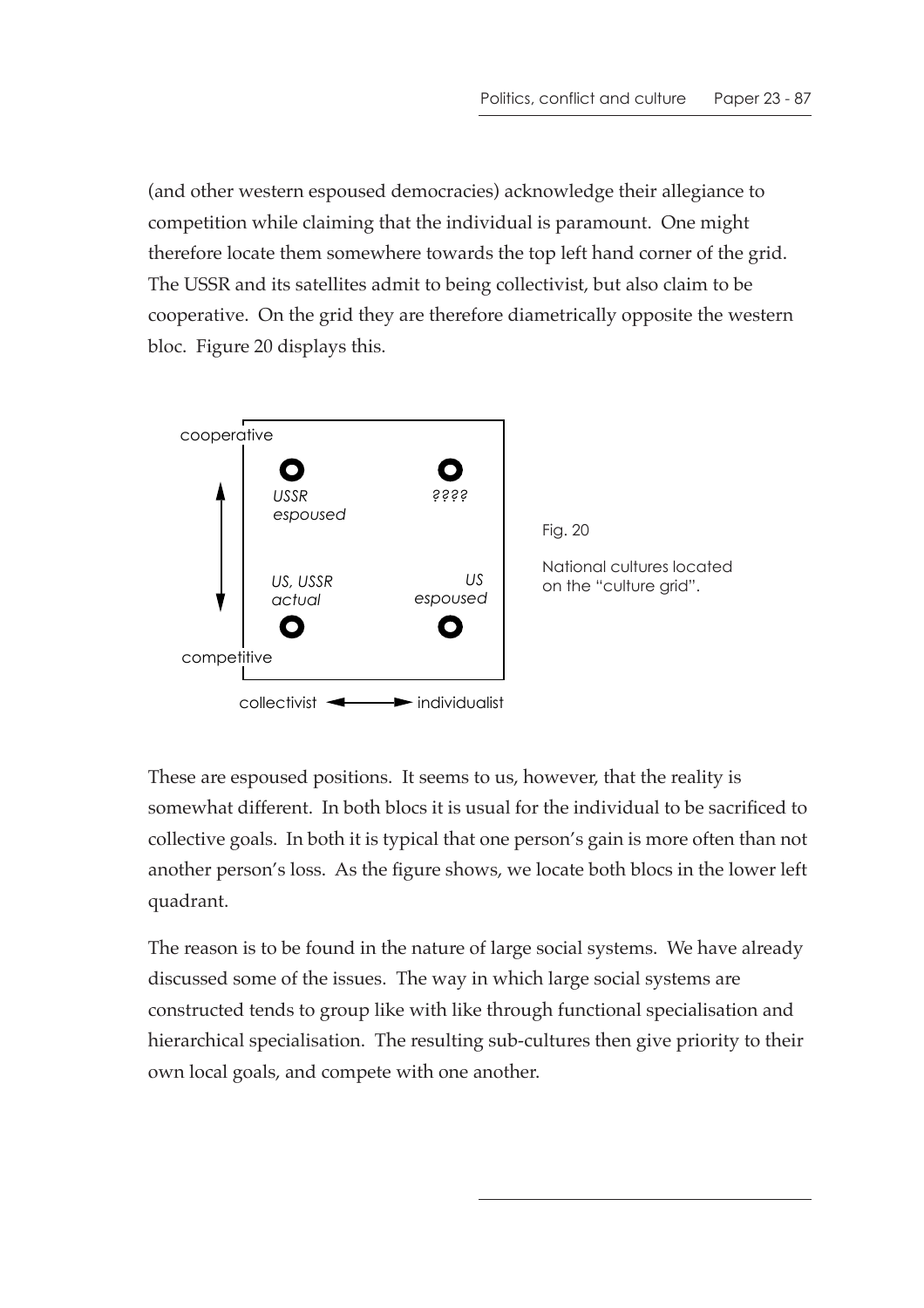Each sub-system, in pursuing its own survival, frequently sacrifices the individual to this end if necessary. The spin-off from sub-system survival is hardening of the structural arteries for the overall system. Attempts at change on the part of the overall system are thwarted by the vested interests of the sub-systems which fear that their existence is threatened by the change.

The other interesting feature about the grid is that it reveals a missing quadrant. Where are the cooperative individualist cultures of the upper right? In fact, in the preceding chapter they are identified as the cultures of the future in organisations, or in our terms, the post-second-watershed culture.

## **The missing culture**

And as it happens, there is a political philosophy corresponding to the missing quadrant. We hesitate, almost, to name it: anarchism. As a system of politics it advocates that the only constraints which can validly be placed on any individual are those that prevent that individual constraining others. The assumption is that, left to their own devices, people are mature and responsible.

Compare this to the commonly held meaning of "anarchist": someone in cloak and dark hat fostering upheaval and throwing bombs.

A little reflection will reveal that people who genuinely subscribe to anarchism as a political philosophy do not throw bombs. Throwing bombs places the ultimate constraint on others by depriving them of their very existence. (We suspect, too, that true anarchists would be individualist enough to resist being labelled, whether as anarchist or anything else.)

In fact, if the second watershed is a reality then we would expect some replacements for regimentation and hierarchy. People capable of developing solutions to fit the current situation are people of high self-esteem; they are allowed high levels of individual responsibility within the social systems they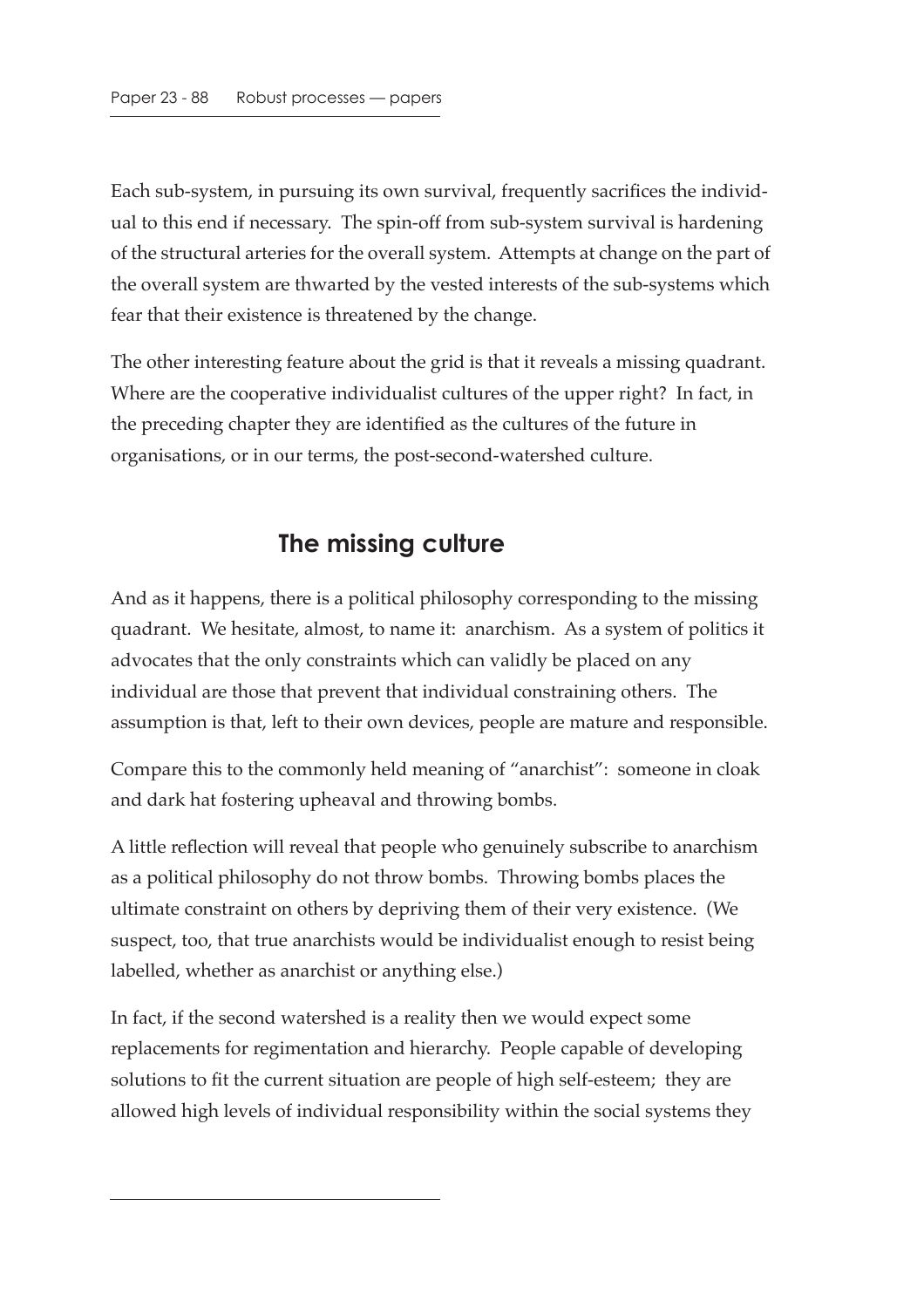inhabit. It is no accident that project teams in organisational settings are characterised by relatively egalitarian relationships and high individual autonomy. In other words, they are nearer to anarchistic in their structures than are work teams in more conventional organisations.

We have just examined a two-dimensional grid which relates to cultural style. The two dimensions concerned the relationships between individual and system, and between individual and individual. Let us take a moment to relate these dimensions to what has preceded, and what is to follow.

Taken together, the dimensions can be seen to relate to the concept of culture. We are reminded of the recurring themes in the organisational excellence literature, that excellent organisations are characterised by a shared vision and a concern for people. Within the life-cycle model, the level of myth (corresponding to Lundberg's basic assumptions) is about identity and unity (see Dalmau and Dick, 1986a). These are determined by the existence of a defined and accepted relationship between individual and system. An important part of how they are realised is affected by the relationship between individual and individual.

It will not have escaped your attention that politics relates above all to how the individual-system relationship is managed. Conflict emerges from the nature of the individual-individual relationship, and the sub-system relationship.

Many of the changes we foresee as part of the second watershed are changes in these relationships.

In the preceding material, conflict phenomena have often been mentioned but not often described. It is time to add a consideration of conflict to the developing story ...

In what follows, we first take a well-known model of individual- individual relationships. It is the conflict grid of Thomas and Kilmann, one of a number of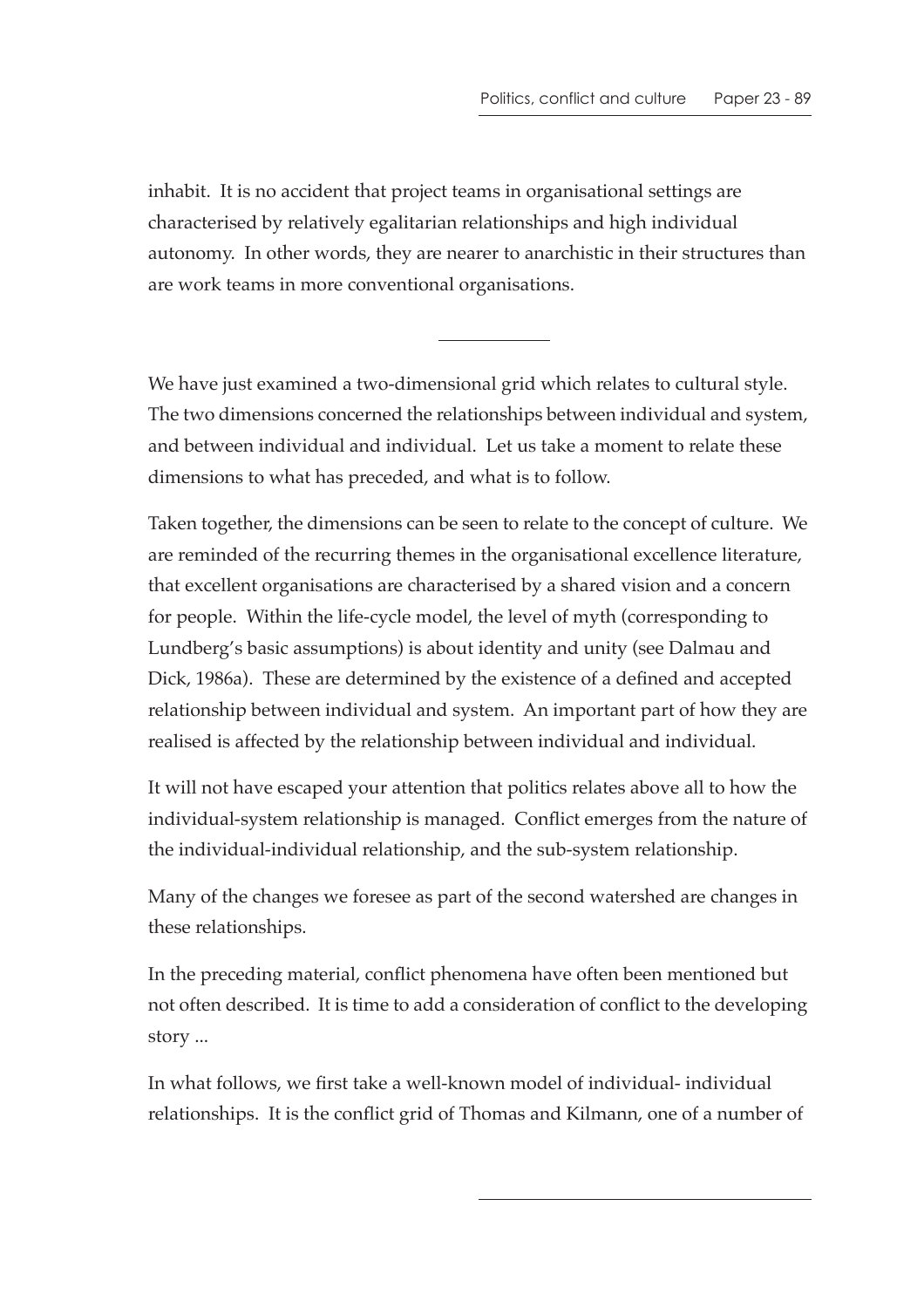closely related two-dimensional grids. We chose it because it relates specifically to conflict, and because it allows a convenient description of which relationship styles fit which types of situation.

After describing it, we extend it to develop some guidelines for knowing when to use a particular style. We then apply it to behaviour at system rather than relationship level.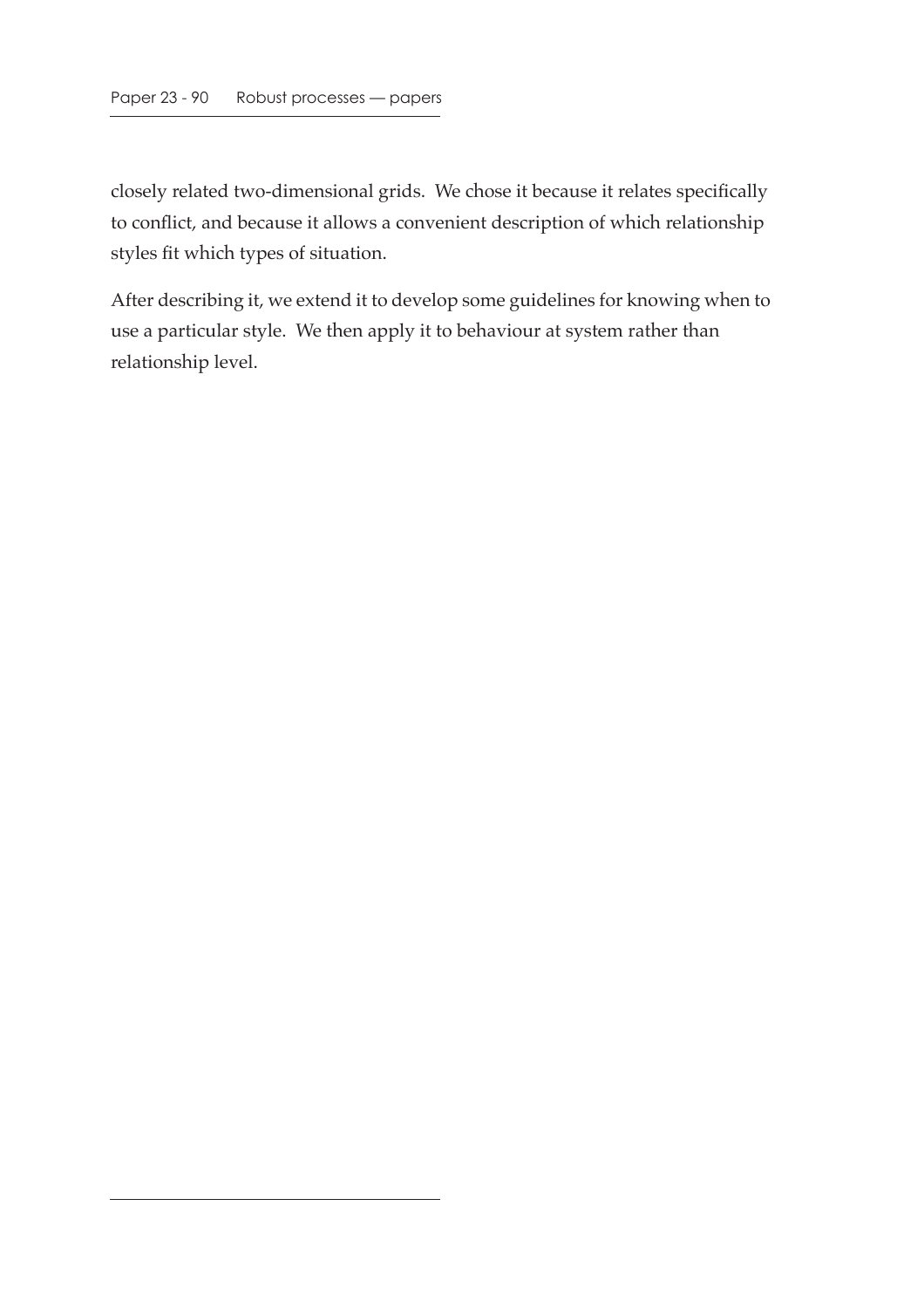# **The conflict grid**

Thomas and Kilmann have made frequent use of the conflict grid to explain styles of conflict resolution (Thomas and Kilmann, 1974; Thomas, 1976).

The dimensions of the Thomas-Kilmann grid, as it is often known, are labelled cooperation (or attempting to satisfy the other person's concerns) and assertiveness (attempting to satisfy ones own concerns).

Five conflict management strategies result: collaborating (satisfying both concerns), compromising (partially satisfying both), competing (satisfying ones own), accommodating (satisfying the other person), and avoiding (seeking to satisfy neither). Figure 21 shows these five styles on the grid.





It is conventional to say that each of these styles is sometimes appropriate, and Thomas and Kilmann define some of the situations where each of them is indicated. We are more interested in defining the general conditions which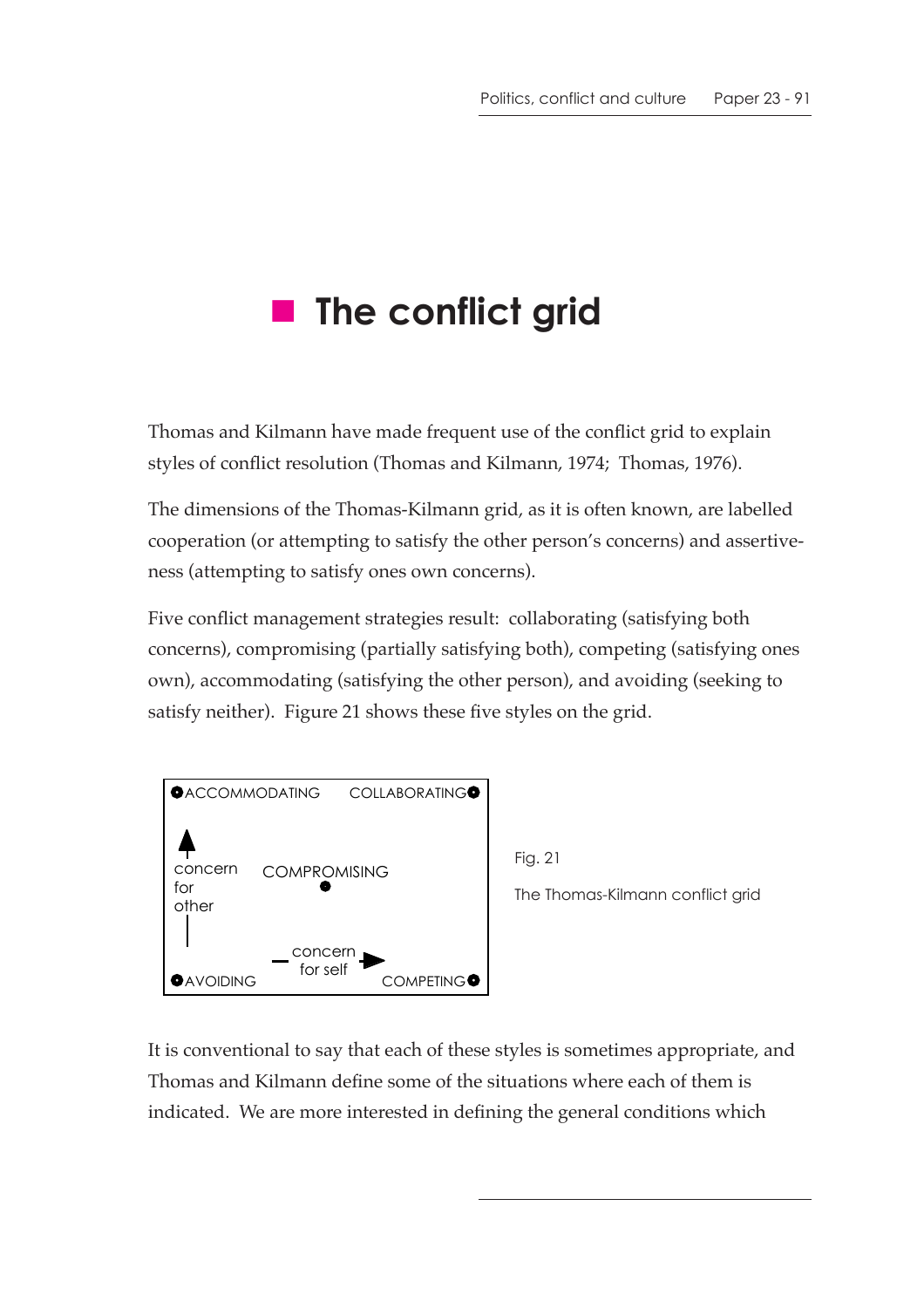govern the choice. To develop guidelines we ask you to consider two further dimensions, long-term vs short-term, and type of conflict.

At this point, too, we will use the model to relate to conflict between groups and particularly sub-cultures. The same considerations apply to individualindividual conflict.

#### **Some contingencies**

In what follows, it is important to bear in mind a distinction between situations and strategies. We are going to discuss both situations and strategies in terms of four types, here applied to situations ...

- Win/win situations are those where one sub-culture's gain is another's gain. Mutually-satisfactory outcomes are possible.
- In win/lose situations one sub culture's benefit is at a cost to the other. That sub-culture which is the focus of the analysis can be expected to benefit.
- Lose/win situations are win/lose situations from the other side of the table. The focal sub-culture is likely to lose, to provide the benefits which the other sub-culture achieves.
- Lose/lose situations are those where both sub-cultures can expect to lose if the issue is surfaced.

We intend to treat the five styles of the conflict grid as strategies for political interventions, to handle conflict between sub-cultures. We originally described these strategies for one-on-one conflict (Dick, 1977), but they can be as easily applied to conflict situations involving other sized groups of people.

Look first at the strategies which lie along the diagonal from bottom left to top right. These, we suggest, are effective long-term strategies.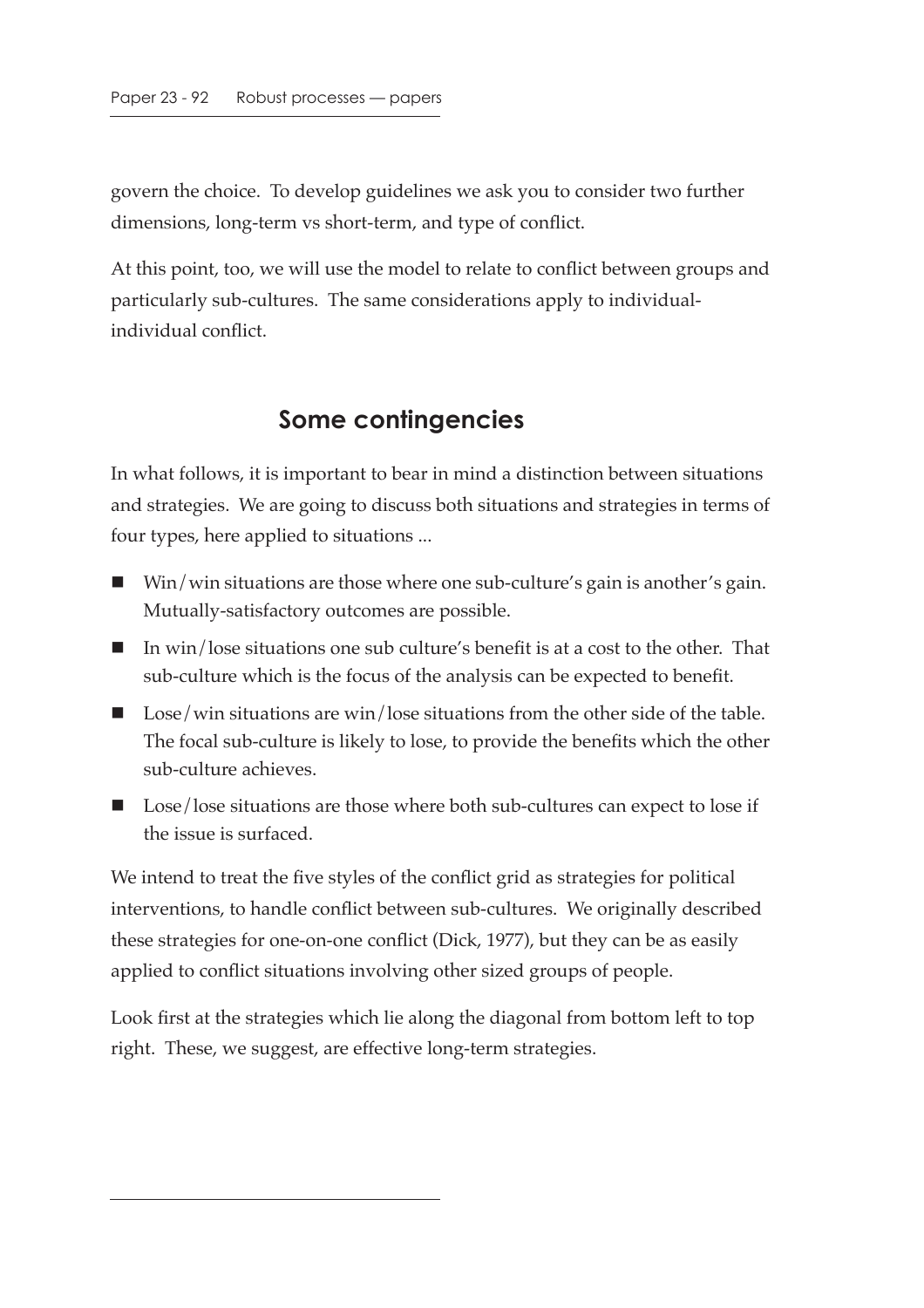It is instructive to examine the styles of conflict which are common in different situations. Much of the organisation development literature recommends cooperative, or win/win, strategies. Part of the OD espoused theory is that such strategies are usually possible. Obviously, it is better for sub-cultures to cooperate when this leaves both of them better off.

On the other hand there are win/lose situations where one sub-culture's gain is another's loss. Under these circumstances cooperation is more difficult. Compromising (by which we mean bargaining or negotiation or "horsetrading") is better for those who have the best chance of obtaining what they want: a win/ lose position. For those who will be least well off, the situation is lose/win and avoidance is better.

Finally, if both sub-cultures are likely to lose through any close examination of the issue (lose/lose), avoidance is again recommended.

Figure 22 shows the three long-term strategies related to the grid.



Fig. 22

Long term strategies on the conflict arid

When the situation is win/win it is in the interests of all concerned to cooperate. When it is lose/lose there is again no difficulty in agreeing on an approach. But if it is win/lose, one sub-culture wishes to use compromise while the other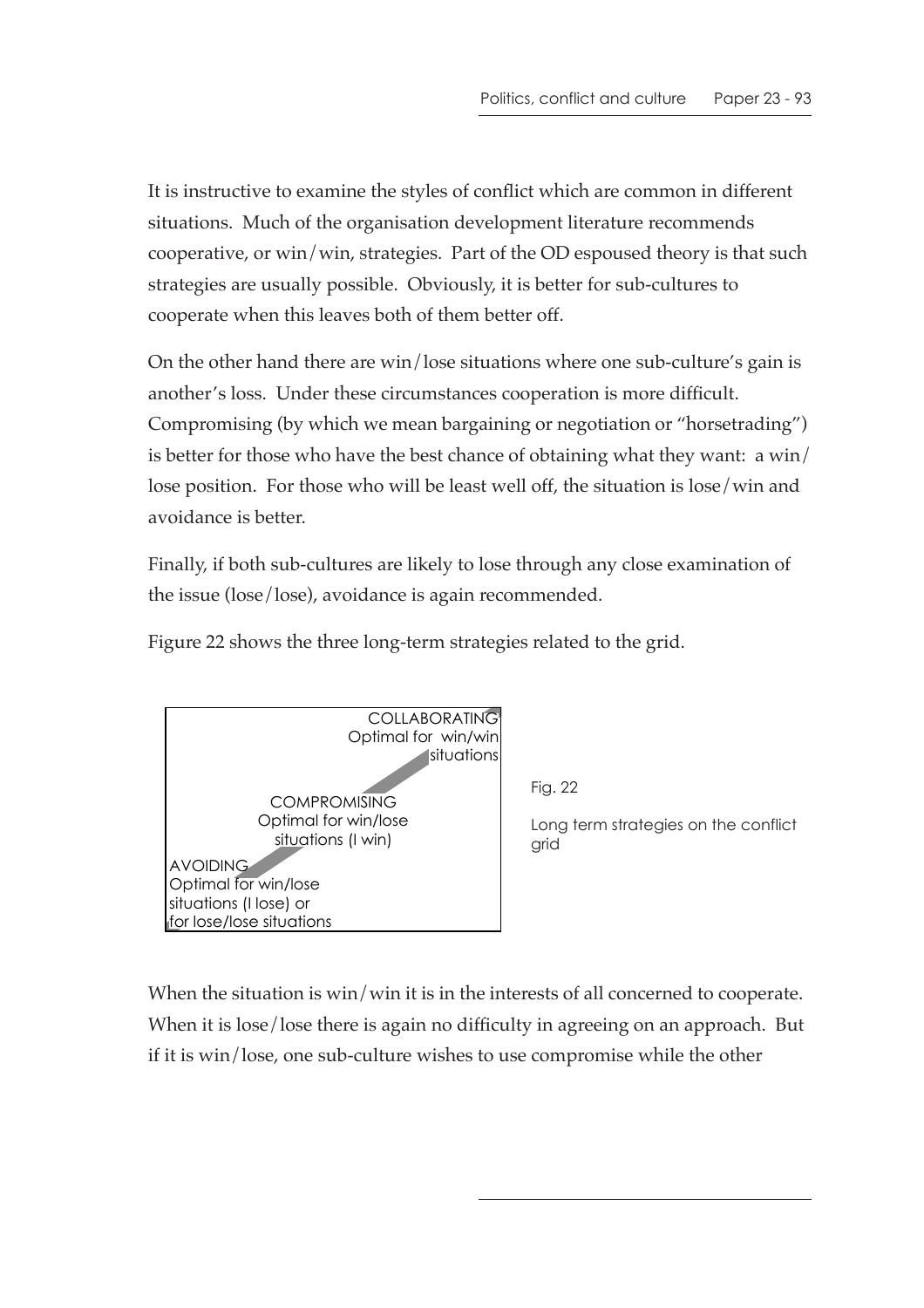would prefer to avoid the situation. It is in this third situation that the short-term strategies come into importance (Figure 23).



Fig. 23

Short-term strategies on the conflict grid

The strategies can therefore be summed up like this ...

- $\blacksquare$  If both sub-cultures can get most of what they want by agreeing, use cooperative processes. These processes are described below as consensual.
- If one sub-culture's gain is another's loss, but your side has the better position, you can afford to use compromise. You can do well using bargaining approaches (later referred to as adversarial processes); you can afford to give the other side a better payoff than they would expect, to retain their respect and to build up trust for future cooperation.
- $\blacksquare$  If it is win/lose, and your side is likely to lose, you will do better to avoid compromise if you can. If the other side can insist on a compromise approach you may be able to improve your position using short-term strategies. We have more to say of this shortly.

The model so far is quite simple; its actual use depends upon being able to translate the general descriptions above into more specific actions. The purpose of the next section is to provide some tools for doing this.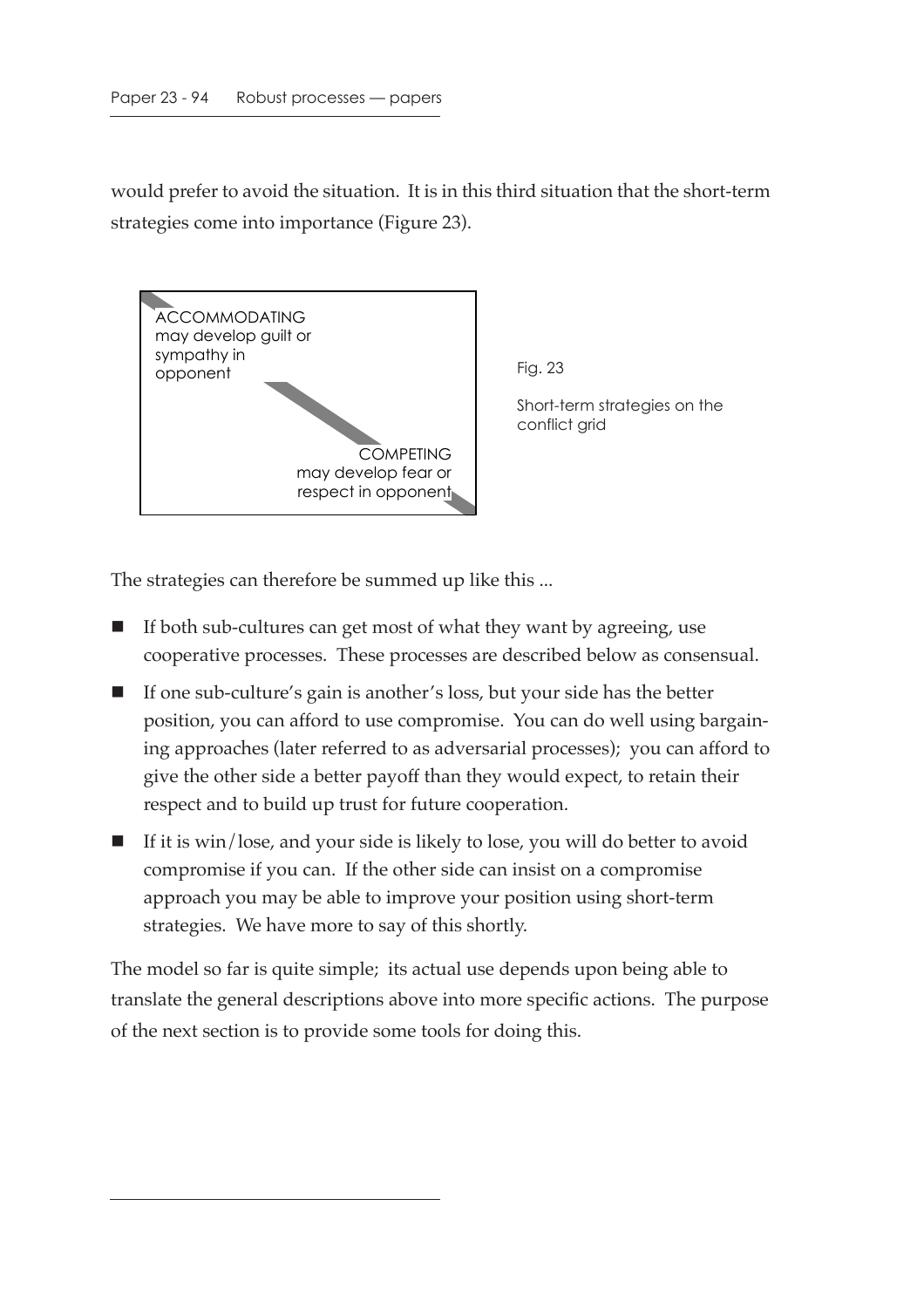### **Applications to political interventions**

The following discussion will be simpler if we first introduce the notion of three types of process, partly alluded to above. The following descriptions define the three types.

 Adversarial processes include debate, and those commonly used in such settings as politics and the courts. Each side presents an argument, hoping to have their view prevail. One or the other of the views is taken in its entirety.

The decision may be made by an independent arbiter; if not, the side with the most power is typically able to achieve its ends.

This is a simplified account. In practice many issues are typically decided as part of one session. One party's view prevails for some issues, the other party's for other issues. Viewed overall, the consequent outcome may be partial win/partial win. For any particular issue it may still be win/lose or lose/win.

■ Consensual processes use joint decision making to agree on a mutuallysatisfying outcome. They are therefore at their most effective when it is possible to reach a decision which is fully satisfying to all parties. For present purposes we will use the term consensual to refer to processes which identify issues on which the two sides are potentially agreed, and work with those issues.

In other words, this is collaboration when it is easy to collaborate. You might call it soft consensus.

 Dialectical processes instead focus on issues about which the two sides disagree. Instead of one of the two positions being chosen, the people involved exchange information with the intention of identifying a view to which they can both agree. The effect is to expand the area of agreement between the two sides.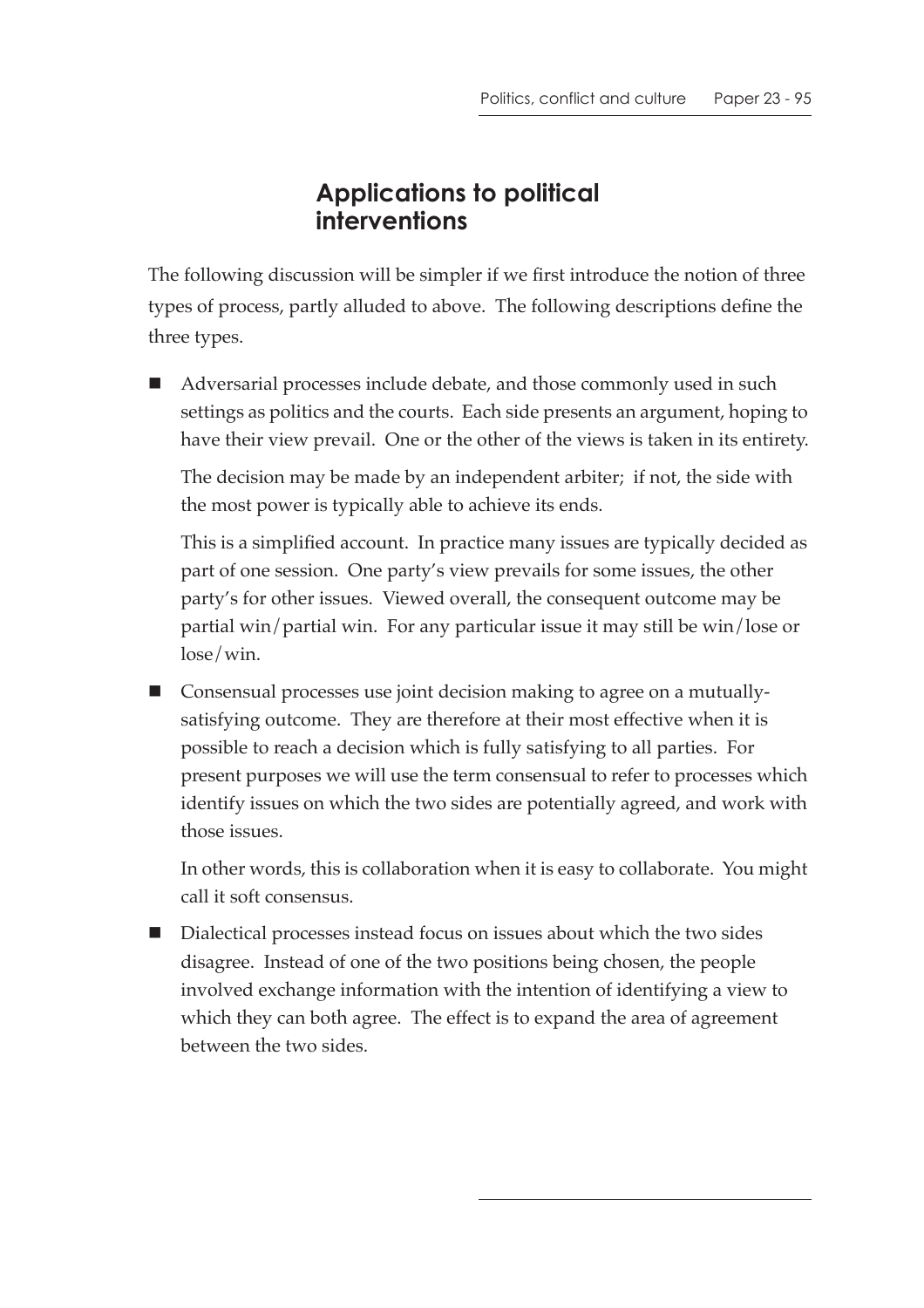This too is collaboration. But it depends on rather more goodwill from both parties if the potential disagreement is to be turned into agreement. You might call it hard consensus.

Figure 24 shows the three types of process diagrammatically.



Fig. 24. Suppose the two circles in each diagram represent two points of view. With pure adversarial processes (a), one of a number of options prevails, while consensual processes (b) work with those issues on which people are in agreement. Dialectical processes (c) focus on disagreements, using them to increase the area of agreement.

The two overlapping circles represent the positions of two parties to the situation. In adversarial processes, each party focusses on the information which supports its own position. Soft consensual processes encourage both to focus on issues on which they can agree. Dialectical processes focus on disagreements, but with a view to converting them into agreements. The two-party summary of Figure 24 can be generalised to multi-party situations.

It is clear, then, that there are two forms of win/win process. Soft consensus is appropriate when mutual satisfaction is easily won by focussing on agreements. When the agreements must be laboriously and sometimes painfully constructed out the the disagreements, dialectical processes are required. The Thomas-Kilmann grid might be altered to correspond to Figure 25.

As already mentioned, adversarial processes are in common use. In fact, they are often treated as the default process to use in the event of a dispute. There is the risk that one party will be entirely the victor, and the other party quite vanquished. To avoid this, it is usual for adversarial processes to be used to deal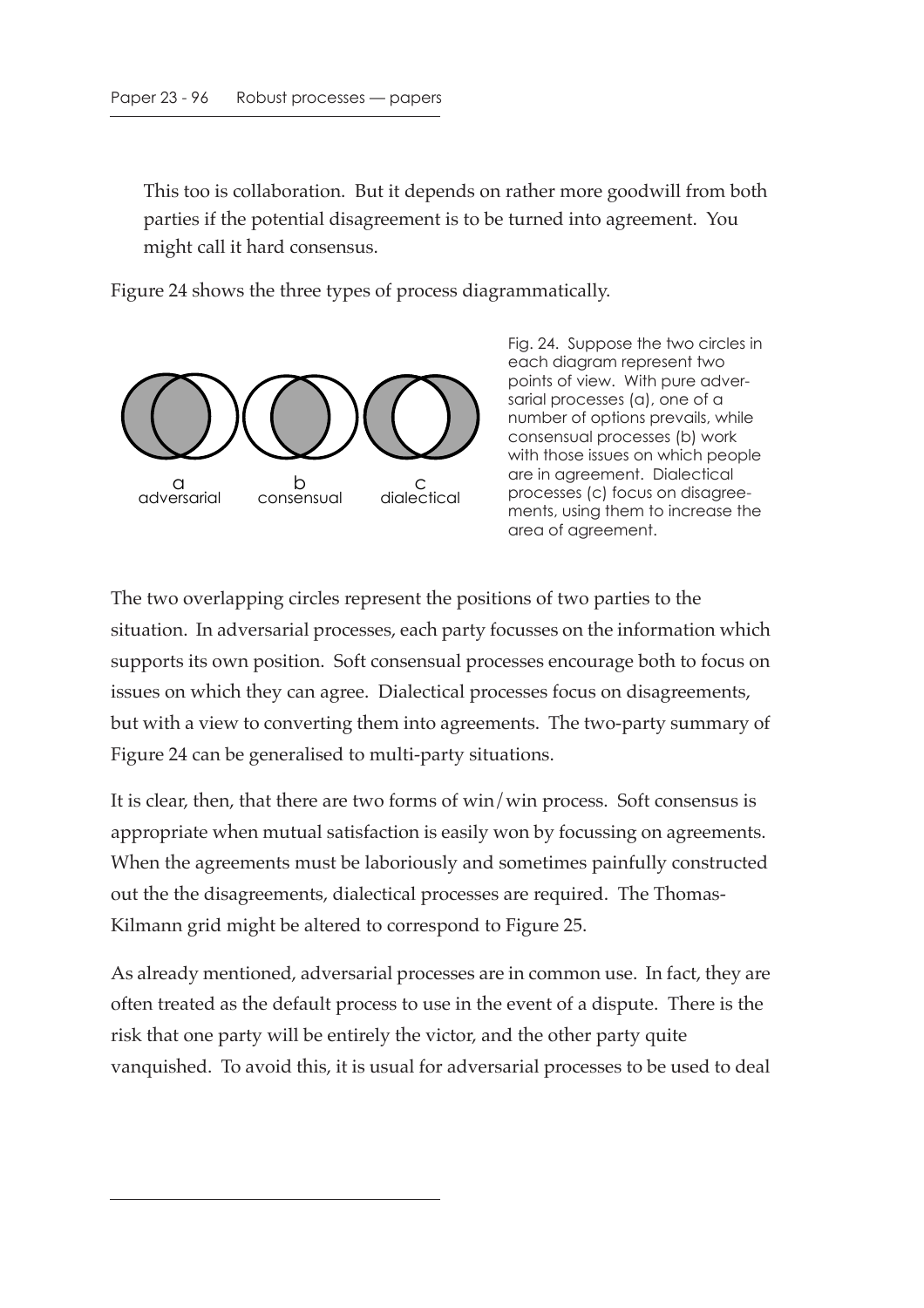

Fig. 25

Consensus on the Thomas-Kilmann grid can be subdivided into soft consensus, and hard consensus or dialectics

with multiple issues. One party may then be victorious on some of these issues, and the other party on others.

When there is a high amount of overlap in the positions of two or more sides, consensual processes are likely to work well and to be more productive than adversarial processes. Our culture often works on the assumption that interests are opposed (see later); the most difficult part may therefore be persuading the parties to engage in consensual processes.

In general, consensual processes are probably indicated whenever there is a shared culture (more of this later) and the decisions to be made are not regarded as contentious in that culture. Under these circumstances the agreement is usually greater than anyone would have expected, and easy to identify.

Miniature searches such as those described in Search (see Dalmau, Dick and Boas, 1989) use consensual processes. They increase the potential for agreement by asking people to define a future ideal. It is often the case that people are more agreed on ends than on means, and high agreement can arise. The process works by identifying those issues on which there is high agreement. These issues then become the focus for more detailed joint planning.

Probably one of the best known examples of a dialectical process is Delphi. A common use is for a panel of experts to exchange views by mail a number of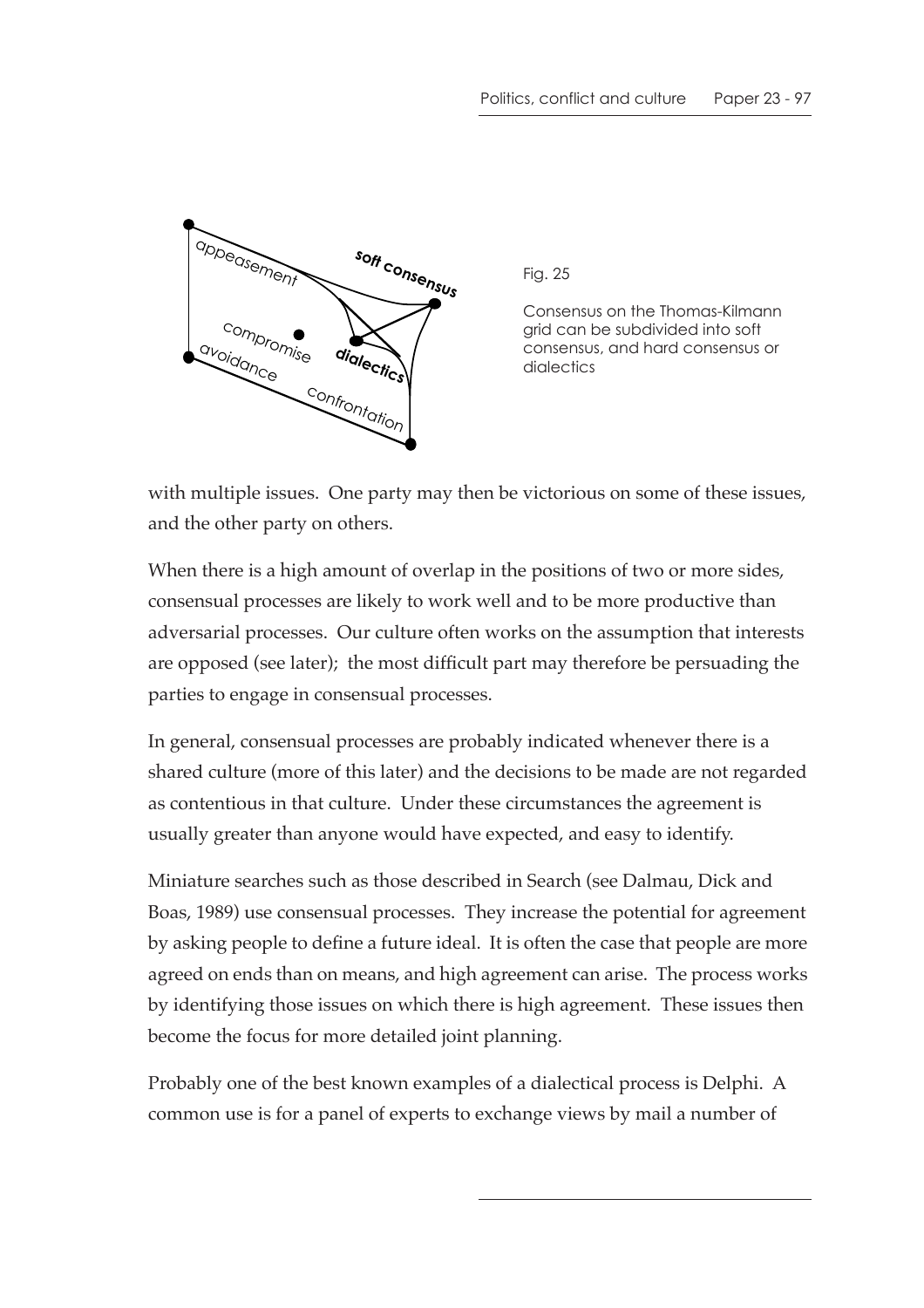times. At each of the multiple rounds (often three) each panel member either amends her view in the direction of any emerging consensus, or provides information to justify her view.

Conducting the process by mail removes some of the face-to-face antagonism of adversarial processes. Provided the process is well-managed it is possible to use face-to-face versions of Delphi. One is described in *Helping groups to be effective*. It can be extended to intergroup situations.

The difficulty in using dialectical processes is in persuading the most powerful party to agree to their use. Those most likely to do well out of adversarial processes may well prefer to use them. Those lacking power or influence over the decision may also be unable to persuade the others to adopt a process which promises a fairer outcome. The powerful may fear it may be less favourable than they could expect to arise from adversarial processes.

The difficulty, then, arises from unequal power between the two parties. If an outsider such as a consultant can adopt a mediation role it may be possible to equalise power. Equity is a strongly held espoused value in western culture; appeals to fairness may therefore have some effect.

In the absence of a mediator the less-powerful party can increase the costs to the other party of using their power. It is at this point that the short term strategies become important. They can be used to alter the perceptions of the more powerful party, and persuade them that dialectical processes are worth considering.

The preceding discussion may have suggested that either appeasement or confrontation may be used. When you reflect on the grid, however, it is clear that collaboration is supposed to be high on both. Soft consensus can be used when this is easily achieved. Dialectical processes are likely to be appropriate when agreement won't be so easily won.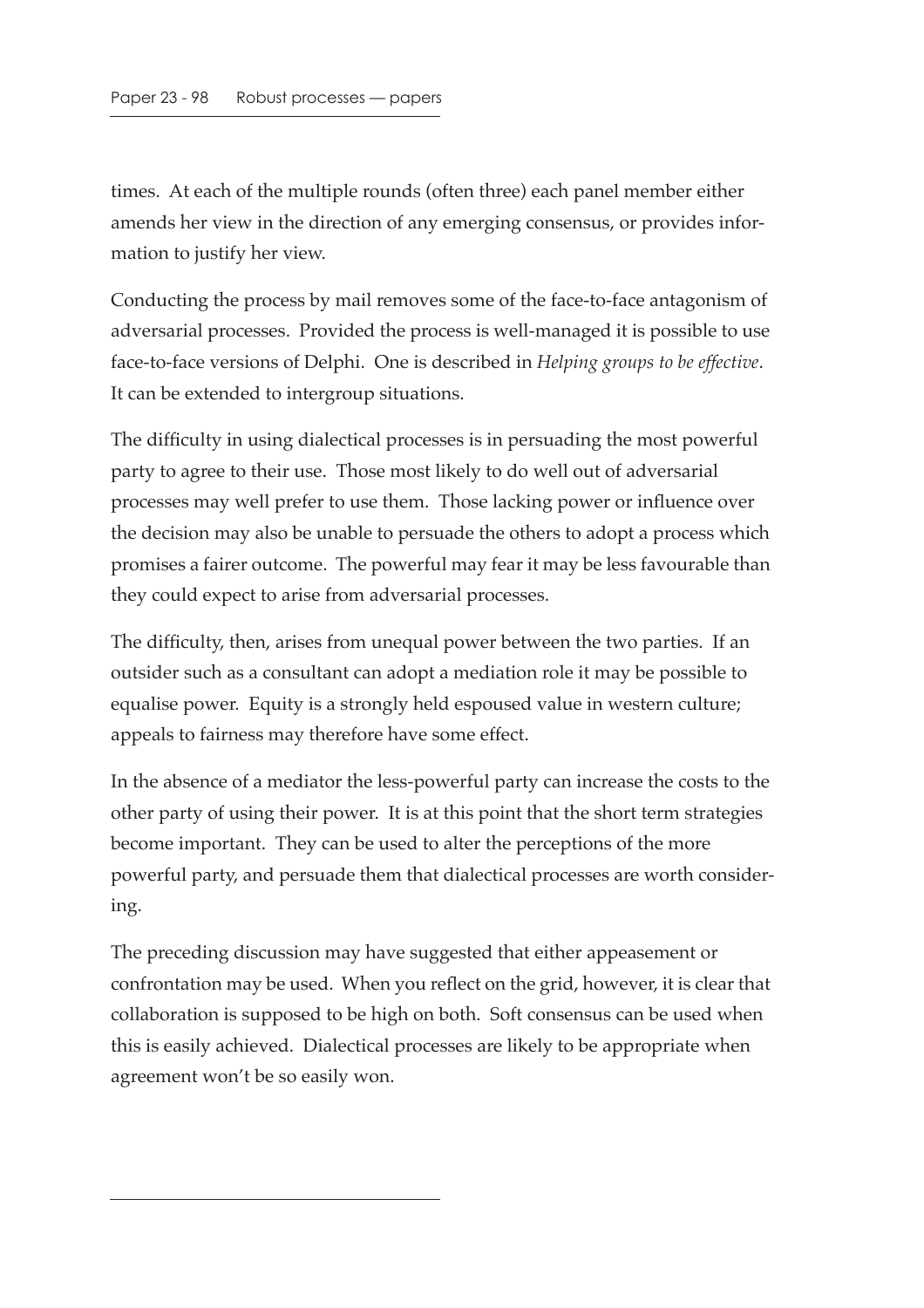Dialectical processes are even less common in western culture and soft consensual processes. It may therefore be useful for us to describe their style in more detail.

In essence, one must make a distinction between people and their behaviour. The issue of their undesired behaviour can then be addressed assertively. In other ways every respect can be given to them as people. If this can go beyond respect to affection, so much the better. The intention is to make it easy for people to provide direct and specific information to others, and in a way which shows a deep concern for those others.

The communication approach described in Learning to communicate is a specific example of how this may be done. This and similar approaches offer the further advantage that they can be maintained throughout the interaction instead of merely being used as short term strategies.

Figure 26 provides a summary of the relationship between the different processes and the types of situation they fit, related to the conflict grid.

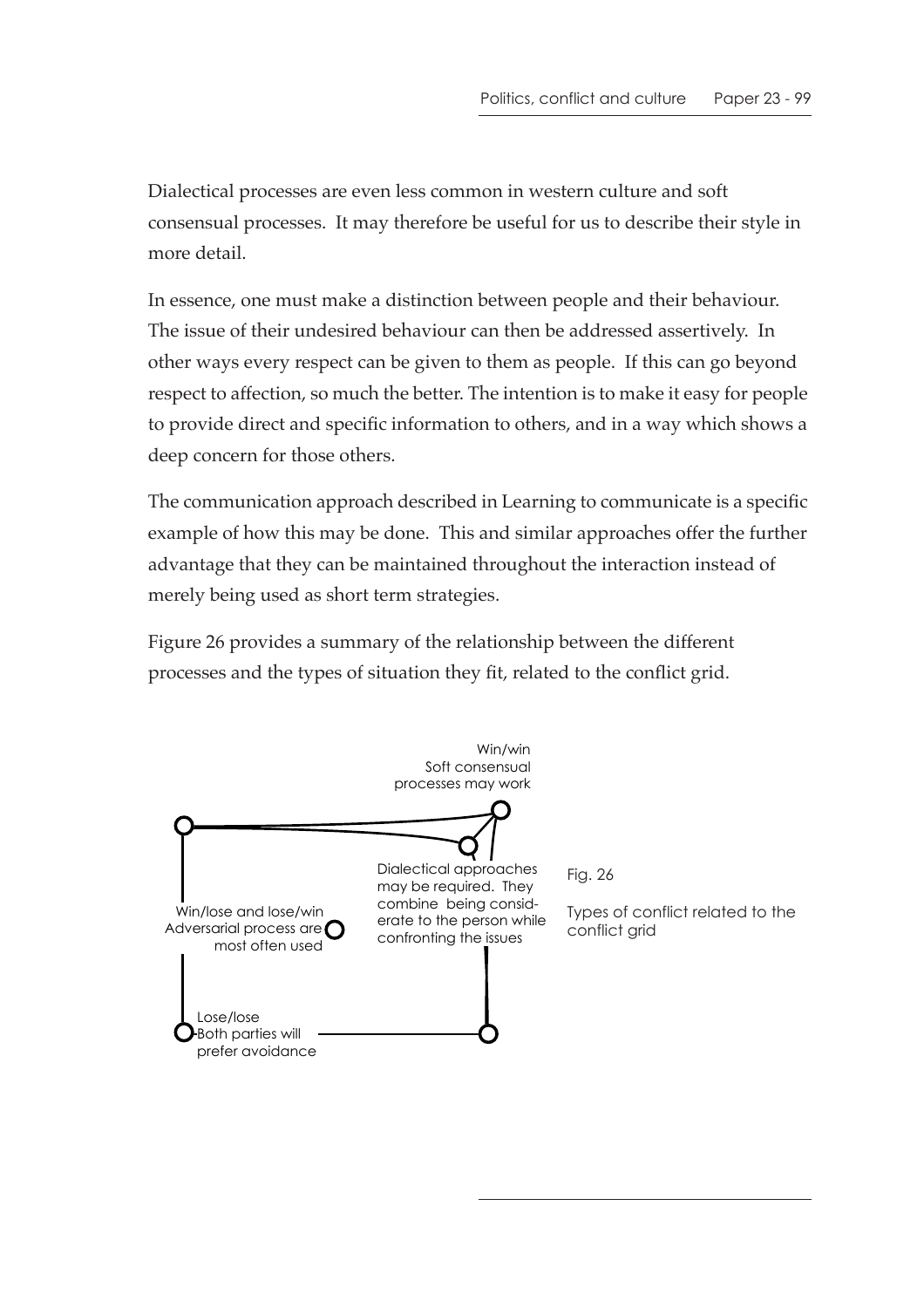# **Cultural interventions**

We now come to what is probably the most difficult part of this paper. Over the last few years we have become aware that many descriptions of so-called cultural change in organisations are little more than changes at the surface levels. The literature is replete with case studies and success stories of such supposed cultural change. However, a close examination reveals that the changes wrought are often little more than superficial behavioural changes. They leave much of the deep and complex corporate phenomenon untouched.

In fact, many of them are likely to have stabilised deep and long-term cultural patterns in a group, rather than bring about change. People often contrive to adjust their behaviour in ways which are consistent with their underlying values.

The same is true of much of the literature on bringing about change. It may produce merely surface change, even in some instances where it is difficult to implement.

Among the exceptions to such descriptions we identify two in particular: the work of Schein (1985) and Lundberg (1985). They bring some clarity to issues which we have been trying to give expression to for some time.

These two authors differ in one important respect. Schein attempts to describe ten major mechanisms that can be used for bringing about organisational cultural change. Lundberg more economically attempts to build a grid . He codifies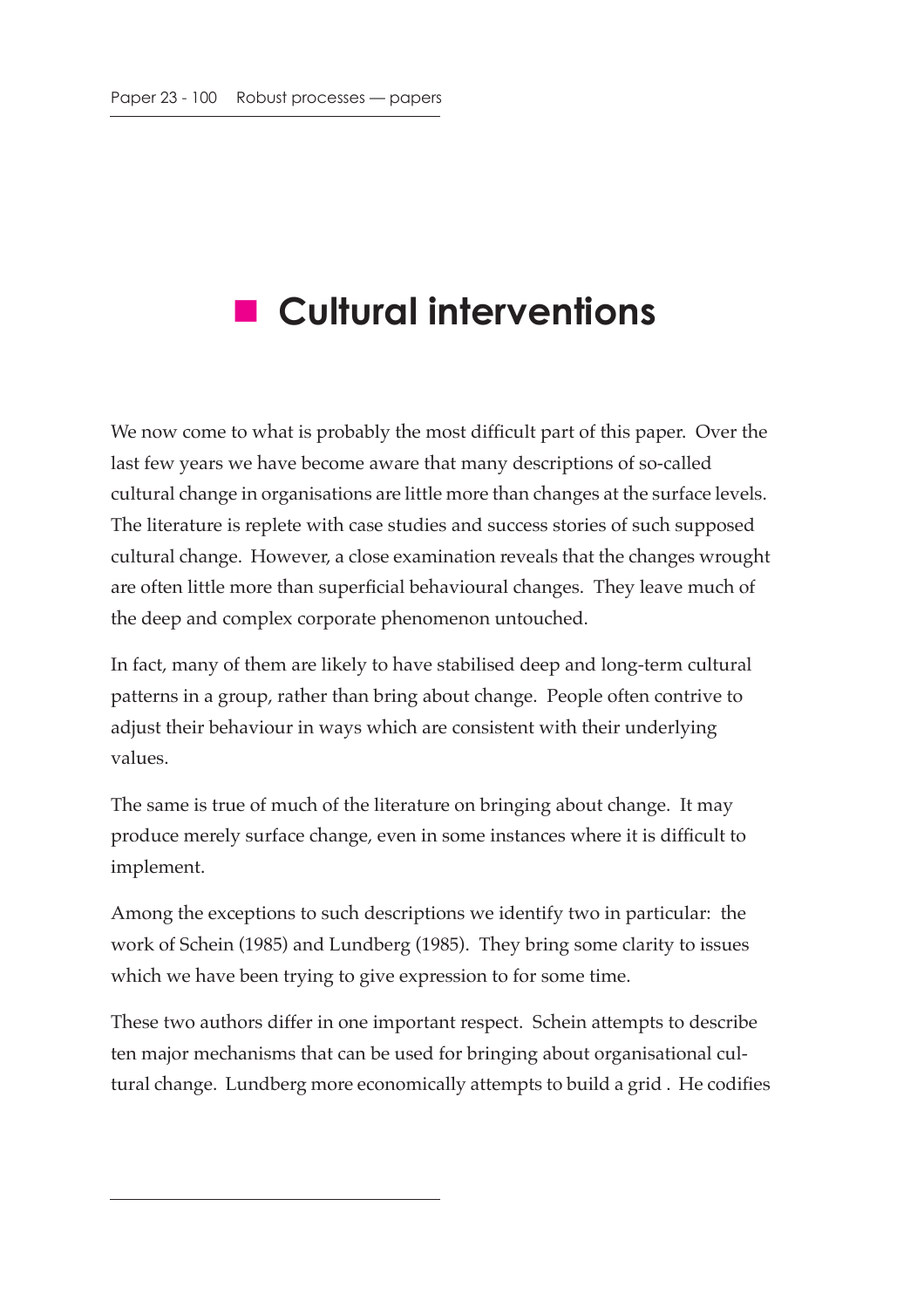current attempts to bring about such change at each of the four levels (in his terminology) of artifacts, perspectives, values and basic assumptions.

We suspect that Schein's formulation is an early one. We look forward in later formulations to the elegance and parsimony that we have come to expect in his models.

Nevertheless, Schein's models for cultural change do cover a wide range of possibilities. His descriptions indicate that the ten mechanisms are intended for total organisations. Our suspicion is that they will work better with small and cohesive organisations. Better still, we envisage their successful use with smaller sub-groups: a modest start within a sub-culture may over time be expanded out to include the total organisation.

The ten mechanisms Schein describes are as follows.

- 1 *Natural evolution*. This change of culture evolves over time by assimilating what works best. Many organisations and other social systems adjust their behaviour to fit in with demands from their environment. They may do this in such a way that their underlying culture also changes in an appropriate manner.
- 2 *Self-guided evolution through organisation therapy*. This unfreezes the organisation, provides psychological safety, and helps to soften the defensive nature of underlying basic assumptions. It reflects back to members of the organisation how the culture seems to be operating, and helps the processes of cognitive redefinition to occur.

This mechanism assumes that behavioural change follows upon cognitive redefinition. It occurs to us that making the myth visible through cultural interventions might transform Schein's first mechanism into the second. Is this what makes some organisations "excellent"?

We think that by this approach, Schein refers to those interventions which help people to redefine the meaning of the organisational existence. If so, we would add that, as we see it, all cultural interventions contain elements of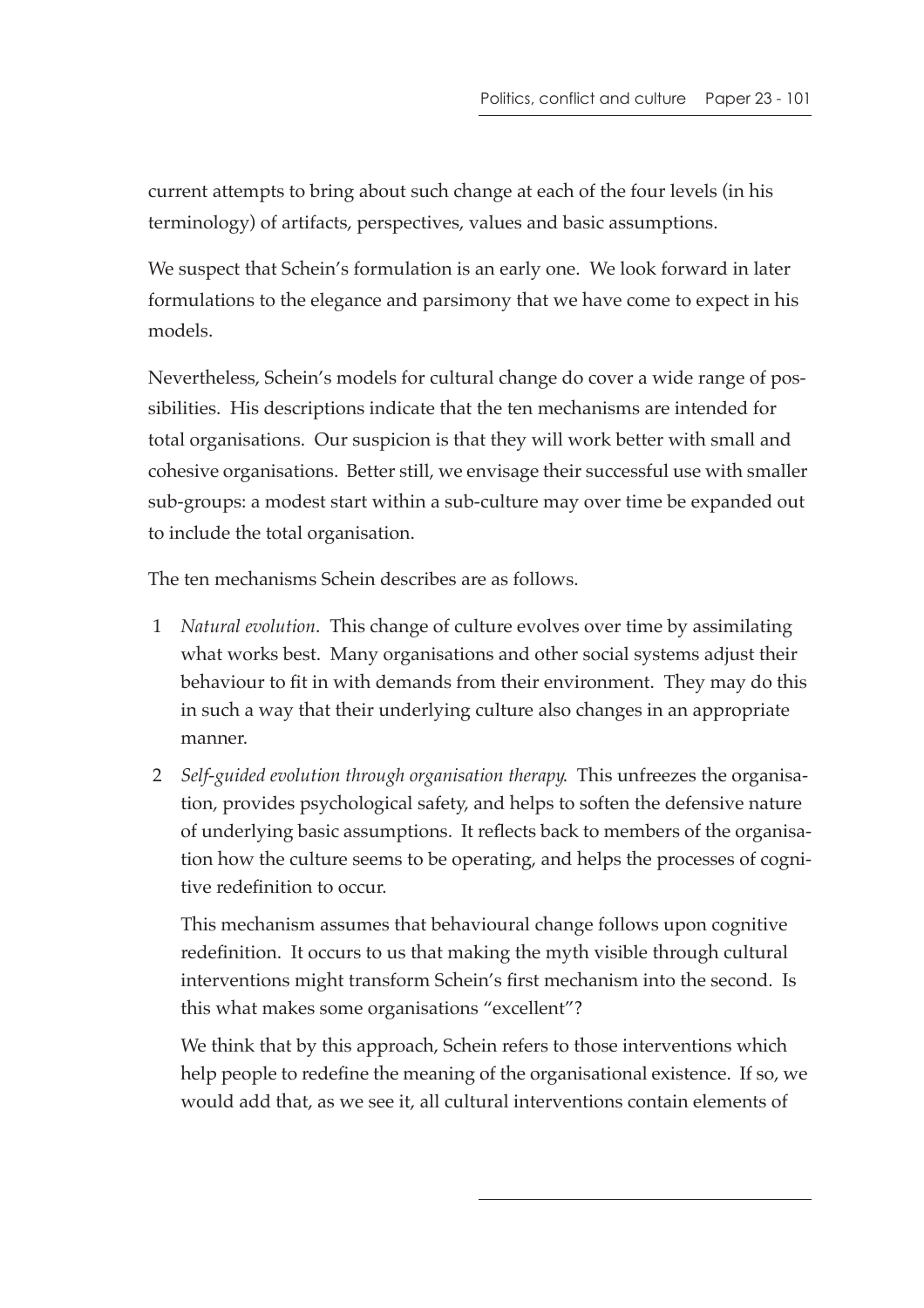this. The models we have previously described can help to redefine meaning. This is most true of the second watershed model; it implies that the past was appropriate, but that a different future requires different approaches. Of the interventions we describe in To tame a unicorn, those using history are often intended to help people bury parts of the past with honour. The organisation may then more easily redefine its culture without guilt.

 3 *Managed evolution through hybrids*. Key positions are filled with "insiders" who have grown up in the culture and are accepted by the members of the organisation. Their personal assumptions are somewhat different from the mainstream in the direction in which the system needs to move; they are therefore able to spearhead cultural change.

In effect, organisations which take this route to cultural change are supporting and promoting members of a counter-culture. This is similar, we think, to what we have called "working with the enthusiasts". The risk is that these are people who are marginal to the organisation, and therefore lack influence or credibility. It is obvious that the choice of "hybrids" is crucial.

We know of some examples where building good relationships between innovators and opinion-leaders within the organisation has worked well. The innovators, who may be marginal and lack influence, provide ideas for change. The opinion leaders, having developed trust in the innovators, spread the ideas more widely.

 4 *Managed revolution through outsiders*. This is similar to the previous category, using outsiders instead of insiders. Outsiders are brought in to fill key positions within an organisation in order to create a new genre of leadership and, presumably, a new culture. It more clearly marks the intentions of the organisation, for better or worse. In other respects it is subject to the same risks as the preceding strategy.

Dexter Dunphy and Doug Stace (1988) have identified some of the conditions favouring revolution over evolution. The interested reader is referred to their paper. We have also commented on it in *From the profane to the sacred* (Dalmau and Dick, 1989).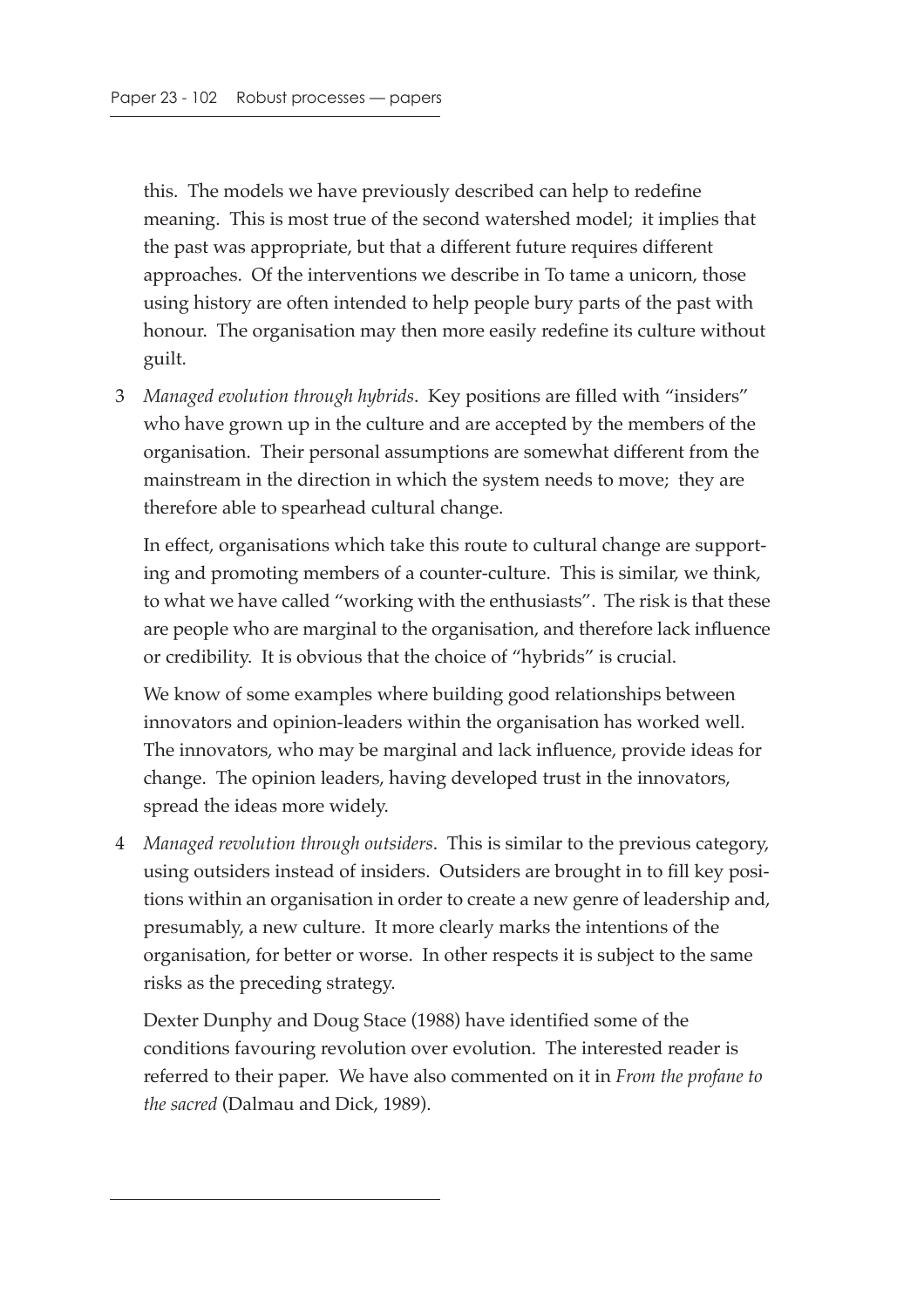Replacing the top management team with outsiders has been a common strategy in recent times, often accompanied by structural change. It can lead to genuine change. Often, however, the old culture defeats the new.

 5 *Planned change and organisation development*. Much of organisation development is oriented towards developing relationships and defining shared goals. The interventions thus permit mutual insight in the development of commitment to superordinate system goals.

We have often used a planned change program to introduce a counterculture into the organisation. Organisational members will often accept, as a natural part of a change program, structures or styles which they would question in a more "normal" organisational setting. When they later become accustomed to the structures or styles, they import those aspects which they have found to be effective. Our *Promoting internal consultancy* (1986b) discusses this approach.

 6 *Technological seduction*. Technology is often the prime determinant of many of the features of a social system. Technology often decides structure; in turn, structure determines the nature of the tasks and the relationships within the system.

At one extreme, necessary technological innovation may bring with it, as a by-product, unavoidably new ways of doing things. In this way it may subtly and perhaps unexpectedly change entire cultures. This form of cultural change is usually initiated by pressures external to an organisation. At the other extreme, specific technologies may be introduced with the specific intention of seducing organisation members into new behaviour.

The presumption in these approaches is that new technologies require new behaviour. The behaviour in turn leads to the creation of new styles and structures, and eventually cultures. The introduction of a dramatically new technology also produces an expectation that there will be other changes. System members may therefore be more open to the possibility of consequent changes. The technological innovation creates a liminal period (Turner, 1987; see previously) in which people expect further change to occur.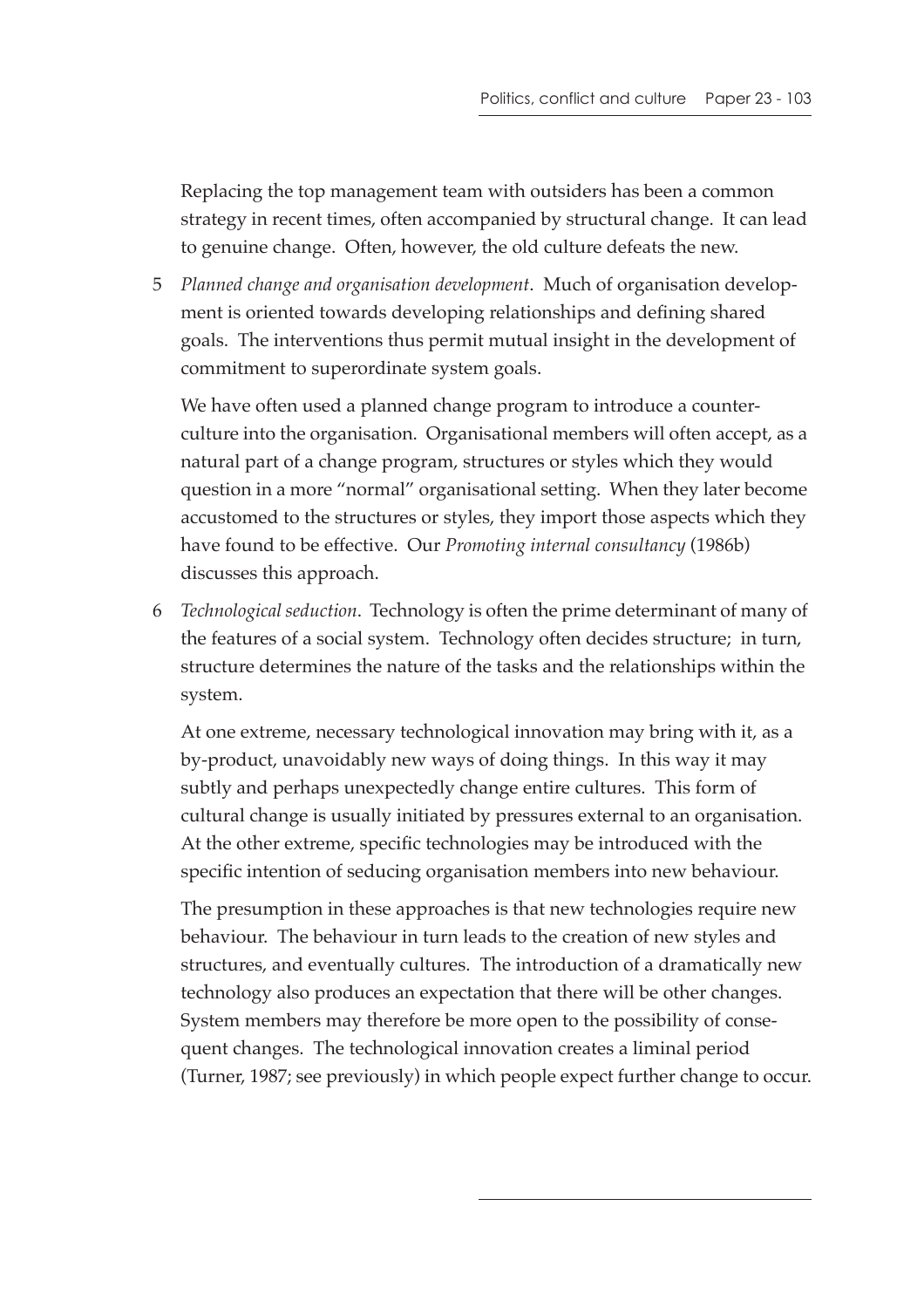7 *Change through scandal, explosion of myths*. Many of the beliefs which help to maintain culture are never questioned, even when false. Over time, therefore, unacknowledged inconsistencies arise between belief and reality. The inconsistencies can be used as points of leverage by management or change agent.

There are a number of ways in which the inconsistencies may be challenged. We have made a lot of use of approaches which apply models developed by Argyris and Schön. These function by challenging espoused theories and comparing them with the theories-in-use exhibited by organisation members.

Schein also has in mind the use of scandal (deliberately or unintentionally) to bring about changes which in turn will lead to changes in culture. Fallen idols may bring their culture tumbling down with them.

 8 *Incrementalism*. Patient, consistent and deliberate change is used in a single direction in small amounts over a long period of time.

We suspect that, whatever approach is used, this is a valuable addition. Most of the behaviour within an organisation tends to reinforce existing cultures. It is incremental improvement, we think, which offers the least challenge to the core culture of an organisation. It can often "bed in" a new culture, however it is initiated, without arousing strong resistance.

 9 *Coercive persuasion*. Old assumptions are challenged in such a way that it is difficult for people to sustain them. At the same time managers consistently provide psychological support to people, and reward any evidence of movement by members of the organisation in the desired direction.

This has been a common recent approach. By its nature it tends to produce dramatic successes (which are widely reported) and dramatic failures (which are not). We perceive, with some disquiet, a move by senior management to control the fragmentation of organisations by taking a more controlling role.

There are several contingencies which might usefully influence choice of this option. They are described well by Dunphy and Stace (1988).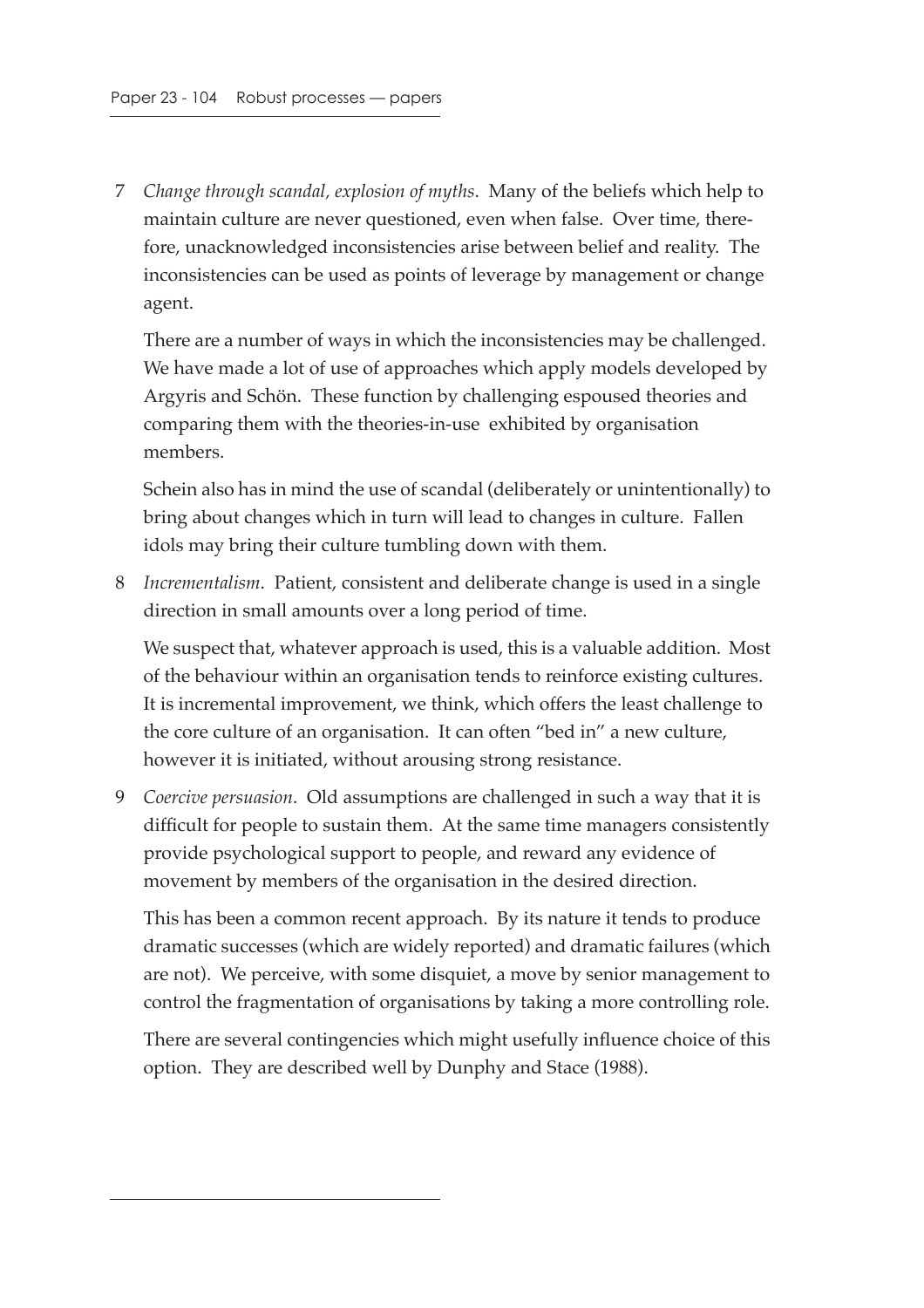10 *Turnaround*. This is a combination of many mechanisms fashioned into a single program by a talented manager or team of change agents.

In general, it is our view that multiple approaches to cultural change are most likely to be effective. You might think of it in terms of a lead strategy, perhaps chosen from one of Schein's ten mechanisms, and as many other strategies as it takes to implement the change.

You might regard these ten classes of mechanisms as a shopping list of categories. By appropriate choice, one can design more specific interventions for the organisation in question. Schein also describes how he believes some types of interventions are more suited than others to different stages of organisational cultural development through time.

Lundberg's approach is conceptually more ambitious. He attempts a description of various types of interventions to bring about cultural change at each of the four levels of artifacts, perspectives, values and assumptions (Table 3). His work is particularly interesting because he divides the use of such interventions into three different stages for each of the four levels. He calls these stages inducement planning, management planning and stabilisation planning. From his writing, these three stages seem to link very closely to Lewin's three stages of change: unfreezing, reframing and refreezing.

|                   | <b>Artifacts</b> | Perspectives | <b>Values</b> | <b>Basic</b><br>assumptions |
|-------------------|------------------|--------------|---------------|-----------------------------|
| <b>Unfreezing</b> |                  |              |               |                             |
| <b>Reframing</b>  |                  |              |               |                             |
| Refreezing        |                  |              |               |                             |

Table 3: Lundberg's matric of cultural interventions

He also makes a strong case that any intervention, at any stage, must span across all four levels of artifacts, perspectives, values and basic assumptions. We agree.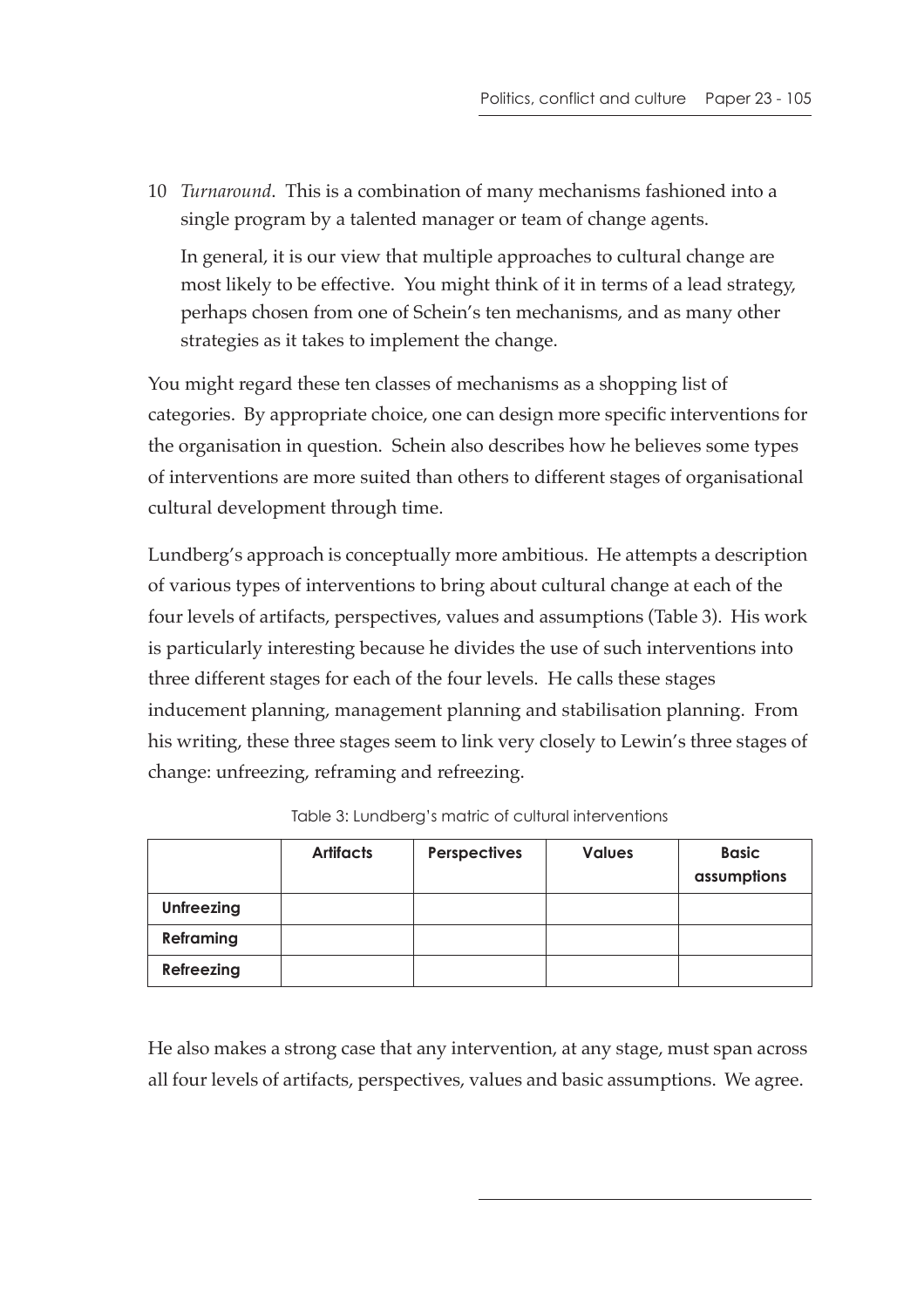This is in line with our previous application of the life-cycle model of cultural change, for instance Dalmau and Dick (1986a).

Furthermore, all interventions must be consistent with one another.

However, Lundberg also points out that he knows of no interventions in the reframing or refreezing stages, and directed towards basic assumptions, that have worked over time. If he is right and such interventions do not yet exist, then their development represents an important challenge. It is, perhaps, the most important challenge in the near future for all interested in organisational change and, dare we say, societal change.

We are less pessimistic. We regard unfreezing and refreezing as integral parts of effective change processes. In our view they don't necessarily require separate activities.

In any event, we wouldn't expect interventions for unfreezing to be sustained in time. That is not their purpose. Rather, it is to induce a temporary "liminal period" (Turner, 1987) where existing cultures are more willingly abandoned. Within such periods, people are open to a change in the meaning they attribute to their collective existence. Cultural meanings becomes negotiable meanings, setting the scene for cultural change.

Refreezing, perhaps better called consolidation, arises when the four levels are sufficiently well addressed and integrated in the change program. If all four levels are not integrated, then each risks being undermined my the others. If they are part of a consistent whole, however, we would expect them to be selfreinforcing.

Perhaps it is easier to rebuild a new organisation from scratch than it is to change the deepest levels of its culture. Certainly, in a number of Australian industries, various colleagues and acquaintances of ours believe that "greenfield sites" are more promising for innovations than existing sites.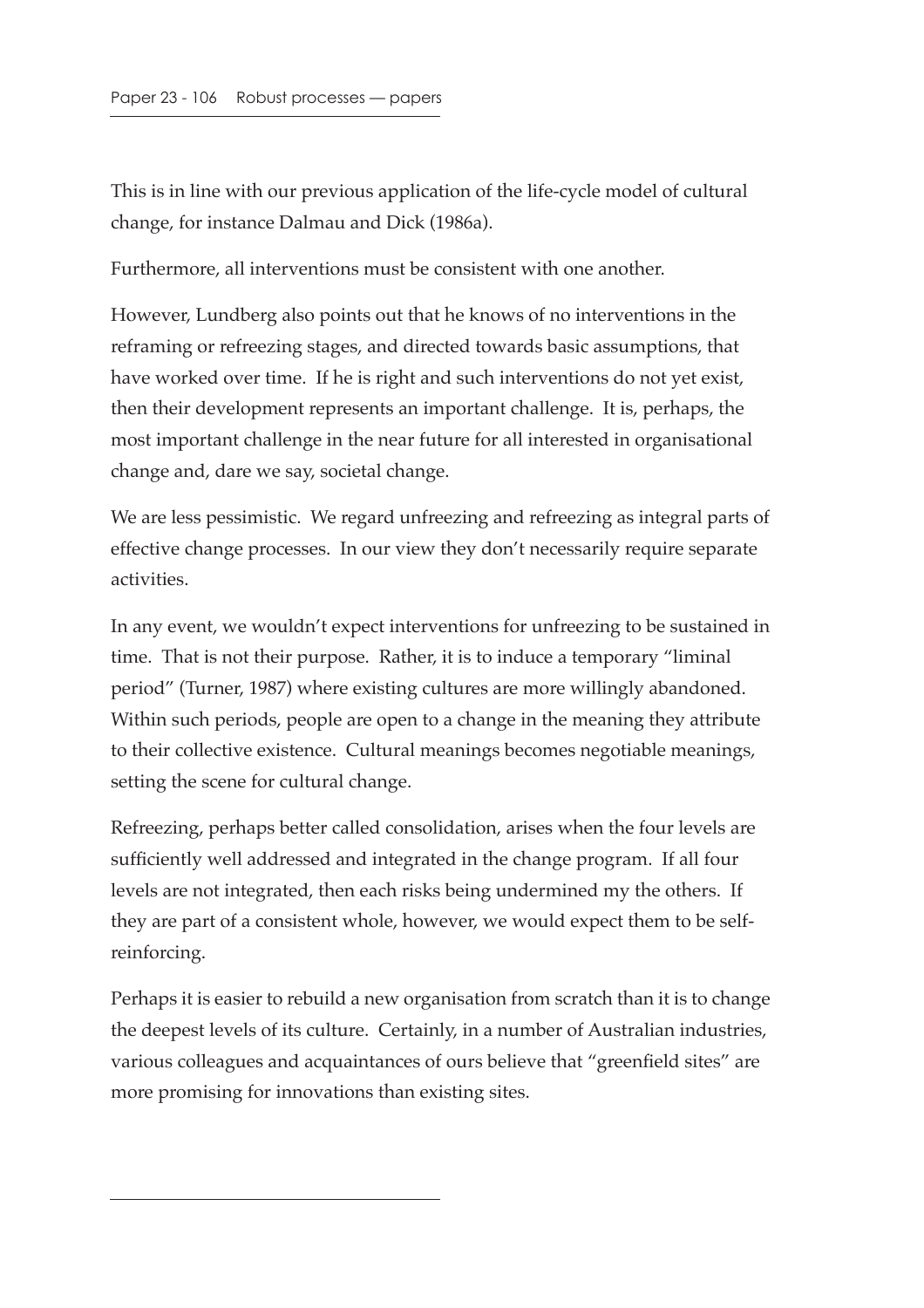In a different context, William James made a similar point in *The varieties of religious experience*. Written many decades ago, it argued that individuals almost never adopt different philosophical beliefs of any depth. It rarely occurs except when their old beliefs are first so completely destroyed that they have to be abandoned. In any event, this is the importance of Turner's liminal period, for it produces the willingness to consider other ways of accomplishing the organisation's purposes.

A further hope is held out for the blank spaces in Lundberg's matrix. As Gagliardi points out (p120) it is

"of crucial importance to establish whether culture does in fact change when experience indicates its basic assumptions are no longer workable and problems of external adaptation and internal integration remain unsolved".

We have already suggested that change requires both that the present position is unsatisfactory, and that an alternative is available.

In this regard, Schein distinguishes between problem-solving efforts and anxiety-avoidance efforts. Problem-solving efforts, obviously enough, are directed towards identifying and resolving the presenting problems. Anxietyavoidance efforts are aimed at removing a sense of threat, so maintaining the stability of deep-seated basic assumptions.

In the case of problem-solving efforts, Schein views are reminiscent of those of James. He suggests that an organisation will abandon its present behaviour and look for new alternatives when the response is clearly no longer valid. Anxietyavoidance strategies, he suggests, are learned and deeply imbedded in an organisation. As they enable it to reduce anxiety they are likely to have been repeated indefinitely.

The two types of situations are closely intertwined. Schein goes on to suggest, however, that anxiety-avoidance is often an important part of a social system's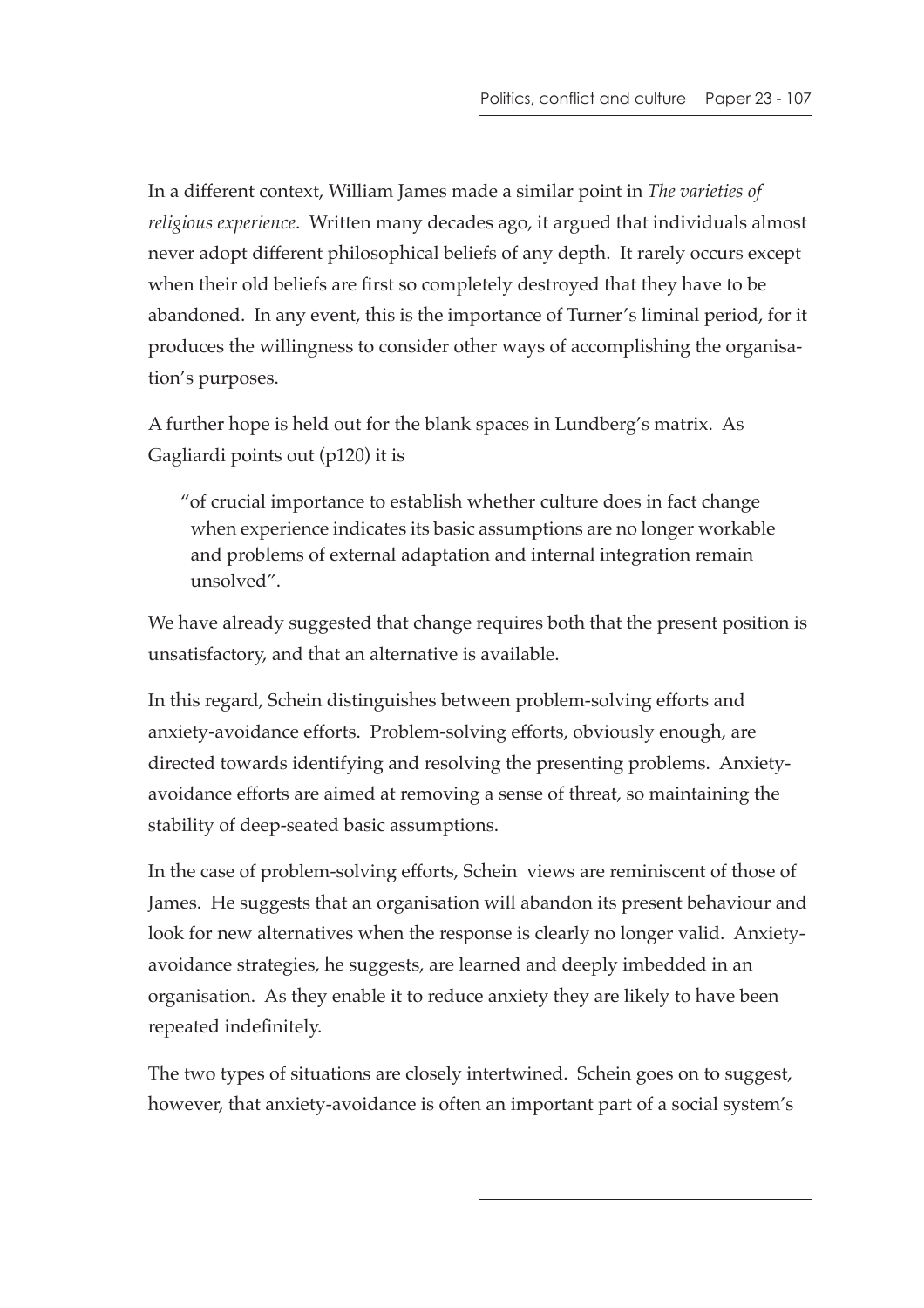response to a challenge. When this is so, one must find the deep-seated source of anxiety and ensure it no longer exists. This is obviously a very hard road to hoe.

Gagliardi (p120) makes a salient and related point. Most responses of an organisation have two roles. They may be formulated to solve problems. At the same time, they are intended to reduce the anxiety and uncertainty that unsolved problems create.

These ideas suggest to us something important about cultural change. To handle it more constructively, we would suggest, give sufficient attention to the interpersonal and intrapersonal levels of organisational life. It is at these levels that the anxiety most often arises, and is often most constructively confronted.

The conflict grid, which we used to explain some overall approaches, is an interpersonal model. The greater the extent to which win-win resolutions can be incorporated in change, the fewer the interpersonal sources of anxiety. To this end, we view as very important the development of what we have called dialectic approaches. Cultural changes most often have political implications which soft consensus may not be able to handle. It therefore becomes useful to have processes which can generate agreement out of disagreement.

For within-person sources of anxiety, we agree with Schein's distinction between problem-solving and anxiety-avoidance. It corresponds with our problemsolving/anxiety-solving dichotomy, developed for one-to-one communication skills development (Dick, 1986). It is illustrated in Figure 24. The primacy of emotions and beliefs, and their importance to the deeper cultural levels of the life-cycle model, are discussed in the Seminar '83 paper (Dalmau, 1983).

Culture is a collective phenomena. But, as suggested by the second watershed, it can be regarded as carried by the belief-feeling complexes of individuals. Only by addressing it both collectively and individually can it be managed with much hope of success.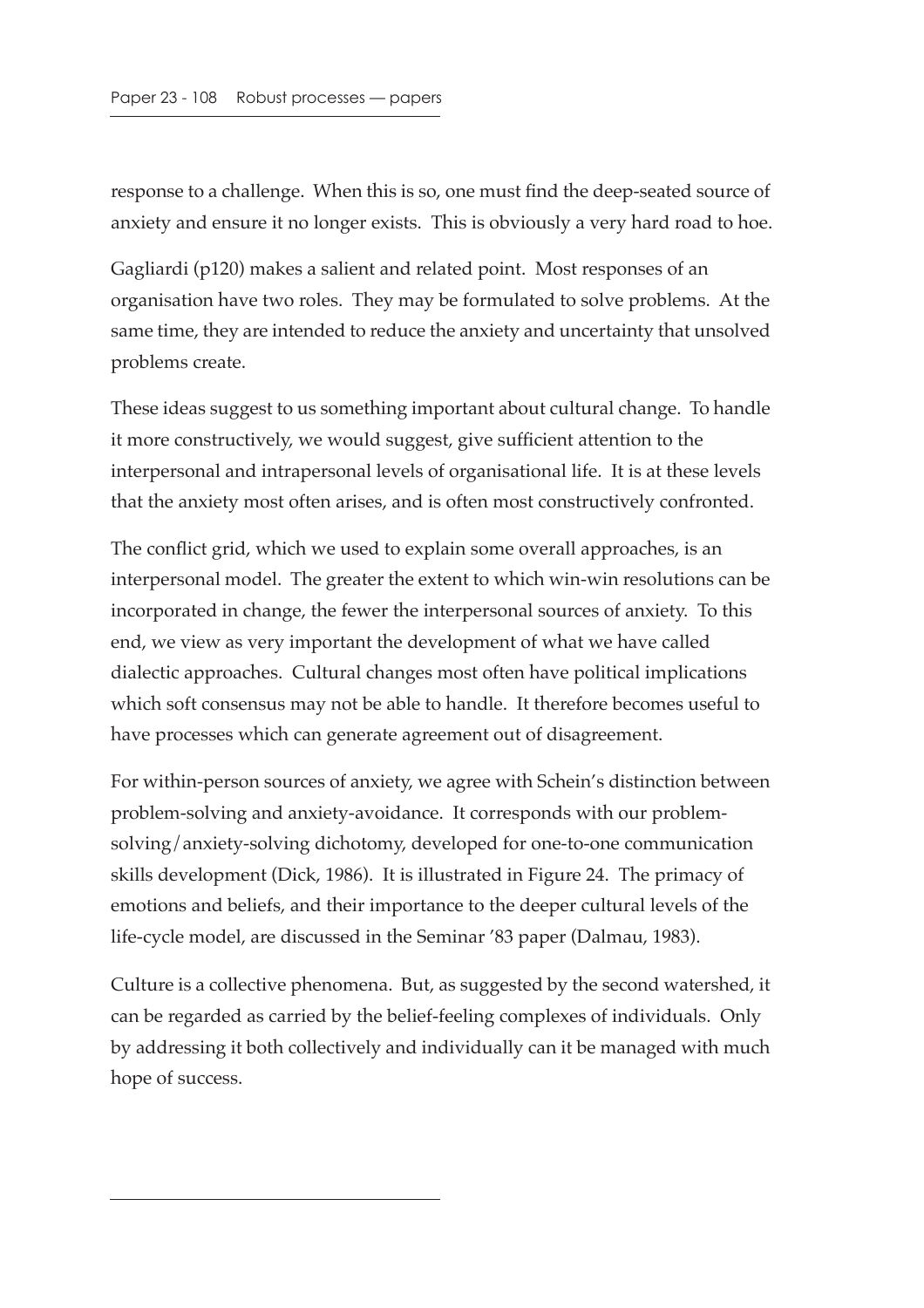

Fig. 24

Problem-solving and anxiety solving: A threat (such as that brought about by an impending change) produces arousal as readiness for action. If this is accompanied by a sense of competence and confidence the arousal is used to engage with the situation and work towards a constructive outcome. Otherwise the arousal is expended in the anxiety-solving behaviours of fight and flight.

(After Dick, 1986)

## **Some specific strategies for cultural change**

We offer now some more specific suggestions which attempt to draw upon much of the earlier material. This occurs in two parts.

Immediately below we discuss some approaches to those changes which address conflict between groups, or changes in political style. For reasons mentioned earlier, these are instances of cultural change. The cultural component, however, applies mainly because intergroup and political changes are inevitably to do with culture.

We then briefly address changes which are deliberately directed towards culture.

In both of the sections following, we focus on some part of the change process. We ask you to remember, though, that we assume change is most effective when all levels are addressed simultaneously, and in a coherent fashion.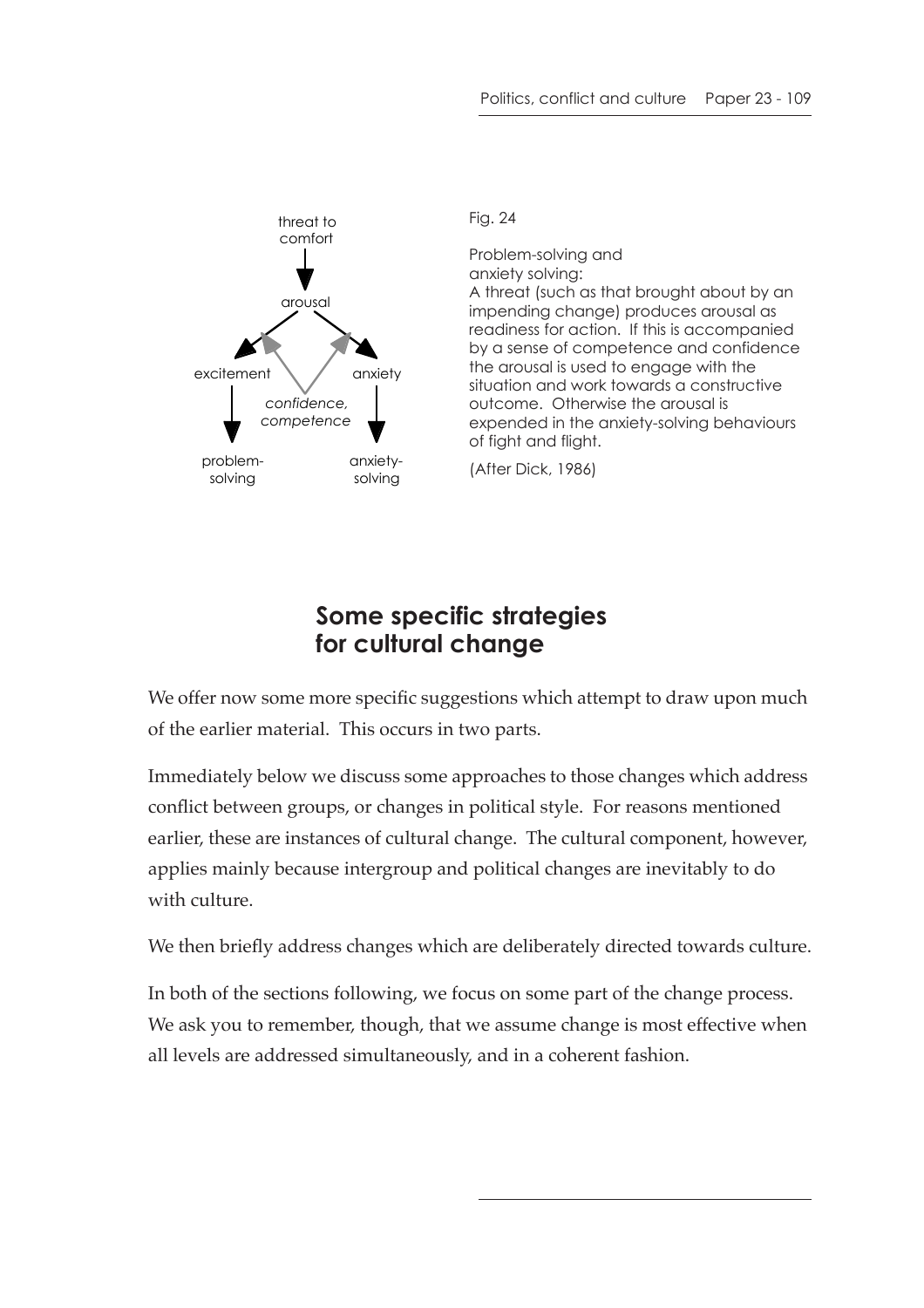#### **Conflict management and political interventions**

In almost all situations of apparent conflict it is worth beginning by assuming that agreement is possible. Consensual processes can then be used to make the decisions.

Western culture tends to assume that situations are win/lose and that competition is beneficial. Even substantial amounts of surface disagreement can therefore conceal considerable agreement. In many settings it is so common for disagreement to be expressed that the agreement often passes unnoticed. Giving it an opportunity to emerge is often all that is needed.

If you think this is so, there are three major alternatives for increasing the likelihood that the agreement will emerge. We have described some of the relevant techniques and issues in a number of places (e.g. Dick, 1987).

- Agree first on a process. Check to make sure that all of those involved are sufficiently comfortable with the process to give commitment to any decisions it produces.
- Alternatively, first use some goal-setting process to determine superordinate goals. Then, working within the constraints suggested by that, use goal setting to decide group and intergroup goals.
- As a third alternative, first use some technique such as search or a dream trip (see Dick and Dalmau, 1989) to agree on future ideals. Then use these as the framework within which more specific goals are set.

These are not mutually exclusive. The first of them is usually appropriate. Very often, all three can be used together.

It is worth mentioning that consensual processes work best when two conditions are met. Firstly, it helps when the common ways of doing things are congruent with underlying values and culture. Secondly, success is assisted when the cultures of the various groups involved are not substantially different.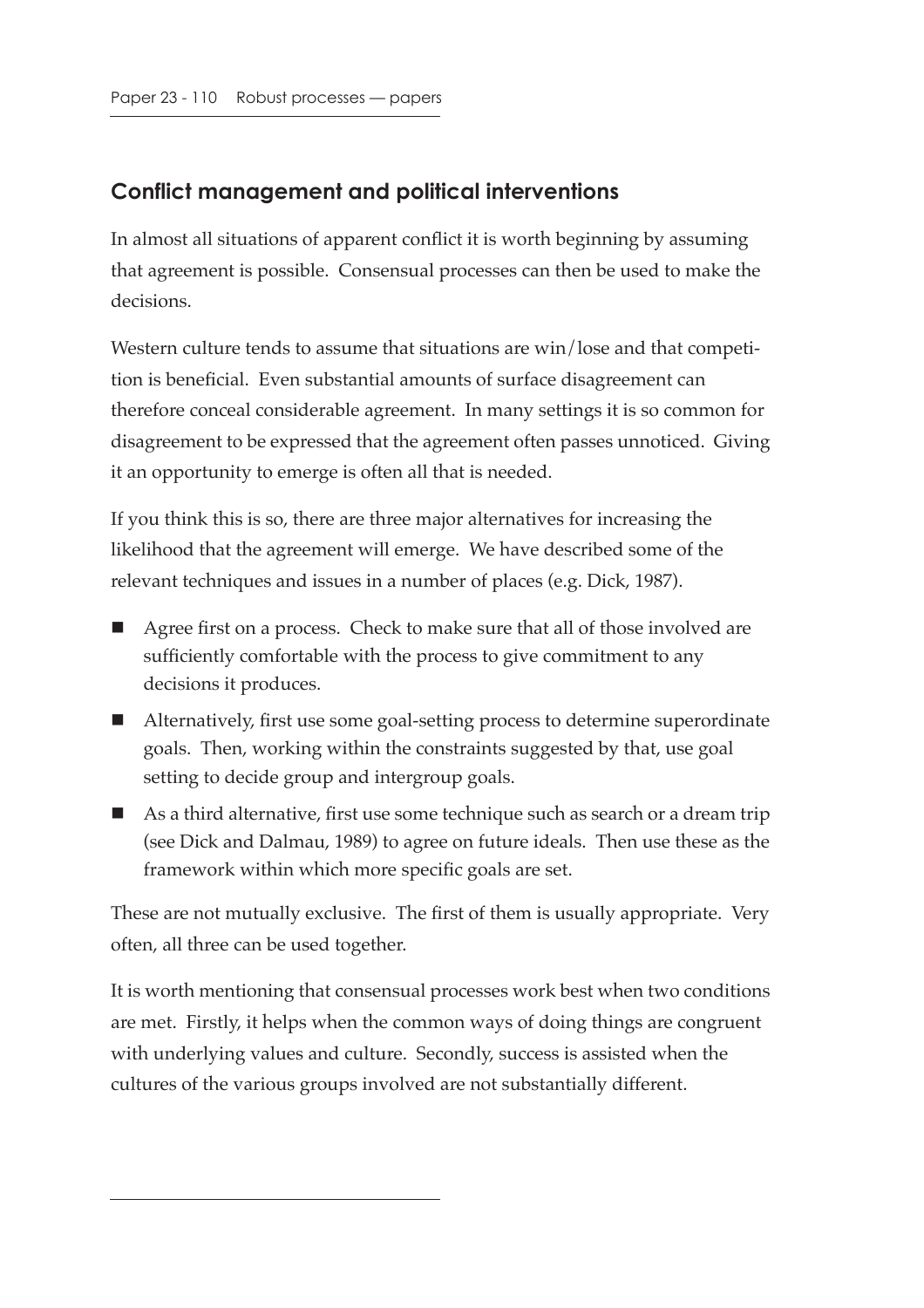We have found, sometimes by bitter experience, that relationships are important. Putting effort into team building and climate setting will improve the likelihood of success. The greater the disagreement we expect, the more effort we direct towards team building.

From time to time we anticipate a particularly difficult interaction. We then invest as much effort in team building through self-disclosure as we think the people will tolerate with reasonable comfort. We also do this in a way which is as affirming of people as possible. In other words, we take pains to address both intrapersonal and interpersonal issues.

A more common case is where disagreement is real and substantial, or at least concerns substantial issues. As our earlier discussion of the conflict grid suggests, it is then likely that compromise will suit some people while others will prefer avoidance. This is an indication that it is perceived as a win/lose situation.

One may then first direct short-term attention both to building relationships and clarifying issues. Following this, dialectical processes can be used to turn some of the disagreement into agreement.

In a sense, well-managed face-to-face dialectical processes combine some of the features of both accommodation and competition on the conflict grid. On the one hand, you want people to speak clearly to the issues, and not pussyfoot around. On the other hand, this may have destructive effects unless people demonstrate some willingness to understand other views, and to seek actively for a best-of-both-worlds compromise.

There is some support for this point of view in the literature on communication skills in one-to-one situations. Ellis and Whitington (1983) label it "empathetic assertion"; Woolfolk and Dever (1979) use the term "assertion plus extra communication". According to them, observers rate it as effective as assertion,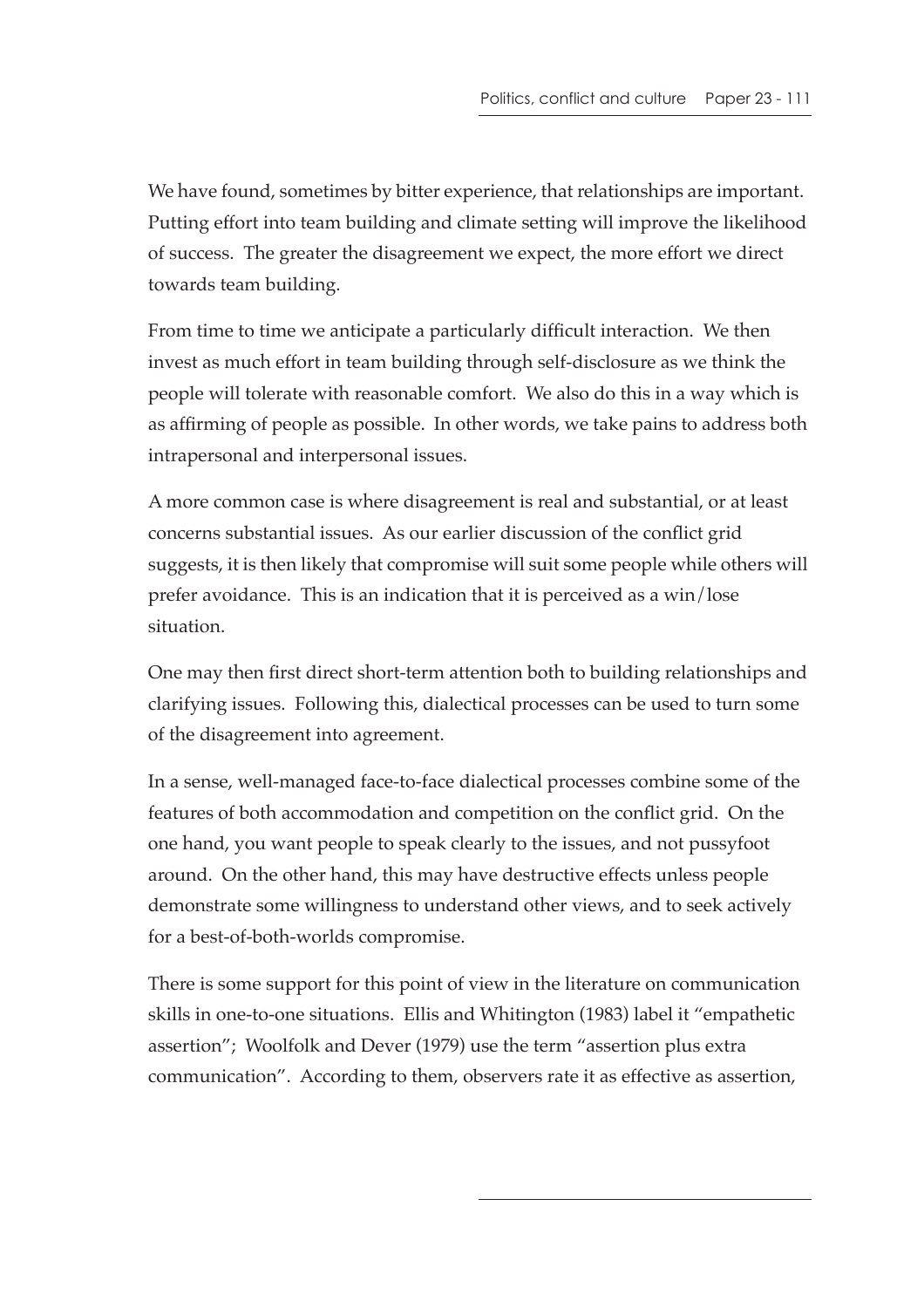and at the same time less hostile. It has been recommended for assertion in a work context, for example by Argyle, Furnham and Graham (1981).

A typical dialectical process is cyclic, so that there is time for information to be exchanged and for agreement to increase. Here is an example, modified and condensed from *Helping groups to be effective* (Dick, 1987, p132).

- 1 Each person works individually to formulate her position. People then gather in like group to prepare a statement of their combined position. The parts of their position are arranged in order of priority. Each group chooses a spokesperson and briefs her on the position she is to describe.
- 2 A summary of the group's position is prepared on newsprint.
- 3 The groups meet. Each spokesperson in turn describes her group's position. Beyond the first cycle of the procedure, she also gives the information which explains her group's position on those point where it has not moved towards agreement. People are urged to inform rather than persuade.
- 4 During the exchange the other participants are given the task of identifying those matters on which the groups agree. Where there is strong disagreement the other participants try to formulate a position mid-way between the two presentations.
- 5 Each group then revises its position. Groups may either move on any issue towards the midpoint or point of agreement, or they may provide detailed information which helps to explain why they hold the position they do.
- 6 The procedure then recycles back to step 2 until agreement is reached or it is decided that agreement is impossible.

This requires a skilled facilitator. For less experienced people the communication may be written rather than spoken. (Even when it is spoken a written record to speak to is recommended.)

The effect of dialectical approaches is to identify and surface that information which is most relevant to explaining the various positions. As deeper issues and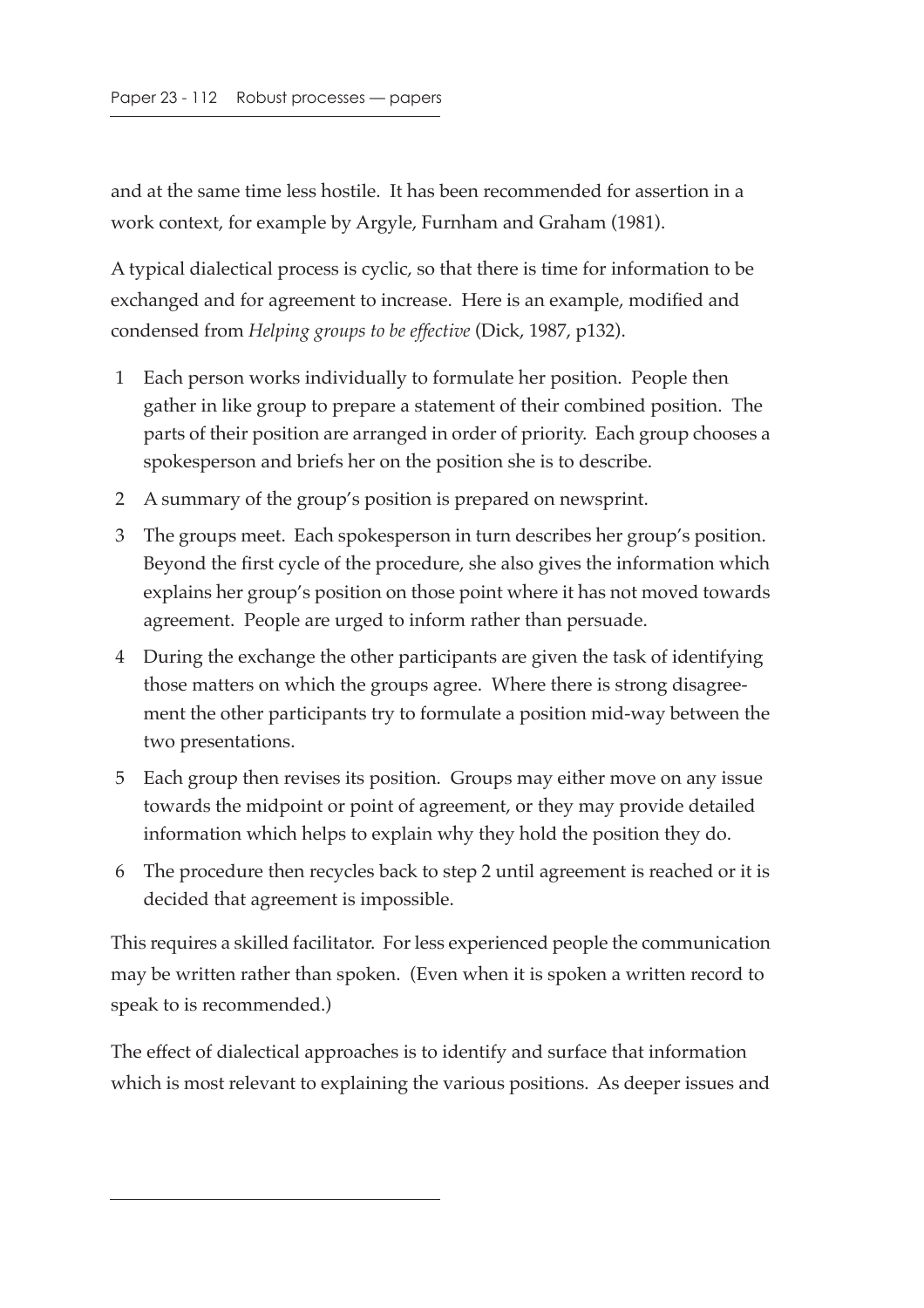more personal information becomes obviously relevant it is added to the information exchanged.

Any intergroup issues involving conflict and politics will probably also profit by being strengthened by some of the strategies suggested below.

### **Addressing cultural issues more directly**

Following what we said earlier about the relative permanence of culture, we describe here the changing of culture by creating or supporting a sub-culture. In other words, we present techniques intended for use with systems or parts of a system so that you can work with all system members at once.

(If you are attempting something more ambitious than this, we suggest a more careful process. For example you might form a working group within the system and involve them in detailed planning. At the same time we suggest that you remain prepared to change your mind often in the light of developments.)

At different times we have used one or other of the following approaches to identify a likely counter-culture. You may also find the agricultural extension model useful here — see Dalmau and Dick (1986b).

- If Identify an existing and potentially influential counter-culture. This is akin to what we have on occasion described as working with the enthusiasts. You might do this, for example, by finding the "young turks" within an organisation. It may be very important to secure approval in principle, or better still, full involvement, from the very top of the system.
- Use some change program to set up what amounts to a counter-culture within the program itself. For example, work with a small group to introduce some change. Introduce, but only within the change program, more participative and egalitarian ways of making decisions and implementing them. Studiously avoid any pressure on people to export the different methods into their day-to-day behaviour outside the change program; pressure may produce only resistance.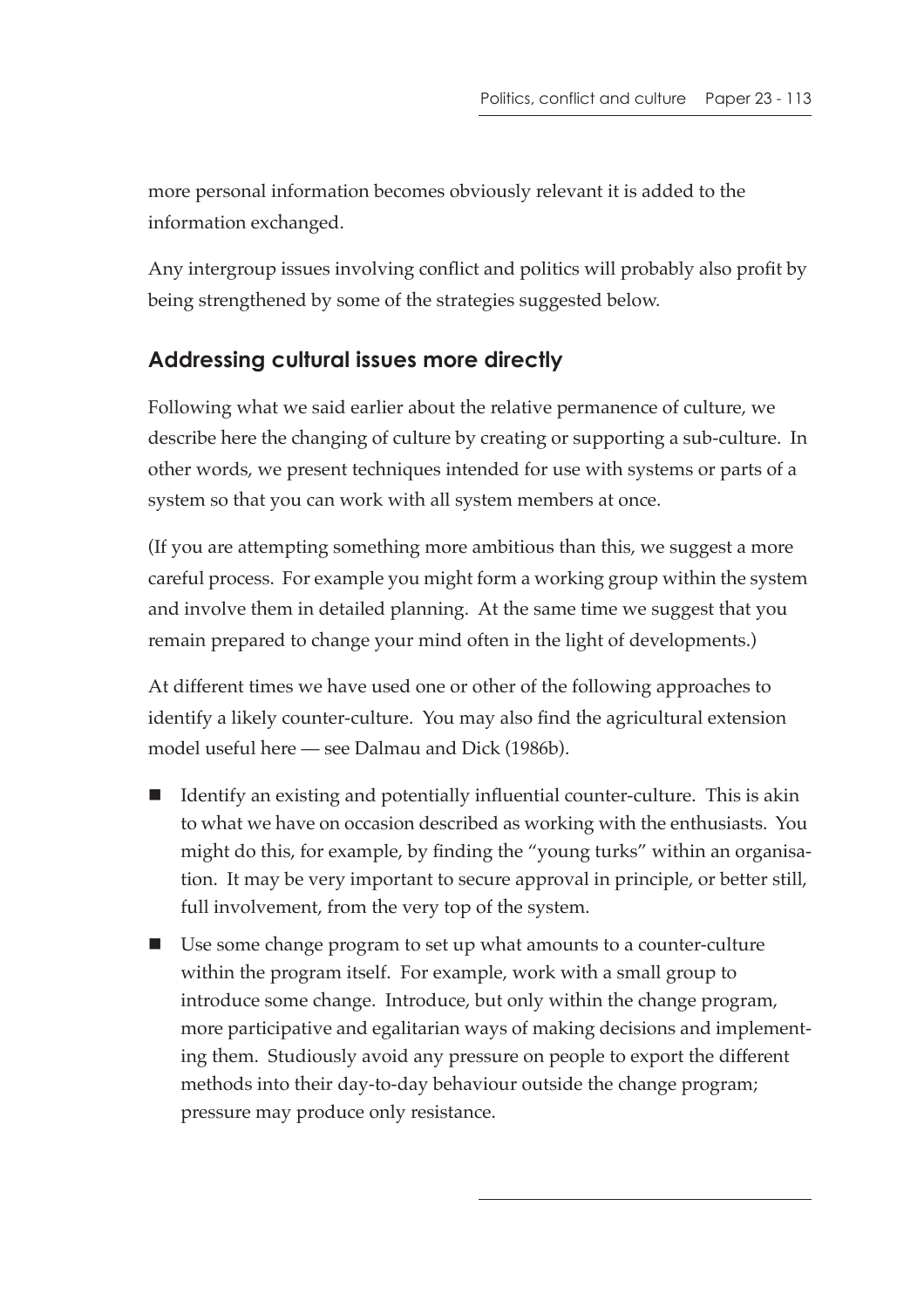This tends to work better when there is an acknowledged need for change, as our earlier discussion implied. Technological change may sometimes serve as the catalyst. Developing new products or services to take advantage of new markets may also be appropriate.

One way of introducing different ways of operating is through the development of groundrules. Three which we have used are ...

- 1 Participation: Anyone affected by a goal or how it is achieved is involved in the goal setting and action planning.
- 2 Analysis: Any action planning is postponed until the situation is sufficiently analysed and understood.
- 3 Common goals: Where problems are addressed they are stated as common goals, without blame or criticism or demands.

There is no reason why the two strategies should not be combined. In both, the attempt is to change behaviour which relates to the type of culture desired. In both, this is done without putting any pressure on people to conform to that behaviour — pressure generates resistance, and resistance is even more inimical to cultural change than to change generally.

Legitimising any changes is important. Sanction from the top helps here, provided there is some sense of collective identity. Gaining greater acceptance for individual differences allows individuals more room to move as they experiment with new behaviours. We have found the Myers-Briggs Type Indicator or MBTI (Myers, 1962), a measure of personality according to the ideas of Carl Jung, a very self-affirming and impactful instrument in such endeavours. It has the added advantage that as a spin-off it improves relationships and teamwork, a purpose for which we have used it.

You can tell when cultural issues begin to impinge. People become upset and offer a stronger defence than their argument justifies. This indicates that you are dealing with emotional beliefs without reason. At this point it appears best to ...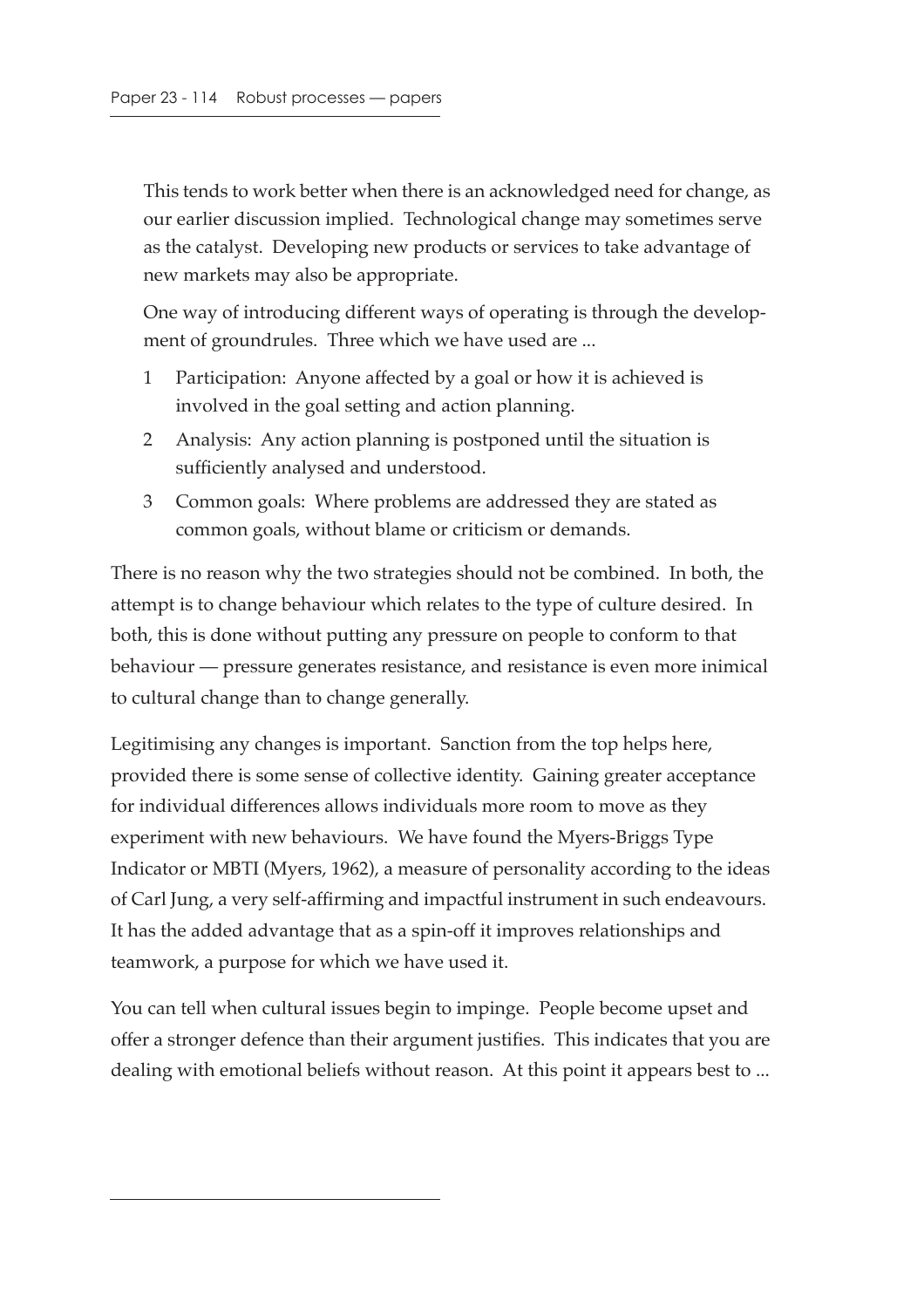- make it as acceptable as possible for people to express their emotion; they then have less need to explain their behaviour later by deciding that you were quite out of order;
- help people to dispose of some of the emotion by expressing it; and then ...
- help them to discover the reasons for their beliefs; having reasons, they are more likely to decide that new conditions and situations require new approaches.

The last of these is most important. It works only when the people genuinely uncover the reasons for themselves. Effective change agents in such settings are those who know when to keep their mouths shut. It seems so easy to help along the understanding of a person or group; but unless it is done with great sensitivity and timing, it undermines the sense of ownership of the concept. And ownership is crucial.

The other two conditions are first required to make the first condition possible. The use of a model or theory or evidence which provides a rationale may also help, but preferably only after the reasons for existing beliefs are understood. The second watershed can be used for this purpose, or the literature on organisational excellence.

In all of this, honouring the history of the organisation or group is especially important. People often expect that they are being asked to deny their past; as it is the source of their sense of identity, they can be expected to defend it vigorously.

We have used two history-based strategies, one collective and one interpersonal, to some effect. Each of them seems to bring about change to some extent at all levels.

One is the use of a history trip which is described elsewhere (Dalmau, Dick and Boas, 1989; Dick and Dalmau, 1989). In it, people use story to recollect their past, and to reflect upon its past and present meaning for them.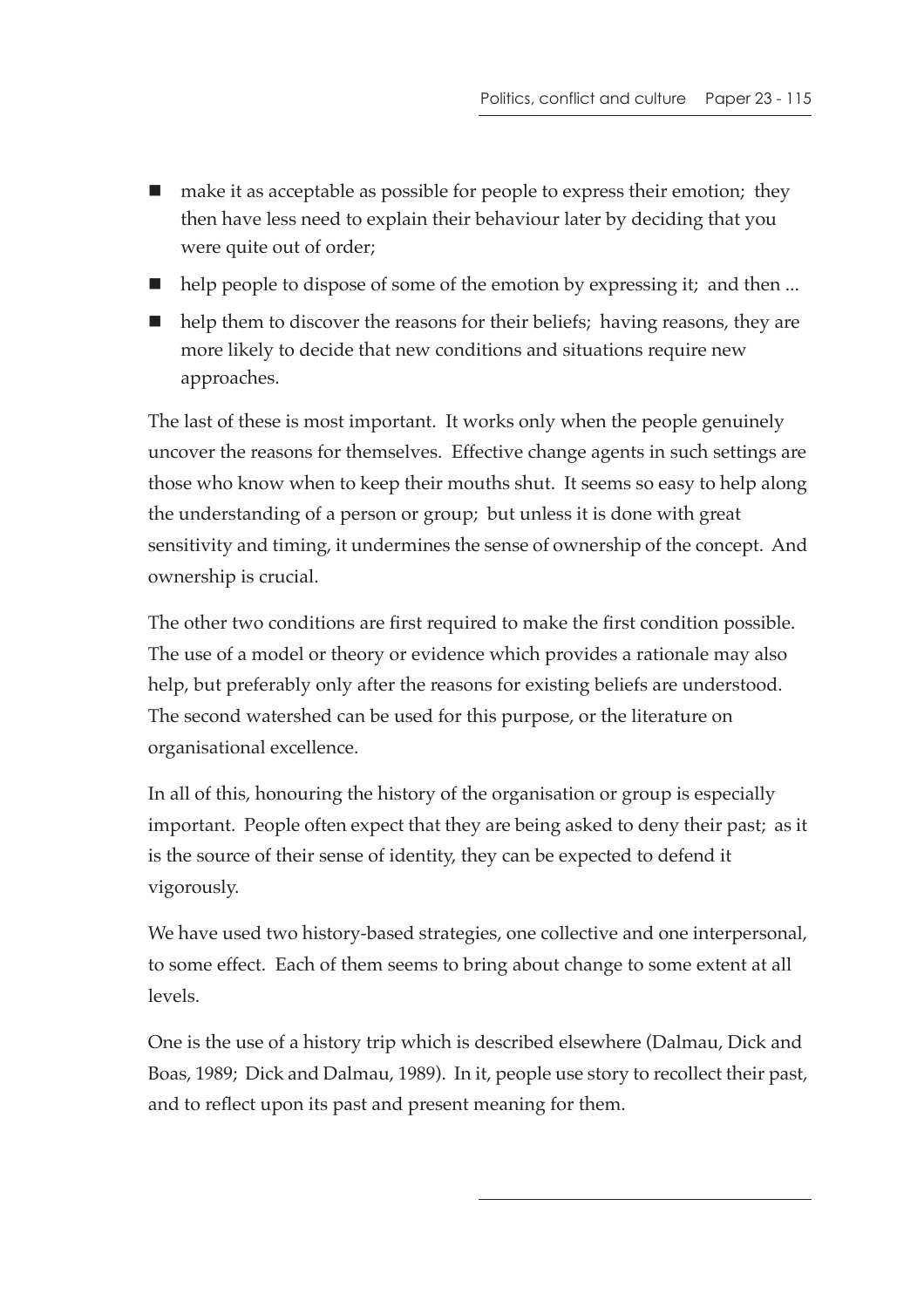The second is a personal equivalent of the history trip. It is an exercise which we have developed over the last four years titled Person-sharing (Dalmau, 1989; Dick and Dalmau, 1989). This exercise is designed to have individuals, initially in pairs, share their personal mythology with one another. Again, story is used as the vehicle.

These two techniques go together very well. Each invites people to identify important transitions in their life (collective life in one instance, individual in the other). Each encourages disclosure about specific and understandable material, but which relates to the deeper levels of individual and group existence.

In both cases, changes result from the shared experience of doing these exercises. The changes seems to be so valent for the individuals concerned that they become part of the culture-determining forces within the group, and reshape them of their own accord.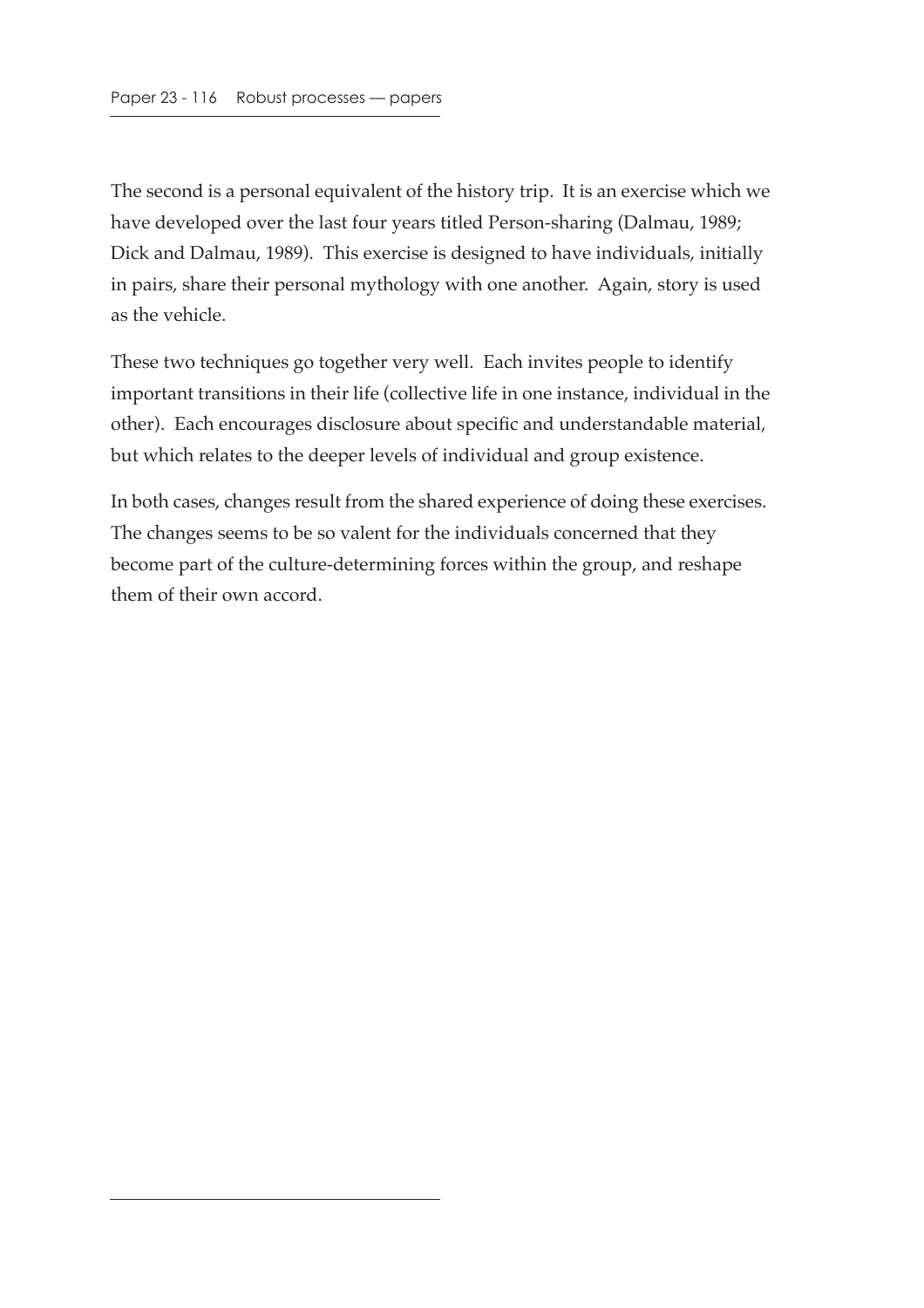# **Finale**

We have covered a broad range in this document. Reviewing it, we acknowledge that it deserves a book rather than a monograph. Perhaps there will eventually be one. The central issues, however, are simple enough.

Underlying much of the discussion are two equations. One is that culture and politics and conflict are inevitably intertwined. The other is that culture and its structural correlates are the collective equivalent of interpersonal relationships at the pair or group level. At individual level they correspond to an amalgam of beliefs and feelings.

A further underlying assumption, often repeated, is that culture is multi-layered. The deeper levels, beyond consciousness, are the most important. They can only be expressed through the most superficial layer, as artifact or as behaviour.

Whatever level we grapple with, we observe behaviour and we change behaviour. That is all that can be done directly. How the behaviour is addressed determines the depth of influence. The direction of influence between behaviour and the deeper levels of culture is two-way. Myths (or basic assumptions) determine some behaviour. Myths are established and ultimately changed through changing behaviour.

The deeper levels are most frequently below awareness, and particularly following times of stability. They are thus difficult to study, and even more difficult to change.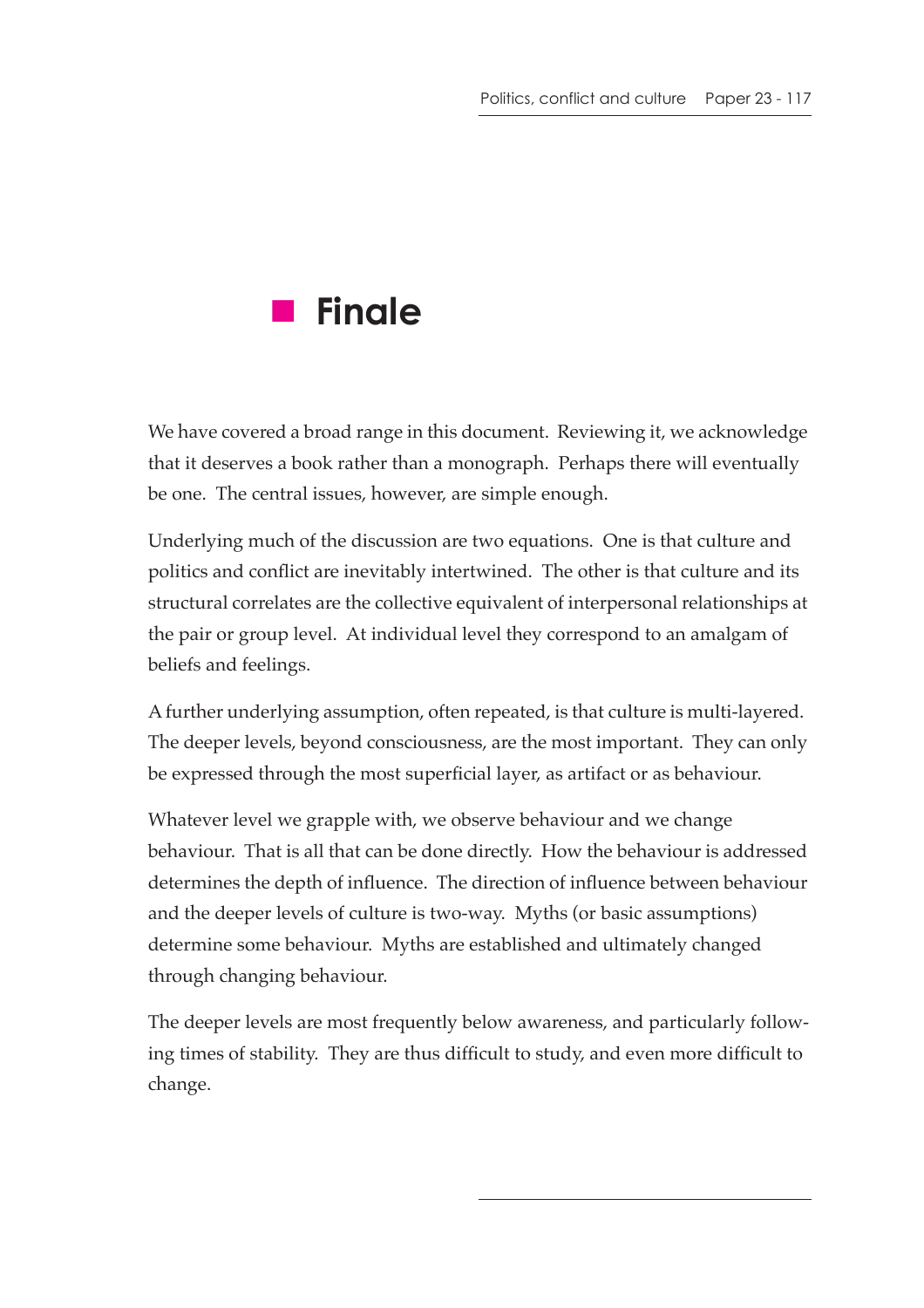This much provides the context.

We have addressed a number of models which, between them, provide some conceptual tools for considering the issues.

The life-cycle model, varied to take account of the work of some recent writers in the field, describes the multiple layers of culture. It provides a vehicle for exploring the stage of development or decline of a culture, and for understanding many cultural phenomena.

The second watershed provides an evolutionary explanation for the shifts in culture which others (such as Toffler) have described. It allows predictions to be made about some of the changes which can be expected in the near future. By providing an overarching framework, it can also serve to legitimise change by demonstrating that current cultural patterns are a selection from a wider range of options. Since the first edition of this monograph, it has some empirical support in recent research on trends in organisation and management.

The culture grid identifies some of the dimensions on which culture may vary. Its focus is upon two types of relationship which are central to issues of culture, and politics, and conflict: between individual and system, and between individual and individual. It can be extended to treat sub-cultures rather than individuals; and in that form it can be used to provide some of the specifics which the second watershed model addresses in more general terms.

We have extended the conflict grid of Thomas and Kilmann to provide a set of criteria for deciding what style of conflict management is appropriate. This model was further extended to cover inter-group as well as interpersonal conflict. Choice of process was related to it by categorising processes into three types: consensual, adversarial, and dialectical. We recommended a more deliberate combination of the two dimensions of the grid as often most suitable for dealing with difficult situations.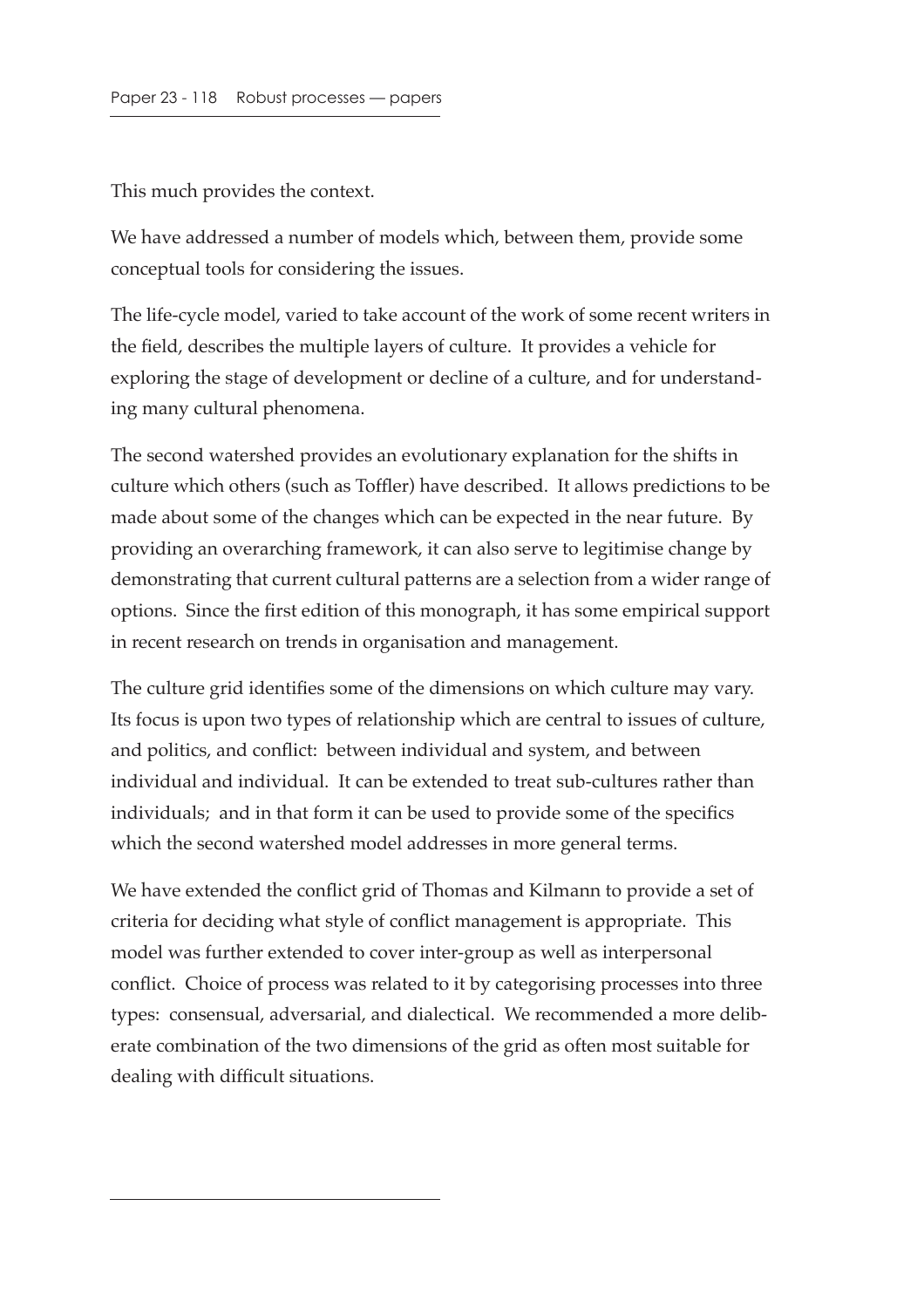Finally, we have attempted to draw this together into a brief account of how political change and cultural change may be approached.

In the first edition we wrote that this document was already out of date. Writing about it changed our mind about what we had already written. That is still true, to some extent, though we have taken the opportunity of this revision to update some of our ideas. It is still often true, however, that the result of writing has more often been to raise issues than to provide definitive answers. We still believe that that is appropriate for issues which are both complex and important.

We intend to enjoy exploring these issues in the future. We wish you the same enjoyment and exploration.

#### **Bibliography**

Albrecht, K. (1988), *At America's service*, Homewood, Ill.: Dow Jones-Irwin.

- Argyle, M., Furnham, A. and Graham, J.A. (1981), *Social situations*, London: Cambridge University Press.
- Argyris, C. (1982), *Reasoning, learning and action: individual and organisational*, San Francisco: Jossey-Bass.
- Argyris, C. and Schön, D.A. (1974), *Theory in practice: increasing professional effectiveness*, San Francisco, Ca: Jossey-Bass.
- Argyris, C. and Schön, D.A. (1978), *Organisational learning: a theory of action perspective*, Reading, Mass: Addison-Wesley.

Aronson, E. (1976), *The social animal*, NY: Freeman.

Bandler, R. and Grinder J. (1982), *Reframing*, Moab, Utah: Real People Press.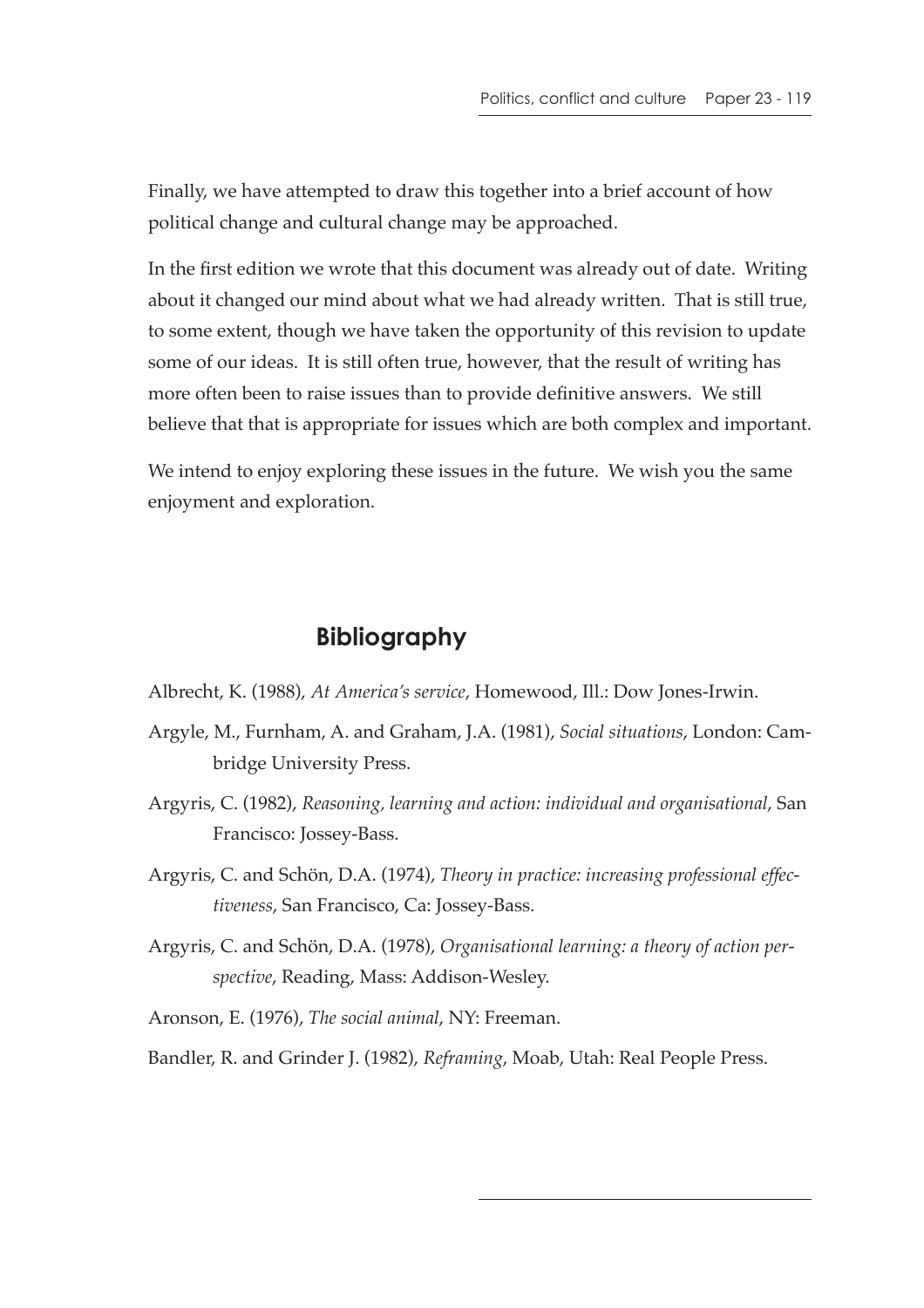- Bennis, W. (1964), Patterns and vicissitudes In T-group development, in Bradford, L., et al, *T-group theory and laboratory method*, New York: Wiley and Sons.
- Bennis, W. (1984), Transformative power and leadership, in T.J. Sergiovanni and J.E. Corbally, *Leadership and organisational culture: new perspectives on administrative theory and practice*, Urbana, Ill.: University of Illinois Press.
- Bennis, W. (1989), Managing the dream: leadership in the 21st century. *Journal of Organisational Change Management*, 2(1), 6-10.
- Berger, P. and Luckmann, T. (1966), *The social construction of reality: a treatise in the sociology of knowledge*, New York: Doubleday.
- Cunnington, A. and Limerick, D. (1986), The fourth blueprint: strategy, structure and culture in Australian organisations, A paper delivered to the Sixth Annual Strategic Management Conference, Singapore.
- Cunnington, A. and Limerick, D. (1987), The fourth blueprint: an emergent managerial frame of reference, *Journal of Managerial Psychology*, 26-31.
- Dalmau, T. (1983), Organisational life cycles, (Paper delivered at Seminar 83, Melbourne OD Network), Brisbane: Dalmau and Associates.
- Dalmau, T. (1989), *Person-sharing*, Brisbane: Interchange.
- Dalmau, T. and Dick, B. (1986a), *A diagnostic model for selecting interventions for community and organisational change*, (Paper delivered at Network 85, AITD), Brisbane: Interchange.
- Dalmau, T. and Dick, B. (1986b), *Promoting internal consultancy*. Brisbane: Interchange (mimeo).
- Dalmau, T. and Dick, B. (1989), *From the profane to the sacred: small groups as vehicles for cultural change*,. Brisbane: Interchange.
- Dalmau, T., Dick, B., and Boas, P. (1989), *Getting to change*, Canberra: Department of Industrial Relations, Work Organisation Branch. (Available only from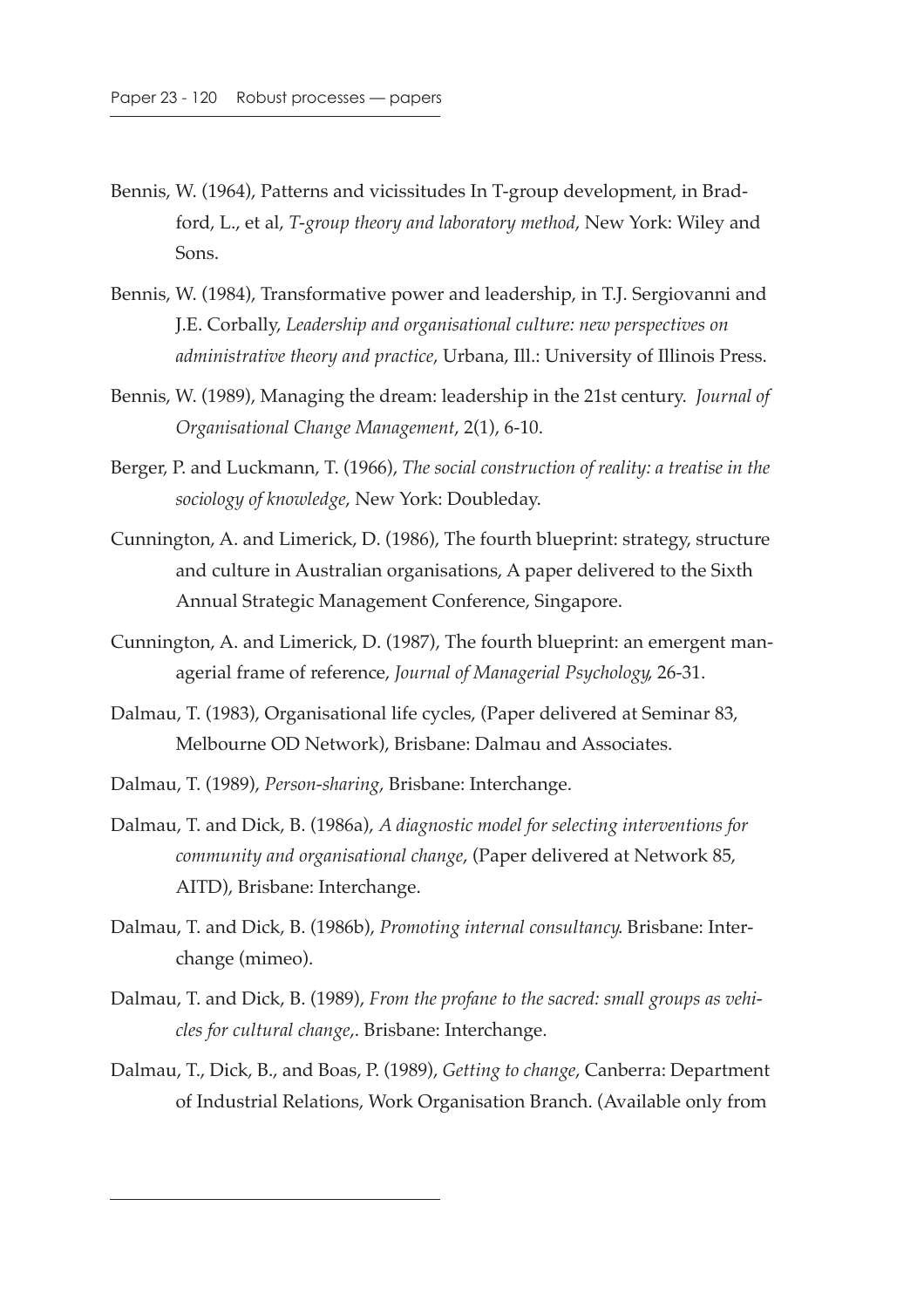the Work Organisation Branch, Department of Industrial Relations, Canberra.)

- Dandridge, T. (1985), The life stages of a symbol when symbols work and when they can't, in Frost, P.J., Moore, L.F., Louis, M.R., Lundberg, C.C., and Martin, J., *Organisational culture*, Beverley Hills: Sage.
- Dawkins, R. (1976), *The selfish gene*, Oxford University Press.
- Dick, B. (1977), *Team building: face-to-face communication and some procedures for improving it*, Brisbane: Institution of Engineers (unpublished monograph).
- Dick, B. (1979), *Societal and organisational structure*, University of Queensland (mimeo).
- Dick, B. (1984), *Notes on the second watershed*, Canberra: Centre for Continuing Education (mimeo).
- Dick, B. (1986), *Learning to communicate*, Interchange and University Bookshop, University of Queensland (available only from the University of Queensland Bookshop).
- Dick, B. (1987), Cultural cognitions, social transitions and the second watershed, a paper presented at the International Conference on Evolutionary Epistemology, Newcastle, July 1987, Brisbane: Interchange, mimeo.
- Dick, B. and Dalmau, T. (1989), *To tame a unicorn..: recipes for cultural intervention*, Brisbane: Interchange.
- Dick, B. and Dalmau, T. (1990), *Values in action: applying the ideas of Argyris and Schön*, Brisbane: Interchange.
- Dunphy, D.C. and Stace, D.E. (1988), Transformational and coercive strategies for planned organisational change: beyond the OD model, *Organisation studies*, 9(3), 317-334.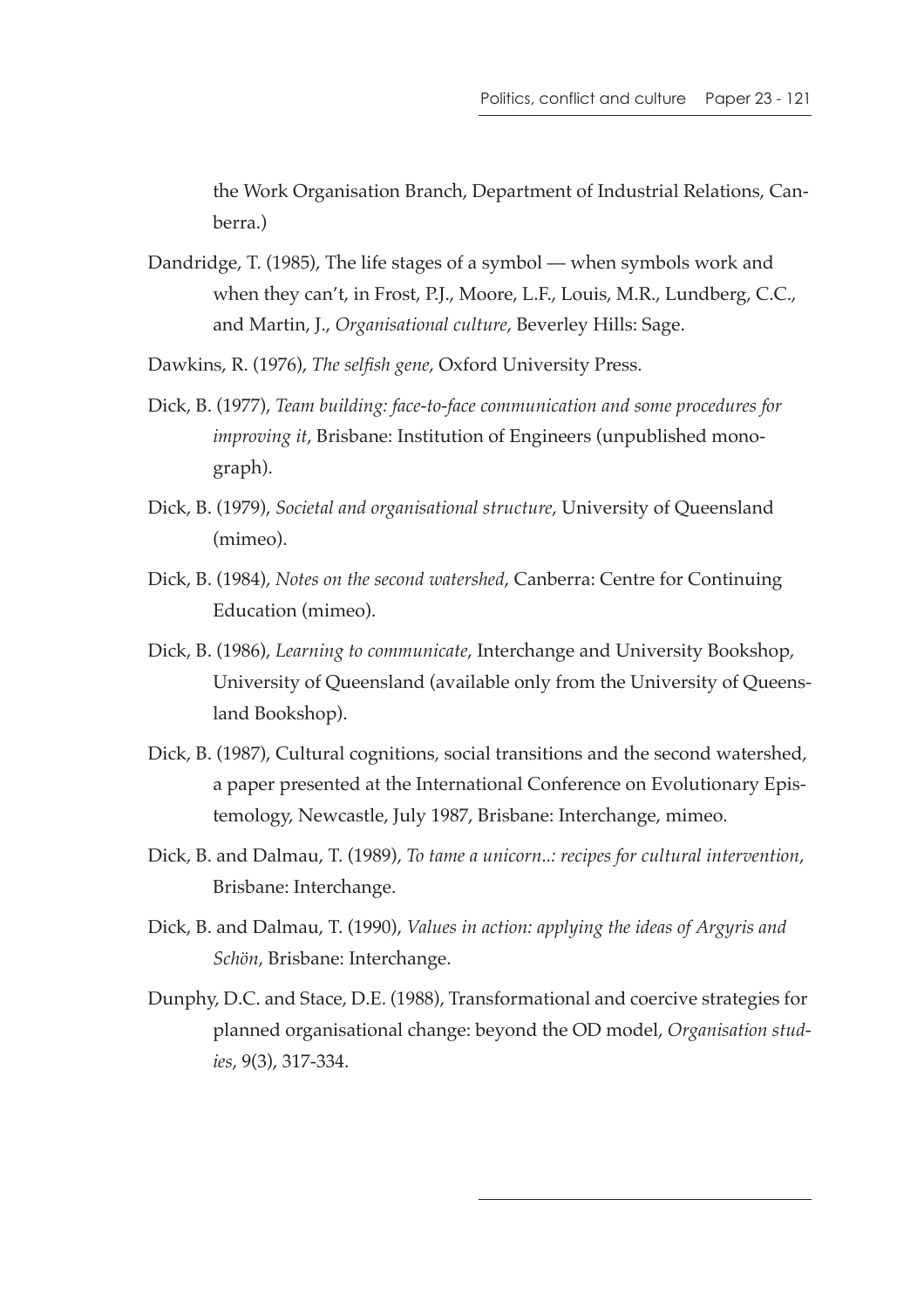- Ellis, R. and Whitington, D., eds. (1983), *New directions in social skills training*, Kent: Croom Helm.
- Ferguson, M. (1980), *The Aquarian conspiracy: personal and social transformation in the 1980's*, Los Angeles: Tarcher.
- Frankl, V. (1964), *Man's search for meaning: an introduction to logotherapy*, trans. L. Lasch, 2nd edition, London: Hodder and Stoughton.
- Gagliardi, P. (1986), The creation and change of organisational cultures: a conceptual framework, *Organisation Studies*, 7(2) 117-134.
- Jones, B. (1983), *Sleepers wake!*, Melbourne: Oxford University Press.
- Krefting, L. and Frost, P. (1985), Untangling webs, surfing waves and wildcatting: a multiple metaphor perspective on managing organisational culture, in Frost, P.J. et al, *Organisational culture*, Beverley Hills: Sage Publications.
- Kuhn, T.S. (1970), *The structure of scientific revolutions*, second edition, University of Chicago Press.
- Limerick, D. (1990), Talk given at Focus 2000, Australian Institute of Training and Development (Queensland Division), 24-27 June 1990.
- Limerick, D., Cunnington, A., and Trevor-Roberts, B. (1984), *Frontiers of excellence*, Brisbane: Australian Institute of Management, Queensland Division.
- Louis, M. (1985), An investigator's guide to workplace culture, in Frost, P.J. et al, *Organisational culture*, Beverley Hills: Sage Publications..
- Lundberg, C. (1985), On the feasibility of cultural interventions in organisations, in Frost, P.J. et al, *Organisational culture*, Beverley Hills: Sage Publications.
- Martin, J. (1985), Can organisational culture be managed, in Frost, P.J. et al, *Organisational culture*, Beverley Hills: Sage Publications.
- Martin, J., Sitkin, S. and Boehm, M. (1985), Founders and the elusiveness of a cultural legacy, in Frost, P.J. et al, *Organisational culture*, Beverley Hills: Sage Publications.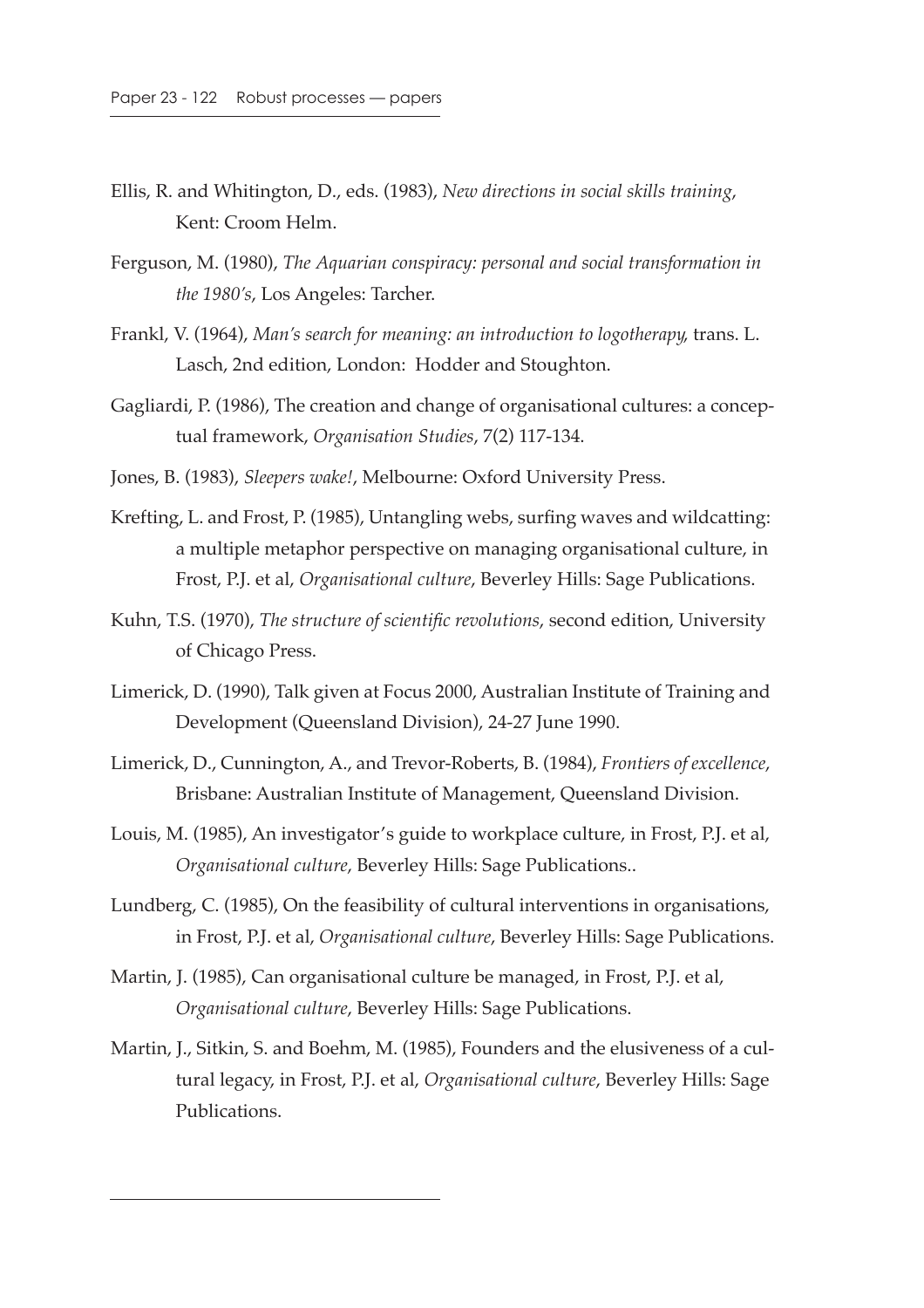Myers, I.B. and McCaulley, M.H. (1985), Manual: a guide to the development and use of the Myers-Briggs Type Indicator. Palo Alto, Ca.: Consulting Psychologists Press.

Naisbitt, J. (1982), *Megatrends*, New York: Warner Books.

- Pennings, J. and Gresov, C. (1986), Technoeconomic and structural correlates of organisational culture — an integrative framework, *Organisation Studies*, Vol. 7(4), 317-334.
- Peters, T.J. and Austin, N.K. (1985), *A passion for excellence: the leadership difference*. London: Collins.
- Peters, T.J. and Waterman, R. (1982), *In search of excellence*, New York: Harper and Row.
- Rousseau, D.M. (1988), The construction of climate in organisational research, in C.L. Cooper and I. Robertson, eds., *International review of industrial and organisational psychology*, London: Wiley.
- Schein, E. (1985), *Organisational culture and leadership: a dynamic view*, San Francisco: Jossey-Bass.
- Scholtes, P.R. and others (1988), *The team handbook: how to use teams to improve quality*, Madison, Wis.: Joiner Associates.
- Sherwood, J.J., et al (1977), *Leadership: the responsible exercise of power*, Management Design Inc. 110 East Eighth Street, Cincinnati, OH, USA 45202.
- Thomas, K.W. (1976), Conflict and conflict management, In M. Dunnette, ed., *Handbook of industrial and organisational psychology*, Chicago: Rand McNally.
- Thomas, K.W. and Kilmann, R.H. (1974), *The Thomas-Kilmann conflict mode instrument*, Tuxedo Park, NY: Xicom.
- Tichy, N.M. (1983), *Managing strategic change: technical, political and cultural dynamics*. New York: Wiley